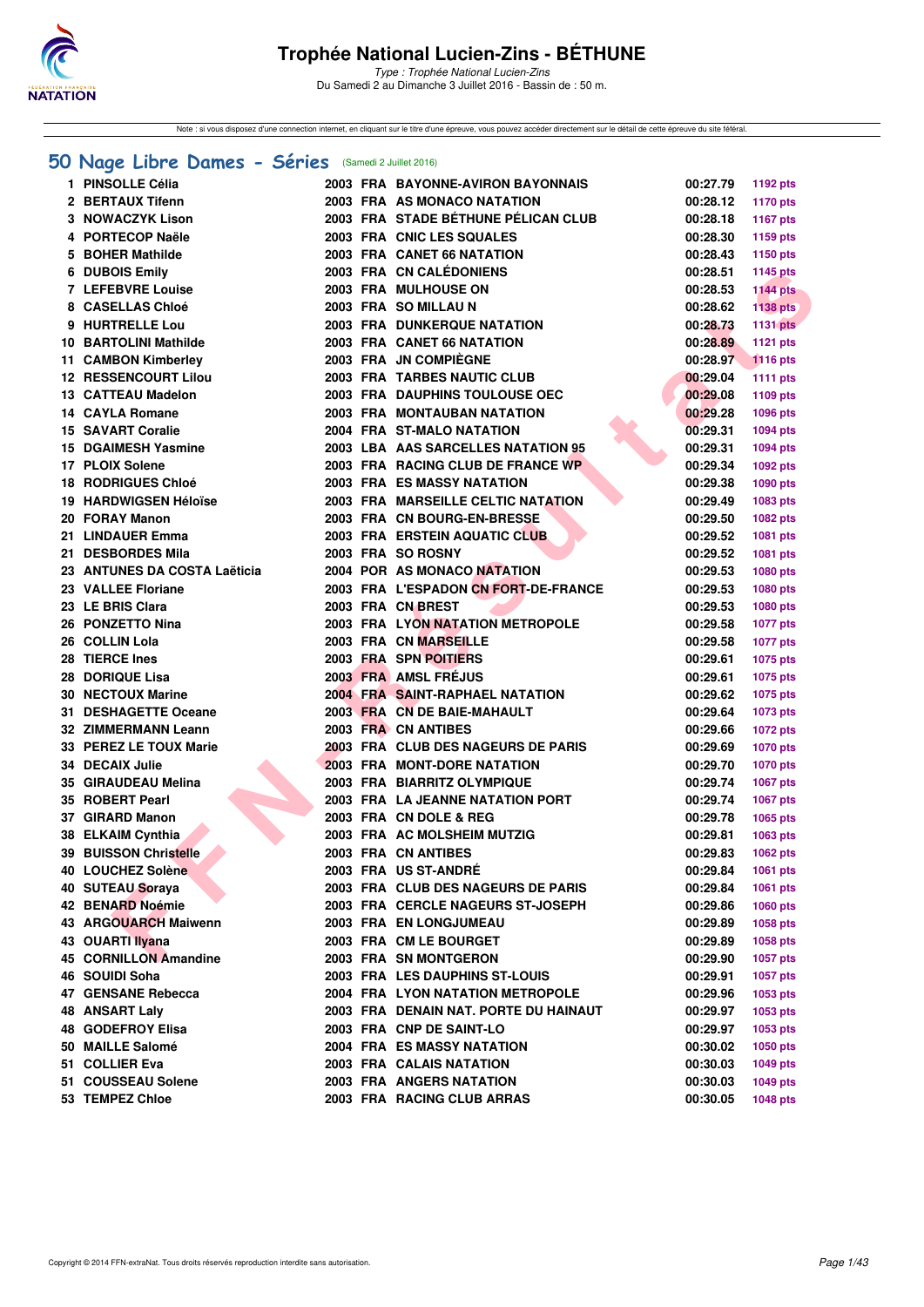

**50 Nage Libre Dames - Séries (suite)**

| 54 GUITON Lou-Anne           |  | 2003 FRA ALLIANCE DIJON NATATION       | 00:30.07 | <b>1047 pts</b> |
|------------------------------|--|----------------------------------------|----------|-----------------|
| 55 REMOND Eva                |  | <b>2003 FRA NANTES NATATION</b>        | 00:30.09 | 1045 pts        |
| 56 POCHAT Eva                |  | <b>2003 FRA MONTAUBAN NATATION</b>     | 00:30.11 | 1044 pts        |
| 56 CUNCI Clara               |  | 2003 FRA TEAM STRASBOURG SNS-ASPTT-PCS | 00:30.11 | <b>1044 pts</b> |
| 58 BARDIN Lola               |  | <b>2003 FRA ES MASSY NATATION</b>      | 00:30.13 | <b>1043 pts</b> |
| 59 JOLY Solène               |  | 2003 FRA SN OYONNAX                    | 00:30.14 | <b>1042 pts</b> |
| 60 FAURE Lou-Ann             |  | 2003 FRA CSM CLAMART                   | 00:30.22 | <b>1037 pts</b> |
| 61 BLANLOEIL Magdalena       |  | 2003 FRA DAUPHINS ROMANAIS PÉAGEOIS    | 00:30.23 | <b>1037 pts</b> |
| 62 HEMBERGER Carla           |  | 2004 FRA CANET 66 NATATION             | 00:30.25 | <b>1036 pts</b> |
| 63 BOISSON Chaïma            |  | 2004 FRA VEXIN NATATION CLUB           | 00:30.26 | <b>1035 pts</b> |
| 64 TURPIN Clémentine         |  | 2003 FRA ST-DENIS RÉUNION              | 00:30.28 | 1034 pts        |
| 65 MARLET Amelie             |  | <b>2003 FRA MONTAUBAN NATATION</b>     | 00:30.29 | <b>1033 pts</b> |
| 66 TIKOURE Melyssa           |  | 2003 FRA NAUTIC CLUB ALP'38            | 00:30.30 | 1033 pts        |
| 67 PIRES Lisa                |  | 2003 FRA NAUTIC CLUB NÎMES             | 00:30.32 | 1031 pts        |
| 68 BRIVERT Kate-Lye          |  | 2004 FRA CN DE BAIE-MAHAULT            | 00:30.33 | 1031 pts        |
| 69 PEREIRA Lili              |  | 2003 FRA SETE NATATION E.D.D           | 00:30.36 | 1029 pts        |
| 69 TISSANDIE Camille         |  | 2004 FRA CASTRES SPORTS NAUTIQUES      | 00:30.36 | 1029 pts        |
| 69 BONDOUY Noah              |  | <b>2004 FRA ES MASSY NATATION</b>      | 00:30.36 | 1029 pts        |
| 69 DAHBANI Taghrid           |  | 2003 MAR NAUTIC CLUB ALP'38            | 00:30.36 | 1029 pts        |
| <b>73 BECART Louise</b>      |  | 2003 FRA CLUB DES NAGEURS DE PARIS     | 00:30.37 | 1028 pts        |
| 74 PAGO Elodie               |  | 2003 FRA SN VERSAILLES                 | 00:30.38 | 1028 pts        |
| 75 MECHIN Lora               |  | 2003 FRA ANGERS NATATION               | 00:30.39 |                 |
| 76 CAVE Annabelle            |  | 2003 FRA CN CÉVENNES ALÈS              |          | <b>1027 pts</b> |
| 77 GÉBERT Inès               |  | 2004 MRI LA JEANNE NATATION PORT       | 00:30.48 | 1022 pts        |
|                              |  | 2003 FRA CNIC LES SQUALES              | 00:30.51 | 1020 pts        |
| <b>78 FOUMANN Laureen</b>    |  |                                        | 00:30.54 | 1018 pts        |
| 79 JIGUET Emma               |  | 2003 FRA CN ANTIBES                    | 00:30.55 | <b>1017 pts</b> |
| 80 RANDRIANATREHINA Avolanja |  | 2003 FRA STADE CLERMONT NATATION       | 00:30.62 | 1013 pts        |
| <b>80 KAMOISE Anouk</b>      |  | 2003 FRA CN DE BAIE-MAHAULT            | 00:30.62 | 1013 pts        |
| <b>80 RHAIEM Lilee</b>       |  | 2003 FRA RACING CLUB DE FRANCE WP      | 00:30.62 | 1013 pts        |
| 83 OURGAUD Camille           |  | 2003 FRA ALLIANCE DIJON NATATION       | 00:30.63 | <b>1012 pts</b> |
| 83 PUSSET Lena               |  | <b>2003 FRA YERRES NATATION</b>        | 00:30.63 | 1012 pts        |
| 85 GIRAUD Clara              |  | 2003 FRA CN ANTIBES                    | 00:30.68 | 1009 pts        |
| 85 GOMES Célia               |  | 2003 FRA CN MELUN VAL DE SEINE         | 00:30.68 | 1009 pts        |
| 87 SUZE Camille              |  | 2003 FRA RACING CLUB DE FRANCE WP      | 00:30.70 | <b>1008 pts</b> |
| 88 POGGI Margaux             |  | <b>2003 FRA AS CACHALOTS SIX-FOURS</b> | 00:30.72 | <b>1007 pts</b> |
| 88 FIEF Camille              |  | <b>2003 FRA CN MARSEILLE</b>           | 00:30.72 | <b>1007 pts</b> |
| 90 DAL Marie                 |  | 2003 BEL US ST-ANDRÉ                   | 00:30.73 | 1006 pts        |
| 91 BONARDO Victoria          |  | 2003 FRA OLYMPIC NICE NATATION         | 00:30.78 | 1003 pts        |
| 91 GLOVER Célia              |  | 2003 MRI LA JEANNE NATATION PORT       | 00:30.78 | 1003 pts        |
| 93 DELORME Oceane            |  | 2003 FRA AQUATIC CLUB BOURGES          | 00:30.81 | 1002 pts        |
| 94 TRILLO Oiana              |  | 2003 FRA BAYONNE-AVIRON BAYONNAIS      | 00:30.82 | 1001 pts        |
| 95 FOURMY Marina             |  | <b>2003 FRA ES MASSY NATATION</b>      | 00:30.83 | <b>1000 pts</b> |
| 96 M'HIRI Rania              |  | 2003 TUN LÉO-L. SCHILTIGHEIM-BISCHHEIM | 00:30.87 | 998 pts         |
| 96 MEGHEZ Mathilde           |  | 2003 FRA CS VITTEL                     | 00:30.87 | 998 pts         |
| 96 JOLY Lou                  |  | 2003 FRA DINARD OLYMPIQUE N            | 00:30.87 | 998 pts         |
| 99 ROUSSEAU Elsa             |  | 2003 FRA ES MASSY NATATION             | 00:30.88 | 997 pts         |
| 100 COTTIER Camille          |  | 2003 FRA AC HYÈRES                     | 00:30.89 | 997 pts         |
| 101 TAQUET Stacy             |  | 2004 FRA CERCLE NAGEURS ST-JOSEPH      | 00:30.90 | 996 pts         |
| 102 BENEDIC Chiara           |  | <b>2003 FRA DAUPHINS OBERNAI</b>       | 00:30.91 | 996 pts         |
| 103 HUMBERT Juliette         |  | 2003 FRA SN VERSAILLES                 | 00:30.94 | 994 pts         |
| 104 BRAUN Chloé              |  | 2004 FRA DAUPHINS TOULOUSE OEC         | 00:30.97 | 992 pts         |
| 105 SENLIS Juliette          |  | 2003 FRA CLUB AQUATIQUE CHOLETAIS      | 00:30.98 | 991 pts         |
| 105 BOULIANNE Mélie          |  | 2003 FRA DAUPHINS TOULOUSE OEC         | 00:30.98 | 991 pts         |
| 105 AFONSO Eva               |  | 2003 FRA ES STAINS                     | 00:30.98 | 991 pts         |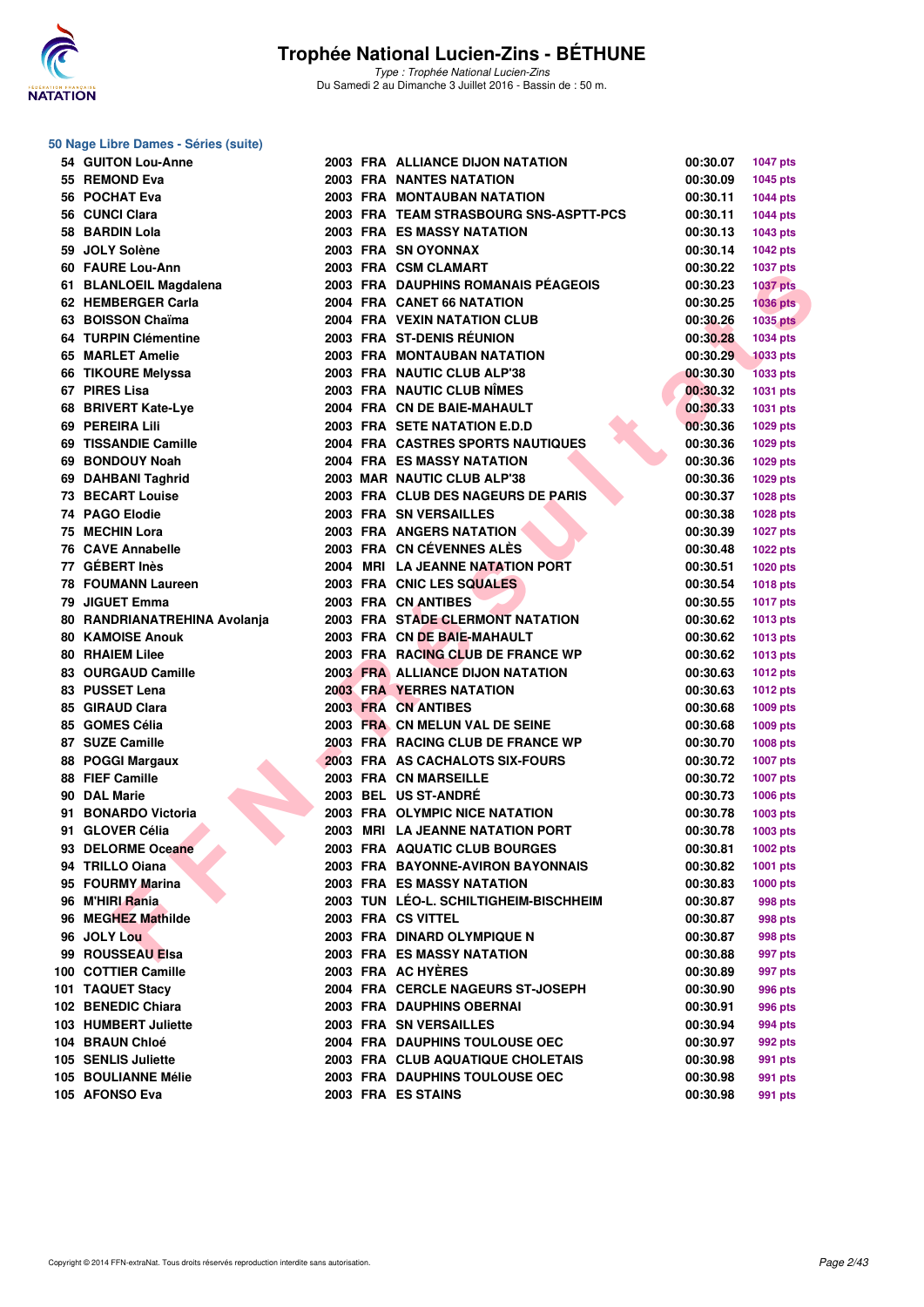

Type : Trophée National Lucien-Zins Du Samedi 2 au Dimanche 3 Juillet 2016 - Bassin de : 50 m.

| 50 Nage Libre Dames - Séries (suite)                                                                                                                                                                                                                      |  |                                                                                                                                                                                                                              |                      |                                                                 |
|-----------------------------------------------------------------------------------------------------------------------------------------------------------------------------------------------------------------------------------------------------------|--|------------------------------------------------------------------------------------------------------------------------------------------------------------------------------------------------------------------------------|----------------------|-----------------------------------------------------------------|
| 108 GAUDILLIERE Maureen                                                                                                                                                                                                                                   |  | 2003 FRA ALLIANCE DIJON NATATION                                                                                                                                                                                             | 00:31.04             | 988 pts                                                         |
| 109 BONTE Clémence                                                                                                                                                                                                                                        |  | 2003 FRA JN COMPIÈGNE                                                                                                                                                                                                        | 00:31.05             | 987 pts                                                         |
| 110 LECOMTE Marine                                                                                                                                                                                                                                        |  | <b>2003 FRA LANNION NATATION</b>                                                                                                                                                                                             | 00:31.09             | 985 pts                                                         |
| 110 CRAMBES Annelise                                                                                                                                                                                                                                      |  | 2003 FRA CANET 66 NATATION                                                                                                                                                                                                   | 00:31.09             | 985 pts                                                         |
| 112 COSTON Candice                                                                                                                                                                                                                                        |  | 2003 FRA DAUPHINS TOULOUSE OEC                                                                                                                                                                                               | 00:31.10             | 984 pts                                                         |
| 113 DAGET-MACAUX Marie                                                                                                                                                                                                                                    |  | 2003 FRA CN ANTIBES                                                                                                                                                                                                          | 00:31.13             | 982 pts                                                         |
| 114 DELACROIX Ines                                                                                                                                                                                                                                        |  | 2003 FRA CNP DE SAINT-LO                                                                                                                                                                                                     | 00:31.14             | 982 pts                                                         |
| 115 MAUGERE VAN OUDENHOVEN Valeria                                                                                                                                                                                                                        |  | 2004 BEL OLYMPIC NICE NATATION                                                                                                                                                                                               | 00:31.16             | 981 pts                                                         |
| 116 VILLAYES Olivia                                                                                                                                                                                                                                       |  | 2003 FRA CN CAMBRAI                                                                                                                                                                                                          | 00:31.19             | 979 pts                                                         |
| 117 MAUPOUX Nina                                                                                                                                                                                                                                          |  | 2004 FRA CN VIRY-CHATILLON                                                                                                                                                                                                   | 00:31.20             | 978 pts                                                         |
| 118 SEVERYNS Alix                                                                                                                                                                                                                                         |  | 2003 FRA CLUB DES NAGEURS DE PARIS                                                                                                                                                                                           | 00:31.21             | 978 pts                                                         |
| 119 LOCATELLI Lise                                                                                                                                                                                                                                        |  | 2003 FRA C NAUTIQUE DU GRÉSIVAUDAN                                                                                                                                                                                           | 00:31.22             | 977 pts                                                         |
| 120 OROS Klara                                                                                                                                                                                                                                            |  | 2003 FRA CN CASTELNAUDARY                                                                                                                                                                                                    | 00:31.25             | 975 pts                                                         |
| 121 FOLTZ Appoline                                                                                                                                                                                                                                        |  | 2003 FRA ASPTT NANCY                                                                                                                                                                                                         | 00:31.27             | 974 pts                                                         |
| 122 PORRETTA Doriana                                                                                                                                                                                                                                      |  | 2003 FRA ASN LOUVRES-ROISSY-SURVILLIERS                                                                                                                                                                                      | 00:31.28             | 973 pts                                                         |
| <b>123 THIERRY Victoire</b>                                                                                                                                                                                                                               |  | 2003 FRA CN FONTAINEBLEAU-AVON                                                                                                                                                                                               | 00:31.33             | 970 pts                                                         |
| 124 TSOPANIS Emma                                                                                                                                                                                                                                         |  | 2003 FRA FOS NATATION                                                                                                                                                                                                        | 00:31.35             | 969 pts                                                         |
| 125 BOCH Emma                                                                                                                                                                                                                                             |  | 2003 FRA CSN GUYANCOURT                                                                                                                                                                                                      | 00:31.38             | 967 pts                                                         |
| 125 CUGMAS Lilou                                                                                                                                                                                                                                          |  | 2003 FRA PLOEMEUR NATATION                                                                                                                                                                                                   | 00:31.38             | 967 pts                                                         |
| 127 AVRARD Laly<br>128 MIALOT Maud                                                                                                                                                                                                                        |  | 2003 FRA ROYAN OCÉAN CLUB NATATION<br>2003 FRA CA ORSAY                                                                                                                                                                      | 00:31.46<br>00:31.53 | 963 pts                                                         |
| 129 SERRANO Amélie                                                                                                                                                                                                                                        |  | 2003 FRA MONTPELLIER METROPOLE NATATION                                                                                                                                                                                      | 00:31.55             | 959 pts<br>957 pts                                              |
| 129 SAÏDI Hana                                                                                                                                                                                                                                            |  | 2003 FRA CLUB DES NAGEURS DE PARIS                                                                                                                                                                                           | 00:31.55             | 957 pts                                                         |
| 131 EYRAUD Isaline                                                                                                                                                                                                                                        |  | 2003 FRA ALLIANCE DIJON NATATION                                                                                                                                                                                             | 00:31.89             | 937 pts                                                         |
| <b>132 BERTONE Laura</b>                                                                                                                                                                                                                                  |  | 2003 ITA CN ANTIBES                                                                                                                                                                                                          | 00:31.95             | 934 pts                                                         |
| 133 CHUM Alice                                                                                                                                                                                                                                            |  | 2003 FRA DAUPHINS AIXE-SUR-VIENNE                                                                                                                                                                                            | 00:32.10             | 925 pts                                                         |
| 134 RODRIGUEZ Maud                                                                                                                                                                                                                                        |  | 2003 FRA AVENIR MURET NATATION                                                                                                                                                                                               | 00:32.42             | 907 pts                                                         |
| 135 PETIOT Orane                                                                                                                                                                                                                                          |  | 2003 FRA CN CUGNAUX                                                                                                                                                                                                          | 00:32.58             | 898 pts                                                         |
|                                                                                                                                                                                                                                                           |  |                                                                                                                                                                                                                              |                      |                                                                 |
| 400 Nage Libre Dames - Séries (Samedi 2 Juillet 2016)                                                                                                                                                                                                     |  |                                                                                                                                                                                                                              |                      |                                                                 |
|                                                                                                                                                                                                                                                           |  |                                                                                                                                                                                                                              |                      |                                                                 |
| 1 LEFEBVRE Louise                                                                                                                                                                                                                                         |  | <b>2003 FRA MULHOUSE ON</b><br>50 m: 30.96 (30.96) 100 m: 1:05.27 (34.31) 150 m: 1:40.50 (35.23) 200 m: 2:15.86 (35.36) 250 m: 2:51.29 (35.43) 300 m: 3:26.89 (35.60) 350 m: 4:01.38 (34.49) 400 m: 4:33.76 (3:              |                      | 04:33.76 1143 pts                                               |
| 2 BOHER Mathilde                                                                                                                                                                                                                                          |  | 2003 FRA CANET 66 NATATION                                                                                                                                                                                                   | 04:38.68             | 1105 pts                                                        |
| 3 PINSOLLE Célia                                                                                                                                                                                                                                          |  | 50 m: 31.14 (31.14) 100 m: 1:05.63 (34.49) 150 m: 1:41.14 (35.51) 200 m: 2:16.88 (35.74) 250 m: 2:52.42 (35.54) 300 m: 3:28.28 (35.86) 350 m: 4:04.04 (35.76) 400 m: 4:38.68 (3.<br><b>2003 FRA BAYONNE-AVIRON BAYONNAIS</b> | 04:39.55             | 1098 pts                                                        |
|                                                                                                                                                                                                                                                           |  | 50 m: 31.15 (31.15) 100 m: 1:06.06 (34.91) 150 m: 1:41.88 (35.82) 200 m: 2:17.71 (35.83) 250 m: 2:54.16 (36.45) 300 m: 3:30.09 (35.93) 350 m: 4:05.69 (35.60) 400 m: 4:39.55 (3:                                             |                      |                                                                 |
| 4 CATTEAU Madelon                                                                                                                                                                                                                                         |  | 2003 FRA DAUPHINS TOULOUSE OEC                                                                                                                                                                                               | 04:44.06             | <b>1064 pts</b>                                                 |
| 5 RODRIGUES Chloé<br><u>and the contract of the contract of the contract of the contract of the contract of the contract of the contract of the contract of the contract of the contract of the contract of the contract of the contract of the contr</u> |  | 50 m: 32.15 (32.15) 100 m: 1:07.15 (35.00) 150 m: 1:42.74 (35.59) 200 m: 2:18.86 (36.12) 250 m: 2:54.50 (35.64) 300 m: 3:31.72 (37.22) 350 m: 4:08.41 (36.69) 400 m: 4:44.06 (3<br>2003 FRA ES MASSY NATATION                | 04:44.29             | <b>1063 pts</b>                                                 |
|                                                                                                                                                                                                                                                           |  | 50 m: 31.31 (31.31) 100 m: 1:06.40 (35.09) 150 m: 1:42.59 (36.19) 200 m: 2:19.20 (36.61) 250 m: 2:55.76 (36.56) 300 m: 3:32.68 (36.92) 350 m: 4:09.15 (36.47) 400 m: 4:44.29 (3.                                             |                      |                                                                 |
| 6 BARTOLINI Mathilde                                                                                                                                                                                                                                      |  | 2003 FRA CANET 66 NATATION                                                                                                                                                                                                   | 04:47.08 1042 pts    |                                                                 |
| 7 BERTAUX Tifenn                                                                                                                                                                                                                                          |  | 50 m : 31.93 (31.93) 100 m : 1:07.34 (35.41) 150 m : 1:43.16 (35.82) 200 m : 2:20.60 (37.44) 250 m : 2:58.12 (37.52) 300 m : 3:35.17 (37.05) 350 m : 4:11.65 (36.48) 400 m : 4:47.08 (3:<br>2003 FRA AS MONACO NATATION      | 04:48.24             | 1033 pts                                                        |
|                                                                                                                                                                                                                                                           |  | 50 m : 32.30 (32.30) 100 m : 1.08.35 (36.05) 150 m : 1:45.16 (36.81) 200 m : 2:22.31 (37.15) 250 m : 2:59.15 (36.84) 300 m : 3:36.47 (37.32) 350 m : 4:13.64 (37.17) 400 m : 4:48.24 (3-                                     |                      |                                                                 |
| 8 NECTOUX Marine<br>50 m: 32.90 (32.90) 100 m: 1:08.17                                                                                                                                                                                                    |  | 2004 FRA SAINT-RAPHAEL NATATION<br>(35.27) 150 m : 1:44.21 (36.04) 200 m : 2:20.23 (36.02) 250 m : 2:57.12 (36.89) 300 m : 3:35.10                                                                                           | 04:48.75             | 1029 pts<br>(37.98) 350 m : 4:12.72 (37.62) 400 m : 4:48.75 (3) |
| 9 TIERCE Ines                                                                                                                                                                                                                                             |  | 2003 FRA SPN POITIERS                                                                                                                                                                                                        | 04:49.05             | <b>1027 pts</b>                                                 |
| 50 m : 31.60 (31.60) 100 m : 1:06.96                                                                                                                                                                                                                      |  | (35.36) 150 m : 1:43.34 (36.38) 200 m : 2:20.35 (37.01) 250 m : 2:57.93 (37.58) 300 m : 3:35.18 (37.25) 350 m : 4:12.54 (37.36) 400 m : 4:49.05 (31                                                                          |                      |                                                                 |
| <b>10 RESSENCOURT Lilou</b>                                                                                                                                                                                                                               |  | <b>2003 FRA TARBES NAUTIC CLUB</b><br>50 m: 32.67 (32.67) 100 m: 1:08.74 (36.07) 150 m: 1:45.53 (36.79) 200 m: 2:22.82 (37.29) 250 m: 2:59.65 (36.83) 300 m: 3:36.86 (37.21) 350 m: 4:13.83 (36.97) 400 m: 4:49.38 (3        | 04:49.38             | 1025 pts                                                        |
| $11$ NOWACTVIA $\sim$                                                                                                                                                                                                                                     |  | 2002 EDA CTABE DÉTUUNE DÉLICAN CLUB                                                                                                                                                                                          |                      | $0.4 - 0.40 - 40.40$                                            |

## **[400 Nage Libre Dames - Séries](http://www.ffnatation.fr/webffn/resultats.php?idact=nat&go=epr&idcpt=34121&idepr=4)** (Samedi 2 Juillet 2016)

| 1 LEFEBVRE Louise           | 2003 FRA MULHOUSE ON                                                                                                                                                                 | 04:33.76 1143 pts           |
|-----------------------------|--------------------------------------------------------------------------------------------------------------------------------------------------------------------------------------|-----------------------------|
|                             | 50 m: 30.96 (30.96) 100 m: 1:05.27 (34.31) 150 m: 1:40.50 (35.23) 200 m: 2:15.86 (35.36) 250 m: 2:51.29 (35.43) 300 m: 3:26.89 (35.60) 350 m: 4:01.38 (34.49) 400 m: 4:33.76 (32.38) |                             |
| 2 BOHER Mathilde            | 2003 FRA CANET 66 NATATION                                                                                                                                                           | 04:38.68<br>1105 pts        |
|                             | 50 m: 31.14 (31.14) 100 m: 1:05.63 (34.49) 150 m: 1:41.14 (35.51) 200 m: 2:16.88 (35.74) 250 m: 2:52.42 (35.54) 300 m: 3:28.28 (35.86) 350 m: 4:04.04 (35.76) 400 m: 4:38.68         | (34.64)                     |
| 3 PINSOLLE Célia            | 2003 FRA BAYONNE-AVIRON BAYONNAIS                                                                                                                                                    | 04:39.55<br><b>1098 pts</b> |
|                             | 50 m: 31.15 (31.15) 100 m: 1:06.06 (34.91) 150 m: 1:41.88 (35.82) 200 m: 2:17.71 (35.83) 250 m: 2:54.16 (36.45) 300 m: 3:30.09 (35.93) 350 m: 4:05.69 (35.60) 400 m: 4:39.55         | (33.86)                     |
| 4 CATTEAU Madelon           | 2003 FRA DAUPHINS TOULOUSE OEC                                                                                                                                                       | 04:44.06<br><b>1064 pts</b> |
|                             | 50 m: 32.15 (32.15) 100 m: 1:07.15 (35.00) 150 m: 1:42.74 (35.59) 200 m: 2:18.86 (36.12) 250 m: 2:54.50 (35.64) 300 m: 3:31.72 (37.22) 350 m: 4:08.41 (36.69) 400 m: 4:44.06         | (35.65)                     |
| 5 RODRIGUES Chloé           | 2003 FRA ES MASSY NATATION                                                                                                                                                           | 04:44.29<br>1063 pts        |
|                             | 50 m : 31.31 (31.31) 100 m : 1:06.40 (35.09) 150 m : 1:42.59 (36.19) 200 m : 2:19.20 (36.61) 250 m : 2:55.76 (36.56) 300 m : 3:32.68 (36.92) 350 m : 4:09.15 (36.47) 400 m : 4:44.29 | (35.14)                     |
| 6 BARTOLINI Mathilde        | 2003 FRA CANET 66 NATATION                                                                                                                                                           | 04:47.08<br>1042 pts        |
|                             | 50 m: 31.93 (31.93) 100 m: 1:07.34 (35.41) 150 m: 1:43.16 (35.82) 200 m: 2:20.60 (37.44) 250 m: 2:58.12 (37.52) 300 m: 3:35.17 (37.05) 350 m: 4:11.65 (36.48) 400 m: 4:47.08         | (35.43)                     |
| 7 BERTAUX Tifenn            | 2003 FRA AS MONACO NATATION                                                                                                                                                          | 04:48.24<br><b>1033 pts</b> |
|                             | 50 m: 32.30 (32.30) 100 m: 1:08.35 (36.05) 150 m: 1:45.16 (36.81) 200 m: 2:22.31 (37.15) 250 m: 2:59.15 (36.84) 300 m: 3:36.47 (37.32) 350 m: 4:13.64 (37.17) 400 m: 4:48.24 (34.60) |                             |
| 8 NECTOUX Marine            | 2004 FRA SAINT-RAPHAEL NATATION                                                                                                                                                      | 04:48.75<br><b>1029 pts</b> |
|                             | 50 m : 32,90 (32.90) 100 m : 1:08.17 (35.27) 150 m : 1:44.21 (36.04) 200 m : 2:20.23 (36.02) 250 m : 2:57.12 (36.89) 300 m : 3:35.10 (37.98) 350 m : 4:12.72 (37.62) 400 m : 4:48.75 | (36.03)                     |
| 9 TIERCE Ines               | 2003 FRA SPN POITIERS                                                                                                                                                                | 04:49.05<br>1027 pts        |
|                             | 50 m: 31.60 (31.60) 100 m: 1:06.96 (35.36) 150 m: 1:43.34 (36.38) 200 m: 2:20.35 (37.01) 250 m: 2:57.93 (37.58) 300 m: 3:35.18 (37.25) 350 m: 4:12.54 (37.36) 400 m: 4:49.05         | (36.51)                     |
| <b>10 RESSENCOURT Lilou</b> | 2003 FRA TARBES NAUTIC CLUB                                                                                                                                                          | 04:49.38<br>1025 pts        |
|                             | 50 m : 32.67 (32.67) 100 m : 1:08.74 (36.07) 150 m : 1:45.53 (36.79) 200 m : 2:22.82 (37.29) 250 m : 2:59.65 (36.83) 300 m : 3:36.86 (37.21) 350 m : 4:13.83 (36.97) 400 m : 4:49.38 | (35.55)                     |
| 11 NOWACZYK Lison           | 2003 FRA STADE BÉTHUNE PÉLICAN CLUB                                                                                                                                                  | 04:50.18<br>1019 pts        |
|                             | 50 m : 32.49 (32.49) 100 m : 1:08.61 (36.12) 150 m : 1:44.75 (36.14) 200 m : 2:21.54 (36.79) 250 m : 2:57.67 (36.13) 300 m : 3:35.32 (37.65) 350 m : 4:13.06 (37.74) 400 m : 4:50.18 | (37.12)                     |
| <b>12 DESBORDES Mila</b>    | 2003 FRA SO ROSNY                                                                                                                                                                    | 04:50.26<br>1018 pts        |
|                             | 50 m: 32.40 (32.40) 100 m: 1:07.71 (35.31) 150 m: 1:44.37 (36.66) 200 m: 2:21.37 (37.00) 250 m: 2:58.61 (37.24) 300 m: 3:35.94 (37.33) 350 m: 4:13.67 (37.73) 400 m: 4:50.26         | (36.59)                     |
| 13 DESHAGETTE Oceane        | 2003 FRA CN DE BAIE-MAHAULT                                                                                                                                                          | 04:50.84<br><b>1014 pts</b> |
|                             | 50 m: 33.56 (33.56) 100 m: 1:09.51 (35.95) 150 m: 1:46.23 (36.72) 200 m: 2:23.91 (37.68) 250 m: 3:00.82 (36.91) 300 m: 3:38.03 (37.21) 350 m: 4:15.07 (37.04) 400 m: 4:50.84         | (35.77)                     |
| 14 OUARTI Ilvana            | 2003 FRA CM LE BOURGET                                                                                                                                                               | 04:52.91<br>999 pts         |
|                             | 50 m: 33.31 (33.31) 100 m: 1:09.66 (36.35) 150 m: 1:47.38 (37.72) 200 m: 2:25.00 (37.62) 250 m: 3:02.59 (37.59) 300 m: 3:40.68 (38.09) 350 m: 4:18.24 (37.56) 400 m: 4:52.91         | (34.67)                     |
| 15 DECAIX Julie             | 2003 FRA MONT-DORE NATATION                                                                                                                                                          | 04:53.07<br>998 pts         |
|                             | 50 m: 32.10 (32.10) 100 m: 1:08.14 (36.04) 150 m: 1:44.70 (36.56) 200 m: 2:22.94 (38.24) 250 m: 3:00.28 (37.34) 300 m: 3:38.45 (38.17) 350 m: 4:16.28 (37.83) 400 m: 4:53.07 (36.79) |                             |
| <b>16 BOULIANNE Mélie</b>   | 2003 FRA DAUPHINS TOULOUSE OEC                                                                                                                                                       | 04:53.30<br>996 pts         |
|                             | 50 m: 33.00 (33.00) 100 m: 1:09.50 (36.50) 150 m: 1:46.83 (37.33) 200 m: 2:24.55 (37.72) 250 m: 3:01.66 (37.11) 300 m: 3:39.32 (37.66) 350 m: 4:16.79 (37.47) 400 m: 4:53.30 (36.51) |                             |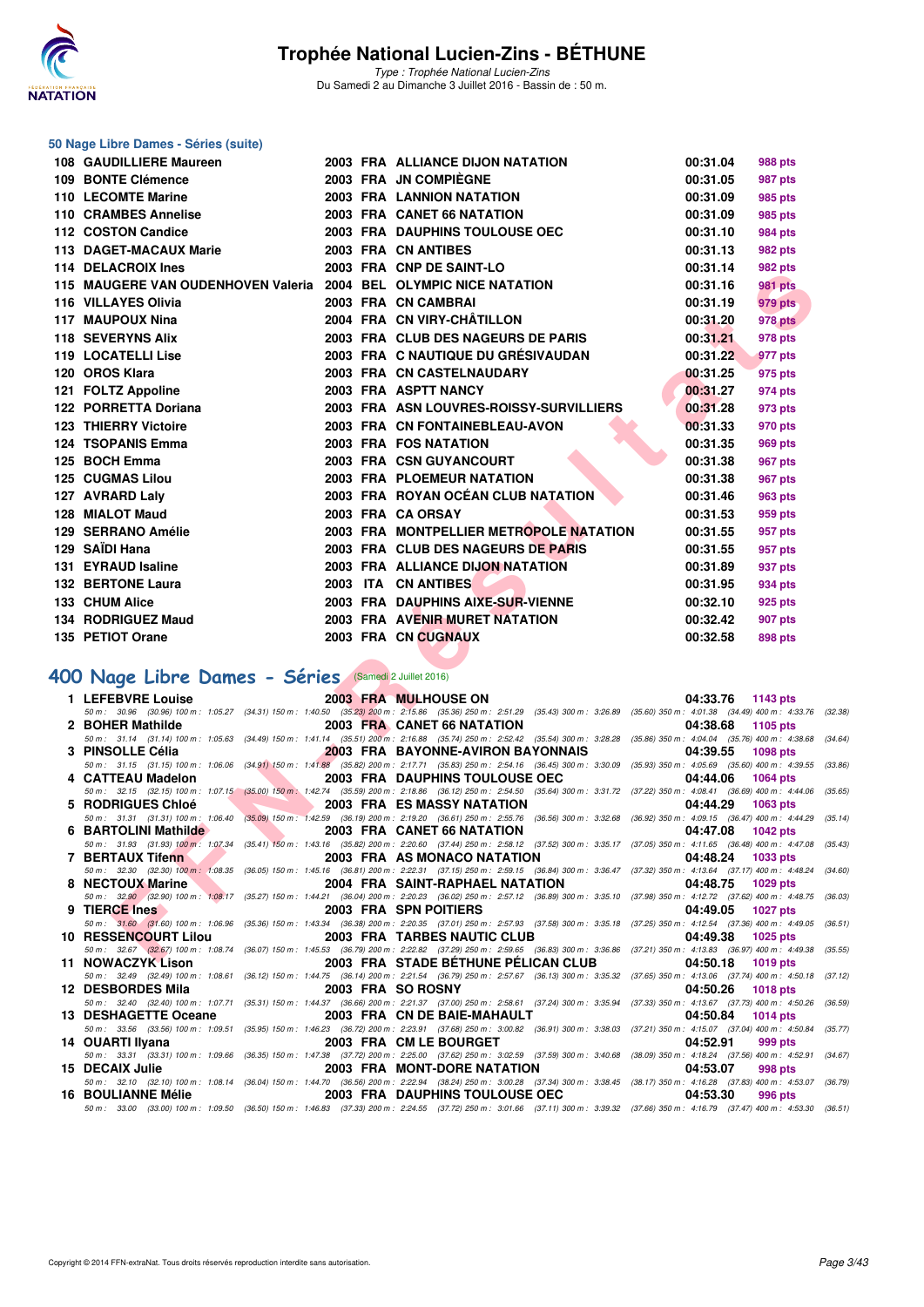

Type : Trophée National Lucien-Zins Du Samedi 2 au Dimanche 3 Juillet 2016 - Bassin de : 50 m.

#### **400 Nage Libre Dames - Séries (suite)**

| 17 CASELLAS Chloé                                                                                                                                                                                                            |  | 2003 FRA SO MILLAU N                                 | 04:53.49                                                    | 995 pts            |         |
|------------------------------------------------------------------------------------------------------------------------------------------------------------------------------------------------------------------------------|--|------------------------------------------------------|-------------------------------------------------------------|--------------------|---------|
| 50 m: 32.46 (32.46) 100 m: 1:08.22 (35.76) 150 m: 1:45.37 (37.15) 200 m: 2:22.99 (37.62) 250 m: 3:01.23 (38.24) 300 m: 3:39.82 (38.59) 350 m: 4:17.93 (38.11) 400 m: 4:53.49 (35.56)<br>18 LOUCHEZ Solène                    |  | 2003 FRA US ST-ANDRE                                 | 04:53.79                                                    | 993 pts            |         |
| 50 m: 33.76 (33.76) 100 m: 1:10.17 (36.41) 150 m: 1:47.34 (37.17) 200 m: 2:25.07 (37.73) 250 m: 3:02.63 (37.56) 300 m: 3:40.45 (37.82) 350 m: 4:17.67 (37.22) 400 m: 4:53.79 (36.12)<br>19 ANSART Laly                       |  | 2003 FRA DENAIN NAT. PORTE DU HAINAUT                | 04:53.87                                                    | 992 pts            |         |
| 50 m: 31.88 (31.88) 100 m: 1:08.17 (36.29) 150 m: 1:45.37 (37.20) 200 m: 2:23.17 (37.80) 250 m: 3:01.11 (37.94) 300 m: 3:39.39 (38.28) 350 m: 4:17.33 (37.94) 400 m: 4:53.87<br>20 FOURMY Marina                             |  | <b>2003 FRA ES MASSY NATATION</b>                    | 04:53.88                                                    | 992 pts            | (36.54) |
| 50 m: 33.42 (33.42) 100 m: 1:10.70 (37.28) 150 m: 1:48.79 (38.09) 200 m: 2:26.54 (37.75) 250 m: 3:04.11 (37.57) 300 m: 3:41.12 (37.01) 350 m: 4:17.78 (36.66) 400 m: 4:53.88<br>21 PEREIRA Lili                              |  | 2003 FRA SETE NATATION E.D.D                         | 04:54.33                                                    | 989 pts            | (36.10) |
| 50 m: 32.42 (32.42) 100 m: 1:09.10 (36.68) 150 m: 1:46.75 (37.65) 200 m: 2:23.89 (37.14) 250 m: 3:00.33 (36.44) 300 m: 3:37.92 (37.59) 350 m: 4:16.86 (38.94) 400 m: 4:54.33<br>22 ZIMMERMANN Leann                          |  | 2003 FRA CN ANTIBES                                  | 04:55.22                                                    | 982 pts            | (37.47) |
| 50 m: 33.02 (33.02) 100 m: 1:09.95 (36.93) 150 m: 1:47.22 (37.27) 200 m: 2:24.72 (37.50) 250 m: 3:02.28 (37.56) 300 m: 3:41.31 (39.03) 350 m: 4:20.13 (38.82) 400 m: 4:55.22                                                 |  |                                                      |                                                             |                    | (35.09) |
| 23 MIALOT Maud<br>50 m: 33.66 (33.66) 100 m: 1:10.90 (37.24) 150 m: 1:48.40 (37.50) 200 m: 2:26.31 (37.91) 250 m: 3:04.07 (37.76) 300 m: 3:41.82 (37.75) 350 m: 4:19.85 (38.03) 400 m: 4:55.30 (35.45)                       |  | 2003 FRA CA ORSAY                                    | 04:55.30                                                    | 982 pts            |         |
| 24 BUISSON Christelle<br>50 m: 32.93 (32.93) 100 m: 1:09.48 (36.55) 150 m: 1:47.52 (38.04) 200 m: 2:25.66 (38.14) 250 m: 3:03.40 (37.74) 300 m: 3:41.71 (38.31) 350 m: 4:19.64 (37.93) 400 m: 4:55.37                        |  | 2003 FRA CN ANTIBES                                  | 04:55.37                                                    | <b>981 pts</b>     | (35.73) |
| 25 GIRARD Manon<br>50 m: 33.02 (33.02) 100 m: 1:09.32 (36.30) 150 m: 1:47.01 (37.69) 200 m: 2:24.65 (37.64) 250 m: 3:02.43 (37.78) 300 m: 3:40.47 (38.04) 350 m: 4:18.61 (38.14) 400 m: 4:55.40                              |  | 2003 FRA CN DOLE & REG                               | 04:55.40                                                    | 981 pts            | (36.79) |
| 26 CRAMBES Annelise<br>50 m: 32.20 (32.20) 100 m: 1:08.38 (36.18) 150 m: 1:45.64 (37.26) 200 m: 2:23.71 (38.07) 250 m: 3:01.65 (37.94) 300 m: 3:39.60 (37.95) 350 m: 4:18.28 (38.68) 400 m: 4:55.45                          |  | 2003 FRA CANET 66 NATATION                           | 04:55.45                                                    | 981 pts            | (37.17) |
| 27 FAURE Lou-Ann                                                                                                                                                                                                             |  | 2003 FRA CSM CLAMART                                 | 04:55.71                                                    | 979 pts            |         |
| 50 m: 32.87 (32.87) 100 m: 1:09.71 (36.84) 150 m: 1:46.99 (37.28) 200 m: 2:24.84 (37.85) 250 m: 3:01.99 (37.15) 300 m: 3:41.34 (39.35) 350 m: 4:19.56 (38.22) 400 m: 4:55.71<br>28 ROUSSEAU Elsa                             |  | <b>2003 FRA ES MASSY NATATION</b>                    | 04:55.84                                                    | 978 pts            | (36.15) |
| 50 m : 32.79 (32.79) 100 m : 1:09.03 (36.24) 150 m : 1:46.79 (37.76) 200 m : 2:25.18 (38.39) 250 m : 3:03.22 (38.04) 300 m : 3:41.32 (38.10) 350 m : 4:18.88 (37.56) 400 m : 4:55.84<br>29 DORIQUE Lisa                      |  | 2003 FRA AMSL FREJUS                                 | 04:55.94                                                    | 977 pts            | (36.96) |
| 50 m : 31.69 (31.69) 100 m : 1:07.61 (35.92) 150 m : 1:45.61 (38.00) 200 m : 2:24.00 (38.39) 250 m : 3:02.49 (38.49) 300 m : 3:41.38 (38.89) 350 m : 4:20.35 (38.97) 400 m : 4:55.94<br><b>30 GUITON Lou-Anne</b>            |  | <b>2003 FRA ALLIANCE DIJON NATATION</b>              | 04:56.04                                                    | 976 pts            | (35.59) |
| 50 m: 32.81 (32.81) 100 m: 1:08.99 (36.18) 150 m: 1:47.33 (38.34) 200 m: 2:25.63 (38.30) 250 m: 3:04.24 (38.61) 300 m: 3:42.96 (38.72) 350 m: 4:21.44 (38.48) 400 m: 4:56.04 (34.60)<br>31 RODRIGUEZ Maud                    |  | <b>2003 FRA AVENIR MURET NATATION</b>                | 04:56.11                                                    | 976 pts            |         |
| 50 m: 33.62 (33.62) 100 m: 1:09.81 (36.19) 150 m: 1:47.19 (37.38) 200 m: 2:24.96 (37.77) 250 m: 3:02.82 (37.86) 300 m: 3:41.00 (38.18) 350 m: 4:19.27 (38.27) 400 m: 4:56.11                                                 |  |                                                      |                                                             |                    | (36.84) |
| 32 BONARDO Victoria<br>50 m: 32.06 (32.06) 100 m: 1:08.41 (36.35) 150 m: 1:45.93 (37.52) 200 m: 2:23.81 (37.88) 250 m: 3:01.91 (38.10) 300 m: 3:40.14 (38.23) 350 m: 4:18.36 (38.22) 400 m: 4:56.12                          |  | 2003 FRA OLYMPIC NICE NATATION                       | 04:56.12                                                    | 976 pts            | (37.76) |
| 33 HURTRELLE Lou<br>50 m: 32.74 (32.74) 100 m: 1:09.40 (36.66) 150 m: 1:47.06 (37.66) 200 m: 2:25.93 (38.87) 250 m: 3:05.64 (39.71) 300 m: 3:43.45 (37.81) 350 m: 4:20.54 (37.09) 400 m: 4:56.28                             |  | <b>2003 FRA DUNKERQUE NATATION</b>                   | 04:56.28                                                    | 975 pts            | (35.74) |
| 34 BONDOUY Noah<br>50 m: 33.21 (33.21) 100 m: 1:10.92 (37.71) 150 m: 1:48.89 (37.97) 200 m: 2:26.89 (38.00) 250 m: 3:03.95 (37.06) 300 m: 3:41.49 (37.54) 350 m: 4:18.91 (37.42) 400 m: 4:56.49 (37.58)                      |  | <b>2004 FRA ES MASSY NATATION</b>                    | 04:56.49                                                    | 973 pts            |         |
| 35 BLANLOEIL Magdalena<br>50 m: 32.30 (32.30) 100 m: 1:07.98 (35.68) 150 m: 1:45.53 (37.55) 200 m: 2:23.76 (38.23) 250 m: 3:02.17 (38.41) 300 m: 3:40.55 (38.38) 350 m: 4:19.51 (38.96) 400 m: 4:56.55 (37.04)               |  | 2003 FRA DAUPHINS ROMANAIS PEAGEOIS                  | 04:56.55                                                    | 973 pts            |         |
|                                                                                                                                                                                                                              |  |                                                      | 04:56.62                                                    |                    |         |
| 36 FOUMANN Laureen                                                                                                                                                                                                           |  | 2003 FRA CNIC LES SQUALES                            |                                                             | 972 pts            |         |
| 50 m: 33.09 (33.09) 100 m: 1:09.25 (36.16) 150 m: 1:47.02 (37.77) 200 m: 2:24.94 (37.92) 250 m: 3:02.79 (37.85) 300 m: 3:41.17 (38.38) 350 m: 4:19.30 (38.13) 400 m: 4:56.62<br>37 TISSANDIE Camille                         |  | <b>2004 FRA CASTRES SPORTS NAUTIQUES</b>             | 04:56.95                                                    | 970 pts            | (37.32) |
| 50 m: 33.19 (33.19) 100 m: 1:10.49 (37.30) 150 m: 1:48.66 (38.17) 200 m: 2:26.62 (37.96) 250 m: 3:04.60 (37.98) 300 m: 3:42.16 (37.56) 350 m: 4:20.12 (37.96) 400 m: 4:56.95 (36.83)<br>38 ELKAIM Cynthia                    |  | 2003 FRA AC MOLSHEIM MUTZIG                          | 04:57.26                                                    | <b>968 pts</b>     |         |
| 50 m : 32.92 (32.92) 100 m : 1:09.64 (36.72) 150 m : 1:47.62 (37.98) 200 m : 2:25.97 (38.35) 250 m : 3:04.41 (38.44) 300 m : 3:42.95 (38.54) 350 m : 4:20.99 (38.04) 400 m : 4:57.26<br>39 ROBERT Pearl                      |  | <b>2003 FRA LA JEANNE NATATION PORT</b>              | 04:57.30                                                    | 967 pts            | (36.27) |
| 50 m: 33.01 (33.01) 100 m: 1:10.00 (36.99) 150 m: 1:47.85 (37.85) 200 m: 2:26.57 (38.72) 250 m: 3:04.64 (38.07) 300 m: 3:42.97 (38.33) 350 m: 4:20.63 (37.66) 400 m: 4:57.30                                                 |  |                                                      |                                                             |                    | (36.67) |
| 40 OURGAUD Camille<br>50 m: 33.71 (33.71) 100 m: 1:11.09 (37.38) 150 m: 1:49.46 (38.37) 200 m: 2:28.44 (38.98) 250 m: 3:07.08 (38.64) 300 m: 3:46.13 (39.05) 350 m: 4:24.41 (38.28) 400 m: 4:57.36 (32.95)                   |  | 2003 FRA ALLIANCE DIJON NATATION                     | 04:57.36                                                    | 967 pts            |         |
| 40 HARDWIGSEN Héloïse<br>50 m: 33.38 (33.38) 100 m: 1:10.52 (37.14) 150 m: 1:48.32 (37.80) 200 m: 2:26.38 (38.06) 250 m: 3:04.75 (38.37) 300 m: 3:43.55 (38.80) 350 m: 4:21.37 (37.82) 400 m: 4:57.36 (35.99)                |  | 2003 FRA MARSEILLE CELTIC NATATION                   | 04:57.36                                                    | 967 pts            |         |
| 42 DAHBANI Taghrid<br>50 m: 33.51 (33.51) 100 m: 1:10.51 (37.00) 150 m: 1:48.93 (38.42) 200 m: 2:27.39 (38.46) 250 m: 3:05.30 (37.91) 300 m: 3:43.33 (38.03) 350 m: 4:21.81 (38.48) 400 m: 4:57.59 (35.78)                   |  | 2003 MAR NAUTIC CLUB ALP'38                          | 04:57.59                                                    | 965 pts            |         |
| 43 DAL Marie<br>50 m: 34.46 (34.46) 100 m: 1:11.85 (37.39) 150 m: 1:49.60 (37.75) 200 m: 2:27.45 (37.85) 250 m: 3:05.36 (37.91) 300 m: 3:43.39 (38.03) 350 m: 4:20.86 (37.47) 400 m: 4:57.62 (36.76)                         |  | 2003 BEL US ST-ANDRE                                 | 04:57.62                                                    | 965 pts            |         |
| 44 BONTE Clémence<br>50 m: 33.26 (33.26) 100 m: 1:10.14 (36.88) 150 m: 1:48.59 (38.45) 200 m: 2:27.13 (38.54) 250 m: 3:05.10 (37.97) 300 m: 3:43.29 (38.19) 350 m: 4:21.65 (38.36) 400 m: 4:57.98                            |  | 2003 FRA JN COMPIEGNE                                | 04:57.98                                                    | 962 pts            | (36.33) |
| 45 GOMES Célia                                                                                                                                                                                                               |  | 2003 FRA CN MELUN VAL DE SEINE                       | 04:58.08                                                    | 962 pts            |         |
| 50 m : 33.85 (33.85) 100 m : 1:10.94 (37.09) 150 m : 1:48.85 (37.91) 200 m : 2:27.09 (38.24) 250 m : 3:05.66 (38.57) 300 m : 3:44.04 (38.38) 350 m : 4:22.12 (38.08) 400 m : 4:58.08<br><b>46 KAMOISE Anouk</b>              |  | 2003 FRA CN DE BAIE-MAHAULT                          | 04:58.29                                                    | 960 pts            | (35.96) |
| 50 m : 31.60 (31.60) 100 m : 1:06.73 (35.13) 150 m : 1:44.34 (37.61) 200 m : 2:22.95 (38.61) 250 m : 3:02.23 (39.28) 300 m : 3:41.53 (39.30) 350 m : 4:20.80 (39.27) 400 m : 4:58.29<br>47 VALLEE Floriane                   |  | 2003 FRA L'ESPADON CN FORT-DE-FRANCE                 | 04:58.44                                                    | 959 pts            | (37.49) |
| 50 m : 31.91 (31.91) 100 m : 1:07.72 (35.81) 150 m : 1:45.05 (37.33) 200 m : 2:23.32 (38.27) 250 m : 3:01.70 (38.38) 300 m : 3:40.79 (39.09) 350 m : 4:20.14 (39.35) 400 m : 4:58.44<br>48 HUMBERT Juliette                  |  | 2003 FRA SN VERSAILLES                               | 04:58.69                                                    | 957 pts            | (38.30) |
| 50 m : 33.27 (33.27) 100 m : 1:10.18 (36.91) 150 m : 1:47.96 (37.78) 200 m : 2:26.76 (38.80) 250 m : 3:05.03 (38.27) 300 m : 3:43.82<br>49 CAMBON Kimberley                                                                  |  | 2003 FRA JN COMPIEGNE                                | (38.79) 350 m : 4:22.09 (38.27) 400 m : 4:58.69<br>04:58.85 | 956 pts            | (36.60) |
| 50 m : 31.68 (31.68) 100 m : 1:07.82 (36.14) 150 m : 1:45.52 (37.70) 200 m : 2:24.23 (38.71) 250 m : 3:03.00 (38.77) 300 m : 3:42.76 (39.76) 350 m : 4:22.04 (39.28) 400 m : 4:58.85 (36.81)                                 |  |                                                      |                                                             |                    |         |
| 50 FOLTZ Appoline<br>50 m : 33.55 (33.55) 100 m : 1:10.63 (37.08) 150 m : 1:48.77 (38.14) 200 m : 2:26.79 (38.02) 250 m : 3:05.47 (38.68) 300 m : 3:43.95 (38.48) 350 m : 4:22.25 (38.30) 400 m : 4:59.05                    |  | 2003 FRA ASPTT NANCY                                 | 04:59.05                                                    | 955 pts            | (36.80) |
| 51 COUSSEAU Solene<br>50 m: 34.55 (34.55) 100 m: 1:11.47 (36.92) 150 m: 1:50.19 (38.72) 200 m: 2:28.35 (38.16) 250 m: 3:06.39 (38.04) 300 m: 3:44.94 (38.55) 350 m: 4:23.58 (38.64) 400 m: 4:59.32 (35.74)<br>52 MECHIN Lora |  | 2003 FRA ANGERS NATATION<br>2003 FRA ANGERS NATATION | 04:59.32<br>04:59.48                                        | 953 pts<br>952 pts |         |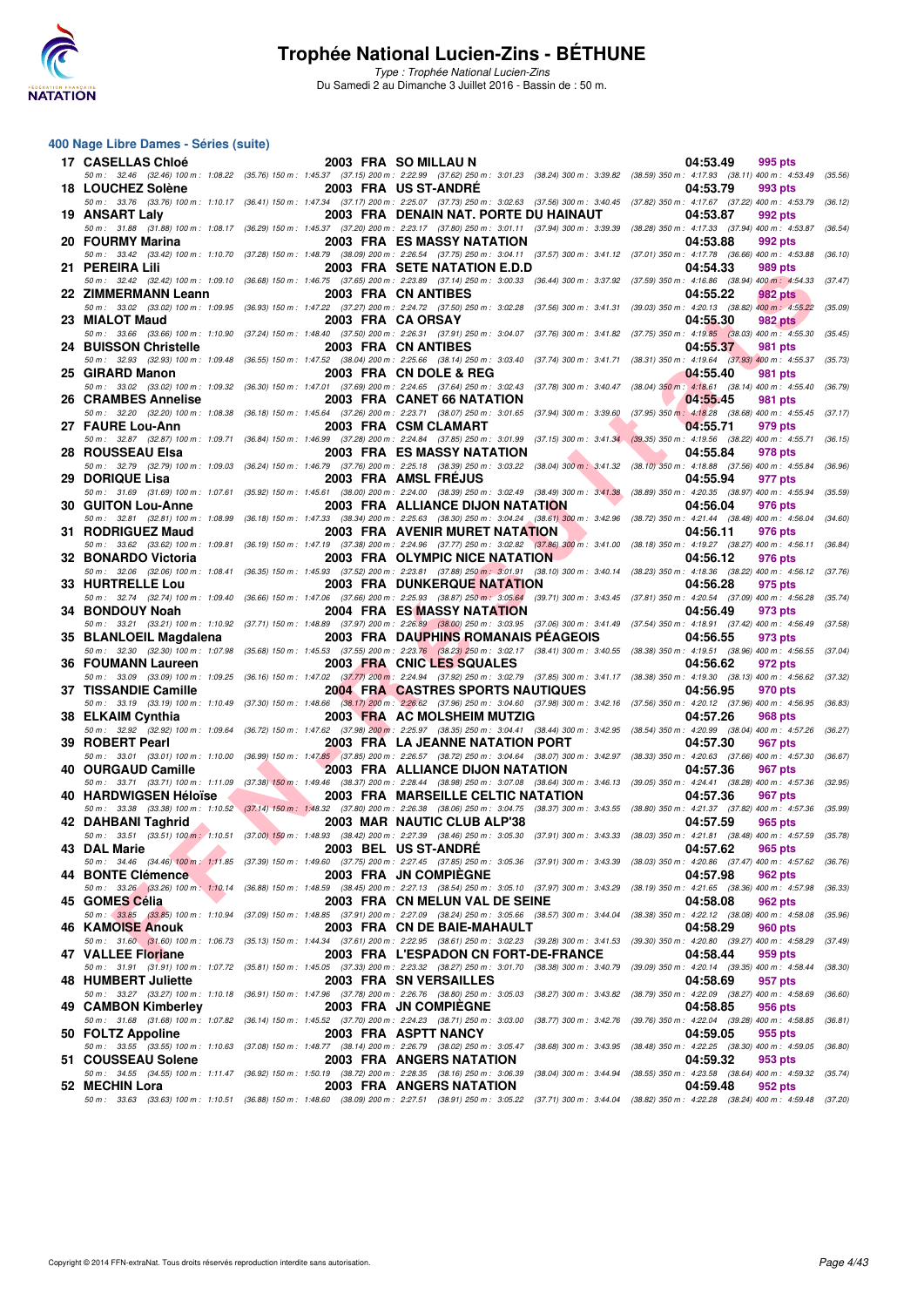

Type : Trophée National Lucien-Zins Du Samedi 2 au Dimanche 3 Juillet 2016 - Bassin de : 50 m.

#### **400 Nage Libre Dames - Séries (suite)**

| 53 LE BRIS Clara             | 2003 FRA CN BREST |                                                                                                                                                                                                                                                                                                                                                                                     | 04:59.81<br>949 pts                                                                   |
|------------------------------|-------------------|-------------------------------------------------------------------------------------------------------------------------------------------------------------------------------------------------------------------------------------------------------------------------------------------------------------------------------------------------------------------------------------|---------------------------------------------------------------------------------------|
| 54 JOLY Solène               |                   | 50 m: 33.05 (33.05) 100 m: 1:09.66 (36.61) 150 m: 1:47.87 (38.21) 200 m: 2:26.52 (38.65) 250 m: 3:05.45 (38.93) 300 m: 3:44.72 (39.27) 350 m: 4:23.63 (38.91) 400 m: 4:59.81<br>2003 FRA SN OYONNAX<br>50 m: 33.05 (33.05) 100 m: 1:10.05 (37.00) 150 m: 1:47.57 (37.52) 200 m: 2:25.97 (38.40) 250 m: 3:04.53 (38.56) 300 m: 3:43.65 (39.12) 350 m: 4:22.29 (38.64) 400 m: 4:59.92 | (36.18)<br>04:59.92<br>949 pts<br>(37.63)                                             |
|                              |                   | 55 MAUGERE VAN OUDENHOVEN Valeria 2004 BEL OLYMPIC NICE NATATION                                                                                                                                                                                                                                                                                                                    | 05:00.21<br>947 pts                                                                   |
| 56 JOLY Lou                  |                   | 50 m: 33.80 (33.80) 100 m: 1:11.10 (37.30) 150 m: 1:49.38 (38.28) 200 m: 2:27.63 (38.25) 250 m: 3:05.68 (38.05) 300 m: 3:44.40 (38.72) 350 m: 4:23.25 (38.85) 400 m: 5:00.21<br>2003 FRA DINARD OLYMPIQUE N                                                                                                                                                                         | (36.96)<br>05:00.24<br>946 pts                                                        |
| 57 LOCATELLI Lise            |                   | 50 m: 34.05 (34.05) 100 m: 1:11.43 (37.38) 150 m: 1:49.66 (38.23) 200 m: 2:27.67 (38.01) 250 m: 3:06.08 (38.41) 300 m: 3:44.47 (38.39) 350 m: 4:22.99 (38.52) 400 m: 5:00.24<br>2003 FRA C NAUTIQUE DU GRÉSIVAUDAN                                                                                                                                                                  | (37.25)<br>05:00.35<br>946 pts                                                        |
|                              |                   | 50 m: 32.93 (32.93) 100 m: 1:09.55 (36.62) 150 m: 1:48.31 (38.76) 200 m: 2:26.59 (38.28) 250 m: 3:05.45 (38.86) 300 m: 3:44.30 (38.85) 350 m: 4:23.28 (38.98) 400 m: 5:00.35 (37.07)                                                                                                                                                                                                |                                                                                       |
| 58 CAVE Annabelle            |                   | 2003 FRA CN CEVENNES ALES<br>50 m : 33.92 (33.92) 100 m : 1:11.64 (37.72) 150 m : 1:49.86 (38.22) 200 m : 2:28.60 (38.74) 250 m : 3:06.86 (38.26) 300 m : 3:45.50 (38.64) 350 m : 4:23.38 (37.88) 400 m : 5:00.49                                                                                                                                                                   | 05:00.49<br>945 pts<br>(37.11)                                                        |
| 59 M'HIRI Rania              |                   | 2003 TUN LEO-L. SCHILTIGHEIM-BISCHHEIM<br>50 m: 34.12 (34.12) 100 m: 1:11.39 (37.27) 150 m: 1:49.58 (38.19) 200 m: 2:28.06 (38.48) 250 m: 3:07.05 (38.99) 300 m: 3:45.36 (38.31) 350 m: 4:23.17 (37.81) 400 m: 5:00.58 (37.41)                                                                                                                                                      | 05:00.58<br>944 pts                                                                   |
| 60 ANTUNES DA COSTA Laëticia |                   | 2004 POR AS MONACO NATATION<br>50 m: 32.72 (32.72) 100 m: 1:09.25 (36.53) 150 m: 1:47.94 (38.69) 200 m: 2:26.59 (38.65) 250 m: 3:05.19 (38.60) 300 m: 3:44.67 (39.48) 350 m: 4:23.58 (38.91) 400 m: 5:00.73                                                                                                                                                                         | 05:00.73<br>943 pts<br>(37.15)                                                        |
| 61 BRIVERT Kate-Lye          |                   | 2004 FRA CN DE BAIE-MAHAULT<br>50 m: 35.49 (35.49) 100 m: 1:14.40 (38.91) 150 m: 1:52.29 (37.89) 200 m: 2:30.91 (38.62) 250 m: 3:08.74 (37.83) 300 m: 3:47.36 (38.62) 350 m: 4:24.94 (37.58) 400 m: 5:01.38                                                                                                                                                                         | 05:01.38<br>938 pts<br>(36.44)                                                        |
| 62 BECART Louise             |                   | 2003 FRA CLUB DES NAGEURS DE PARIS                                                                                                                                                                                                                                                                                                                                                  | 05:01.50<br>938 pts                                                                   |
| 63 PORTECOP Naële            |                   | 50 m: 34.11 (34.11) 100 m: 1:12.12 (38.01) 150 m: 1:50.79 (38.67) 200 m: 2:29.59 (38.80) 250 m: 3:08.13 (38.54) 300 m: 3:47.14 (39.01) 350 m: 4:25.66 (38.52) 400 m: 5:01.50 (35.84)<br>2003 FRA CNIC LES SQUALES                                                                                                                                                                   | 05:01.56<br>937 pts                                                                   |
| <b>64 CUGMAS Lilou</b>       |                   | 50 m: 33.90 (33.90) 100 m: 1:11.95 (38.05) 150 m: 1:50.50 (38.55) 200 m: 2:29.32 (38.82) 250 m: 3:08.16 (38.84) 300 m: 3:46.61 (38.45) 350 m: 4:25.09 (38.48) 400 m: 5:01.56<br>2003 FRA PLOEMEUR NATATION                                                                                                                                                                          | (36.47)<br>05:01.77<br>936 pts                                                        |
| 65 DAGET-MACAUX Marie        |                   | 50 m: 33.74 (33.74) 100 m: 1:11.02 (37.28) 150 m: 1:49.43 (38.41) 200 m: 2:28.14 (38.71) 250 m: 3:06.75 (38.61) 300 m: 3:45.64 (38.89) 350 m: 4:24.36 (38.72) 400 m: 5:01.77 (37.41)<br>2003 FRA CN ANTIBES                                                                                                                                                                         | 05:02.40<br>931 pts                                                                   |
|                              |                   | 50 m: 33.06 (33.06) 100 m: 1:11.28 (38.22) 150 m: 1:49.89 (38.61) 200 m: 2:29.00 (39.11) 250 m: 3:08.12 (39.12) 300 m: 3:47.00 (38.88) 350 m: 4:25.91 (38.91) 400 m: 5:02.40                                                                                                                                                                                                        | (36.49)                                                                               |
| 66 LECOMTE Marine            |                   | <b>2003 FRA LANNION NATATION</b><br>50 m: 33.82 (33.82) 100 m: 1:11.58 (37.76) 150 m: 1:50.57 (38.99) 200 m: 2:29.62 (39.05) 250 m: 3:08.92 (39.30) 300 m: 3:47.92 (39.00) 350 m: 4:26.51 (38.59) 400 m: 5:02.49                                                                                                                                                                    | 05:02.49<br>931 pts<br>(35.98)                                                        |
| 67 GENSANE Rebecca           |                   | <b>2004 FRA LYON NATATION METROPOLE</b><br>50 m: 33.21 (33.21) 100 m: 1:11.30 (38.09) 150 m: 1:49.70 (38.40) 200 m: 2:28.73 (39.03) 250 m: 3:07.92 (39.19) 300 m: 3:47.28 (39.36) 350 m: 4:25.88 (38.60) 400 m: 5:02.60                                                                                                                                                             | 05:02.60<br>930 pts<br>(36.72)                                                        |
| 68 BENEDIC Chiara            |                   | 2003 FRA DAUPHINS OBERNAI<br>50 m: 33.91 (33.91) 100 m: 1:10.95 (37.04) 150 m: 1:48.69 (37.74) 200 m: 2:26.91 (38.22) 250 m: 3:05.96 (39.05) 300 m: 3:44.90 (38.94) 350 m: 4:24.58 (39.68) 400 m: 5:02.94                                                                                                                                                                           | 05:02.94<br>927 pts                                                                   |
| 69 SUTEAU Soraya             |                   | 2003 FRA CLUB DES NAGEURS DE PARIS                                                                                                                                                                                                                                                                                                                                                  | (38.36)<br>05:03.37<br>924 pts                                                        |
| 70 FIEF Camille              |                   | 50 m : 34.26 (34.26) 100 m : 1:12.50 (38.24) 150 m : 1:52.17 (39.67) 200 m : 2:31.87 (39.70) 250 m : 3:10.47 (38.60) 300 m : 3:49.52 (39.05) 350 m : 4:28.08 (38.56) 400 m : 5:03.37 (35.29)<br>2003 FRA CN MARSEILLE                                                                                                                                                               | 05:03.39<br>924 pts                                                                   |
| 70 BENARD Noémie             |                   | 50 m: 33.27 (33.27) 100 m: 1:10.14 (36.87) 150 m: 1:48.16 (38.02) 200 m: 2:26.62 (38.46) 250 m: 3:06.00 (39.38) 300 m: 3:44.65 (38.65) 350 m: 4:24.31 (39.66) 400 m: 5:03.39<br><b>2003 FRA CERCLE NAGEURS ST-JOSEPH</b>                                                                                                                                                            | (39.08)<br>05:03.39<br>924 pts                                                        |
| 72 TIKOURE Melyssa           |                   | 50 m : 34.80 (34.80) 100 m : 1:12.34 (37.54) 150 m : 1:51.02 (38.68) 200 m : 2:29.92 (38.90) 250 m : 3:08.91 (38.99) 300 m : 3:47.97 (39.06) 350 m : 4:26.61 (38.64) 400 m : 5:03.39 (36.78)<br>2003 FRA NAUTIC CLUB ALP'38                                                                                                                                                         | 05:03.77<br>922 pts                                                                   |
|                              |                   | 50 m: 33.36 (33.36) 100 m: 1:09.61 (36.25) 150 m: 1:47.27 (37.66) 200 m: 2:26.57 (39.30) 250 m: 3:05.61 (39.04) 300 m: 3:46.62 (41.01) 350 m: 4:26.65 (40.03) 400 m: 5:03.77                                                                                                                                                                                                        | (37.12)                                                                               |
| <b>73 SEVERYNS Alix</b>      |                   | 2003 FRA CLUB DES NAGEURS DE PARIS<br>50 m: 34.26 (34.26) 100 m: 1:12.15 (37.89) 150 m: 1:50.55 (38.40) 200 m: 2:29.36 (38.81) 250 m: 3:08.07 (38.71) 300 m: 3:47.30 (39.23) 350 m: 4:26.83 (39.53) 400 m: 5:04.17 (37.34)                                                                                                                                                          | 05:04.17<br>919 pts                                                                   |
| 74 COLLIN Lola               |                   | 2003 FRA CN MARSEILLE<br>50 m: 33.62 (33.62) 100 m: 1:10.66 (37.04) 150 m: 1:48.35 (37.69) 200 m: 2:27.87 (39.52) 250 m: 3:07.29 (39.42) 300 m: 3:46.74 (39.45) 350 m: 4:26.12 (39.38) 400 m: 5:04.40 (38.28)                                                                                                                                                                       | 05:04.40<br>917 pts                                                                   |
| 75 COTTIER Camille           |                   | 2003 FRA AC HYERES<br>50 m: 33.04 (33.04) 100 m: 1:11.12 (38.08) 150 m: 1:50.24 (39.12) 200 m: 2:29.03 (38.79) 250 m: 3:08.27 (39.24) 300 m: 3:48.01 (39.74) 350 m: 4:27.23 (39.22) 400 m: 5:04.58                                                                                                                                                                                  | 05:04.58<br>916 pts<br>(37.35)                                                        |
| <b>76 LINDAUER Emma</b>      |                   | <b>2003 FRA ERSTEIN AQUATIC CLUB</b>                                                                                                                                                                                                                                                                                                                                                | 05:04.67<br>915 pts                                                                   |
| 77 GIRAUD Clara              |                   | 50 m: 33.12 (33.12) 100 m: 1:11.49 (38.37) 150 m: 1:50.55 (39.06) 200 m: 2:29.85 (39.30) 250 m: 3:08.92 (39.07) 300 m: 3:48.94 (40.02) 350 m: 4:27.53 (38.59) 400 m: 5:04.67 (37.14)<br>2003 FRA CN ANTIBES                                                                                                                                                                         | 05:04.84<br>914 pts                                                                   |
| 78 BOISSON Chaïma            |                   | 50 m: 33.42 (33.42) 100 m: 1:10.61 (37.19) 150 m: 1:49.23 (38.62) 200 m: 2:29.10 (39.87) 250 m: 3:08.67 (39.57) 300 m: 3:48.69 (40.02) 350 m: 4:27.71 (39.02) 400 m: 5:04.84 (37.13)<br>2004 FRA VEXIN NATATION CLUB                                                                                                                                                                | 05:04.95<br>913 pts                                                                   |
| 79 TSOPANIS Emma             |                   | 50 m : 32.96 (32.96) 100 m : 1:10.47 (37.51) 150 m : 1:49.16 (38.69) 200 m : 2:28.65 (39.49) 250 m : 3:07.37 (38.72) 300 m : 3:47.09 (39.72) 350 m : 4:26.26 (39.17) 400 m : 5:04.95 (38.69)<br>2003 FRA FOS NATATION                                                                                                                                                               | 05:05.03<br>913 pts                                                                   |
|                              |                   | 50 m: 33.72 (33.72) 100 m: 1:10.86 (37.14) 150 m: 1:49.06 (38.20) 200 m: 2:27.57 (38.51) 250 m: 3:06.42 (38.85) 300 m: 3:45.89 (39.47) 350 m: 4:25.90 (40.01) 400 m: 5:05.03 (39.13)                                                                                                                                                                                                |                                                                                       |
| 80 BOCH Emma                 |                   | 2003 FRA CSN GUYANCOURT<br>50 m : 33.64 (33.64) 100 m : 1:11.25 (37.61) 150 m : 1:49.37 (38.12) 200 m : 2:28.65 (39.28) 250 m : 3:07.34 (38.69) 300 m : 3:47.09                                                                                                                                                                                                                     | 05:05.39<br>910 pts<br>(39.75) 350 m : 4:26.39 (39.30) 400 m : 5:05.39 (39.00)        |
| 81 GIRAUDEAU Melina          |                   | 2003 FRA BIARRITZ OLYMPIQUE<br>50 m: 34.26 (34.26) 100 m: 1:12.47 (38.21) 150 m: 1:51.69 (39.22) 200 m: 2:31.29 (39.60) 250 m: 3:09.24 (37.95) 300 m: 3:48.62 (39.38) 350 m: 4:27.96 (39.34) 400 m: 5:05.72 (37.76)                                                                                                                                                                 | 05:05.72<br>908 pts                                                                   |
| 82 HEMBERGER Carla           |                   | 2004 FRA CANET 66 NATATION<br>50 m: 33.32 (33.32) 100 m: 1:11.34 (38.02) 150 m: 1:50.44 (39.10) 200 m: 2:30.35 (39.91) 250 m: 3:09.41 (39.06) 300 m: 3:49.02 (39.61) 350 m: 4:27.89 (38.87) 400 m: 5:05.86 (37.97)                                                                                                                                                                  | 05:05.86<br>907 pts                                                                   |
| 83 ARGOUARCH Maiwenn         |                   | 2003 FRA EN LONGJUMEAU                                                                                                                                                                                                                                                                                                                                                              | 05:05.99<br>906 pts                                                                   |
| 84 POCHAT Eva                |                   | 50 m : 33.54 (33.54) 100 m : 1:11.56 (38.02) 150 m : 1:49.46 (37.90) 200 m : 2:29.66 (40.20) 250 m : 3:09.36 (39.70) 300 m : 3:49.08<br>2003 FRA MONTAUBAN NATATION                                                                                                                                                                                                                 | (39.72) 350 m : 4:28.01 (38.93) 400 m : 5:05.99<br>(37.98)<br>05:06.06<br>906 pts     |
| 85 CAYLA Romane              |                   | 50 m : 34.08 (34.08) 100 m : 1:11.10 (37.02) 150 m : 1:50.09 (38.99) 200 m : 2:29.40 (39.31) 250 m : 3:09.05 (39.65) 300 m : 3:49.26<br>2003 FRA MONTAUBAN NATATION                                                                                                                                                                                                                 | $(40.21)$ 350 m : 4:29.93 $(40.67)$ 400 m : 5:06.06<br>(36.13)<br>05:06.44<br>903 pts |
| 86 TAQUET Stacy              |                   | 50 m : 32.56 (32.56) 100 m : 1:10.51 (37.95) 150 m : 1:49.11 (38.60) 200 m : 2:28.64 (39.53) 250 m : 3:08.74 (40.10) 300 m : 3:48.64<br>2004 FRA CERCLE NAGEURS ST-JOSEPH                                                                                                                                                                                                           | (39.90) 350 m : 4:28.25 (39.61) 400 m : 5:06.44<br>(38.19)<br>05:06.48<br>903 pts     |
|                              |                   | 50 m: 33.13 (33.13) 100 m: 1:10.90 (37.77) 150 m: 1:50.25 (39.35) 200 m: 2:30.09 (39.84) 250 m: 3:09.86 (39.77) 300 m: 3:50.12 (40.26) 350 m: 4:29.86 (39.74) 400 m: 5:06.48                                                                                                                                                                                                        | (36.62)                                                                               |
| 87 GLOVER Célia              |                   | 2003 MRI LA JEANNE NATATION PORT<br>50 m : 33.38 (33.38) 100 m : 1:10.22 (36.84) 150 m : 1:49.02 (38.80) 200 m : 2:28.43 (39.41) 250 m : 3:08.82 (40.39) 300 m : 3:49.06 (40.24) 350 m : 4:29.04 (39.98) 400 m : 5:06.50 (37.46)                                                                                                                                                    | 05:06.50<br>903 pts                                                                   |
| 88 POGGI Margaux             |                   | 2003 FRA AS CACHALOTS SIX-FOURS<br>50 m: 33.53 (33.53) 100 m: 1:10.98 (37.45) 150 m: 1:50.67 (39.69) 200 m: 2:30.04 (39.37) 250 m: 3:09.62 (39.58) 300 m: 3:49.16 (39.54) 350 m: 4:28.77 (39.61) 400 m: 5:06.71 (37.94)                                                                                                                                                             | 05:06.71<br>901 pts                                                                   |
|                              |                   |                                                                                                                                                                                                                                                                                                                                                                                     |                                                                                       |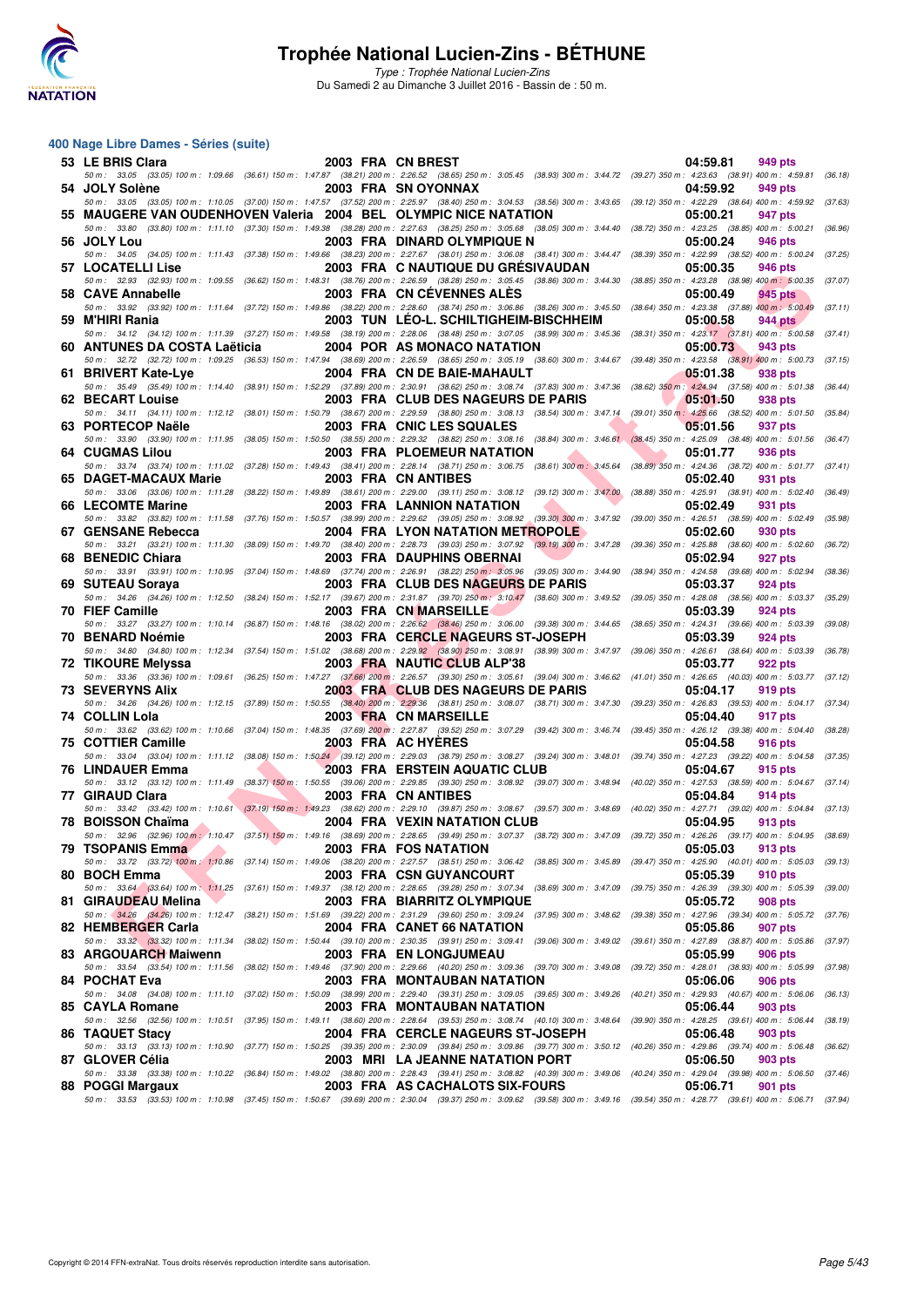

Type : Trophée National Lucien-Zins Du Samedi 2 au Dimanche 3 Juillet 2016 - Bassin de : 50 m.

#### **400 Nage Libre Dames - Séries (suite)**

| 89 CUNCI Clara                |                                                   | 2003 FRA TEAM STRASBOURG SNS-ASPTT-PCS                                                                                                                                                                                            | 05:06.96                              | 899 pts            |
|-------------------------------|---------------------------------------------------|-----------------------------------------------------------------------------------------------------------------------------------------------------------------------------------------------------------------------------------|---------------------------------------|--------------------|
| 90 SUZE Camille               |                                                   | 50 m: 33.56 (33.56) 100 m: 1:11.48 (37.92) 150 m: 1:50.40 (38.92) 200 m: 2:29.91 (39.51) 250 m: 3:09.80 (39.89) 300 m: 3:49.82 (40.02) 350 m: 4:29.49 (39.67) 400 m: 5:06.96 (37.47)<br>2003 FRA RACING CLUB DE FRANCE WP         | 05:07.04                              | 899 pts            |
| 91 MAILLE Salomé              |                                                   | 50 m: 33.86 (33.86) 100 m: 1:10.70 (36.84) 150 m: 1:49.55 (38.85) 200 m: 2:28.91 (39.36) 250 m: 3:08.54 (39.63) 300 m: 3:48.29 (39.75) 350 m: 4:28.41 (40.12) 400 m: 5:07.04 (38.63)<br>2004 FRA ES MASSY NATATION                | 05:07.21                              | 898 pts            |
| 92 JIGUET Emma                |                                                   | 50 m : 34.12 (34.12) 100 m : 1:12.28 (38.16) 150 m : 1:51.16 (38.88) 200 m : 2:30.15 (38.99) 250 m : 3:09.60 (39.45) 300 m : 3:49.07 (39.47) 350 m : 4:29.03 (39.96) 400 m : 5:07.21 (38.18)<br>2003 FRA CN ANTIBES               | 05:07.52                              | 896 pts            |
|                               |                                                   | 50 m: 34.10 (34.10) 100 m: 1:12.04 (37.94) 150 m: 1:51.16 (39.12) 200 m: 2:30.99 (39.83) 250 m: 3:10.26 (39.27) 300 m: 3:49.69 (39.43) 350 m: 4:29.34 (39.65) 400 m: 5:07.52                                                      |                                       | (38.18)            |
| 93 MEGHEZ Mathilde            |                                                   | 2003 FRA CS VITTEL<br>50 m: 33.38 (33.38) 100 m: 1:12.11 (38.73) 150 m: 1:51.27 (39.16) 200 m: 2:31.03 (39.76) 250 m: 3:10.76 (39.73) 300 m: 3:50.63 (39.87) 350 m: 4:29.79 (39.16) 400 m: 5:07.58 (37.79)                        | 05:07.58                              | 895 pts            |
| 94 PLOIX Solene               |                                                   | 2003 FRA RACING CLUB DE FRANCE WP                                                                                                                                                                                                 | 05:07.86                              | 893 pts            |
| 95 SAVART Coralie             |                                                   | 50 m: 34.62 (34.62) 100 m: 1:13.06 (38.44) 150 m: 1:51.53 (38.47) 200 m: 2:31.38 (39.85) 250 m: 3:10.11 (38.73) 300 m: 3:50.07 (39.96) 350 m: 4:29.67 (39.60) 400 m: 5:07.86<br>2004 FRA ST-MALO NATATION                         | 05:08.27                              | (38.19)<br>890 pts |
|                               |                                                   | 50 m : 32.63 (32.63) 100 m : 1:10.19 (37.56) 150 m : 1:48.79 (38.60) 200 m : 2:27.94 (39.15) 250 m : 3:07.03 (39.09) 300 m : 3:47.44 (40.41) 350 m : 4:28.33 (40.89) 400 m : 5:08.27 (39.94)                                      |                                       |                    |
| 96 CHUM Alice                 |                                                   | 2003 FRA DAUPHINS AIXE-SUR-VIENNE<br>50 m : 34.78 (34.78) 100 m : 1:12.70 (37.92) 150 m : 1:52.10 (39.40) 200 m : 2:32.07 (39.97) 250 m : 3:12.39 (40.32) 300 m : 3:51.65 (39.26) 350 m : 4:31.35 (39.70) 400 m : 5:08.39 (37.04) | 05:08.39                              | 890 pts            |
| 97 THIERRY Victoire           |                                                   | 2003 FRA CN FONTAINEBLEAU-AVON<br>50 m: 34.01 (34.01) 100 m: 1:12.09 (38.08) 150 m: 1:50.94 (38.85) 200 m: 2:30.79 (39.85) 250 m: 3:10.35 (39.56) 300 m: 3:50.80 (40.45) 350 m: 4:30.54 (39.74) 400 m: 5:08.44 (37.90)            | 05:08.44                              | <b>889 pts</b>     |
| 98 VILLAYES Olivia            |                                                   | 2003 FRA CN CAMBRAI                                                                                                                                                                                                               | 05:08.47                              | 889 pts            |
| 99 COSTON Candice             |                                                   | 50 m : 34.83 (34.83) 100 m : 1:13.50 (38.67) 150 m : 1:53.34 (39.84) 200 m : 2:33.34 (40.00) 250 m : 3:12.99 (39.65) 300 m : 3:52.23 (39.24) 350 m : 4:31.32 (39.09) 400 m : 5:08.47 (37.15)<br>2003 FRA DAUPHINS TOULOUSE OEC    | a an<br>05:08.86                      | 886 pts            |
|                               |                                                   | 50 m: 33.94 (33.94) 100 m: 1:11.98 (38.04) 150 m: 1:51.85 (39.87) 200 m: 2:32.05 (40.20) 250 m: 3:12.16 (40.11) 300 m: 3:52.03 (39.87) 350 m: 4:31.58 (39.55) 400 m: 5:08.86 (37.28)                                              |                                       |                    |
| 100 MAUPOUX Nina              |                                                   | 2004 FRA CN VIRY-CHATILLON<br>50 m: 33.79 (33.79) 100 m: 1:12.02 (38.23) 150 m: 1:51.35 (39.33) 200 m: 2:31.69 (40.34) 250 m: 3:11.74 (40.05) 300 m: 3:51.95 (40.21) 350 m: 4:31.90 (39.95) 400 m: 5:08.92 (37.02)                | <b>The Second Service</b><br>05:08.92 | 886 pts            |
| 101 CORNILLON Amandine        |                                                   | 2003 FRA SN MONTGERON<br>50 m: 33.73 (33.73) 100 m: 1:11.52 (37.79) 150 m: 1:51.33 (39.81) 200 m: 2:31.73 (40.40) 250 m: 3:10.85 (39.12) 300 m: 3:51.55 (40.70) 350 m: 4:30.36 (38.81) 400 m: 5:09.05 (38.69)                     | 05:09.05                              | <b>885 pts</b>     |
| 102 PONZETTO Nina             |                                                   | <b>2003 FRA LYON NATATION METROPOLE</b>                                                                                                                                                                                           | 05:09.08                              | 885 pts            |
| 103 SERRANO Amélie            |                                                   | 50 m: 34.35 (34.35) 100 m: 1:13.09 (38.74) 150 m: 1:52.68 (39.59) 200 m: 2:32.23 (39.55) 250 m: 3:12.04 (39.81) 300 m: 3:51.95 (39.91) 350 m: 4:31.05 (39.10) 400 m: 5:09.08 (38.03)<br>2003 FRA MONTPELLIER METROPOLE NATATION   | 05:09.33                              | 883 pts            |
|                               |                                                   | 50 m: 33.78 (33.78) 100 m: 1:11.82 (38.04) 150 m: 1:50.69 (38.87) 200 m: 2:30.57 (39.88) 250 m: 3:10.66 (40.09) 300 m: 3:50.75 (40.09) 350 m: 4:30.57 (39.82) 400 m: 5:09.33 (38.76)                                              |                                       |                    |
| 104 TRILLO Oiana              |                                                   | 2003 FRA BAYONNE-AVIRON BAYONNAIS<br>50 m: 34.36 (34.36) 100 m: 1:12.51 (38.15) 150 m: 1:51.93 (39.42) 200 m: 2:31.67 (39.74) 250 m: 3:11.70 (40.03) 300 m: 3:50.56 (38.86) 350 m: 4:29.74 (39.18) 400 m: 5:09.34 (39.60)         | 05:09.34                              | <b>883 pts</b>     |
| 105 DUBOIS Emily              |                                                   | 2003 FRA CN CALEDONIENS                                                                                                                                                                                                           | 05:09.35                              | 883 pts            |
| 106 BRAUN Chloé               |                                                   | 50 m: 33.59 (33.59) 100 m: 1:11.38 (37.79) 150 m: 1:50.26 (38.88) 200 m: 2:29.93 (39.67) 250 m: 3:09.83 (39.90) 300 m: 3:50.58 (40.75) 350 m: 4:30.24 (39.66) 400 m: 5:09.35 (39.11)<br>2004 FRA DAUPHINS TOULOUSE OEC            | 05:09.46                              | 882 pts            |
| 107 OROS Klara                |                                                   | 50 m: 35.17 (35.17) 100 m: 1:13.49 (38.32) 150 m: 1:52.72 (39.23) 200 m: 2:32.37 (39.65) 250 m: 3:12.04 (39.67) 300 m: 3:52.01 (39.97) 350 m: 4:31.81 (39.80) 400 m: 5:09.46 (37.65)<br>2003 FRA CN CASTELNAUDARY                 | 05:09.48                              | 882 pts            |
|                               |                                                   | 50 m: 33.62 (33.62) 100 m: 1:12.04 (38.42) 150 m: 1:51.98 (39.94) 200 m: 2:31.55 (39.57) 250 m: 3:11.47 (39.92) 300 m: 3:51.18 (39.71) 350 m: 4:31.13 (39.95) 400 m: 5:09.48 (38.35)                                              |                                       |                    |
| 108 EYRAUD Isaline            |                                                   | 2003 FRA ALLIANCE DIJON NATATION<br>50 m: 35.13 (35.13) 100 m: 1:13.93 (38.80) 150 m: 1:53.21 (39.28) 200 m: 2:32.93 (39.72) 250 m: 3:12.69 (39.76) 300 m: 3:52.40 (39.71) 350 m: 4:31.44 (39.04) 400 m: 5:09.67 (38.23)          | 05:09.67                              | 881 pts            |
| 109 PEREZ LE TOUX Marie       |                                                   | 2003 FRA CLUB DES NAGEURS DE PARIS                                                                                                                                                                                                | 05:10.17                              | 878 pts            |
| 110 DGAIMESH Yasmine          |                                                   | 50 m: 34.36 (34.36) 100 m: 1:13.23 (38.87) 150 m: 1:52.74 (39.51) 200 m: 2:32.81 (40.07) 250 m: 3:12.90 (40.09) 300 m: 3:53.39 (40.49) 350 m: 4:33.47 (40.08) 400 m: 5:10.17 (36.70)<br>2003 LBA AAS SARCELLES NATATION 95        | 05:10.34                              | 876 pts            |
| 111 GEBERT Inès               |                                                   | 50 m: 34.12 (34.12) 100 m: 1:12.42 (38.30) 150 m: 1:51.43 (39.01) 200 m: 2:31.52 (40.09) 250 m: 3:11.10 (39.58) 300 m: 3:52.54 (41.44) 350 m: 4:33.85 (41.31) 400 m: 5:10.34 (36.49)<br>2004 MRI LA JEANNE NATATION PORT          | 05:10.69                              | 874 pts            |
|                               |                                                   | 50 m: 33.96 (33.96) 100 m: 1:11.86 (37.90) 150 m: 1:51.43 (39.57) 200 m: 2:31.90 (40.47) 250 m: 3:12.24 (40.34) 300 m: 3:52.31 (40.07) 350 m: 4:32.75 (40.44) 400 m: 5:10.69 (37.94)                                              |                                       |                    |
| 112 AFONSO Eva                | <b><i>Contract Contract Contract Contract</i></b> | 2003 FRA ES STAINS<br>50 m: 34.12 (34.12) 100 m: 1:11.92 (37.80) 150 m: 1:51.23 (39.31) 200 m: 2:31.20 (39.97) 250 m: 3:11.57 (40.37) 300 m: 3:51.96 (40.39) 350 m: 4:32.08 (40.12) 400 m: 5:10.88 (38.80)                        | 05:10.88                              | 873 pts            |
| 113 PAGO Elodie               |                                                   | 2003 FRA SN VERSAILLES                                                                                                                                                                                                            | 05:11.15                              | 871 pts            |
| 114 PORRETTA Doriana          |                                                   | 50 m: 33.80 (33.80) 100 m: 1:11.25 (37.45) 150 m: 1:50.28 (39.03) 200 m: 2:29.92 (39.64) 250 m: 3:10.46 (40.54) 300 m: 3:51.04 (40.58) 350 m: 4:31.45 (40.41) 400 m: 5:11.15 (39.70)<br>2003 FRA ASN LOUVRES-ROISSY-SURVILLIERS   | 05:11.29                              | 870 pts            |
| 115 BARDIN Lola               |                                                   | 50 m: 34.61 (34.61) 100 m: 1:12.64 (38.03) 150 m: 1:52.11 (39.47) 200 m: 2:32.29 (40.18) 250 m: 3:12.23 (39.94) 300 m: 3:52.76 (40.53) 350 m: 4:32.70 (39.94) 400 m: 5:11.29 (38.59)<br>2003 FRA ES MASSY NATATION                | 05:11.33                              | 870 pts            |
|                               |                                                   | 50 m: 34.47 (34.47) 100 m: 1:13.24 (38.77) 150 m: 1:53.31 (40.07) 200 m: 2:33.22 (39.91) 250 m: 3:13.07 (39.85) 300 m: 3:53.19 (40.12) 350 m: 4:32.80 (39.61) 400 m: 5:11.33 (38.53)                                              |                                       |                    |
| 116 DELORME Oceane            |                                                   | 2003 FRA AQUATIC CLUB BOURGES<br>50 m: 33.50 (33.50) 100 m: 1:11.38 (37.88) 150 m: 1:51.40 (40.02) 200 m: 2:31.95 (40.55) 250 m: 3:12.07 (40.12) 300 m: 3:53.00 (40.93) 350 m: 4:33.24 (40.24) 400 m: 5:11.72 (38.48)             | 05:11.72                              | 867 pts            |
| 117 AVRARD Laly               |                                                   | 2003 FRA ROYAN OCEAN CLUB NATATION                                                                                                                                                                                                | 05:12.47                              | <b>862 pts</b>     |
| 118 SOUIDI Soha               |                                                   | 50 m: 33.85 (33.85) 100 m: 1:11.28 (37.43) 150 m: 1:50.16 (38.88) 200 m: 2:29.45 (39.29) 250 m: 3:10.08 (40.63) 300 m: 3:51.49 (41.41) 350 m: 4:32.37 (40.88) 400 m: 5:12.47 (40.10)<br>2003 FRA LES DAUPHINS ST-LOUIS            | 05:12.61                              | 861 pts            |
| 119 GODEFROY Elisa            |                                                   | 50 m: 33.32 (33.32) 100 m: 1:09.74 (36.42) 150 m: 1:47.22 (37.48) 200 m: 2:26.76 (39.54) 250 m: 3:08.86 (42.10) 300 m: 3:50.35 (41.49) 350 m: 4:32.56 (42.21) 400 m: 5:12.61 (40.05)<br>2003 FRA CNP DE SAINT-LO                  | 05:13.31                              |                    |
|                               |                                                   | 50 m: 33.51 (33.51) 100 m: 1:12.31 (38.80) 150 m: 1:52.55 (40.24) 200 m: 2:33.27 (40.72) 250 m: 3:13.66 (40.39) 300 m: 3:54.78 (41.12) 350 m: 4:35.15 (40.37) 400 m: 5:13.31 (38.16)                                              |                                       | 856 pts            |
| 120 REMOND Eva                |                                                   | 2003 FRA NANTES NATATION<br>50 m: 33.87 (33.87) 100 m: 1:11.97 (38.10) 150 m: 1:51.58 (39.61) 200 m: 2:32.51 (40.93) 250 m: 3:12.92 (40.41) 300 m: 3:54.19 (41.27) 350 m: 4:35.03 (40.84) 400 m: 5:14.01 (38.98)                  | 05:14.01                              | 852 pts            |
| 121 RANDRIANATREHINA Avolanja |                                                   | 2003 FRA STADE CLERMONT NATATION                                                                                                                                                                                                  | 05:14.55                              | 848 pts            |
| <b>122 SENLIS Juliette</b>    |                                                   | 50 m: 35.04 (35.04) 100 m: 1:13.80 (38.76) 150 m: 1:53.54 (39.74) 200 m: 2:33.76 (40.22) 250 m: 3:14.68 (40.92) 300 m: 3:54.87 (40.19) 350 m: 4:35.34 (40.47) 400 m: 5:14.55 (39.21)<br>2003 FRA CLUB AQUATIQUE CHOLETAIS         | 05:15.58                              | 841 pts            |
|                               |                                                   | 50 m: 34.57 (34.57) 100 m: 1:13.21 (38.64) 150 m: 1:53.25 (40.04) 200 m: 2:33.76 (40.51) 250 m: 3:14.65 (40.89) 300 m: 3:55.57 (40.92) 350 m: 4:36.17 (40.60) 400 m: 5:15.58 (39.41)                                              |                                       |                    |
| 123 FORAY Manon               |                                                   | 2003 FRA CN BOURG-EN-BRESSE<br>50 m: 34.77 (34.77) 100 m: 1:13.52 (38.75) 150 m: 1:54.77 (41.25) 200 m: 2:36.18 (41.41) 250 m: 3:17.21 (41.03) 300 m: 3:57.37 (40.16) 350 m: 4:37.18 (39.81) 400 m: 5:15.62 (38.44)               | 05:15.62                              | 841 pts            |
| 124 PIRES Lisa                |                                                   | 2003 FRA NAUTIC CLUB NIMES<br>50 m: 35.00 (35.00) 100 m: 1:15.12 (40.12) 150 m: 1:56.44 (41.32) 200 m: 2:37.72 (41.28) 250 m: 3:18.08 (40.36) 300 m: 3:59.20 (41.12) 350 m: 4:39.21 (40.01) 400 m: 5:17.79 (38.58)                | 05:17.79                              | 826 pts            |
|                               |                                                   |                                                                                                                                                                                                                                   |                                       |                    |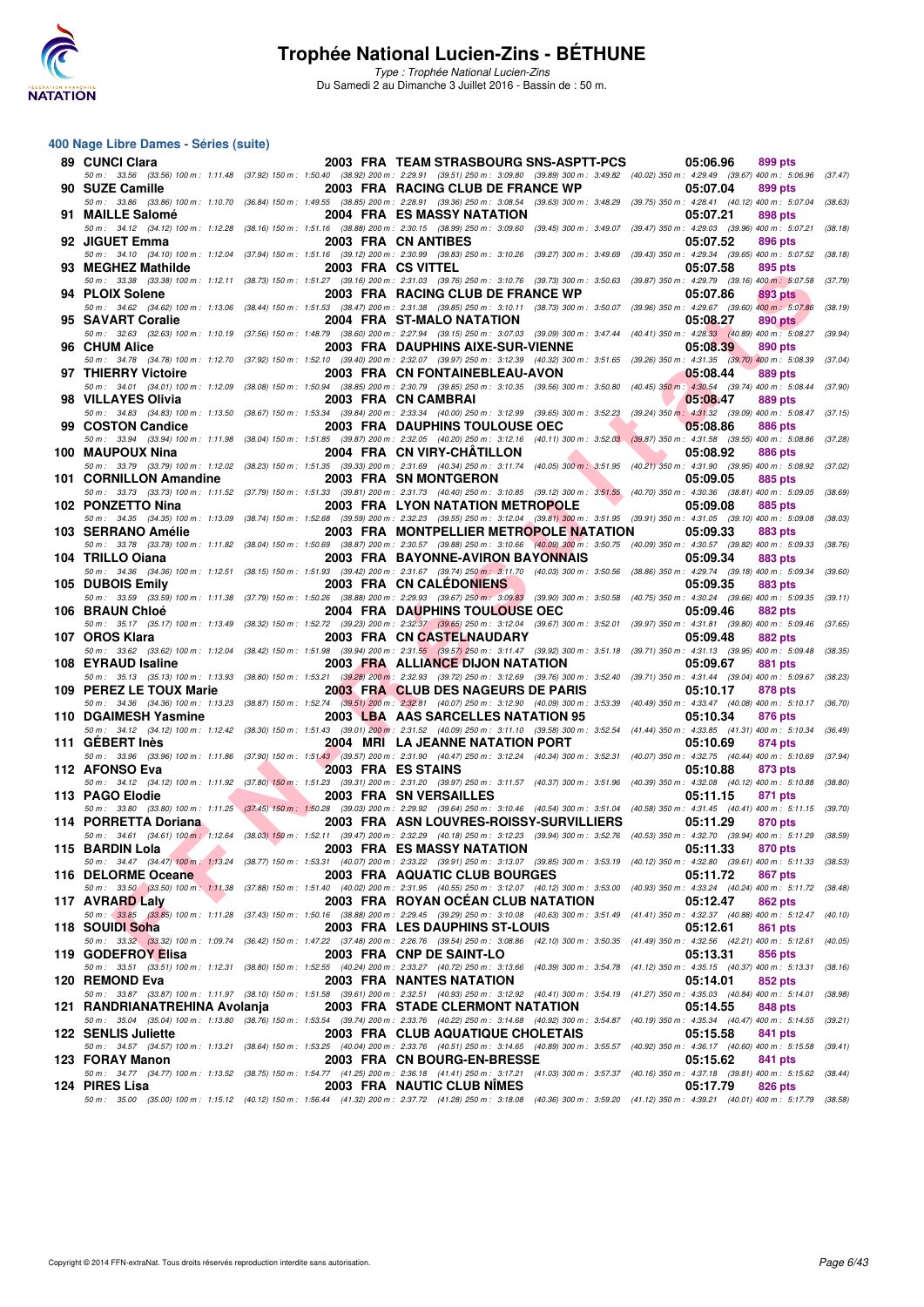

Type : Trophée National Lucien-Zins Du Samedi 2 au Dimanche 3 Juillet 2016 - Bassin de : 50 m.

#### **400 Nage Libre Dames - Séries (suite)**

| 125 BERTONE Laura                                                                                                                                                                            | 2003 ITA CN ANTIBES                | 05:18.01 | 825 pts        |
|----------------------------------------------------------------------------------------------------------------------------------------------------------------------------------------------|------------------------------------|----------|----------------|
| 50 m: 33.97 (33.97) 100 m: 1:12.58 (38.61) 150 m: 1:52.73 (40.15) 200 m: 2:33.86 (41.13) 250 m: 3:14.87 (41.01) 300 m: 3:56.54 (41.67) 350 m: 4:37.51 (40.97) 400 m: 5:18.01 (40.50)         |                                    |          |                |
| 126 PUSSET Lena                                                                                                                                                                              | 2003 FRA YERRES NATATION           | 05:18.26 | 823 pts        |
| 50 m: 34.70 (34.70) 100 m: 1:13.61 (38.91) 150 m: 1:54.50 (40.89) 200 m: 2:34.90 (40.40) 250 m: 3:15.79 (40.89) 300 m: 3:56.61 (40.82) 350 m: 4:37.81 (41.20) 400 m: 5:18.26 (40.45)         |                                    |          |                |
| 127 TEMPEZ Chloe                                                                                                                                                                             | 2003 FRA RACING CLUB ARRAS         | 05:19.11 | 818 pts        |
| 50 m: 34.43 (34.43) 100 m: 1:14.09 (39.66) 150 m: 1:55.05 (40.96) 200 m: 2:36.18 (41.13) 250 m: 3:16.88 (40.70) 300 m: 3:57.90 (41.02) 350 m: 4:39.85 (41.95) 400 m: 5:19.11 (39.26)         |                                    |          |                |
| 128 PETIOT Orane                                                                                                                                                                             | 2003 FRA CN CUGNAUX                | 05:19.84 | 813 pts        |
| 50 m: 35.01 (35.01) 100 m: 1:15.35 (40.34) 150 m: 1:56.69 (41.34) 200 m: 2:39.29 (42.60) 250 m: 3:20.34 (41.05) 300 m: 4:01.70 (41.36) 350 m: 4:41.34 (39.64) 400 m: 5:19.84 (38.50)         |                                    |          |                |
| 129 TURPIN Clémentine 2003 FRA ST-DENIS REUNION                                                                                                                                              |                                    | 05:20.38 | 809 pts        |
| 50 m: 34.94 (34.94) 100 m: 1:13.41 (38.47) 150 m: 1:53.64 (40.23) 200 m: 2:35.71 (42.07) 250 m: 3:17.21 (41.50) 300 m: 3:59.40 (42.19) 350 m: 4:40.62 (41.22) 400 m: 5:20.38                 |                                    |          | (39.76)        |
| 130 SAIDI Hana                                                                                                                                                                               | 2003 FRA CLUB DES NAGEURS DE PARIS | 05:20.41 | $809$ pts      |
| 50 m: 34.96 (34.96) 100 m: 1:14.36 (39.40) 150 m: 1:55.24 (40.88) 200 m: 2:36.63 (41.39) 250 m: 3:18.26 (41.63) 300 m: 4:00.24 (41.98) 350 m: 4:41.50 (41.26) 400 m: 5:20.41                 |                                    |          | (38.91)        |
| 131 MARLET Amelie                                                                                                                                                                            | 2003 FRA MONTAUBAN NATATION        | 05:20.73 | 807 pts        |
| 50 m: 34.96 (34.96) 100 m: 1:15.03 (40.07) 150 m: 1:56.20 (41.17) 200 m: 2:37.58 (41.38) 250 m: 3:19.35 (41.77) 300 m: 4:00.82 (41.47) 350 m: 4:41.67 (40.85) 400 m: 5:20.73                 |                                    |          | (39.06)        |
| 132 DELACROIX Ines                                                                                                                                                                           | 2003 FRA CNP DE SAINT-LO           | 05:21.31 | 803 pts        |
| 50 m: 35.49 (35.49) 100 m: 1:15.66 (40.17) 150 m: 1:56.51 (40.85) 200 m: 2:37.52 (41.01) 250 m: 3:18.84 (41.32) 300 m: 3:59.57 (40.73) 350 m: 4:41.38 (41.81) 400 m: 5:21.31 (39.93)         |                                    |          |                |
| 133 COLLIER Eva                                                                                                                                                                              | 2003 FRA CALAIS NATATION           | 05:23.01 | 792 pts        |
| 50 m: 33.78 (33.78) 100 m: 1:12.50 (38.72) 150 m: 1:52.67 (40.17) 200 m: 2:34.01 (41.34) 250 m: 3:16.22 (42.21) 300 m: 3:59.03 (42.81) 350 m: 4:41.41 (42.38) 400 m: 5:23.01 (41.60)         |                                    |          |                |
| 134 GAUDILLIERE Maureen                                                                                                                                                                      | 2003 FRA ALLIANCE DIJON NATATION   | 05:23.75 | <b>788 pts</b> |
| 50 m: 34.66 (34.66) 100 m: 1:14.31 (39.65) 150 m: 1:55.90 (41.59) 200 m: 2:36.76 (40.86) 250 m: 3:18.31 (41.55) 300 m: 4:00.35 (42.04) 350 m: 4:42.83 (42.48) 400 m: 5:23.75 (40.92)         |                                    |          |                |
| 135 RHAIEM Lilee                                                                                                                                                                             | 2003 FRA RACING CLUB DE FRANCE WP  | 05:23.99 | 786 pts        |
| 50 m : 33.88 (33.88) 100 m : 1:11.91 (38.03) 150 m : 1:53.03 (41.12) 200 m : 2:35.47 (42.44) 250 m : 3:18.21 (42.74) 300 m : 4:00.94 (42.73) 350 m : 4:43.62 (42.68) 400 m : 5:23.99 (40.37) |                                    |          |                |
|                                                                                                                                                                                              |                                    |          |                |
| 100 Dos Dames - Séries (Dimanche 3 Juillet 2016)                                                                                                                                             |                                    |          |                |
|                                                                                                                                                                                              |                                    |          |                |

#### **[100 Dos Dames - Séries](http://www.ffnatation.fr/webffn/resultats.php?idact=nat&go=epr&idcpt=34121&idepr=12)** (Dimanche 3 Juillet 2016)

| $123$ TURFIN UCHICHING                                                |  | <b><i>LOUS FRA SI-DENIS REUNIUN</i></b>                                                                                                                                                                                |              | 00.ZU.JO<br><b>OUS PIS</b>                                                |  |
|-----------------------------------------------------------------------|--|------------------------------------------------------------------------------------------------------------------------------------------------------------------------------------------------------------------------|--------------|---------------------------------------------------------------------------|--|
| 130 SAIDI Hana                                                        |  | 50 m: 34.94 (34.94) 100 m: 1:13.41 (38.47) 150 m: 1:53.64 (40.23) 200 m: 2:35.71 (42.07) 250 m: 3:17.21 (41.50) 300 m: 3:59.40 (42.19) 350 m: 4:40.62 (41.22) 400 m: 5:20.38 (3<br>2003 FRA CLUB DES NAGEURS DE PARIS  |              | 05:20.41<br>809 pts                                                       |  |
| 131 MARLET Amelie                                                     |  | 50 m: 34.96 (34.96) 100 m: 1:14.36 (39.40) 150 m: 1:55.24 (40.88) 200 m: 2:36.63 (41.39) 250 m: 3:18.26 (41.63) 300 m: 4:00.24 (41.98) 350 m: 4:41.50 (41.26) 400 m: 5:20.41 (31<br><b>2003 FRA MONTAUBAN NATATION</b> |              | 05:20.73<br>807 pts                                                       |  |
| 132 DELACROIX Ines                                                    |  | 50 m: 34.96 (34.96) 100 m: 1:15.03 (40.07) 150 m: 1:56.20 (41.17) 200 m: 2:37.58 (41.38) 250 m: 3:19.35 (41.77) 300 m: 4:00.82 (41.47) 350 m: 4:41.67 (40.85) 400 m: 5:20.73 (3<br>2003 FRA CNP DE SAINT-LO            |              | <b>803 pts</b><br>05:21.31                                                |  |
| 133 COLLIER Eva                                                       |  | 50 m: 35.49 (35.49) 100 m: 1:15.66 (40.17) 150 m: 1:56.51 (40.85) 200 m: 2:37.52 (41.01) 250 m: 3:18.84 (41.32) 300 m: 3:59.57 (40.73) 350 m: 4:41.38 (41.81) 400 m: 5:21.31 (3<br>2003 FRA CALAIS NATATION            |              | 05:23.01<br>792 pts                                                       |  |
|                                                                       |  | 50 m: 33.78 (33.78) 100 m: 1:12.50 (38.72) 150 m: 1:52.67 (40.17) 200 m: 2:34.01 (41.34) 250 m: 3:16.22 (42.21) 300 m: 3:59.03 (42.81) 350 m: 4:41.41 (42.38) 400 m: 5:23.01 (4                                        |              |                                                                           |  |
| 134 GAUDILLIERE Maureen                                               |  | 2003 FRA ALLIANCE DIJON NATATION<br>50 m: 34.66 (34.66) 100 m: 1:14.31 (39.65) 150 m: 1:55.90 (41.59) 200 m: 2:36.76 (40.86) 250 m: 3:18.31 (41.55) 300 m: 4:00.35 (42.04) 350 m: 4:42.83 (42.48) 400 m: 5:23.75 (4)   |              | 05:23.75<br>788 pts                                                       |  |
| 135 RHAIEM Lilee                                                      |  | 2003 FRA RACING CLUB DE FRANCE WP<br>50 m: 33.88 (33.88) 100 m: 1:11.91 (38.03) 150 m: 1:53.03 (41.12) 200 m: 2:35.47 (42.44) 250 m: 3:18.21 (42.74) 300 m: 4:00.94 (42.73) 350 m: 4:43.62 (42.68) 400 m: 5:23.99 (40) |              | 05:23.99<br>786 pts                                                       |  |
|                                                                       |  |                                                                                                                                                                                                                        |              |                                                                           |  |
| .00 Dos Dames - Séries (Dimanche 3 Juillet 2016)<br>1 LEFEBVRE Louise |  |                                                                                                                                                                                                                        |              |                                                                           |  |
|                                                                       |  | 2003 FRA MULHOUSE ON                                                                                                                                                                                                   |              | 01:05.96<br><b>1226 pts</b><br>50 m: 31.96 (31.96) 100 m: 1:05.96 (34.00) |  |
| 2 PINSOLLE Célia                                                      |  | 2003 FRA BAYONNE-AVIRON BAYONNAIS                                                                                                                                                                                      |              | 01:07.92<br>1169 $pts$<br>50 m: 33.25 (33.25) 100 m: 1:07.92 (34.67)      |  |
| 3 RESSENCOURT Lilou                                                   |  | 2003 FRA TARBES NAUTIC CLUB                                                                                                                                                                                            | 50 m : 33.09 | 01:08.53<br>1152 $pts$<br>$(33.09)$ 100 m : 1:08.53 $(35.44)$             |  |
| 4 KAMOISE Anouk                                                       |  | 2003 FRA CN DE BAIE-MAHAULT                                                                                                                                                                                            |              | 01:09.21<br>1133 pts                                                      |  |
| 5 BOHER Mathilde                                                      |  | 2003 FRA CANET 66 NATATION                                                                                                                                                                                             |              | 50 m: 34.42 (34.42) 100 m: 1:09.21 (34.79)<br>01:09.45<br><b>1126 pts</b> |  |
| 6 FAURE Lou-Ann                                                       |  | 2003 FRA CSM CLAMART                                                                                                                                                                                                   |              | 50 m: 33.45 (33.45) 100 m: 1:09.45 (36.00)<br>01:10.63<br>1093 pts        |  |
| 7 BONARDO Victoria                                                    |  | 2003 FRA OLYMPIC NICE NATATION                                                                                                                                                                                         |              | 50 m: 34.85 (34.85) 100 m: 1:10.63 (35.78)<br>1093 pts                    |  |
|                                                                       |  |                                                                                                                                                                                                                        | 50 m : 34.84 | 01:10.64<br>$(34.84)$ 100 m : 1:10.64 $(35.80)$                           |  |
| 8 NOWACZYK Lison                                                      |  | 2003 FRA STADE BÉTHUNE PÉLICAN CLUB                                                                                                                                                                                    |              | 01:10.66<br>1092 pts<br>50 m: 34.36 (34.36) 100 m: 1:10.66 (36.30)        |  |
| 9 CAYLA Romane                                                        |  | <b>2003 FRA MONTAUBAN NATATION</b>                                                                                                                                                                                     | 50 m : 34.51 | 01:10.86<br><b>1087 pts</b><br>$(34.51)$ 100 m : 1:10.86 $(36.35)$        |  |
| 10 CASELLAS Chloé                                                     |  | 2003 FRA SO MILLAU N                                                                                                                                                                                                   |              | 01:10.96<br>1084 pts                                                      |  |
| 11 CATTEAU Madelon                                                    |  | <b>2003 FRA DAUPHINS TOULOUSE OEC</b>                                                                                                                                                                                  | 50 m : 34.38 | $(34.38)$ 100 m : 1:10.96 $(36.58)$<br>01:11.07<br><b>1081 pts</b>        |  |
| 11 DGAIMESH Yasmine                                                   |  | 2003 LBA AAS SARCELLES NATATION 95                                                                                                                                                                                     |              | 50 m: 34.37 (34.37) 100 m: 1:11.07 (36.70)<br>01:11.07<br>1081 pts        |  |
| <b>13 GUITON Lou-Anne</b>                                             |  | 2003 FRA ALLIANCE DIJON NATATION                                                                                                                                                                                       |              | 50 m: 34.99 (34.99) 100 m: 1:11.07 (36.08)<br>01:11.38<br>1073 pts        |  |
|                                                                       |  |                                                                                                                                                                                                                        |              | 50 m: 34.63 (34.63) 100 m: 1:11.38 (36.75)                                |  |
| <b>14 GENSANE Rebecca</b>                                             |  | 2004 FRA LYON NATATION METROPOLE                                                                                                                                                                                       |              | 01:12.16<br>1051 pts<br>50 m: 35.44 (35.44) 100 m: 1:12.16 (36.72)        |  |
| <b>15 RODRIGUES Chloé</b>                                             |  | <b>2003 FRA ES MASSY NATATION</b>                                                                                                                                                                                      |              | 01:12.37<br>1046 pts<br>50 m: 35.07 (35.07) 100 m: 1:12.37 (37.30)        |  |
| 16 SUZE Camille                                                       |  | 2003 FRA RACING CLUB DE FRANCE WP                                                                                                                                                                                      |              | 01:12.46<br>1043 pts<br>50 m: 34.46 (34.46) 100 m: 1:12.46 (38.00)        |  |
| 17 LINDAUER Emma                                                      |  | 2003 FRA ERSTEIN AQUATIC CLUB                                                                                                                                                                                          |              | 01:12.47<br>1043 pts                                                      |  |
| 18 NECTOUX Marine                                                     |  | 2004 FRA SAINT-RAPHAEL NATATION                                                                                                                                                                                        |              | 50 m: 35.52 (35.52) 100 m: 1:12.47 (36.95)<br>01:12.58<br>1040 pts        |  |
| 19 BERTAUX Tifenn                                                     |  | 2003 FRA AS MONACO NATATION                                                                                                                                                                                            |              | 50 m: 35.17 (35.17) 100 m: 1:12.58 (37.41)<br>01:12.95 1030 pts           |  |
| 19 LOUCHEZ Solène                                                     |  | 2003 FRA US ST-ANDRÉ                                                                                                                                                                                                   |              | 50 m: 35.19 (35.19) 100 m: 1:12.95 (37.76)                                |  |
|                                                                       |  |                                                                                                                                                                                                                        |              | 01:12.95<br>1030 pts<br>50 m: 36.19 (36.19) 100 m: 1:12.95 (36.76)        |  |
| 21 COUSSEAU Solene                                                    |  | <b>2003 FRA ANGERS NATATION</b>                                                                                                                                                                                        |              | 01:13.08<br><b>1027 pts</b><br>50 m: 36.27 (36.27) 100 m: 1:13.08 (36.81) |  |
| 22 PONZETTO Nina                                                      |  | <b>2003 FRA LYON NATATION METROPOLE</b>                                                                                                                                                                                |              | 01:13.18<br>1024 pts<br>50 m: 36.18 (36.18) 100 m: 1:13.18 (37.00)        |  |
| 23 ANTUNES DA COSTA Laëticia                                          |  | 2004 POR AS MONACO NATATION                                                                                                                                                                                            |              | 01:13.35<br>1020 pts                                                      |  |
| 24 FOUMANN Laureen                                                    |  | 2003 FRA CNIC LES SQUALES                                                                                                                                                                                              |              | 50 m: 35.58 (35.58) 100 m: 1:13.35 (37.77)<br>01:13.42<br>1018 pts        |  |
|                                                                       |  |                                                                                                                                                                                                                        |              | 50 m : 36.26 (36.26) 100 m : 1:13.42 (37.16)                              |  |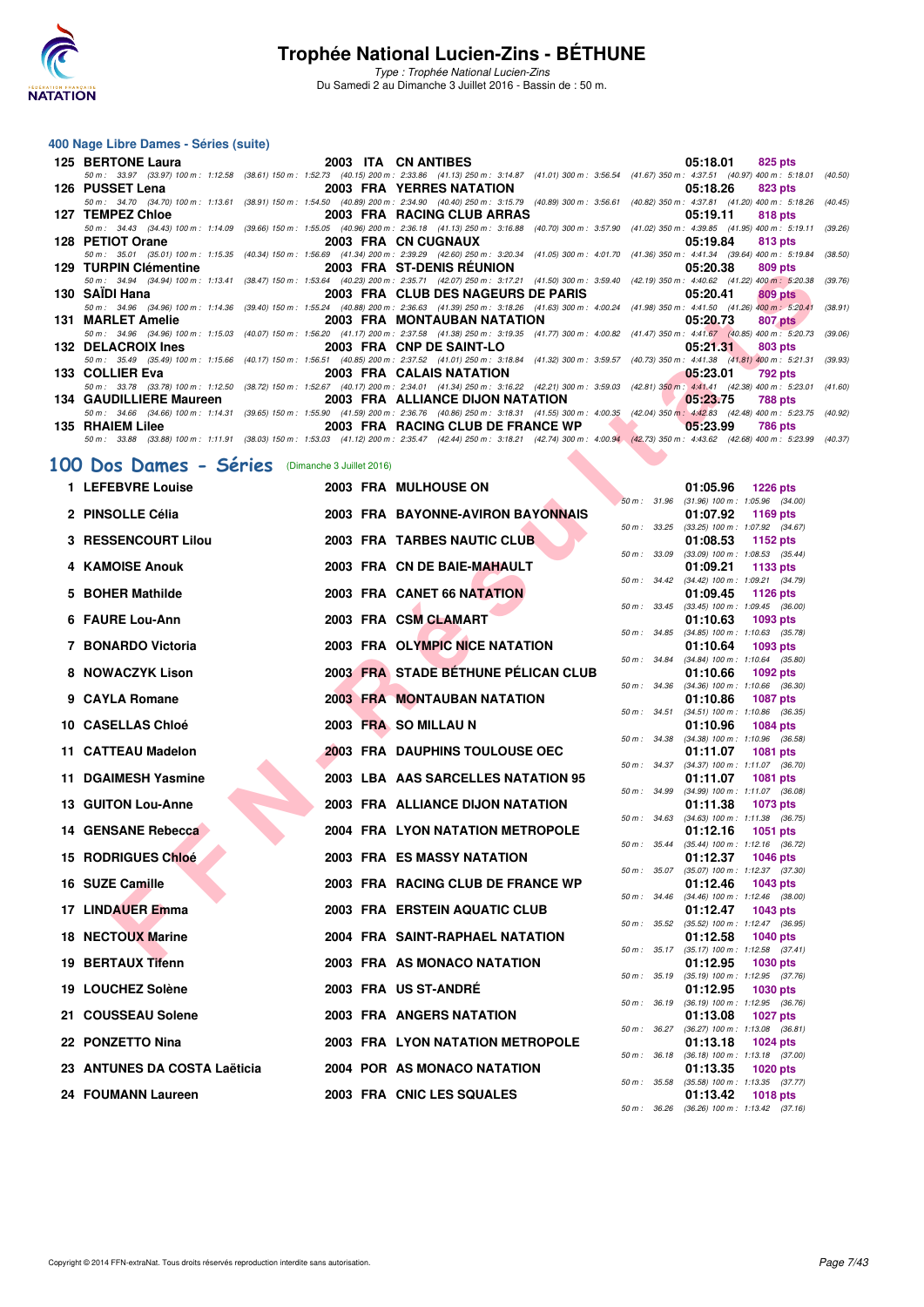

Type : Trophée National Lucien-Zins Du Samedi 2 au Dimanche 3 Juillet 2016 - Bassin de : 50 m.

# **100 Dos Dames - Séries (suite)**

| 25 LE BRIS Clara             |  | 2003 FRA CN BREST                       |                  |                  | 01:13.60<br>1013 pts                                                      |
|------------------------------|--|-----------------------------------------|------------------|------------------|---------------------------------------------------------------------------|
| 26 JOLY Solène               |  | 2003 FRA SN OYONNAX                     |                  |                  | 50 m: 36.28 (36.28) 100 m: 1:13.60 (37.32)<br>01:13.62<br><b>1012 pts</b> |
| 27 CAMBON Kimberley          |  | 2003 FRA JN COMPIÈGNE                   | 50 m : 36.14     |                  | $(36.14)$ 100 m : 1:13.62 $(37.48)$<br>01:13.71<br><b>1010 pts</b>        |
| 28 BECART Louise             |  | 2003 FRA CLUB DES NAGEURS DE PARIS      | 50 m: 35.66      |                  | $(35.66)$ 100 m : 1:13.71 $(38.05)$<br>01:13.79<br><b>1008 pts</b>        |
| 29 LECOMTE Marine            |  | <b>2003 FRA LANNION NATATION</b>        | 50 m: 35.01      |                  | $(35.01)$ 100 m : 1:13.79 $(38.78)$<br>01:13.84<br><b>1007 pts</b>        |
| 30 PORTECOP Naële            |  | 2003 FRA CNIC LES SQUALES               | 50 m : 36.94     |                  | $(36.94)$ 100 m : 1:13.84 $(36.90)$<br>01:13.96<br>$1003$ pts             |
| 31 PLOIX Solene              |  | 2003 FRA RACING CLUB DE FRANCE WP       | 50 m: 35.92      |                  | $(35.92)$ 100 m : 1:13.96 $(38.04)$<br>01:14.02<br>$1002$ pts             |
| 32 MEGHEZ Mathilde           |  | 2003 FRA CS VITTEL                      | 50 m : 36.25     |                  | $(36.25)$ 100 m : 1:14.02 $(37.77)$<br>01:14.04<br>1001 pts               |
| 33   HARDWIGSEN Héloïse      |  | 2003 FRA MARSEILLE CELTIC NATATION      |                  | 50 m : 36.11     | $(36.11)$ 100 m : 1:14.04 $(37.93)$<br>01:14.10<br><b>1000 pts</b>        |
| 34 COSTON Candice            |  | 2003 FRA DAUPHINS TOULOUSE OEC          |                  | 50 m: 35.95      | $(35.95)$ 100 m : 1:14.10 $(38.15)$<br>01:14.20<br>997 pts                |
| 35 BARDIN Lola               |  | <b>2003 FRA ES MASSY NATATION</b>       |                  | $50 m$ : $36.45$ | $(36.45)$ 100 m : 1:14.20 $(37.75)$<br>01:14.31<br>994 pts                |
| 36 HEMBERGER Carla           |  | 2004 FRA CANET 66 NATATION              | $50 m$ : $36.27$ |                  | (36.27) 100 m: 1:14.31 (38.04)<br>01:14.37<br>993 pts                     |
| 37 DESBORDES Mila            |  | 2003 FRA SO ROSNY                       | $50 m$ :         | 35.70            | $(35.70)$ 100 m : 1:14.37 $(38.67)$<br>01:14.56<br>988 pts                |
| 38 DAGET-MACAUX Marie        |  | 2003 FRA CN ANTIBES                     | 50 m: 36.04      |                  | (36.04) 100 m: 1:14.56 (38.52)<br>01:14.61<br>986 pts                     |
| 39 HURTRELLE Lou             |  | <b>2003 FRA DUNKERQUE NATATION</b>      |                  | 50 m : 36.37     | $(36.37)$ 100 m : 1:14.61 $(38.24)$<br>01:14.74                           |
|                              |  | 2003 FRA ES STAINS                      | 50 m : 35.89     |                  | 983 pts<br>$(35.89)$ 100 m : 1:14.74 $(38.85)$                            |
| 40 AFONSO Eva                |  |                                         | 50 m : 36.31     |                  | 01:14.81<br>981 pts<br>$(36.31)$ 100 m : 1:14.81 $(38.50)$                |
| 41 FOURMY Marina             |  | <b>2003 FRA ES MASSY NATATION</b>       | 50 m: 37.37      |                  | 01:14.82<br>981 pts<br>$(37.37)$ 100 m : 1:14.82 $(37.45)$                |
| 42 BLANLOEIL Magdalena       |  | 2003 FRA DAUPHINS ROMANAIS PEAGEOIS     |                  |                  | 01:14.85<br>980 pts<br>50 m: 36.12 (36.12) 100 m: 1:14.85 (38.73)         |
| 43 TEMPEZ Chloe              |  | 2003 FRA RACING CLUB ARRAS              | 50 m : 36.09     |                  | 01:14.86<br>980 pts<br>$(36.09)$ 100 m : 1:14.86 $(38.77)$                |
| 44 BUISSON Christelle        |  | 2003 FRA CN ANTIBES                     | 50 m : 37.18     |                  | 01:14.95<br>977 pts<br>$(37.18)$ 100 m : 1:14.95 $(37.77)$                |
| 45 MARLET Amelie             |  | <b>2003 FRA MONTAUBAN NATATION</b>      |                  |                  | 01:15.15<br>972 pts<br>50 m : 36.76 (36.76) 100 m : 1:15.15 (38.39)       |
| 46 COLLIN Lola               |  | 2003 FRA CN MARSEILLE                   | 50 m: 36.51      |                  | 01:15.19<br>971 pts<br>$(36.51)$ 100 m : 1:15.19 $(38.68)$                |
| <b>46 CUGMAS Lilou</b>       |  | 2003 FRA PLOEMEUR NATATION              | 50 m : 36.60     |                  | 01:15.19<br>971 pts<br>$(36.60)$ 100 m : 1:15.19 $(38.59)$                |
| 48 OURGAUD Camille           |  | <b>2003 FRA ALLIANCE DIJON NATATION</b> | 50 m : 37.07     |                  | 01:15.22<br>970 pts<br>$(37.07)$ 100 m : 1:15.22 $(38.15)$                |
| 49 DECAIX Julie              |  | 2003 FRA MONT-DORE NATATION             | 50 m : 36.44     |                  | 01:15.33<br>968 pts<br>$(36.44)$ 100 m : 1:15.33 $(38.89)$                |
| 50 ANSART Laly               |  | 2003 FRA DENAIN NAT. PORTE DU HAINAUT   | 50 m : 37.35     |                  | 01:15.35<br>967 pts<br>$(37.35)$ 100 m : 1:15.35 $(38.00)$                |
| 51 OUARTI Ilyana             |  | 2003 FRA CM LE BOURGET                  |                  |                  | 01:15.38<br>966 pts                                                       |
| 52 DORIQUE Lisa              |  | 2003 FRA AMSL FRÉJUS                    |                  |                  | 50 m: 36.18 (36.18) 100 m: 1:15.38 (39.20)<br>01:15.40<br>966 pts         |
| 53 SOUIDI Soha               |  | 2003 FRA LES DAUPHINS ST-LOUIS          |                  |                  | 50 m: 36.85 (36.85) 100 m: 1:15.40 (38.55)<br>01:15.42<br>965 pts         |
| 54 COLLIER Eva               |  | 2003 FRA CALAIS NATATION                | 50 m : 36.89     |                  | (36.89) 100 m : 1:15.42 (38.53)<br>01:15.52<br>963 pts                    |
| 55 CHUM Alice                |  | 2003 FRA DAUPHINS AIXE-SUR-VIENNE       |                  |                  | 50 m: 36.73 (36.73) 100 m: 1:15.52 (38.79)<br>01:15.53<br>962 pts         |
| 56 CORNILLON Amandine        |  | <b>2003 FRA SN MONTGERON</b>            |                  |                  | 50 m: 37.27 (37.27) 100 m: 1:15.53 (38.26)<br>01:15.59<br>961 pts         |
| 57 BONDOUY Noah              |  | <b>2004 FRA ES MASSY NATATION</b>       |                  |                  | 50 m: 37.13 (37.13) 100 m: 1:15.59 (38.46)<br>01:15.60<br>961 pts         |
| 58 RANDRIANATREHINA Avolanja |  | 2003 FRA STADE CLERMONT NATATION        |                  |                  | 50 m: 37.06 (37.06) 100 m: 1:15.60 (38.54)<br>01:15.78<br>956 pts         |
| 58 AVRARD Laly               |  | 2003 FRA ROYAN OCEAN CLUB NATATION      |                  |                  | 50 m : 36.59 (36.59) 100 m : 1:15.78 (39.19)<br>01:15.78<br>956 pts       |
| 58 SUTEAU Soraya             |  | 2003 FRA CLUB DES NAGEURS DE PARIS      |                  |                  | 50 m: 36.11 (36.11) 100 m: 1:15.78 (39.67)<br>01:15.78<br>956 pts         |
|                              |  |                                         |                  |                  |                                                                           |

|          |       | 01:13.60                      | 1013 pts                              |
|----------|-------|-------------------------------|---------------------------------------|
| $50 m$ : | 36.28 | $(36.28) 100 m$ :<br>01:13.62 | 1:13.60<br>(37.32)<br><b>1012 pts</b> |
| $50 m$ : | 36.14 | $(36.14) 100 m$ :             | 1:13.62<br>(37.48)                    |
|          |       | 01:13.71                      | 1010 pts                              |
| $50 m$ : | 35.66 | $(35.66) 100 m$ :<br>01:13.79 | 1:13.71<br>(38.05)<br>1008 pts        |
| $50 m$ : | 35.01 | $(35.01)$ 100 m :             | 1:13.79<br>(38.78)                    |
|          |       | 01:13.84                      | 1007 pts                              |
| 50 m :   | 36.94 | $(36.94) 100 m$ :<br>01:13.96 | 1:13.84<br>(36.90)<br><b>1003 pts</b> |
| $50 m$ : | 35.92 | $(35.92) 100 m$ :             | 1:13.96<br>(38.04)                    |
| 50 m :   | 36.25 | 01:14.02<br>$(36.25)$ 100 m : | 1002 pts<br>1:14.02<br>(37.77)        |
|          |       | 01:14.04                      | <b>1001 pts</b>                       |
| $50 m$ : | 36.11 | $(36.11)$ 100 m :             | 1:14.04<br>(37.93)                    |
| $50 m$ : | 35.95 | 01:14.10<br>$(35.95)$ 100 m : | <b>1000 pts</b><br>1:14.10<br>(38.15) |
|          |       | 01:14.20                      | 997 pts                               |
| 50 m :   | 36.45 | $(36.45)$ 100 m :             | 1:14.20<br>(37.75)                    |
| $50 m$ : | 36.27 | 01:14.31<br>$(36.27)$ 100 m : | 994 pts<br>1:14.31<br>(38.04)         |
|          |       | 01:14.37                      | 993 pts                               |
| $50 m$ : | 35.70 | $(35.70)$ 100 m :             | 1:14.37<br>(38.67)                    |
| $50 m$ : | 36.04 | 01:14.56<br>$(36.04) 100 m$ : | 988 pts<br>1:14.56<br>(38.52)         |
|          |       | 01:14.61                      | <b>986 pts</b>                        |
| $50 m$ : | 36.37 | $(36.37) 100 m$ :             | 1:14.61<br>(38.24)                    |
| $50 m$ : | 35.89 | 01:14.74<br>$(35.89) 100 m$ : | 983 pts<br>1:14.74<br>(38.85)         |
|          |       | 01:14.81                      | 981<br>pts                            |
| $50 m$ : | 36.31 | $(36.31)$ 100 m :<br>01:14.82 | 1:14.81<br>(38.50)<br>981 pts         |
| 50 m :   | 37.37 | $(37.37) 100 m$ :             | 1:14.82<br>(37.45)                    |
|          |       | 01:14.85                      | 980 pts                               |
| $50 m$ : | 36.12 | $(36.12) 100 m$ :<br>01:14.86 | 1:14.85<br>(38.73)<br>980 pts         |
| 50 m :   | 36.09 | (36.09) 100 m :               | (38.77)<br>1:14.86                    |
|          |       | 01:14.95                      | 977 pts                               |
| $50 m$ : | 37.18 | $(37.18) 100 m$ :<br>01:15.15 | 1:14.95<br>(37.77)<br>972 pts         |
| $50 m$ : | 36.76 | $(36.76) 100 m$ :             | 1:15.15<br>(38.39)                    |
| $50 m$ : | 36.51 | 01:15.19<br>$(36.51)$ 100 m : | 971<br>pts<br>1:15.19<br>(38.68)      |
|          |       | 01:15.19                      | 971 pts                               |
| $50 m$ : | 36.60 | $(36.60)$ 100 m :             | 1:15.19<br>(38.59)                    |
| $50 m$ : | 37.07 | 01:15.22<br>(37.07) 100 m :   | 970 pts<br>1:15.22<br>(38.15)         |
|          |       | 01:15.33                      | 968 pts                               |
| 50 m :   | 36.44 | (36.44) 100 m :<br>01:15.35   | 1:15.33<br>(38.89)                    |
| $50 m$ : | 37.35 | $(37.35)$ 100 m :             | 967 pts<br>1:15.35<br>(38.00)         |
|          |       | 01:15.38                      | <b>966 pts</b>                        |
| $50 m$ : | 36.18 | $(36.18) 100 m$ :<br>01:15.40 | 1:15.38<br>(39.20)<br><b>966 pts</b>  |
| $50 m$ : | 36.85 | $(36.85) 100 m$ :             | 1:15.40<br>(38.55)                    |
|          |       | 01:15.42                      | 965 pts                               |
| $50 m$ : | 36.89 | $(36.89) 100 m$ :<br>01:15.52 | 1:15.42<br>(38.53)<br><b>963 pts</b>  |
| $50 m$ : | 36.73 | (36.73) 100 m :               | 1:15.52<br>(38.79)                    |
|          |       | 01:15.53                      | 962 pts                               |
| $50 m$ : | 37.27 | (37.27) 100 m :<br>01:15.59   | 1:15.53<br>(38.26)<br>961<br>pts      |
| $50 m$ : | 37.13 | $(37.13) 100 m$ :             | 1:15.59<br>(38.46)                    |
| $50 m$ : | 37.06 | 01:15.60<br>$(37.06) 100 m$ : | 961<br>pts<br>1:15.60<br>(38.54)      |
|          |       | 01:15.78                      | 956 pts                               |
| $50 m$ : | 36.59 | $(36.59) 100 m$ :             | 1:15.78<br>(39.19)                    |
| $50 m$ : | 36.11 | 01:15.78<br>(36.11) 100 m :   | 956 pts<br>1:15.78<br>(39.67)         |
|          |       | 01:15.78                      | 956 pts                               |
| 50 m :   | 37.54 |                               | $(37.54)$ 100 m : 1:15.78 $(38.24)$   |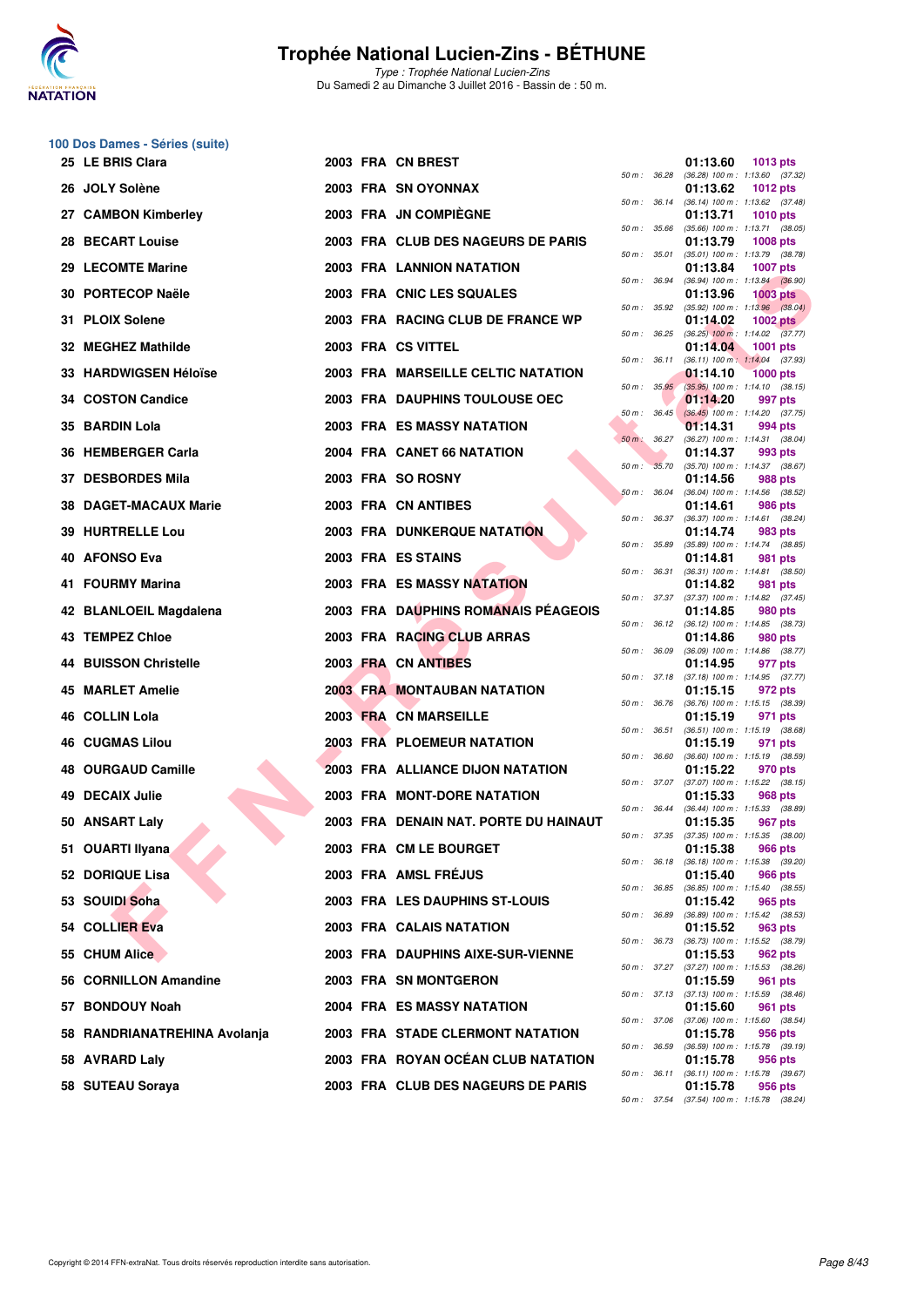

Type : Trophée National Lucien-Zins Du Samedi 2 au Dimanche 3 Juillet 2016 - Bassin de : 50 m.

#### **100 Dos Dames - Séries (suite)**

| 61 DAL Marie            |  | <b>2003 BEL US ST-ANDRE</b>             |                  |                  | 01:15.87 | 954 pts                                               |
|-------------------------|--|-----------------------------------------|------------------|------------------|----------|-------------------------------------------------------|
| 61 PIRES Lisa           |  | 2003 FRA NAUTIC CLUB NIMES              | 50 m: 37.94      |                  | 01:15.87 | $(37.94)$ 100 m : 1:15.87 $(37.93)$<br>954 pts        |
| 63 POGGI Margaux        |  | 2003 FRA AS CACHALOTS SIX-FOURS         | 50 m: 37.27      |                  | 01:15.97 | $(37.27)$ 100 m : 1:15.87 $(38.60)$<br>951 pts        |
| 64 TIERCE Ines          |  | 2003 FRA SPN POITIERS                   | 50 m : 36.13     |                  | 01:16.11 | $(36.13)$ 100 m : 1:15.97 $(39.84)$<br>947 pts        |
| 65 BONTE Clémence       |  | 2003 FRA JN COMPIÈGNE                   | 50 m : 36.86     |                  | 01:16.14 | $(36.86)$ 100 m : 1:16.11 $(39.25)$<br>947 pts        |
| 66 REMOND Eva           |  | <b>2003 FRA NANTES NATATION</b>         | 50 m : 36.30     |                  | 01:16.23 | $(36.30)$ 100 m : 1:16.14 $(39.84)$<br>944 pts        |
| 67 VALLEE Floriane      |  | 2003 FRA L'ESPADON CN FORT-DE-FRANCE    | 50 m : 36.95     |                  | 01:16.46 | $(36.95)$ 100 m : 1:16.23 $(39.28)$<br>939 pts        |
| 68 TSOPANIS Emma        |  | 2003 FRA FOS NATATION                   | 50 m : 36.95     |                  | 01:16.48 | $(36.95)$ 100 m : 1:16.46 $(39.51)$<br>938 pts        |
| 69 ROBERT Pearl         |  | 2003 FRA LA JEANNE NATATION PORT        | 50 m: 37.04      |                  | 01:16.49 | $(37.04)$ 100 m : 1:16.48 $(39.44)$<br>938 pts        |
| 70 BOISSON Chaïma       |  | 2004 FRA VEXIN NATATION CLUB            | 50 m : 37.04     |                  | 01:16.51 | (37.04) 100 m : 1:16.49 (39.45)<br>937 pts            |
| 71 BRAUN Chloé          |  | 2004 FRA DAUPHINS TOULOUSE OEC          | 50 m: 38.03      |                  | 01:16.55 | $(38.03)$ 100 m : 1:16.51 $(38.48)$<br>936 pts        |
| 72 PEREIRA Lili         |  | 2003 FRA SETE NATATION E.D.D            | $50 m$ : $36.87$ |                  | 01:16.58 | $(36.87)$ 100 m : 1:16.55 $(39.68)$<br>935 pts        |
| 73 MAUPOUX Nina         |  | 2004 FRA CN VIRY-CHÂTILLON              | 50 m: 36.61      |                  | 01:16.59 | $(36.61)$ 100 m : 1:16.58 $(39.97)$<br>935 pts        |
| 74 POCHAT Eva           |  | <b>2003 FRA MONTAUBAN NATATION</b>      | 50 m: 37.77      |                  | 01:16.62 | $(37.77)$ 100 m : 1:16.59 $(38.82)$<br>934 pts        |
| 75 JOLY Lou             |  | 2003 FRA DINARD OLYMPIQUE N             | 50 m : 36.84     |                  | 01:16.67 | $(36.84)$ 100 m : 1:16.62 $(39.78)$<br>933 pts        |
| 76 BARTOLINI Mathilde   |  | 2003 FRA CANET 66 NATATION              | 50 m : 37.64     |                  | 01:16.70 | $(37.64)$ 100 m : 1:16.67 $(39.03)$<br>932 pts        |
| 77 MECHIN Lora          |  | 2003 FRA ANGERS NATATION                |                  |                  | 01:16.82 | 50 m: 37.15 (37.15) 100 m: 1:16.70 (39.55)<br>929 pts |
| 78 ZIMMERMANN Leann     |  | 2003 FRA CN ANTIBES                     | 50 m : 37.58     |                  | 01:16.84 | $(37.58)$ 100 m : 1:16.82 $(39.24)$<br>929 pts        |
| 79 BOCH Emma            |  | 2003 FRA CSN GUYANCOURT                 | 50 m : 36.31     |                  | 01:16.90 | (36.31) 100 m: 1:16.84 (40.53)<br>927 pts             |
| <b>80 BERTONE Laura</b> |  | 2003 <b>ITA CN ANTIBES</b>              |                  |                  | 01:16.91 | 50 m: 37.55 (37.55) 100 m: 1:16.90 (39.35)<br>927 pts |
| 81 GIRAUDEAU Melina     |  | <b>2003 FRA BIARRITZ OLYMPIQUE</b>      | 50 m: 36.96      |                  | 01:17.03 | $(36.96)$ 100 m : 1:16.91 $(39.95)$<br>924 pts        |
| 82 ARGOUARCH Maiwenn    |  | 2003 FRA EN LONGJUMEAU                  | 50 m : 37.50     |                  | 01:17.07 | $(37.50)$ 100 m : 1:17.03 $(39.53)$<br>923 pts        |
| 82 BENEDIC Chiara       |  | 2003 FRA DAUPHINS OBERNAI               | 50 m : 37.28     |                  | 01:17.07 | (37.28) 100 m : 1:17.07 (39.79)<br>923 pts            |
| 84 PORRETTA Doriana     |  | 2003 FRA ASN LOUVRES-ROISSY-SURVILLIERS | 50 m : 37.09     |                  | 01:17.13 | $(37.09)$ 100 m : 1:17.07 $(39.98)$<br>921 pts        |
| 85 BRIVERT Kate-Lye     |  | 2004 FRA CN DE BAIE-MAHAULT             |                  |                  | 01:17.36 | 50 m: 37.56 (37.56) 100 m: 1:17.13 (39.57)<br>916 pts |
| 86 RHAIEM Lilee         |  | 2003 FRA RACING CLUB DE FRANCE WP       | 50 m : 38.98     |                  | 01:17.48 | $(38.98)$ 100 m : 1:17.36 $(38.38)$<br>913 pts        |
| 87 FOLTZ Appoline       |  | 2003 FRA ASPTT NANCY                    | 50 m: 37.75      |                  | 01:17.53 | $(37.75)$ 100 m : 1:17.48 $(39.73)$<br>911 pts        |
| <b>88 ROUSSEAU Elsa</b> |  | 2003 FRA ES MASSY NATATION              | 50 m : 38.03     |                  | 01:17.59 | (38.03) 100 m : 1:17.53 (39.50)<br>910 pts            |
| 89 SENLIS Juliette      |  | 2003 FRA CLUB AQUATIQUE CHOLETAIS       | 50 m : 37.85     |                  | 01:17.80 | $(37.85)$ 100 m : 1:17.59 $(39.74)$<br>905 pts        |
| 90 GAUDILLIERE Maureen  |  | 2003 FRA ALLIANCE DIJON NATATION        | 50 m : 38.62     |                  | 01:17.83 | $(38.62)$ 100 m : 1:17.80 $(39.18)$<br>904 pts        |
| 91 SAVART Coralie       |  | 2004 FRA ST-MALO NATATION               |                  | $50 m$ : $38.15$ | 01:17.89 | $(38.15)$ 100 m : 1:17.83 $(39.68)$<br>902 pts        |
| 92 MAILLE Salomé        |  | 2004 FRA ES MASSY NATATION              | 50 m : 37.67     |                  | 01:18.03 | $(37.67)$ 100 m : 1:17.89 $(40.22)$<br>899 pts        |
| 93 CAVE Annabelle       |  | 2003 FRA CN CEVENNES ALES               | 50 m : 37.90     |                  | 01:18.05 | $(37.90)$ 100 m : 1:18.03 $(40.13)$<br>898 pts        |
| 94 MIALOT Maud          |  | 2003 FRA CA ORSAY                       | 50 m : 37.91     |                  | 01:18.13 | $(37.91)$ 100 m : 1:18.05 $(40.14)$<br>896 pts        |
| 94 EYRAUD Isaline       |  | 2003 FRA ALLIANCE DIJON NATATION        | 50 m : 38.53     |                  | 01:18.13 | $(38.53)$ 100 m : 1:18.13 $(39.60)$<br>896 pts        |
| 96 ELKAIM Cynthia       |  | 2003 FRA AC MOLSHEIM MUTZIG             | 50 m : 38.42     |                  | 01:18.25 | $(38.42)$ 100 m : 1:18.13 $(39.71)$<br>893 pts        |
|                         |  |                                         |                  |                  |          |                                                       |

|                                | ,,,,,,,,,,                                                                                                                 | ี ฮิฮฺฯ มเจ                                                                                                                                                                                                                                                                                                                                                                                                                                                              |                                                                                                                                                                                                                                                                          |
|--------------------------------|----------------------------------------------------------------------------------------------------------------------------|--------------------------------------------------------------------------------------------------------------------------------------------------------------------------------------------------------------------------------------------------------------------------------------------------------------------------------------------------------------------------------------------------------------------------------------------------------------------------|--------------------------------------------------------------------------------------------------------------------------------------------------------------------------------------------------------------------------------------------------------------------------|
| 37.27<br>50 m :                | (37.27) 100 m :                                                                                                            | 1:15.87                                                                                                                                                                                                                                                                                                                                                                                                                                                                  | (38.60)                                                                                                                                                                                                                                                                  |
|                                | 01:15.97                                                                                                                   | 951                                                                                                                                                                                                                                                                                                                                                                                                                                                                      | pts                                                                                                                                                                                                                                                                      |
| $50 m$ :<br>36.13              | $(36.13) 100 m$ :                                                                                                          | 1:15.97                                                                                                                                                                                                                                                                                                                                                                                                                                                                  | (39.84)                                                                                                                                                                                                                                                                  |
|                                | 01:16.11                                                                                                                   | 947                                                                                                                                                                                                                                                                                                                                                                                                                                                                      | pts                                                                                                                                                                                                                                                                      |
| $50 m$ :<br>36.86              | $(36.86) 100 m$ :                                                                                                          | 1:16.11                                                                                                                                                                                                                                                                                                                                                                                                                                                                  | (39.25)                                                                                                                                                                                                                                                                  |
|                                | 01:16.14                                                                                                                   | 947                                                                                                                                                                                                                                                                                                                                                                                                                                                                      | pts                                                                                                                                                                                                                                                                      |
| 36.30<br>50 m :                | $(36.30)$ 100 m :                                                                                                          | 1:16.14                                                                                                                                                                                                                                                                                                                                                                                                                                                                  | (39.84)                                                                                                                                                                                                                                                                  |
|                                | 01:16.23                                                                                                                   | <b>944 pts</b>                                                                                                                                                                                                                                                                                                                                                                                                                                                           |                                                                                                                                                                                                                                                                          |
| 36.95<br>$50 m$ :              | $(36.95) 100 m$ :                                                                                                          | 1:16.23                                                                                                                                                                                                                                                                                                                                                                                                                                                                  | (39.28)                                                                                                                                                                                                                                                                  |
|                                | 01:16.46                                                                                                                   | 939                                                                                                                                                                                                                                                                                                                                                                                                                                                                      | pts                                                                                                                                                                                                                                                                      |
| $50 m$ :                       |                                                                                                                            | 1:16.46                                                                                                                                                                                                                                                                                                                                                                                                                                                                  | (39.51)                                                                                                                                                                                                                                                                  |
|                                |                                                                                                                            |                                                                                                                                                                                                                                                                                                                                                                                                                                                                          |                                                                                                                                                                                                                                                                          |
| $50 m$ :                       |                                                                                                                            |                                                                                                                                                                                                                                                                                                                                                                                                                                                                          | (39.44)                                                                                                                                                                                                                                                                  |
|                                |                                                                                                                            |                                                                                                                                                                                                                                                                                                                                                                                                                                                                          | pts                                                                                                                                                                                                                                                                      |
| $50 m$ :                       |                                                                                                                            |                                                                                                                                                                                                                                                                                                                                                                                                                                                                          | (39.45)                                                                                                                                                                                                                                                                  |
|                                |                                                                                                                            |                                                                                                                                                                                                                                                                                                                                                                                                                                                                          | pts                                                                                                                                                                                                                                                                      |
| $50 m$ :                       |                                                                                                                            |                                                                                                                                                                                                                                                                                                                                                                                                                                                                          | (38.48)                                                                                                                                                                                                                                                                  |
|                                |                                                                                                                            |                                                                                                                                                                                                                                                                                                                                                                                                                                                                          | pts                                                                                                                                                                                                                                                                      |
| $50 m$ :                       |                                                                                                                            |                                                                                                                                                                                                                                                                                                                                                                                                                                                                          | (39.68)                                                                                                                                                                                                                                                                  |
|                                |                                                                                                                            |                                                                                                                                                                                                                                                                                                                                                                                                                                                                          | pts                                                                                                                                                                                                                                                                      |
| $50 m$ :                       |                                                                                                                            |                                                                                                                                                                                                                                                                                                                                                                                                                                                                          | (39.97)                                                                                                                                                                                                                                                                  |
|                                |                                                                                                                            |                                                                                                                                                                                                                                                                                                                                                                                                                                                                          |                                                                                                                                                                                                                                                                          |
| 50 m :                         |                                                                                                                            |                                                                                                                                                                                                                                                                                                                                                                                                                                                                          | (38.82)                                                                                                                                                                                                                                                                  |
|                                |                                                                                                                            |                                                                                                                                                                                                                                                                                                                                                                                                                                                                          | pts                                                                                                                                                                                                                                                                      |
| 50 m :                         |                                                                                                                            |                                                                                                                                                                                                                                                                                                                                                                                                                                                                          | (39.78)                                                                                                                                                                                                                                                                  |
|                                |                                                                                                                            |                                                                                                                                                                                                                                                                                                                                                                                                                                                                          |                                                                                                                                                                                                                                                                          |
|                                |                                                                                                                            |                                                                                                                                                                                                                                                                                                                                                                                                                                                                          | (39.03)                                                                                                                                                                                                                                                                  |
|                                |                                                                                                                            |                                                                                                                                                                                                                                                                                                                                                                                                                                                                          |                                                                                                                                                                                                                                                                          |
|                                |                                                                                                                            |                                                                                                                                                                                                                                                                                                                                                                                                                                                                          | (39.55)                                                                                                                                                                                                                                                                  |
|                                |                                                                                                                            |                                                                                                                                                                                                                                                                                                                                                                                                                                                                          | pts<br>(39.24)                                                                                                                                                                                                                                                           |
|                                |                                                                                                                            |                                                                                                                                                                                                                                                                                                                                                                                                                                                                          | pts                                                                                                                                                                                                                                                                      |
| $50 m$ :                       |                                                                                                                            |                                                                                                                                                                                                                                                                                                                                                                                                                                                                          | (40.53)                                                                                                                                                                                                                                                                  |
|                                |                                                                                                                            |                                                                                                                                                                                                                                                                                                                                                                                                                                                                          | pts                                                                                                                                                                                                                                                                      |
| $50 m$ :                       |                                                                                                                            |                                                                                                                                                                                                                                                                                                                                                                                                                                                                          | (39.35)                                                                                                                                                                                                                                                                  |
|                                |                                                                                                                            |                                                                                                                                                                                                                                                                                                                                                                                                                                                                          | pts                                                                                                                                                                                                                                                                      |
| $50 m$ :                       |                                                                                                                            |                                                                                                                                                                                                                                                                                                                                                                                                                                                                          | (39.95)                                                                                                                                                                                                                                                                  |
|                                |                                                                                                                            |                                                                                                                                                                                                                                                                                                                                                                                                                                                                          | pts                                                                                                                                                                                                                                                                      |
| $50 m$ :<br>37.50              | $(37.50)$ 100 m :                                                                                                          |                                                                                                                                                                                                                                                                                                                                                                                                                                                                          | (39.53)                                                                                                                                                                                                                                                                  |
|                                |                                                                                                                            |                                                                                                                                                                                                                                                                                                                                                                                                                                                                          |                                                                                                                                                                                                                                                                          |
|                                | 01:17.07                                                                                                                   | 923                                                                                                                                                                                                                                                                                                                                                                                                                                                                      | pts                                                                                                                                                                                                                                                                      |
| $50 m$ :<br>37.28              | $(37.28) 100 m$ :                                                                                                          | 1:17.07                                                                                                                                                                                                                                                                                                                                                                                                                                                                  | (39.79)                                                                                                                                                                                                                                                                  |
|                                | 01:17.07                                                                                                                   | 923                                                                                                                                                                                                                                                                                                                                                                                                                                                                      | pts                                                                                                                                                                                                                                                                      |
| 37.09<br>50 m :                | $(37.09)$ 100 m :                                                                                                          | 1:17.07                                                                                                                                                                                                                                                                                                                                                                                                                                                                  | (39.98)                                                                                                                                                                                                                                                                  |
|                                | 01:17.13                                                                                                                   | 921                                                                                                                                                                                                                                                                                                                                                                                                                                                                      | pts                                                                                                                                                                                                                                                                      |
| $50 m$ :<br>37.56              | $(37.56) 100 m$ :                                                                                                          | 1:17.13                                                                                                                                                                                                                                                                                                                                                                                                                                                                  | (39.57)                                                                                                                                                                                                                                                                  |
|                                | 01:17.36                                                                                                                   | 916 pts                                                                                                                                                                                                                                                                                                                                                                                                                                                                  |                                                                                                                                                                                                                                                                          |
| $50 m$ :<br>38.98              | (38.98) 100 m :                                                                                                            | 1:17.36                                                                                                                                                                                                                                                                                                                                                                                                                                                                  | (38.38)                                                                                                                                                                                                                                                                  |
|                                | 01:17.48                                                                                                                   | 913                                                                                                                                                                                                                                                                                                                                                                                                                                                                      | pts                                                                                                                                                                                                                                                                      |
| 37.75<br>$50 m$ :              | $(37.75) 100 m$ :                                                                                                          | 1:17.48                                                                                                                                                                                                                                                                                                                                                                                                                                                                  | (39.73)                                                                                                                                                                                                                                                                  |
|                                | 01:17.53                                                                                                                   | 911                                                                                                                                                                                                                                                                                                                                                                                                                                                                      | pts                                                                                                                                                                                                                                                                      |
| $50 m$ :<br>38.03              | $(38.03)$ 100 m :                                                                                                          | 1:17.53                                                                                                                                                                                                                                                                                                                                                                                                                                                                  | (39.50)                                                                                                                                                                                                                                                                  |
|                                | 01:17.59                                                                                                                   | 910 pts                                                                                                                                                                                                                                                                                                                                                                                                                                                                  |                                                                                                                                                                                                                                                                          |
| 50 m :<br>37.85                | (37.85) 100 m :                                                                                                            | 1:17.59                                                                                                                                                                                                                                                                                                                                                                                                                                                                  | (39.74)                                                                                                                                                                                                                                                                  |
|                                | 01:17.80                                                                                                                   | 905 pts                                                                                                                                                                                                                                                                                                                                                                                                                                                                  |                                                                                                                                                                                                                                                                          |
| $50 m$ :<br>38.62              | $(38.62)$ 100 m :                                                                                                          | 1:17.80                                                                                                                                                                                                                                                                                                                                                                                                                                                                  | (39.18)                                                                                                                                                                                                                                                                  |
|                                | 01:17.83                                                                                                                   | 904 pts                                                                                                                                                                                                                                                                                                                                                                                                                                                                  |                                                                                                                                                                                                                                                                          |
| $50 m$ :<br>38.15              | (38.15) 100 m:                                                                                                             | 1:17.83                                                                                                                                                                                                                                                                                                                                                                                                                                                                  | (39.68)                                                                                                                                                                                                                                                                  |
| 37.67<br>$50 m$ :              | 01:17.89<br>$(37.67) 100 m$ :                                                                                              | 902 pts<br>1:17.89                                                                                                                                                                                                                                                                                                                                                                                                                                                       | (40.22)                                                                                                                                                                                                                                                                  |
|                                | 01:18.03                                                                                                                   |                                                                                                                                                                                                                                                                                                                                                                                                                                                                          |                                                                                                                                                                                                                                                                          |
| 37.90<br>$50 m$ :              | $(37.90)$ 100 m :                                                                                                          | 899 pts<br>1:18.03                                                                                                                                                                                                                                                                                                                                                                                                                                                       | (40.13)                                                                                                                                                                                                                                                                  |
|                                | 01:18.05                                                                                                                   | 898 pts                                                                                                                                                                                                                                                                                                                                                                                                                                                                  |                                                                                                                                                                                                                                                                          |
| $50 m$ :<br>37.91              | (37.91) 100 m :                                                                                                            | 1:18.05                                                                                                                                                                                                                                                                                                                                                                                                                                                                  | (40.14)                                                                                                                                                                                                                                                                  |
|                                | 01:18.13                                                                                                                   | 896 pts                                                                                                                                                                                                                                                                                                                                                                                                                                                                  |                                                                                                                                                                                                                                                                          |
| 38.53<br>$50 m$ :              | $(38.53) 100 m$ :                                                                                                          | 1:18.13                                                                                                                                                                                                                                                                                                                                                                                                                                                                  | (39.60)                                                                                                                                                                                                                                                                  |
|                                | 01:18.13                                                                                                                   | 896 pts                                                                                                                                                                                                                                                                                                                                                                                                                                                                  |                                                                                                                                                                                                                                                                          |
| $50 m$ :<br>38.42              | $(38.42) 100 m$ :                                                                                                          | 1:18.13                                                                                                                                                                                                                                                                                                                                                                                                                                                                  | (39.71)                                                                                                                                                                                                                                                                  |
| 37.68<br>$50 m$ :              | 01:18.25<br>$(37.68)$ 100 m :                                                                                              | 893 pts<br>1:18.25                                                                                                                                                                                                                                                                                                                                                                                                                                                       | (40.57)                                                                                                                                                                                                                                                                  |
| $50 m$ :<br>$50 m$ :<br>50 m : | 36.95<br>37.04<br>37.04<br>38.03<br>36.87<br>36.61<br>37.77<br>36.84<br>37.64<br>37.15<br>37.58<br>36.31<br>37.55<br>36.96 | $(36.95)$ 100 m :<br>01:16.48<br>$(37.04) 100 m$ :<br>01:16.49<br>$(37.04)$ 100 m :<br>01:16.51<br>$(38.03)$ 100 m :<br>01:16.55<br>$(36.87) 100 m$ :<br>01:16.58<br>$(36.61)$ 100 m :<br>01:16.59<br>(37.77) 100 m :<br>01:16.62<br>$(36.84) 100 m$ :<br>01:16.67<br>$(37.64) 100 m$ :<br>01:16.70<br>$(37.15) 100 m$ :<br>01:16.82<br>$(37.58) 100 m$ :<br>01:16.84<br>$(36.31)$ 100 m :<br>01:16.90<br>$(37.55)$ 100 m :<br>01:16.91<br>$(36.96)$ 100 m :<br>01:17.03 | 938 pts<br>1:16.48<br>938<br>1:16.49<br>937<br>1:16.51<br>936<br>1:16.55<br>935<br>1:16.58<br>935 pts<br>1:16.59<br>934<br>1:16.62<br>933 pts<br>1:16.67<br>932 pts<br>1:16.70<br>929<br>1:16.82<br>929<br>1:16.84<br>927<br>1:16.90<br>927<br>1:16.91<br>924<br>1:17.03 |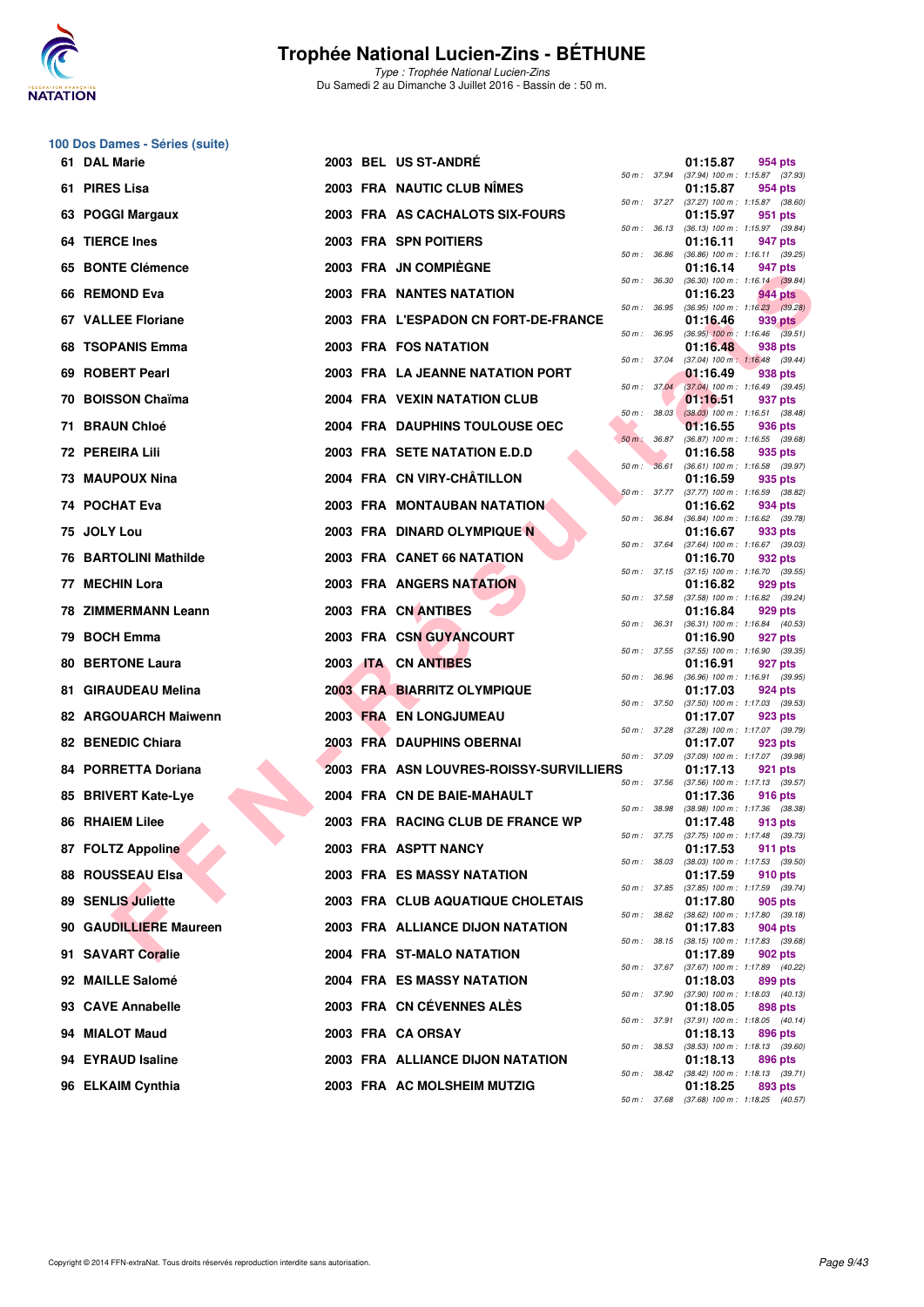

| 100 Dos Dames - Séries (suite) |
|--------------------------------|
| 07 THIEDDV Victoire            |

| 97 THIERRY Victoire                                               |  | 2003 FRA CN FONTAINEBLEAU-AVON                                        |              | 01:18.47             | 888 pts                                                            |
|-------------------------------------------------------------------|--|-----------------------------------------------------------------------|--------------|----------------------|--------------------------------------------------------------------|
| 98 DESHAGETTE Oceane                                              |  | 2003 FRA CN DE BAIE-MAHAULT                                           |              | 01:18.51             | 50 m: 38.50 (38.50) 100 m: 1:18.47 (39.97)<br>887 pts              |
| 99 TURPIN Clémentine                                              |  | 2003 FRA ST-DENIS REUNION                                             | 50 m : 38.77 | 01:18.60             | $(38.77)$ 100 m : 1:18.51 $(39.74)$<br>885 pts                     |
| 99 GÉBERT Inès                                                    |  | 2004 MRI LA JEANNE NATATION PORT                                      |              | 01:18.60             | 50 m: 37.70 (37.70) 100 m: 1:18.60 (40.90)<br>885 pts              |
| 101 DAHBANI Taghrid                                               |  | 2003 MAR NAUTIC CLUB ALP'38                                           |              | 01:18.62             | 50 m: 38.07 (38.07) 100 m: 1:18.60 (40.53)<br>884 pts              |
| 102 DUBOIS Emily                                                  |  | 2003 FRA CN CALÉDONIENS                                               |              | 01:18.66             | 50 m: 37.84 (37.84) 100 m: 1:18.62 (40.78)<br>883 pts              |
| 103 TAQUET Stacy                                                  |  | 2004 FRA CERCLE NAGEURS ST-JOSEPH                                     |              | 01:18.73             | 50 m: 37.54 (37.54) 100 m: 1:18.66 (41.12)<br>881 pts              |
| 104 HUMBERT Juliette                                              |  | 2003 FRA SN VERSAILLES                                                | 50 m : 38.63 | 01:18.79             | $(38.63)$ 100 m : 1:18.73 $(40.10)$<br>880 pts                     |
| 105 GIRAUD Clara                                                  |  | 2003 FRA CN ANTIBES                                                   | 50 m: 38.64  | 01:18.80             | $(38.64)$ 100 m : 1:18.79 $(40.15)$<br>880 pts                     |
| 106 OROS Klara                                                    |  | 2003 FRA CN CASTELNAUDARY                                             | 50 m : 38.86 | 01:18.85             | $(38.86)$ 100 m : 1:18.80 $(39.94)$<br>879 pts                     |
| 107 M'HIRI Rania                                                  |  | 2003 TUN LEO-L. SCHILTIGHEIM-BISCHHEIM                                | 50 m: 38.23  | 01:18.88             | $(38.23)$ 100 m : 1:18.85 $(40.62)$<br>878 pts                     |
| 108 PUSSET Lena                                                   |  | <b>2003 FRA YERRES NATATION</b>                                       |              | 01:18.96             | 50 m : 37.84 (37.84) 100 m : 1:18.88 (41.04)<br>876 pts            |
| 109 PETIOT Orane                                                  |  | 2003 FRA CN CUGNAUX                                                   | 50 m: 38.91  | 01:19.00             | $(38.91)$ 100 m : 1:18.96 $(40.05)$<br>875 pts                     |
| 110 GOMES Célia                                                   |  | 2003 FRA CN MELUN VAL DE SEINE                                        | 50 m: 38.42  | 01:19.02             | $(38.42)$ 100 m : 1:19.00 $(40.58)$<br>874 pts                     |
| 111 MAUGERE VAN OUDENHOVEN Valeria 2004 BEL OLYMPIC NICE NATATION |  |                                                                       | 50 m : 38.64 | 01:19.08             | $(38.64)$ 100 m : 1:19.02 $(40.38)$<br>873 pts                     |
| 112 BOULIANNE Mélie                                               |  | 2003 FRA DAUPHINS TOULOUSE OEC                                        | 50 m : 39.01 | 01:19.10             | $(39.01)$ 100 m : 1:19.08 $(40.07)$<br>872 pts                     |
| 113 SEVERYNS Alix                                                 |  | 2003 FRA CLUB DES NAGEURS DE PARIS                                    | 50 m : 38.40 | 01:19.12             | $(38.40)$ 100 m : 1:19.10 $(40.70)$<br>872 pts                     |
| 114 VILLAYES Olivia                                               |  | 2003 FRA CN CAMBRAI                                                   | 50 m : 39.01 | 01:19.16             | $(39.01)$ 100 m : 1:19.12 $(40.11)$<br>871 pts                     |
| 115 SERRANO Amélie                                                |  | 2003 FRA MONTPELLIER METROPOLE NATATION                               |              | 01:19.18             | 50 m: 38.60 (38.60) 100 m: 1:19.16 (40.56)<br>870 pts              |
| 115 BENARD Noémie                                                 |  | 2003 FRA CERCLE NAGEURS ST-JOSEPH                                     | 50 m : 38.64 | 01:19.18             | $(38.64)$ 100 m : 1:19.18 $(40.54)$<br>870 pts                     |
| 115 PEREZ LE TOUX Marie                                           |  | 2003 FRA CLUB DES NAGEURS DE PARIS                                    | 50 m : 39.06 | 01:19.18             | $(39.06)$ 100 m : 1:19.18 $(40.12)$<br>870 pts                     |
| 118 GIRARD Manon                                                  |  | 2003 FRA CN DOLE & REG                                                | 50 m : 38.03 | 01:19.37             | $(38.03)$ 100 m : 1:19.18 $(41.15)$<br>866 pts                     |
| 119 TIKOURE Melyssa                                               |  | 2003 FRA NAUTIC CLUB ALP'38                                           | 50 m : 39.01 | 01:19.41             | (39.01) 100 m: 1:19.37 (40.36)<br>865 pts                          |
| <b>119 DELACROIX Ines</b>                                         |  | 2003 FRA CNP DE SAINT-LO                                              |              | 01:19.41             | 50 m: 38.04 (38.04) 100 m: 1:19.41 (41.37)<br>865 pts              |
| 121 JIGUET Emma                                                   |  | 2003 FRA CN ANTIBES                                                   |              | 01:19.50             | 50 m: 37.12 (37.12) 100 m: 1:19.41 (42.29)<br>863 pts              |
| 122 PAGO Elodie                                                   |  | 2003 FRA SN VERSAILLES                                                |              | 01:19.58             | 50 m: 39.63 (39.63) 100 m: 1:19.50 (39.87)<br>861 pts              |
| 123 GODEFROY Elisa                                                |  | 2003 FRA CNP DE SAINT-LO                                              |              |                      | 50 m : 38.96 (38.96) 100 m : 1:19.58 (40.62)<br>01:19.72 857 pts   |
| 124 FORAY Manon                                                   |  | 2003 FRA CN BOURG-EN-BRESSE                                           |              | 01:19.78             | 50 m: 38.50 (38.50) 100 m: 1:19.72 (41.22)<br>856 pts              |
| 125 DELORME Oceane                                                |  | 2003 FRA AQUATIC CLUB BOURGES                                         |              | 01:19.93             | 50 m: 39.14 (39.14) 100 m: 1:19.78 (40.64)<br>852 pts              |
| 126 COTTIER Camille                                               |  | 2003 FRA AC HYERES                                                    |              |                      | 50 m: 38.28 (38.28) 100 m: 1:19.93 (41.65)                         |
|                                                                   |  |                                                                       |              | 01:20.12             | 847 pts<br>50 m: 37.92 (37.92) 100 m: 1:20.12 (42.20)              |
| 127 CRAMBES Annelise                                              |  | 2003 FRA CANET 66 NATATION                                            |              | 01:20.81             | 831 pts<br>50 m: 39.64 (39.64) 100 m: 1:20.81 (41.17)              |
| 128 CUNCI Clara                                                   |  | 2003 FRA TEAM STRASBOURG SNS-ASPTT-PCS                                |              | 01:20.83             | 830 pts<br>50 m: 39.44 (39.44) 100 m: 1:20.83 (41.39)              |
| 129 FIEF Camille                                                  |  | 2003 FRA CN MARSEILLE                                                 |              | 01:20.88             | 829 pts<br>50 m: 39.77 (39.77) 100 m: 1:20.88 (41.11)              |
| 130 LOCATELLI Lise                                                |  | 2003 FRA C NAUTIQUE DU GRÉSIVAUDAN                                    |              | 01:20.92             | 828 pts                                                            |
|                                                                   |  |                                                                       |              |                      | 50 m: 38.61 (38.61) 100 m: 1:20.92 (42.31)                         |
| 131 TRILLO Oiana<br>132 GLOVER Célia                              |  | 2003 FRA BAYONNE-AVIRON BAYONNAIS<br>2003 MRI LA JEANNE NATATION PORT |              | 01:20.94<br>01:21.83 | 828 pts<br>50 m : 38.60 (38.60) 100 m : 1:20.94 (42.34)<br>806 pts |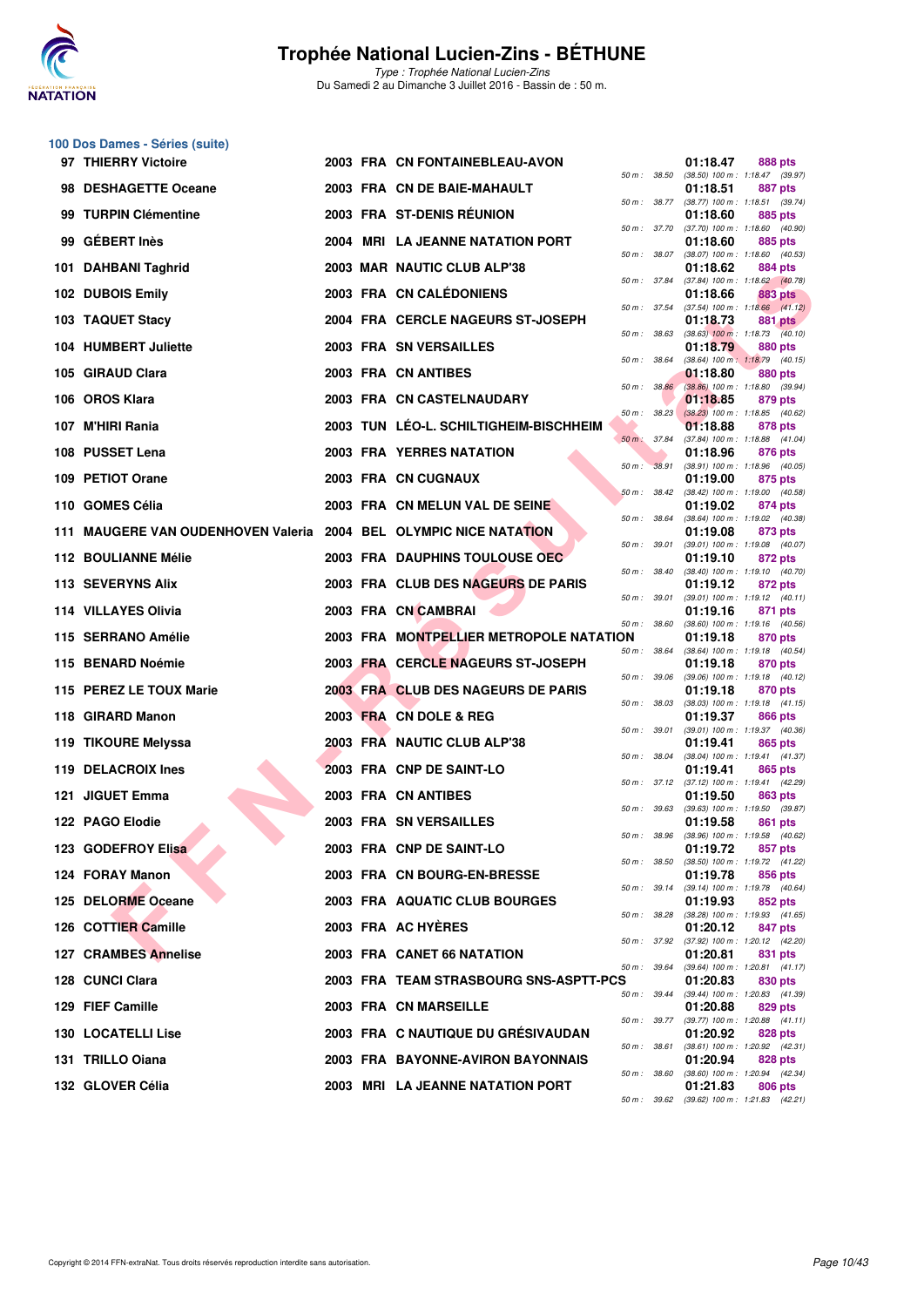

Type : Trophée National Lucien-Zins Du Samedi 2 au Dimanche 3 Juillet 2016 - Bassin de : 50 m.

| 100 Dos Dames - Séries (suite) |                                    |  |                                            |         |
|--------------------------------|------------------------------------|--|--------------------------------------------|---------|
| 133 SAÏDI Hana                 | 2003 FRA CLUB DES NAGEURS DE PARIS |  | 01:22.54                                   | 790 pts |
|                                |                                    |  | 50 m: 39.54 (39.54) 100 m: 1:22.54 (43.00  |         |
| 133 RODRIGUEZ Maud             | 2003 FRA AVENIR MURET NATATION     |  | 01:22.54                                   | 790 pts |
|                                |                                    |  | 50 m: 40.02 (40.02) 100 m: 1:22.54 (42.52) |         |
| --- TISSANDIE Camille          | 2004 FRA CASTRES SPORTS NAUTIQUES  |  | <b>DSQ Ni</b>                              |         |

#### **[100 Brasse Dames - Séries](http://www.ffnatation.fr/webffn/resultats.php?idact=nat&go=epr&idcpt=34121&idepr=22)** (Dimanche 3 Juillet 2016)

| 1 DESBORDES Mila           |  | 2003 FRA SO ROSNY                     |              |              | 01:16.77<br><b>1152 pts</b>                                                 |
|----------------------------|--|---------------------------------------|--------------|--------------|-----------------------------------------------------------------------------|
| 2 BOHER Mathilde           |  | 2003 FRA CANET 66 NATATION            |              |              | 50 m: 35.62 (35.62) 100 m: 1:16.77 (41.15)<br>01:18.45<br>1112 $pts$        |
| 3 BRAUN Chloé              |  | 2004 FRA DAUPHINS TOULOUSE OEC        | 50 m : 36.68 |              | $(36.68)$ 100 m : 1:18.45 $(41.77)$<br>01:18.90<br><b>1101 pts</b>          |
| 4 GIRAUDEAU Melina         |  | 2003 FRA BIARRITZ OLYMPIQUE           | 50 m : 37.84 |              | $(37.84)$ 100 m : 1:18.90 $(41.06)$<br>$1096$ pts<br>01:19.10               |
| 5 BUISSON Christelle       |  | 2003 FRA CN ANTIBES                   | 50 m: 38.63  |              | $(38.63)$ 100 m : 1:19.10 $(40.47)$<br>01:20.53<br>1063 pts                 |
| <b>6 SEVERYNS Alix</b>     |  | 2003 FRA CLUB DES NAGEURS DE PARIS    | 50 m: 37.62  |              | $(37.62)$ 100 m : 1:20.53 $(42.91)$<br>01:20.62<br><b>1061 pts</b>          |
| <b>7 SENLIS Juliette</b>   |  | 2003 FRA CLUB AQUATIQUE CHOLETAIS     |              |              | 50 m : 38.22 (38.22) 100 m : 1:20.62 (42.40)<br>01:21.34<br><b>1044 pts</b> |
| 8 LINDAUER Emma            |  | <b>2003 FRA ERSTEIN AQUATIC CLUB</b>  |              |              | 50 m: 37.75 (37.75) 100 m: 1:21.34 (43.59)<br>01:21.49<br>1041 pts          |
| 9 DORIQUE Lisa             |  | 2003 FRA AMSL FRÉJUS                  | 50 m : 38.99 |              | (38.99) 100 m: 1:21.49 (42.50)<br>01:21.85<br>1032 pts                      |
| 10 BERTAUX Tifenn          |  | 2003 FRA AS MONACO NATATION           |              |              | 50 m: 38.17 (38.17) 100 m: 1:21.85 (43.68)<br>01:21.93<br>1030 pts          |
|                            |  |                                       | 50 m : 38.92 |              | $(38.92)$ 100 m : 1:21.93 $(43.01)$                                         |
| 11 CASELLAS Chloé          |  | 2003 FRA SO MILLAU N                  | 50 m : 38.33 |              | 01:22.06<br><b>1027 pts</b><br>$(38.33)$ 100 m : 1:22.06 $(43.73)$          |
| 12 PINSOLLE Célia          |  | 2003 FRA BAYONNE-AVIRON BAYONNAIS     | 50 m : 38.69 |              | 01:22.11<br><b>1026 pts</b><br>(38.69) 100 m: 1:22.11 (43.42)               |
| 13 DECAIX Julie            |  | 2003 FRA MONT-DORE NATATION           |              |              | 01:22.27<br>1023 pts                                                        |
| <b>14 RODRIGUES Chloé</b>  |  | 2003 FRA ES MASSY NATATION            | 50 m : 38.60 |              | (38.60) 100 m : 1:22.27 (43.67)<br>01:22.28<br>1022 pts                     |
| 15 BARTOLINI Mathilde      |  | 2003 FRA CANET 66 NATATION            |              |              | 50 m: 39.47 (39.47) 100 m: 1:22.28 (42.81)<br>01:22.74<br><b>1012 pts</b>   |
| 16 POCHAT Eva              |  | <b>2003 FRA MONTAUBAN NATATION</b>    |              | 50 m: 38.16  | (38.16) 100 m : 1:22.74 (44.58)<br>01:22.91<br><b>1008 pts</b>              |
|                            |  |                                       |              | 50 m : 38.97 | (38.97) 100 m: 1:22.91 (43.94)                                              |
| 17 CATTEAU Madelon         |  | <b>2003 FRA DAUPHINS TOULOUSE OEC</b> | 50 m : 38.80 |              | 01:23.10<br><b>1004 pts</b><br>$(38.80)$ 100 m : 1:23.10 $(44.30)$          |
| <b>18 HUMBERT Juliette</b> |  | 2003 FRA SN VERSAILLES                |              |              | 01:23.15<br>1003 pts                                                        |
| 19 TIERCE Ines             |  | 2003 FRA SPN POITIERS                 | 50 m: 39.58  |              | (39.58) 100 m: 1:23.15 (43.57)<br>01:23.26<br>$1000$ pts                    |
| 20 OROS Klara              |  | 2003 FRA CN CASTELNAUDARY             |              | 50 m : 39.56 | $(39.56)$ 100 m : 1:23.26 $(43.70)$<br>01:23.63<br>992 pts                  |
| 21 VILLAYES Olivia         |  | 2003 FRA CN CAMBRAI                   | 50 m : 39.10 |              | (39.10) 100 m: 1:23.63 (44.53)<br>01:23.74<br>989 pts                       |
| 22 BLANLOEIL Magdalena     |  | 2003 FRA DAUPHINS ROMANAIS PEAGEOIS   |              |              | 50 m: 39.27 (39.27) 100 m: 1:23.74 (44.47)<br>01:23.94<br>985 pts           |
|                            |  |                                       | 50 m : 39.48 |              | $(39.48)$ 100 m : 1:23.94 $(44.46)$                                         |
| 23 FORAY Manon             |  | 2003 FRA CN BOURG-EN-BRESSE           |              | 50 m : 39.47 | 01:24.11<br>981 pts<br>$(39.47)$ 100 m : 1:24.11 $(44.64)$                  |
| 24 BOISSON Chaïma          |  | <b>2004 FRA VEXIN NATATION CLUB</b>   | 50 m : 39.88 |              | 01:24.13<br>981 pts<br>(39.88) 100 m: 1:24.13 (44.25)                       |
| 25 GIRARD Manon            |  | 2003 FRA CN DOLE & REG                |              |              | 01:24.24<br>978 pts                                                         |
| 26 NOWACZYK Lison          |  | 2003 FRA STADE BÉTHUNE PÉLICAN CLUB   |              |              | 50 m: 39.87 (39.87) 100 m: 1:24.24 (44.37)<br>01:24.32<br>976 pts           |
| 27 GENSANE Rebecca         |  | 2004 FRA LYON NATATION METROPOLE      |              |              | 50 m: 39.42 (39.42) 100 m: 1:24.32 (44.90)<br>01:24.46 973 pts              |
| 28 HARDWIGSEN Héloïse      |  | 2003 FRA MARSEILLE CELTIC NATATION    |              |              | 50 m: 39.81 (39.81) 100 m: 1:24.46 (44.65)<br>01:24.57<br>971 pts           |
| 29 ELKAIM Cynthia          |  | 2003 FRA AC MOLSHEIM MUTZIG           |              |              | 50 m: 40.05 (40.05) 100 m: 1:24.57 (44.52)<br>01:24.70<br>968 pts           |
|                            |  |                                       |              |              | 50 m: 39.44 (39.44) 100 m: 1:24.70 (45.26)                                  |
| <b>30 GUITON Lou-Anne</b>  |  | 2003 FRA ALLIANCE DIJON NATATION      |              |              | 01:24.94<br>963 pts<br>50 m : 40.28 (40.28) 100 m : 1:24.94 (44.66)         |
| 31 DESHAGETTE Oceane       |  | 2003 FRA CN DE BAIE-MAHAULT           |              |              | 01:25.02<br>961 pts<br>50 m: 40.20 (40.20) 100 m: 1:25.02 (44.82)           |
| 32 FAURE Lou-Ann           |  | 2003 FRA CSM CLAMART                  |              |              | 01:25.10<br>959 pts<br>$50 m - 40 dA$ (40 $dA$ ) $100 m - 1.25 10$ (44 66)  |
|                            |  |                                       |              |              |                                                                             |

| $50 m$ : | 35.62 | 01:16.77<br>$(35.62)$ 100 m : | 1152 pts<br>1:16.77<br>(41.15) |
|----------|-------|-------------------------------|--------------------------------|
|          |       | 01:18.45                      | <b>1112 pts</b>                |
| 50 m :   | 36.68 | $(36.68)$ 100 m :             | 1:18.45<br>(41.77)             |
|          |       | 01:18.90                      | 1101<br>pts                    |
| $50 m$ : | 37.84 | $(37.84)$ 100 m :             | 1:18.90<br>(41.06)             |
|          |       | 01:19.10                      | 1096 pts                       |
| $50 m$ : | 38.63 | $(38.63) 100 m$ :             | 1:19.10<br>(40.47)             |
|          | 37.62 | 01:20.53<br>$(37.62)$ 100 m : | 1063<br>pts<br>1:20.53         |
| 50 m :   |       | 01:20.62                      | (42.91)<br>1061<br>pts         |
| $50 m$ : | 38.22 | $(38.22)$ 100 m :             | 1:20.62<br>(42.40)             |
|          |       | 01:21.34                      | 1044 pts                       |
| $50 m$ : | 37.75 | $(37.75)$ 100 m :             | 1:21.34<br>(43.59)             |
|          |       | 01:21.49                      | 1041<br>pts                    |
| 50 m :   | 38.99 | (38.99) 100 m :               | 1:21.49<br>(42.50)             |
|          |       | 01:21.85                      | 1032 pts                       |
| $50 m$ : | 38.17 | $(38.17) 100 m$ :             | 1:21.85<br>(43.68)             |
| $50 m$ : | 38.92 | 01:21.93<br>$(38.92)$ 100 m : | 1030 pts<br>1:21.93<br>(43.01) |
|          |       | 01:22.06                      | 1027<br>pts                    |
| 50 m :   | 38.33 | $(38.33) 100 m$ :             | 1:22.06<br>(43.73)             |
|          |       | 01:22.11                      | 1026 pts                       |
| $50 m$ : | 38.69 | $(38.69) 100 m$ :             | 1:22.11<br>(43.42)             |
|          |       | 01:22.27                      | 1023 pts                       |
| $50 m$ : | 38.60 | $(38.60)$ 100 m :             | 1:22.27<br>(43.67)             |
|          |       | 01:22.28                      | 1022 pts                       |
| 50 m :   | 39.47 | $(39.47) 100 m$ :             | 1:22.28<br>(42.81)             |
| $50 m$ : | 38.16 | 01:22.74<br>$(38.16) 100 m$ : | 1012 pts<br>1:22.74<br>(44.58) |
|          |       | 01:22.91                      | 1008 pts                       |
| $50 m$ : | 38.97 | (38.97) 100 m :               | 1:22.91<br>(43.94)             |
|          |       | 01:23.10                      | 1004 pts                       |
| 50 m :   | 38.80 | $(38.80)$ 100 m :             | (44.30)<br>1:23.10             |
|          |       | 01:23.15                      | 1003 pts                       |
| 50 m :   | 39.58 | (39.58) 100 m :               | 1:23.15<br>(43.57)             |
|          |       | 01:23.26                      | 1000 pts                       |
| 50 m :   | 39.56 | $(39.56) 100 m$ :             | 1:23.26<br>(43.70)             |
| 50 m :   | 39.10 | 01:23.63<br>$(39.10) 100 m$ : | 992 pts<br>(44.53)<br>1:23.63  |
|          |       | 01:23.74                      | 989<br>pts                     |
| $50 m$ : | 39.27 | (39.27) 100 m :               | 1:23.74<br>(44.47)             |
|          |       | 01:23.94                      | 985<br>pts                     |
| $50 m$ : | 39.48 | $(39.48) 100 m$ :             | 1:23.94<br>(44.46)             |
|          |       | 01:24.11                      | 981<br>pts                     |
| 50 m :   | 39.47 | (39.47) 100 m :               | 1:24.11<br>(44.64)             |
|          | 39.88 | 01:24.13                      | 981<br>pts                     |
| $50 m$ : |       | (39.88) 100 m :<br>01:24.24   | 1:24.13<br>(44.25)<br>978 pts  |
| $50 m$ : | 39.87 | (39.87) 100 m :               | 1:24.24<br>(44.37)             |
|          |       | 01:24.32                      | 976 pts                        |
| $50 m$ : | 39.42 | $(39.42) 100 m$ :             | 1:24.32<br>(44.90)             |
|          |       | 01:24.46                      | 973 pts                        |
| $50 m$ : | 39.81 | $(39.81) 100 m$ :             | 1:24.46<br>(44.65)             |
|          |       | 01:24.57                      | 971<br>pts                     |
| $50 m$ : | 40.05 | $(40.05)$ 100 m :             | 1:24.57<br>(44.52)             |
|          |       | 01:24.70                      | <b>968 pts</b>                 |
| $50 m$ : | 39.44 | $(39.44) 100 m$ :<br>01:24.94 | 1:24.70<br>(45.26)<br>963 pts  |
| $50 m$ : | 40.28 | $(40.28) 100 m$ :             | 1:24.94<br>(44.66)             |
|          |       | 01:25.02                      | 961<br>pts                     |
| $50 m$ : | 40.20 | $(40.20)$ 100 m :             | 1:25.02<br>(44.82)             |
|          |       | 01:25.10                      | 959 pts                        |
| $50 m$ : | 40.44 | $(40.44)$ 100 m :             | 1:25.10<br>(44.66)             |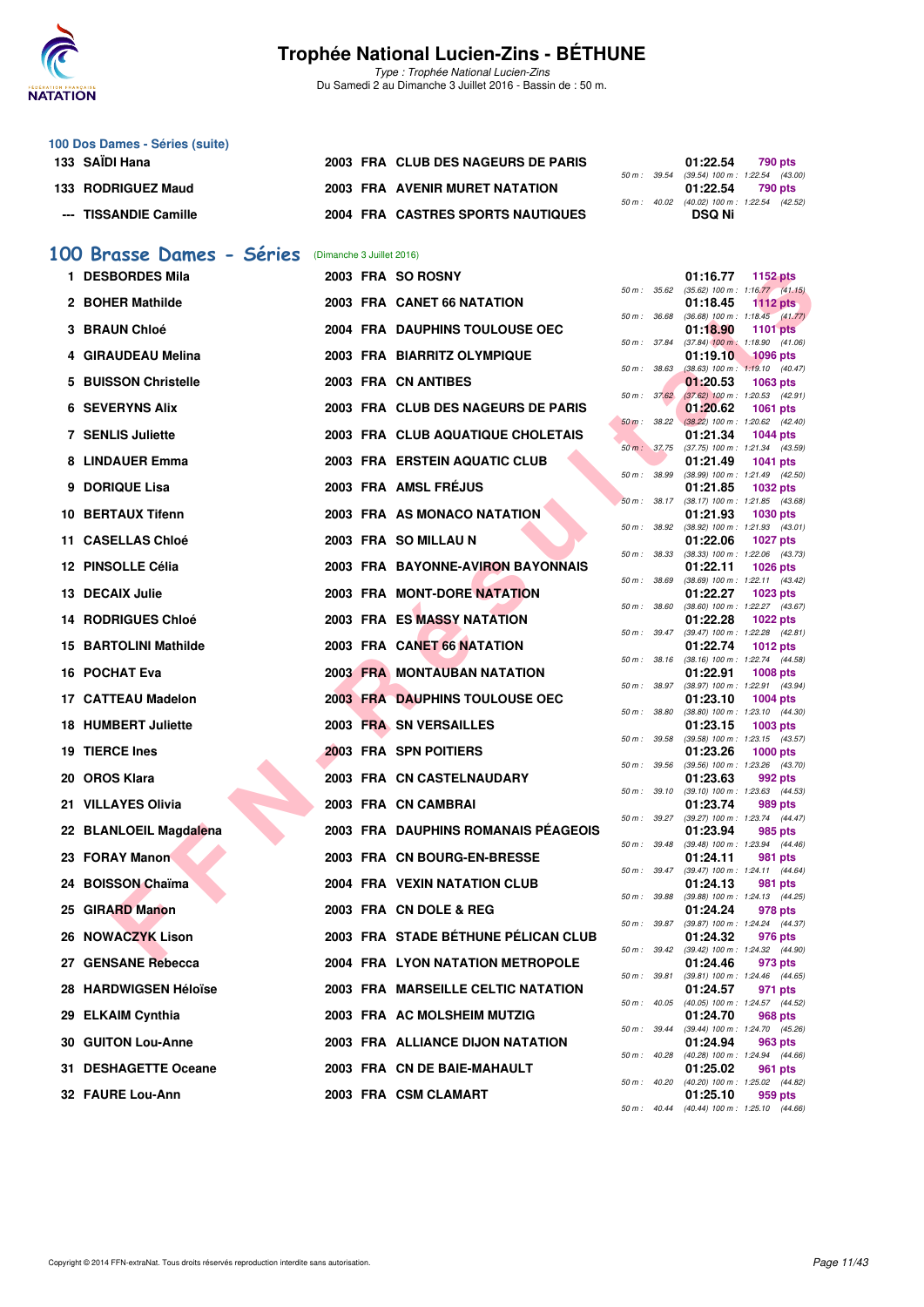

|     | 100 Brasse Dames - Séries (suite) |  |                                          |                  |                          |          |                                                         |
|-----|-----------------------------------|--|------------------------------------------|------------------|--------------------------|----------|---------------------------------------------------------|
|     | <b>33 BOULIANNE Mélie</b>         |  | 2003 FRA DAUPHINS TOULOUSE OEC           |                  |                          | 01:25.12 | 959 pts<br>50 m: 40.15 (40.15) 100 m: 1:25.12 (44.97)   |
|     | 34 PORTECOP Naële                 |  | 2003 FRA CNIC LES SQUALES                |                  |                          | 01:25.33 | 954 pts<br>50 m: 41.24 (41.24) 100 m: 1:25.33 (44.09)   |
|     | 35 LE BRIS Clara                  |  | 2003 FRA CN BREST                        |                  | 50 m: 40.41              | 01:25.34 | 954 pts                                                 |
|     | 36 CAMBON Kimberley               |  | 2003 FRA JN COMPIEGNE                    |                  |                          | 01:25.42 | (40.41) 100 m: 1:25.34 (44.93)<br>952 pts               |
|     | 37 AVRARD Laly                    |  | 2003 FRA ROYAN OCÉAN CLUB NATATION       | 50 m: 40.03      |                          | 01:25.58 | (40.03) 100 m: 1:25.42 (45.39)<br>949 pts               |
|     | 38 JOLY Lou                       |  | 2003 FRA DINARD OLYMPIQUE N              |                  | 50 m : 40.16             | 01:25.66 | (40.16) 100 m: 1:25.58 (45.42)<br>947 pts               |
| 39  | <b>BONDOUY Noah</b>               |  | <b>2004 FRA ES MASSY NATATION</b>        |                  | 50 m : 40.73             | 01:25.72 | (40.73) 100 m: 1:25.66 (44.93)<br>946 pts               |
| 40  | <b>BENARD Noémie</b>              |  | 2003 FRA CERCLE NAGEURS ST-JOSEPH        |                  |                          | 01:25.75 | 50 m : 40.67 (40.67) 100 m : 1:25.72 (45.05)<br>945 pts |
|     | 41 DAHBANI Taghrid                |  | 2003 MAR NAUTIC CLUB ALP'38              | 50 m : 41.01     |                          | 01:25.76 | $(41.01)$ 100 m : 1:25.75 $(44.74)$<br>945 pts          |
|     | 42 MEGHEZ Mathilde                |  | 2003 FRA CS VITTEL                       |                  | $50 \text{ m}$ : $40.35$ | 01:25.80 | (40.35) 100 m: 1:25.76 (45.41)<br>944 pts               |
|     | 43 DELACROIX Ines                 |  | 2003 FRA CNP DE SAINT-LO                 | 50 m : 40.88     |                          | 01:25.94 | (40.88) 100 m : 1:25.80 (44.92)<br>941 pts              |
|     | 44 GODEFROY Elisa                 |  | 2003 FRA CNP DE SAINT-LO                 | $50 m$ : $40.33$ |                          | 01:26.13 | (40.33) 100 m: 1:25.94 (45.61)<br>937 pts               |
|     | 45 LEFEBVRE Louise                |  | 2003 FRA MULHOUSE ON                     |                  | $50 \text{ m}$ : $41.04$ | 01:26.24 | $(41.04)$ 100 m : 1:26.13 $(45.09)$<br>934 pts          |
|     | 46 MAILLE Salomé                  |  | 2004 FRA ES MASSY NATATION               |                  | $50 m$ : $40.71$         | 01:26.33 | (40.71) 100 m: 1:26.24 (45.53)<br>932 pts               |
|     | 47 MAUPOUX Nina                   |  | 2004 FRA CN VIRY-CHÂTILLON               |                  | $50 m$ : $40.64$         | 01:26.36 | $(40.64)$ 100 m : 1:26.33 $(45.69)$                     |
|     | <b>48 PEREIRA Lili</b>            |  | 2003 FRA SETE NATATION E.D.D.            | $50 m$ : $40.70$ |                          |          | 932 pts<br>$(40.70)$ 100 m : 1:26.36 $(45.66)$          |
|     |                                   |  |                                          |                  | 50 m : 40.81             | 01:26.40 | 931 pts<br>(40.81) 100 m: 1:26.40 (45.59)               |
| 49. | <b>KAMOISE Anouk</b>              |  | 2003 FRA CN DE BAIE-MAHAULT              |                  | 50 m : 41.13             | 01:26.43 | 930 pts<br>$(41.13)$ 100 m : 1:26.43 $(45.30)$          |
|     | 50 BERTONE Laura                  |  | 2003 ITA CN ANTIBES                      |                  | 50 m : 40.93             | 01:26.59 | 927 pts<br>(40.93) 100 m: 1:26.59 (45.66)               |
|     | 51 BOCH Emma                      |  | 2003 FRA CSN GUYANCOURT                  |                  |                          | 01:26.60 | 926 pts<br>50 m: 41.30 (41.30) 100 m: 1:26.60 (45.30)   |
|     | 52 GÉBERT Inès                    |  | 2004 MRI LA JEANNE NATATION PORT         | 50 m : 40.86     |                          | 01:26.62 | 926 pts<br>(40.86) 100 m: 1:26.62 (45.76)               |
|     | 53 BARDIN Lola                    |  | <b>2003 FRA ES MASSY NATATION</b>        |                  |                          | 01:26.68 | 925 pts<br>50 m: 40.17 (40.17) 100 m: 1:26.68 (46.51)   |
|     | 54 BRIVERT Kate-Lye               |  | 2004 FRA CN DE BAIE-MAHAULT              |                  | 50 m : 41.41             | 01:26.84 | 921 pts<br>$(41.41)$ 100 m : 1:26.84 $(45.43)$          |
|     | 55 ROUSSEAU Elsa                  |  | <b>2003 FRA ES MASSY NATATION</b>        |                  | 50 m : 41.64             | 01:26.88 | 920 pts<br>$(41.64)$ 100 m : 1:26.88 $(45.24)$          |
|     | 56 GIRAUD Clara                   |  | 2003 FRA CN ANTIBES                      |                  |                          | 01:26.96 | 919 pts                                                 |
|     | 57 FIEF Camille                   |  | 2003 FRA CN MARSEILLE                    |                  |                          | 01:26.98 | 50 m: 41.41 (41.41) 100 m: 1:26.96 (45.55)<br>918 pts   |
|     | 57 ZIMMERMANN Leann               |  | 2003 FRA CN ANTIBES                      | 50 m : 40.89     |                          | 01:26.98 | (40.89) 100 m : 1:26.98 (46.09)<br>918 pts              |
|     | 59 CAYLA Romane                   |  | 2003 FRA MONTAUBAN NATATION              | 50 m : 40.30     |                          | 01:26.99 | (40.30) 100 m : 1:26.98 (46.68)<br><b>918 pts</b>       |
|     | 60 TISSANDIE Camille              |  | <b>2004 FRA CASTRES SPORTS NAUTIQUES</b> |                  | 50 m : 39.99             | 01:27.15 | $(39.99)$ 100 m : 1:26.99 $(47.00)$<br>914 pts          |
|     | 61 RHAIEM Lilee                   |  | 2003 FRA RACING CLUB DE FRANCE WP        |                  | 50 m : 41.81             | 01:27.16 | (41.81) 100 m: 1:27.15 (45.34)<br>914 pts               |
|     | 62 TAQUET Stacy                   |  | 2004 FRA CERCLE NAGEURS ST-JOSEPH        |                  | 50 m : 40.29             | 01:27.22 | (40.29) 100 m: 1:27.16 (46.87)<br>913 pts               |
|     | 62 PORRETTA Doriana               |  | 2003 FRA ASN LOUVRES-ROISSY-SURVILLIERS  |                  | 50 m : 40.83             | 01:27.22 | (40.83) 100 m: 1:27.22 (46.39)<br>913 pts               |
|     | <b>64 RESSENCOURT Lilou</b>       |  | 2003 FRA TARBES NAUTIC CLUB              |                  | 50 m : 40.58             | 01:27.25 | (40.58) 100 m : 1:27.22 (46.64)<br>912 pts              |
|     | 65 DGAIMESH Yasmine               |  | 2003 LBA AAS SARCELLES NATATION 95       |                  |                          | 01:27.27 | 50 m: 41.34 (41.34) 100 m: 1:27.25 (45.91)<br>912 pts   |
|     | 66 LECOMTE Marine                 |  | 2003 FRA LANNION NATATION                |                  |                          | 01:27.29 | 50 m: 41.13 (41.13) 100 m: 1:27.27 (46.14)<br>911 pts   |
|     | 67 RANDRIANATREHINA Avolanja      |  | 2003 FRA STADE CLERMONT NATATION         |                  | 50 m : 42.21             | 01:27.31 | (42.21) 100 m: 1:27.29 (45.08)<br>911 pts               |
|     | 68 CORNILLON Amandine             |  | 2003 FRA SN MONTGERON                    |                  | 50 m : 40.87             | 01:27.38 | (40.87) 100 m: 1:27.31 (46.44)<br>910 pts               |
|     |                                   |  |                                          |                  |                          |          |                                                         |

|          |       | 01:25.12                            | 959 pts                              |
|----------|-------|-------------------------------------|--------------------------------------|
| 50 m :   | 40.15 | $(40.15)$ 100 m :                   | 1:25.12 (44.97)                      |
| $50 m$ : | 41.24 | 01:25.33<br>$(41.24) 100 m$ :       | 954 pts<br>1:25.33<br>(44.09)        |
|          |       | 01:25.34                            | 954 pts                              |
| $50 m$ : | 40.41 | (40.41) 100 m :                     | 1:25.34<br>(44.93)                   |
| 50 m :   | 40.03 | 01:25.42<br>$(40.03) 100 m$ :       | 952 pts<br>1:25.42 (45.39)           |
|          |       | 01:25.58                            | 949 pts                              |
| 50 m :   | 40.16 | $(40.16) 100 m$ :                   | 1:25.58 (45.42)                      |
| $50 m$ : | 40.73 | 01:25.66<br>(40.73) 100 m :         | 947 pts<br>1:25.66 (44.93)           |
|          |       | 01:25.72                            | <b>946 pts</b>                       |
| 50 m :   | 40.67 | $(40.67)$ 100 m :<br>01:25.75       | 1:25.72<br>(45.05)<br>945 pts        |
| 50 m :   | 41.01 | $(41.01) 100 m$ :                   | 1:25.75<br>(44.74)                   |
|          |       | 01:25.76                            | 945 pts                              |
| $50 m$ : | 40.35 | $(40.35)$ 100 m :<br>01:25.80       | 1:25.76<br>(45.41)<br>944 pts        |
| 50 m :   | 40.88 | $(40.88) 100 m$ :                   | 1:25.80<br>(44.92)                   |
| $50 m$ : | 40.33 | 01:25.94<br>$(40.33) 100 m$ :       | 941 pts<br>1:25.94<br>(45.61)        |
|          |       | 01:26.13                            | 937 pts                              |
| $50 m$ : | 41.04 | $(41.04) 100 m$ :                   | 1:26.13<br>(45.09)                   |
| $50 m$ : | 40.71 | 01:26.24<br>$(40.71)$ 100 m :       | 934 pts<br>1:26.24<br>(45.53)        |
|          |       | 01:26.33                            | 932 pts                              |
| $50 m$ : | 40.64 | $(40.64) 100 m$ :<br>01:26.36       | (45.69)<br>1:26.33                   |
| $50 m$ : | 40.70 | (40.70) 100 m :                     | 932 pts<br>1:26.36<br>(45.66)        |
|          |       | 01:26.40                            | 931 pts                              |
| 50 m :   | 40.81 | $(40.81)$ 100 m :<br>01:26.43       | 1:26.40<br>(45.59)<br>930 pts        |
| 50 m :   | 41.13 | (41.13) 100 m :                     | 1:26.43<br>(45.30)                   |
|          |       | 01:26.59                            | 927 pts                              |
| $50 m$ : | 40.93 | $(40.93)$ 100 m :<br>01:26.60       | 1:26.59<br>(45.66)<br><b>926 pts</b> |
| 50 m :   | 41.30 | $(41.30) 100 m$ :                   | 1:26.60<br>(45.30)                   |
| $50 m$ : | 40.86 | 01:26.62<br>$(40.86) 100 m$ :       | 926 pts<br>1:26.62<br>(45.76)        |
|          |       | 01:26.68                            | 925 pts                              |
| $50 m$ : | 40.17 | $(40.17) 100 m$ :                   | 1:26.68<br>(46.51)                   |
| 50 m :   | 41.41 | 01:26.84<br>$(41.41) 100 m$ :       | 921 pts<br>1:26.84<br>(45.43)        |
|          |       | 01:26.88                            | 920 pts                              |
| $50 m$ : | 41.64 | $(41.64) 100 m$ :<br>01:26.96       | 1:26.88<br>(45.24)<br>919 pts        |
| $50 m$ : | 41.41 | $(41.41) 100 m$ :                   | 1:26.96<br>(45.55)                   |
|          |       | 01:26.98                            | 918 pts                              |
| $50 m$ : | 40.89 | $(40.89)$ 100 m :<br>01:26.98       | 1:26.98 (46.09)<br>918 pts           |
| $50 m$ : | 40.30 | $(40.30)$ 100 m :                   | 1:26.98<br>(46.68)                   |
| $50 m$ : | 39.99 | 01:26.99<br>(39.99) 100 m :         | 918 pts<br>1:26.99<br>(47.00)        |
|          |       | 01:27.15                            | 914 pts                              |
| $50 m$ : | 41.81 | $(41.81) 100 m$ :                   | 1:27.15<br>(45.34)                   |
| $50 m$ : | 40.29 | 01:27.16<br>(40.29) 100 m :         | 914 pts<br>1:27.16<br>(46.87)        |
|          |       | 01:27.22                            | 913 pts                              |
| $50 m$ : | 40.83 | $(40.83) 100 m$ :<br>01:27.22       | 1:27.22<br>(46.39)<br>913 pts        |
| $50 m$ : | 40.58 | $(40.58) 100 m$ :                   | 1:27.22<br>(46.64)                   |
|          |       | 01:27.25                            | 912 pts                              |
| $50 m$ : | 41.34 | (41.34) 100 m :<br>01:27.27         | 1:27.25<br>(45.91)<br>912 pts        |
| $50 m$ : | 41.13 | (41.13) 100 m :                     | 1:27.27<br>(46.14)                   |
| $50 m$ : | 42.21 | 01:27.29<br>$(42.21)$ 100 m :       | 911<br>pts<br>1:27.29<br>(45.08)     |
|          |       | 01:27.31                            | 911<br>pts                           |
| $50 m$ : | 40.87 | (40.87) 100 m :                     | 1:27.31<br>(46.44)                   |
| 50 m :   | 40.94 | 01:27.38<br>(40.94) 100 m : 1:27.38 | 910 pts<br>(46.44)                   |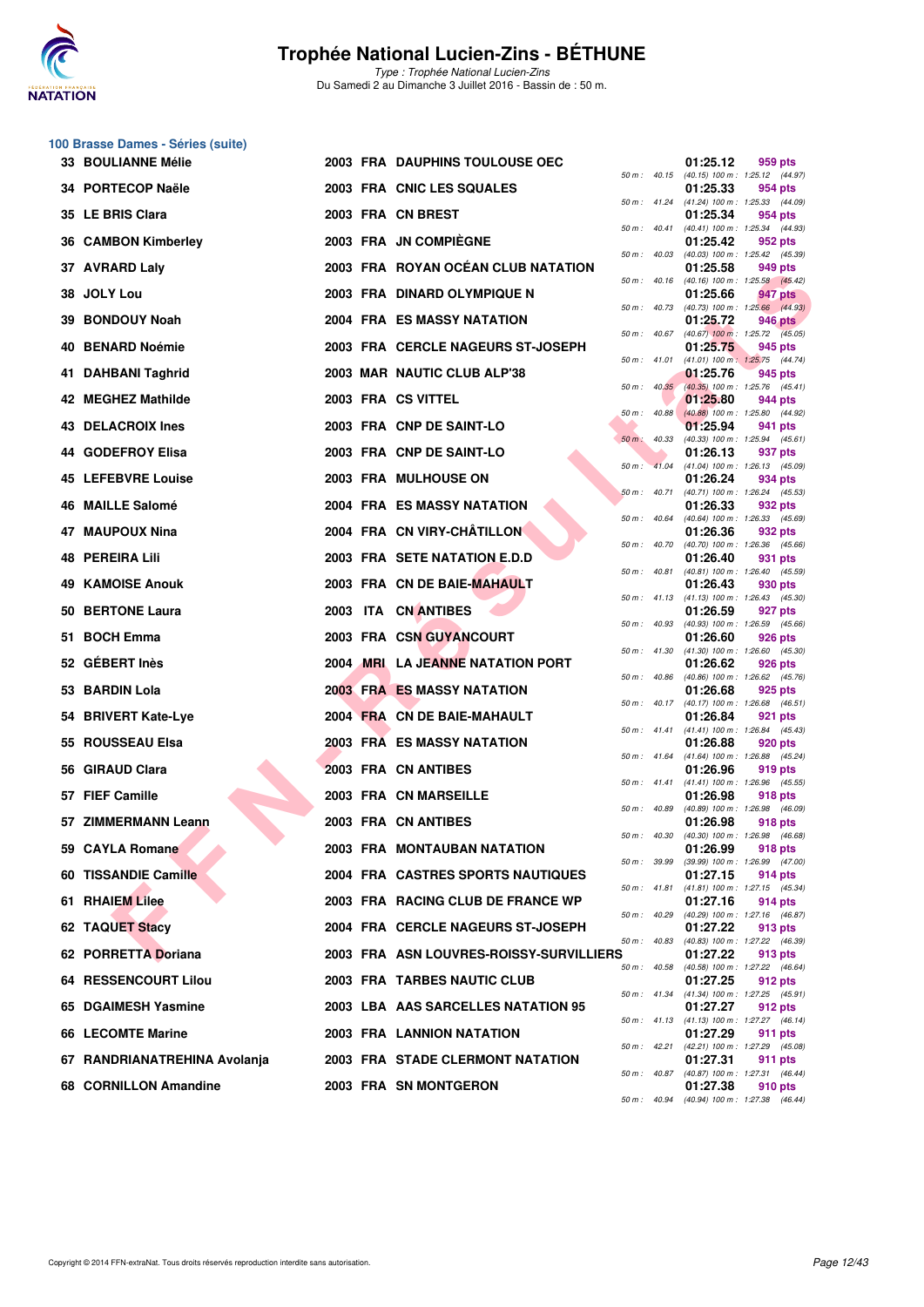

**100 Brasse Dames - Séries (suite)**

### **Trophée National Lucien-Zins - BÉTHUNE**

|     | 69 SAÏDI Hana                                                    |  | 2003 FRA CLUB DES NAGEURS DE PARIS      |                  |                  | 01:27.39 | 909 pts                                                        |
|-----|------------------------------------------------------------------|--|-----------------------------------------|------------------|------------------|----------|----------------------------------------------------------------|
|     | 70 REMOND Eva                                                    |  | <b>2003 FRA NANTES NATATION</b>         | 50 m : 39.81     |                  | 01:27.49 | $(39.81)$ 100 m : 1:27.39 $(47.58)$<br>907 pts                 |
|     | 71 SAVART Coralie                                                |  | 2004 FRA ST-MALO NATATION               | 50 m : 40.88     |                  | 01:27.51 | $(40.88)$ 100 m : 1:27.49 $(46.61)$<br>907 pts                 |
|     | 72 SUZE Camille                                                  |  | 2003 FRA RACING CLUB DE FRANCE WP       | 50 m : 41.63     |                  | 01:27.52 | (41.63) 100 m: 1:27.51 (45.88)<br>907 pts                      |
|     | 73 TEMPEZ Chloe                                                  |  | 2003 FRA RACING CLUB ARRAS              | 50 m : 41.34     |                  | 01:27.65 | $(41.34)$ 100 m : 1:27.52 $(46.18)$<br>904 pts                 |
|     | 74 M'HIRI Rania                                                  |  | 2003 TUN LEO-L. SCHILTIGHEIM-BISCHHEIM  | 50 m: 41.46      |                  | 01:27.82 | $(41.46)$ 100 m : 1:27.65 $(46.19)$<br>900 pts                 |
|     | 75 GLOVER Célia                                                  |  | 2003 MRI LA JEANNE NATATION PORT        | 50 m: 42.05      |                  | 01:28.09 | (42.05) 100 m : 1:27.82 (45.77)<br>894 pts                     |
|     | 76 SERRANO Amélie                                                |  | 2003 FRA MONTPELLIER METROPOLE NATATION | 50 m: 42.44      |                  | 01:28.28 | $(42.44)$ 100 m : 1:28.09 $(45.65)$<br>890 pts                 |
|     | 77 CUNCI Clara                                                   |  | 2003 FRA TEAM STRASBOURG SNS-ASPTT-PCS  | 50 m : 41.69     |                  | 01:28.29 | (41.69) 100 m: 1:28.28 (46.59)<br>890 pts                      |
|     | <b>78 COUSSEAU Solene</b>                                        |  | 2003 FRA ANGERS NATATION                |                  |                  | 01:28.31 | 50 m: 42.35 (42.35) 100 m: 1:28.29 (45.94)<br>890 pts          |
|     | 79 DAL Marie                                                     |  | 2003 BEL US ST-ANDRE                    | $50 m$ : 41.89   |                  | 01:28.42 | $(41.89)$ 100 m : 1:28.31 (46.42)<br>887 pts                   |
|     | 79 PLOIX Solene                                                  |  | 2003 FRA RACING CLUB DE FRANCE WP       | $50 m$ : 42.08   |                  | 01:28.42 | (42.08) 100 m: 1:28.42 (46.34)<br>887 pts                      |
|     | <b>81 VALLEE Floriane</b>                                        |  | 2003 FRA L'ESPADON CN FORT-DE-FRANCE    | 50 m: 42.18      |                  | 01:28.47 | (42.18) 100 m: 1:28.42 (46.24)<br>886 pts                      |
|     | 82 LOUCHEZ Solène                                                |  | 2003 FRA US ST-ANDRE                    |                  | $50 m$ : $41.45$ | 01:28.51 | $(41.45)$ 100 m : 1:28.47 $(47.02)$<br>885 pts                 |
|     | 83 PONZETTO Nina                                                 |  | <b>2003 FRA LYON NATATION METROPOLE</b> |                  | 50 m : 42.65     | 01:28.80 | $(42.65)$ 100 m : 1:28.51 $(45.86)$<br>879 pts                 |
|     | 84 MAUGERE VAN OUDENHOVEN Valeria 2004 BEL OLYMPIC NICE NATATION |  |                                         | 50 m: 42.30      |                  | 01:28.81 | $(42.30)$ 100 m : 1:28.80 $(46.50)$<br>879 pts                 |
|     | 85 COTTIER Camille                                               |  | 2003 FRA AC HYERES                      |                  |                  | 01:28.97 | 50 m: 42.45 (42.45) 100 m: 1:28.81 (46.36)<br>876 pts          |
|     | 86 PEREZ LE TOUX Marie                                           |  | 2003 FRA CLUB DES NAGEURS DE PARIS      | 50 m : 41.14     |                  | 01:28.98 | (41.14) 100 m: 1:28.97 (47.83)<br>875 pts                      |
|     | 87 ARGOUARCH Maiwenn                                             |  | 2003 FRA EN LONGJUMEAU                  | 50 m : 42.84     |                  | 01:29.00 | (42.84) 100 m: 1:28.98 (46.14)<br>875 pts                      |
|     | 88 TSOPANIS Emma                                                 |  | 2003 FRA FOS NATATION                   | $50 m$ : $40.27$ |                  | 01:29.06 | (40.27) 100 m : 1:29.00 (48.73)<br>874 pts                     |
| 89. | <b>JOLY Solène</b>                                               |  | 2003 FRA SN OYONNAX                     | 50 m : 42.10     |                  | 01:29.26 | (42.10) 100 m: 1:29.06 (46.96)<br>870 pts                      |
|     | 90 CAVE Annabelle                                                |  | 2003 FRA CN CÉVENNES ALES               |                  |                  | 01:29.44 | 50 m: 42.83 (42.83) 100 m: 1:29.26 (46.43)<br>866 pts          |
|     | 91 OURGAUD Camille                                               |  | 2003 FRA ALLIANCE DIJON NATATION        | 50 m: 41.98      |                  | 01:29.47 | $(41.98)$ 100 m : 1:29.44 $(47.46)$<br>865 pts                 |
|     | 92 JIGUET Emma                                                   |  | <b>2003 FRA CN ANTIBES</b>              |                  |                  | 01:29.48 | 50 m : 42.82 (42.82) 100 m : 1:29.47 (46.65)<br>865 pts        |
|     | 93 COLLIER Eva                                                   |  | 2003 FRA CALAIS NATATION                |                  |                  | 01:29.49 | 50 m: 42.16 (42.16) 100 m: 1:29.48 (47.32)<br>865 pts          |
|     | 94 CUGMAS Lilou                                                  |  | 2003 FRA PLOEMEUR NATATION              | 50 m : 42.29     |                  | 01:29.69 | (42.29) 100 m: 1:29.49 (47.20)<br>861 pts                      |
|     | 95 COLLIN Lola                                                   |  | 2003 FRA CN MARSEILLE                   |                  |                  |          | 50 m: 41.17 (41.17) 100 m: 1:29.69 (48.52)<br>01:29.97 855 pts |
|     | 96 SUTEAU Soraya                                                 |  | 2003 FRA CLUB DES NAGEURS DE PARIS      |                  |                  | 01:30.03 | 50 m: 41.86 (41.86) 100 m: 1:29.97 (48.11)<br>853 pts          |
|     | 97 GOMES Célia                                                   |  | 2003 FRA CN MELUN VAL DE SEINE          | 50 m : 42.90     |                  | 01:30.06 | $(42.90)$ 100 m : 1:30.03 $(47.13)$<br>853 pts                 |
|     | 98 POGGI Margaux                                                 |  | 2003 FRA AS CACHALOTS SIX-FOURS         |                  |                  | 01:30.10 | 50 m: 42.87 (42.87) 100 m: 1:30.06 (47.19)<br>852 pts          |
|     | 99 BONARDO Victoria                                              |  | 2003 FRA OLYMPIC NICE NATATION          |                  | 50 m : 40.89     | 01:30.18 | (40.89) 100 m: 1:30.10 (49.21)<br>850 pts                      |
|     | 100 BENEDIC Chiara                                               |  | 2003 FRA DAUPHINS OBERNAI               | 50 m : 42.75     |                  | 01:30.24 | (42.75) 100 m : 1:30.18 (47.43)<br>849 pts                     |
|     | 101 HURTRELLE Lou                                                |  | <b>2003 FRA DUNKERQUE NATATION</b>      |                  |                  | 01:30.44 | 50 m: 42.87 (42.87) 100 m: 1:30.24 (47.37)<br>845 pts          |
|     | 102 DELORME Oceane                                               |  | 2003 FRA AQUATIC CLUB BOURGES           |                  |                  | 01:30.52 | 50 m : 42.98 (42.98) 100 m : 1:30.44 (47.46)<br>843 pts        |
|     | 103 EYRAUD Isaline                                               |  | 2003 FRA ALLIANCE DIJON NATATION        |                  |                  | 01:30.64 | 50 m : 43.05 (43.05) 100 m : 1:30.52 (47.47)<br>841 pts        |
|     | 104 OUARTI Ilyana                                                |  | 2003 FRA CM LE BOURGET                  |                  |                  | 01:30.67 | 50 m : 43.32 (43.32) 100 m : 1:30.64 (47.32)<br>840 pts        |
|     |                                                                  |  |                                         |                  |                  |          | 50 m: 43.32 (43.32) 100 m: 1:30.67 (47.35)                     |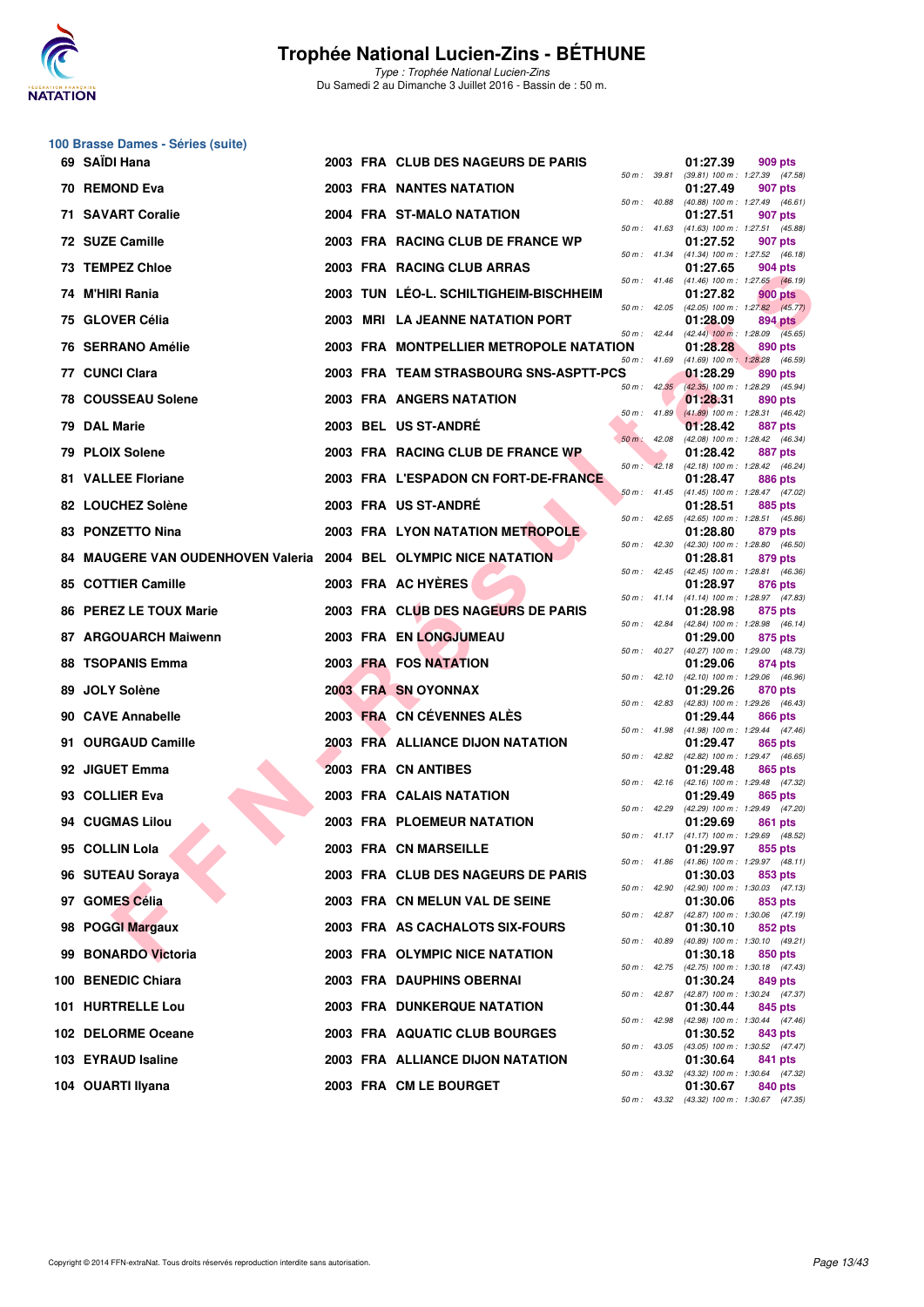

Type : Trophée National Lucien-Zins Du Samedi 2 au Dimanche 3 Juillet 2016 - Bassin de : 50 m.

| 100 Brasse Dames - Séries (suite) |  |                                       |              |                |                                                                     |
|-----------------------------------|--|---------------------------------------|--------------|----------------|---------------------------------------------------------------------|
| 105 TIKOURE Melyssa               |  | 2003 FRA NAUTIC CLUB ALP'38           |              |                | 01:30.78<br>838 pts                                                 |
| 106 DAGET-MACAUX Marie            |  | 2003 FRA CN ANTIBES                   |              | 50 m : 42.79   | (42.79) 100 m: 1:30.78 (47.99)<br>01:30.94<br>835 pts               |
| 107 LOCATELLI Lise                |  | 2003 FRA C NAUTIQUE DU GRÉSIVAUDAN    |              | 50 m : 42.54   | (42.54) 100 m: 1:30.94 (48.40)<br>01:31.27<br>828 pts               |
| 108 ANSART Laly                   |  | 2003 FRA DENAIN NAT. PORTE DU HAINAUT | 50 m: 42.26  |                | (42.26) 100 m: 1:31.27 (49.01)<br>01:31.34<br>826 pts               |
|                                   |  |                                       | 50 m : 43.73 |                | (43.73) 100 m: 1:31.34 (47.61)                                      |
| 108 PETIOT Orane                  |  | 2003 FRA CN CUGNAUX                   | 50 m : 42.54 |                | 01:31.34<br>826 pts<br>(42.54) 100 m: 1:31.34 (48.80)               |
| 110 MECHIN Lora                   |  | 2003 FRA ANGERS NATATION              |              |                | 01:31.40<br>825 pts                                                 |
| 111 COSTON Candice                |  | 2003 FRA DAUPHINS TOULOUSE OEC        |              | 50 m : 43.49   | $(43.49)$ 100 m : 1:31.40 $(47.91)$<br>01:31.55<br><b>822 pts</b>   |
| 112 FOURMY Marina                 |  | <b>2003 FRA ES MASSY NATATION</b>     |              | 50 m : 42.90   | $(42.90)$ 100 m : 1:31.55 $(48.65)$<br>01:31.65<br>820 pts          |
| 113 PUSSET Lena                   |  | 2003 FRA YERRES NATATION              | 50 m: 43.59  |                | (43.59) 100 m: 1:31.65 (48.06)<br>01:31.68<br>819 pts               |
|                                   |  |                                       |              | 50 m: 43.76    | (43.76) 100 m : 1:31.68 (47.92)                                     |
| 114 FOLTZ Appoline                |  | 2003 FRA ASPTT NANCY                  |              | $50 m$ : 43.38 | 01:31.77<br>818 pts<br>(43.38) 100 m: 1:31.77 (48.39)               |
| 115 MIALOT Maud                   |  | 2003 FRA CA ORSAY                     |              |                | 01:31.79<br>817 pts                                                 |
| 116 GAUDILLIERE Maureen           |  | 2003 FRA ALLIANCE DIJON NATATION.     | 50 m: 43.88  |                | (43.88) 100 m: 1:31.79 (47.91)<br>01:31.89<br>815 pts               |
|                                   |  |                                       |              | 50 m: 43.35    | (43.35) 100 m: 1:31.89 (48.54)                                      |
| 117 RODRIGUEZ Maud                |  | 2003 FRA AVENIR MURET NATATION        |              | 50 m: 42.78    | 01:31.92<br>815 pts<br>(42.78) 100 m: 1:31.92 (49.14)               |
| 118 CHUM Alice                    |  | 2003 FRA DAUPHINS AIXE-SUR-VIENNE     |              | $50 m$ : 43.94 | 01:32.01<br>813 pts<br>(43.94) 100 m: 1:32.01 (48.07)               |
| 119 CRAMBES Annelise              |  | 2003 FRA CANET 66 NATATION            |              |                | 01:32.24<br>808 pts                                                 |
| 120 MARLET Amelie                 |  | <b>2003 FRA MONTAUBAN NATATION</b>    | 50 m: 43.08  |                | (43.08) 100 m: 1:32.24 (49.16)<br>01:32.34<br>806 pts               |
| 121 ROBERT Pearl                  |  | 2003 FRA LA JEANNE NATATION PORT      | 50 m : 43.88 |                | (43.88) 100 m: 1:32.34 (48.46)<br>01:32.74<br><b>798 pts</b>        |
| 122 BECART Louise                 |  | 2003 FRA CLUB DES NAGEURS DE PARIS    | 50 m : 42.71 |                | (42.71) 100 m : 1:32.74 (50.03)<br>01:33.01<br>793 pts              |
| 123 SOUIDI Soha                   |  | 2003 FRA LES DAUPHINS ST-LOUIS        |              |                | 50 m: 43.22 (43.22) 100 m: 1:33.01 (49.79)<br>01:33.08<br>791 pts   |
| <b>124 THIERRY Victoire</b>       |  | 2003 FRA CN FONTAINEBLEAU-AVON        |              | 50 m : 44.09   | (44.09) 100 m : 1:33.08 (48.99)<br>01:33.33<br><b>786 pts</b>       |
| 125 HEMBERGER Carla               |  | 2004 FRA CANET 66 NATATION            | 50 m: 44.50  |                | (44.50) 100 m: 1:33.33 (48.83)<br>01:33.46<br>784 pts               |
|                                   |  |                                       |              | 50 m : 43.80   | (43.80) 100 m: 1:33.46 (49.66)                                      |
| 126 NECTOUX Marine                |  | 2004 FRA SAINT-RAPHAEL NATATION       | 50 m : 44.16 |                | 01:33.55<br>782 pts<br>(44.16) 100 m: 1:33.55 (49.39)               |
| 127 AFONSO Eva                    |  | 2003 FRA ES STAINS                    |              |                | 01:34.09<br>771 pts                                                 |
| 128 BONTE Clémence                |  | 2003 FRA JN COMPIEGNE                 |              | 50 m : 44.26   | (44.26) 100 m: 1:34.09 (49.83)<br>01:34.31<br>767 pts               |
| 129 ANTUNES DA COSTA Laëticia     |  | 2004 POR AS MONACO NATATION           |              |                | 50 m: 44.10 (44.10) 100 m: 1:34.31 (50.21)<br>01:34.65<br>760 pts   |
| 130 PAGO Elodie                   |  | 2003 FRA SN VERSAILLES                |              | 50 m : 45.41   | (45.41) 100 m: 1:34.65 (49.24)<br>01:34.78<br>757 pts               |
| 131 PIRES Lisa                    |  | 2003 FRA NAUTIC CLUB NÎMES            |              |                | 50 m : 45.42 (45.42) 100 m : 1:34.78 (49.36)<br>01:34.92<br>755 pts |
|                                   |  |                                       |              |                | 50 m: 45.16 (45.16) 100 m: 1:34.92 (49.76)                          |
| 132 DUBOIS Emily                  |  | 2003 FRA CN CALÉDONIENS               | 50 m : 45.61 |                | 01:34.93<br>754 pts<br>(45.61) 100 m: 1:34.93 (49.32)               |
| 133 FOUMANN Laureen               |  | 2003 FRA CNIC LES SQUALES             |              | 50 m : 46.37   | 01:37.79<br>700 pts<br>(46.37) 100 m: 1:37.79 (51.42)               |
| 134 TRILLO Oiana                  |  | 2003 FRA BAYONNE-AVIRON BAYONNAIS     |              |                | 01:38.00<br>696 pts                                                 |
| --- TURPIN Clémentine             |  | 2003 FRA ST-DENIS RÉUNION             |              |                | 50 m: 45.86 (45.86) 100 m: 1:38.00 (52.14)<br><b>DSQ Ni</b>         |
|                                   |  |                                       |              |                |                                                                     |

#### **[100 Papillon Dames - Séries](http://www.ffnatation.fr/webffn/resultats.php?idact=nat&go=epr&idcpt=34121&idepr=32)** (Samedi 2 Juillet 2016)

| 1 PORTECOP Naële    | 2003 FRA CNIC LES SQUALES         | 01:04.00                                            | 1221 pts          |
|---------------------|-----------------------------------|-----------------------------------------------------|-------------------|
| 2 PINSOLLE Célia    | 2003 FRA BAYONNE-AVIRON BAYONNAIS | 50 m: 30.97 (30.97) 100 m: 1:04.00 (33.             | 01:06.27 1154 pts |
| 3 LEFEBVRE Louise   | 2003 FRA MULHOUSE ON              | 50 m: 31.05 (31.05) 100 m: 1:06.27 (35.             | 01:06.28 1154 pts |
| 4 RESSENCOURT Lilou | 2003 FRA TARBES NAUTIC CLUB       | 50 m: 30.83 (30.83) 100 m: 1:06.28 (35.<br>01:07.54 | 1118 pts          |

|          |       | 01:30.78                      | 838 pts                              |
|----------|-------|-------------------------------|--------------------------------------|
| $50 m$ : | 42.79 | $(42.79)$ 100 m :             | 1:30.78<br>(47.99)                   |
|          |       | 01:30.94                      | 835 pts                              |
| $50 m$ : | 42.54 | $(42.54) 100 m$ :             | 1:30.94<br>(48.40)                   |
|          |       | 01:31.27                      | <b>828 pts</b>                       |
| 50 m :   | 42.26 | (42.26) 100 m :               | 1:31.27<br>(49.01)                   |
|          |       | 01:31.34                      | 826 pts                              |
| $50 m$ : | 43.73 | (43.73) 100 m :               | 1:31.34<br>(47.61)                   |
|          |       | 01:31.34                      | <b>826 pts</b>                       |
| $50 m$ : | 42.54 | $(42.54) 100 m$ :             | 1:31.34<br>(48.80)                   |
|          |       | 01:31.40                      | 825<br>pts                           |
| $50 m$ : | 43.49 | $(43.49) 100 m$ :             | 1:31.40<br>(47.91)                   |
|          |       | 01:31.55                      | <b>822 pts</b>                       |
| 50 m :   | 42.90 | $(42.90)$ 100 m :             | 1:31.55<br>(48.65)                   |
|          |       | 01:31.65                      | 820 pts                              |
| $50 m$ : | 43.59 | $(43.59)$ 100 m :             | 1:31.65<br>(48.06)                   |
| $50 m$ : | 43.76 | 01:31.68                      | 819 pts                              |
|          |       | $(43.76) 100 m$ :             | 1:31.68<br>(47.92)                   |
| 50 m :   | 43.38 | 01:31.77<br>$(43.38) 100 m$ : | <b>818 pts</b><br>1:31.77<br>(48.39) |
|          |       | 01:31.79                      | 817 pts                              |
| $50 m$ : | 43.88 | (43.88) 100 m :               | 1:31.79<br>(47.91)                   |
|          |       | 01:31.89                      | 815 pts                              |
| 50 m :   | 43.35 | (43.35) 100 m :               | 1:31.89<br>(48.54)                   |
|          |       | 01:31.92                      | 815 pts                              |
| 50 m :   | 42.78 | $(42.78) 100 m$ :             | 1:31.92<br>(49.14)                   |
|          |       | 01:32.01                      | 813 pts                              |
| $50 m$ : | 43.94 | (43.94) 100 m :               | 1:32.01<br>(48.07)                   |
|          |       | 01:32.24                      | <b>808 pts</b>                       |
| $50 m$ : | 43.08 | $(43.08) 100 m$ :             | 1:32.24<br>(49.16)                   |
|          |       | 01:32.34                      | 806 pts                              |
| $50 m$ : | 43.88 | $(43.88) 100 m$ :             | 1:32.34<br>(48.46)                   |
|          |       | 01:32.74                      | 798 pts                              |
| 50 m :   | 42.71 | $(42.71)$ 100 m :             | 1:32.74<br>(50.03)                   |
| $50 m$ : | 43.22 | 01:33.01<br>(43.22) 100 m :   | 793 pts<br>1:33.01<br>(49.79)        |
|          |       | 01:33.08                      | 791 pts                              |
| $50 m$ : | 44.09 | (44.09) 100 m :               | 1:33.08<br>(48.99)                   |
|          |       | 01:33.33                      | <b>786 pts</b>                       |
| $50 m$ : | 44.50 | $(44.50) 100 m$ :             | 1:33.33<br>(48.83)                   |
|          |       | 01:33.46                      | <b>784 pts</b>                       |
| 50 m :   | 43.80 | (43.80) 100 m :               | 1:33.46<br>(49.66)                   |
|          |       | 01:33.55                      | 782 pts                              |
| $50 m$ : | 44.16 | $(44.16) 100 m$ :             | 1:33.55<br>(49.39)                   |
|          |       | 01:34.09                      | 771 pts                              |
| $50 m$ : | 44.26 | $(44.26) 100 m$ :             | 1:34.09<br>(49.83)                   |
|          |       | 01:34.31                      | <b>767 pts</b>                       |
| $50 m$ : | 44.10 | $(44.10) 100 m$ :             | 1:34.31<br>(50.21)                   |
| $50 m$ : | 45.41 | 01:34.65                      | <b>760 pts</b><br>(49.24)            |
|          |       | $(45.41)$ 100 m :<br>01:34.78 | 1:34.65<br>757 pts                   |
| 50 m :   | 45.42 | $(45.42) 100 m$ :             | 1:34.78<br>(49.36)                   |
|          |       | 01:34.92                      | 755 pts                              |
| $50 m$ : | 45.16 | $(45.16) 100 m$ :             | 1:34.92<br>(49.76)                   |
|          |       | 01:34.93                      | <b>754 pts</b>                       |
| $50 m$ : | 45.61 | $(45.61) 100 m$ :             | 1:34.93<br>(49.32)                   |
|          |       | 01:37.79                      | 700 pts                              |
| $50 m$ : | 46.37 | (46.37) 100 m :               | 1:37.79<br>(51.42)                   |
|          |       | 01:38.00                      | 696 pts                              |
| $50 m$ : | 45.86 | $(45.86) 100 m$ :             | 1:38.00<br>(52.14)                   |
|          |       | DSQ Ni                        |                                      |

|  | 01:04.00 1221 pts                          |  |
|--|--------------------------------------------|--|
|  | 50 m: 30.97 (30.97) 100 m: 1:04.00 (33.03) |  |
|  | 01:06.27 1154 pts                          |  |
|  | 50 m: 31.05 (31.05) 100 m: 1:06.27 (35.22) |  |
|  | 01:06.28 1154 pts                          |  |
|  | 50 m: 30.83 (30.83) 100 m: 1:06.28 (35.45) |  |
|  | 01:07.54 1118 pts                          |  |
|  | 50 m: 31.62 (31.62) 100 m: 1:07.54 (35.92) |  |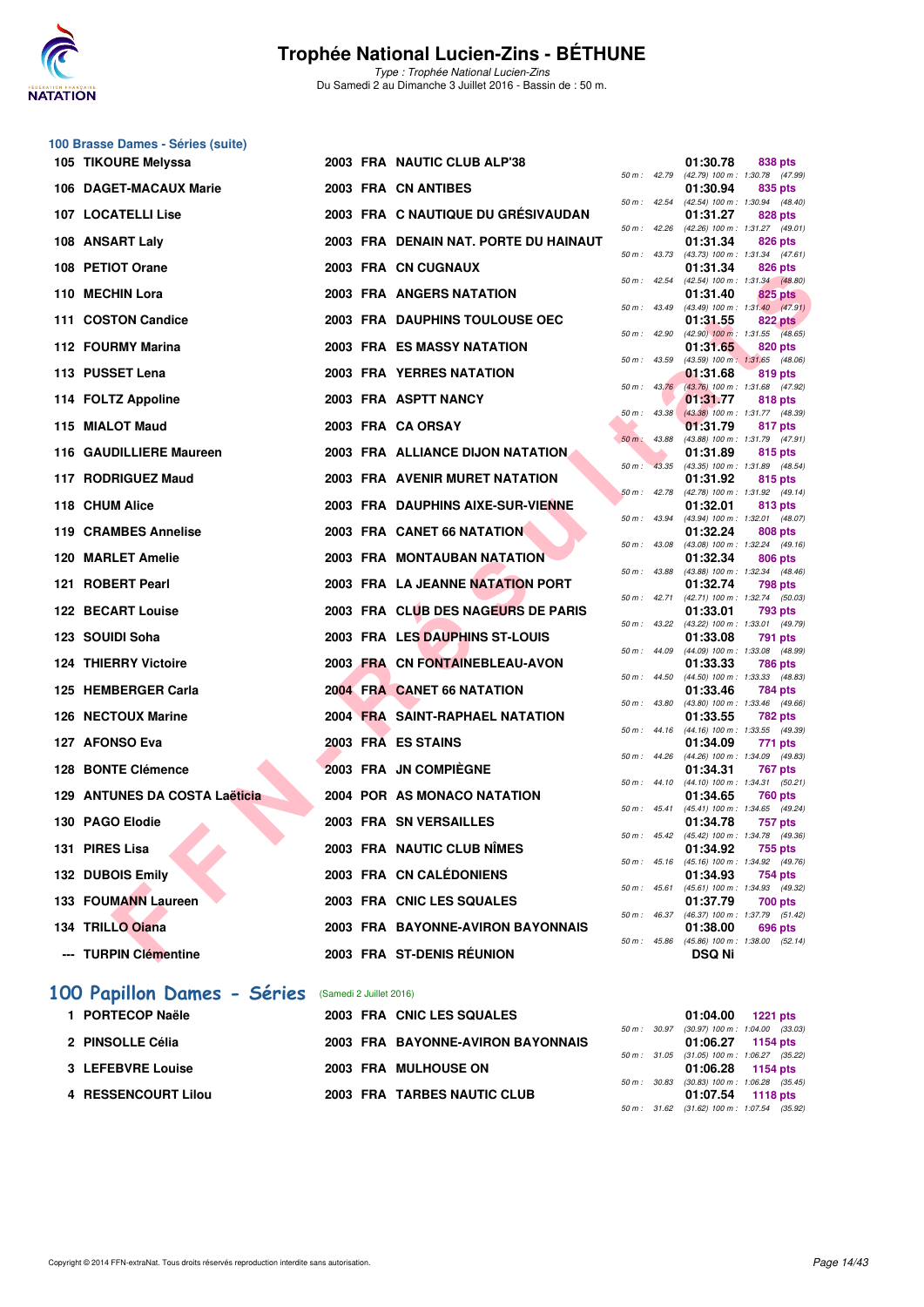

|  |  |  | 100 Papillon Dames - Séries (suite) |  |  |
|--|--|--|-------------------------------------|--|--|
|--|--|--|-------------------------------------|--|--|

|     | 5 ANSART Laly                                                 |  | 2003 FRA DENAIN NAT. PORTE DU HAINAUT  |                              |              | 01:07.82 | <b>1110 pts</b>                                                                               |
|-----|---------------------------------------------------------------|--|----------------------------------------|------------------------------|--------------|----------|-----------------------------------------------------------------------------------------------|
|     | 6 CATTEAU Madelon                                             |  | 2003 FRA DAUPHINS TOULOUSE OEC         |                              | 50 m : 32.19 | 01:08.04 | (32.19) 100 m: 1:07.82 (35.63)<br>1104 pts                                                    |
|     | 7 SAVART Coralie                                              |  | 2004 FRA ST-MALO NATATION              | 50 m: 32.50                  | 50 m : 31.20 | 01:08.28 | $(31.20)$ 100 m : 1:08.04 $(36.84)$<br><b>1097 pts</b>                                        |
|     | 8 AVRARD Laly                                                 |  | 2003 FRA ROYAN OCEAN CLUB NATATION     |                              |              | 01:09.07 | $(32.50)$ 100 m : 1:08.28 $(35.78)$<br><b>1075 pts</b>                                        |
|     | 9 KAMOISE Anouk                                               |  | 2003 FRA CN DE BAIE-MAHAULT            | 50 m: 32.24                  |              | 01:09.13 | (32.24) 100 m: 1:09.07 (36.83)<br><b>1073 pts</b>                                             |
|     | <b>10 RODRIGUES Chloé</b>                                     |  | 2003 FRA ES MASSY NATATION             | 50 m: 32.77                  |              | 01:09.25 | $(32.77)$ 100 m : 1:09.13 $(36.36)$<br><b>1070 pts</b>                                        |
| 11. | <b>BECART Louise</b>                                          |  | 2003 FRA CLUB DES NAGEURS DE PARIS     | 50 m: 32.30                  |              | 01:09.64 | $(32.30)$ 100 m : 1:09.25 $(36.95)$<br>1059 $pts$                                             |
|     | 12 GIRARD Manon                                               |  | 2003 FRA CN DOLE & REG                 | 50 m: 32.37                  |              | 01:09.74 | $(32.37)$ 100 m : 1:09.64 $(37.27)$<br><b>1056 pts</b>                                        |
|     | 13 DESBORDES Mila                                             |  | 2003 FRA SO ROSNY                      | 50 m : 32.70                 | 50 m: 32.58  | 01:10.31 | $(32.70)$ 100 m : 1:09.74 $(37.04)$<br><b>1040 pts</b>                                        |
|     | <b>14 HUMBERT Juliette</b>                                    |  | 2003 FRA SN VERSAILLES                 |                              |              | 01:10.46 | $(32.58)$ 100 m : 1:10.31 $(37.73)$<br><b>1036 pts</b>                                        |
|     | 14 CAMBON Kimberley                                           |  | 2003 FRA JN COMPIEGNE                  | 50 m : 32.97                 |              | 01:10.46 | $(32.97)$ 100 m : 1:10.46 $(37.49)$<br><b>1036 pts</b><br>$(32.23)$ 100 m : 1:10.46 $(38.23)$ |
|     | 16 OUARTI Ilyana                                              |  | 2003 FRA CM LE BOURGET                 | 50 m : 32.23<br>50 m : 32.32 |              | 01:10.60 | <b>1032 pts</b><br>$(32.32)$ 100 m : 1:10.60 $(38.28)$                                        |
|     | <b>17 GUITON Lou-Anne</b>                                     |  | 2003 FRA ALLIANCE DIJON NATATION       | 50 m: 32.76                  |              | 01:10.61 | 1032 pts<br>$(32.76)$ 100 m : 1:10.61 $(37.85)$                                               |
| 18. | MAUGERE VAN OUDENHOVEN Valeria 2004 BEL OLYMPIC NICE NATATION |  |                                        | 50 m : 33.00                 |              | 01:10.86 | 1025 pts<br>$(33.00)$ 100 m : 1:10.86 $(37.86)$                                               |
|     | 19 M'HIRI Rania                                               |  | 2003 TUN LÉO-L. SCHILTIGHEIM-BISCHHEIM | 50 m : 33.03                 |              | 01:10.97 | <b>1022 pts</b><br>$(33.03)$ 100 m : 1:10.97 $(37.94)$                                        |
|     | 20 TURPIN Clémentine                                          |  | 2003 FRA ST-DENIS RÉUNION              | 50 m: 32.50                  |              | 01:11.01 | <b>1021 pts</b><br>$(32.50)$ 100 m : 1:11.01 $(38.51)$                                        |
| 21. | <b>ROUSSEAU Elsa</b>                                          |  | <b>2003 FRA ES MASSY NATATION</b>      | 50 m: 33.31                  |              | 01:11.03 | 1021 pts<br>$(33.31)$ 100 m : 1:11.03 $(37.72)$                                               |
|     | 22 HURTRELLE Lou                                              |  | <b>2003 FRA DUNKERQUE NATATION</b>     | 50 m: 32.96                  |              | 01:11.05 | <b>1020 pts</b><br>$(32.96)$ 100 m : 1:11.05 $(38.09)$                                        |
|     | 23 LE BRIS Clara                                              |  | 2003 FRA CN BREST                      | 50 m : 33.06                 |              | 01:11.14 | <b>1018 pts</b><br>$(33.06)$ 100 m : 1:11.14 $(38.08)$                                        |
|     | 24 DECAIX Julie                                               |  | 2003 FRA MONT-DORE NATATION            | 50 m : 32.71                 |              | 01:11.23 | <b>1015 pts</b><br>(32.71) 100 m: 1:11.23 (38.52)                                             |
|     | 25 DUBOIS Emily                                               |  | 2003 FRA CN CALEDONIENS                | 50 m: 33.33                  |              | 01:11.33 | <b>1012 pts</b><br>$(33.33)$ 100 m : 1:11.33 $(38.00)$                                        |
|     | 26 BONARDO Victoria                                           |  | 2003 FRA OLYMPIC NICE NATATION         | 50 m : 32.85                 |              | 01:11.37 | <b>1011 pts</b><br>$(32.85)$ 100 m : 1:11.37 $(38.52)$                                        |
|     | 27 NOWACZYK Lison                                             |  | 2003 FRA STADE BÉTHUNE PÉLICAN CLUB    |                              | 50 m : 32.97 | 01:11.42 | <b>1010 pts</b><br>$(32.97)$ 100 m : 1:11.42 $(38.45)$                                        |
|     | <b>28 BUISSON Christelle</b>                                  |  | <b>2003 FRA CN ANTIBES</b>             | 50 m: 33.23                  |              | 01:11.61 | 1005 pts<br>$(33.23)$ 100 m : 1:11.61 $(38.38)$                                               |
|     | 29 PETIOT Orane                                               |  | 2003 FRA CN CUGNAUX                    |                              | 50 m : 33.17 | 01:11.76 | 1001 pts<br>$(33.17)$ 100 m : 1:11.76 $(38.59)$                                               |
|     | 30 BOHER Mathilde                                             |  | 2003 FRA CANET 66 NATATION             | 50 m: 32.94                  |              | 01:11.80 | $1000$ pts<br>$(32.94)$ 100 m : 1:11.80 $(38.86)$                                             |
|     | 31 COLLIER Eva                                                |  | 2003 FRA CALAIS NATATION               |                              |              |          | 01:12.01 994 pts<br>50 m: 34.05 (34.05) 100 m: 1:12.01 (37.96)                                |
|     | 32 DAHBANI Taghrid                                            |  | 2003 MAR NAUTIC CLUB ALP'38            |                              |              | 01:12.06 | 993 pts<br>50 m: 33.57 (33.57) 100 m: 1:12.06 (38.49)                                         |
|     | 33 PUSSET Lena                                                |  | <b>2003 FRA YERRES NATATION</b>        |                              |              | 01:12.23 | 988 pts<br>50 m: 32.65 (32.65) 100 m: 1:12.23 (39.58)                                         |
|     | 34 BERTAUX Tifenn                                             |  | 2003 FRA AS MONACO NATATION            |                              | 50 m : 32.14 | 01:12.25 | 988 pts<br>$(32.14)$ 100 m : 1:12.25 $(40.11)$                                                |
|     | 35 BONTE Clémence                                             |  | 2003 FRA JN COMPIEGNE                  |                              | 50 m : 33.53 | 01:12.38 | 984 pts<br>$(33.53)$ 100 m : 1:12.38 $(38.85)$                                                |
|     | 36 ZIMMERMANN Leann                                           |  | 2003 FRA CN ANTIBES                    |                              | 50 m : 33.24 | 01:12.44 | 983 pts<br>$(33.24)$ 100 m : 1:12.44 $(39.20)$                                                |
|     | 37 BRAUN Chloé                                                |  | 2004 FRA DAUPHINS TOULOUSE OEC         |                              | 50 m : 34.39 | 01:12.52 | 980 pts<br>$(34.39)$ 100 m : 1:12.52 $(38.13)$                                                |
|     | <b>38 HARDWIGSEN Héloïse</b>                                  |  | 2003 FRA MARSEILLE CELTIC NATATION     |                              |              | 01:12.54 | 980 pts<br>50 m: 34.32 (34.32) 100 m: 1:12.54 (38.22)                                         |
|     | 39 TIERCE Ines                                                |  | 2003 FRA SPN POITIERS                  |                              |              | 01:12.61 | 978 pts<br>50 m: 33.11 (33.11) 100 m: 1:12.61 (39.50)                                         |
|     | 40 BRIVERT Kate-Lye                                           |  | 2004 FRA CN DE BAIE-MAHAULT            |                              |              | 01:12.65 | 977 pts<br>50 m: 34.01 (34.01) 100 m: 1:12.65 (38.64)                                         |
|     |                                                               |  |                                        |                              |              |          |                                                                                               |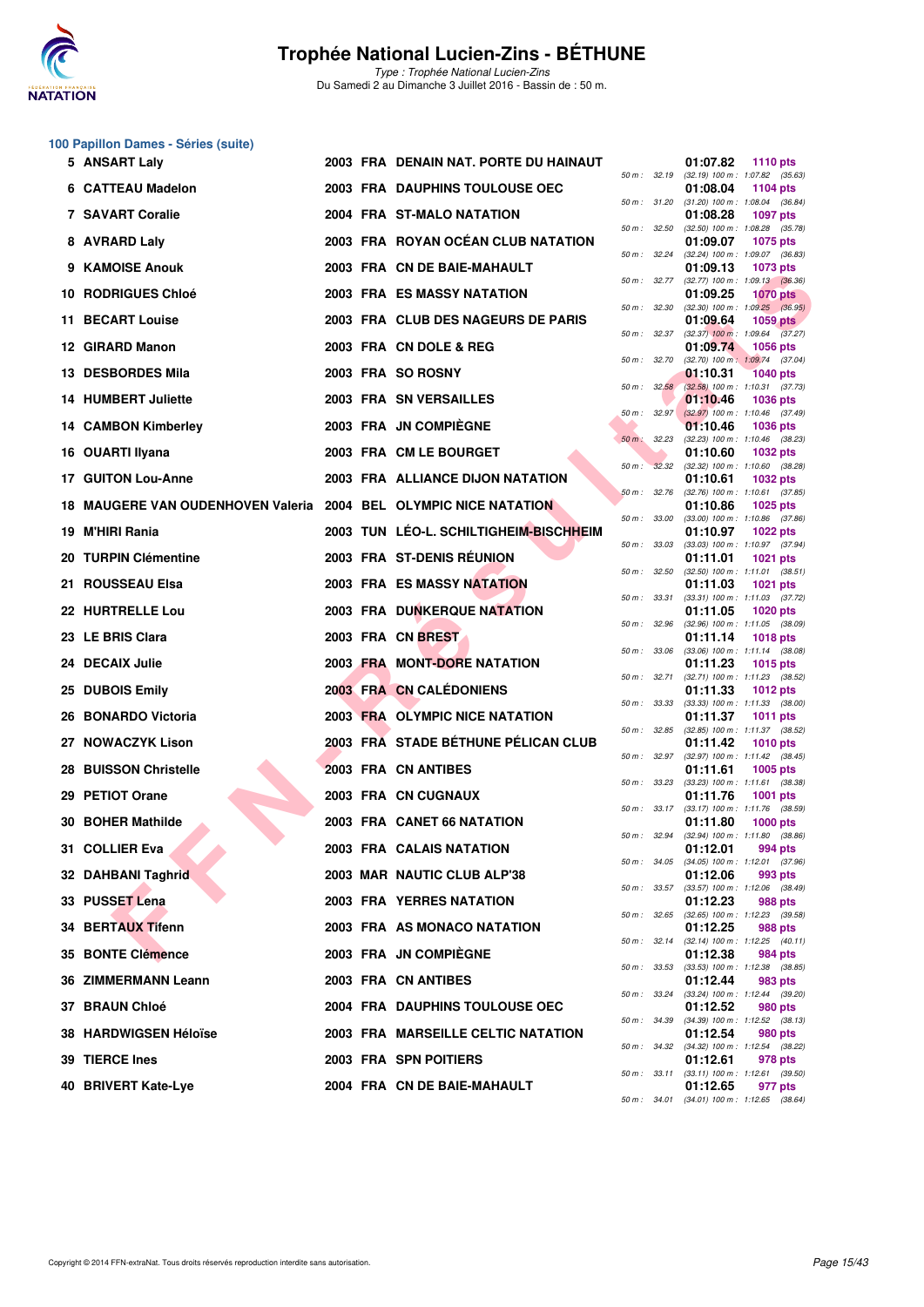

**100 Papillon Dames - Séries (suite)**

#### **Trophée National Lucien-Zins - BÉTHUNE**

| 41 NECTOUX Marine            | 2004 FRA SAINT-RAPHAEL NATATION          |                   | 01:12.67<br>976 pts                                                 |
|------------------------------|------------------------------------------|-------------------|---------------------------------------------------------------------|
| 42 TSOPANIS Emma             | 2003 FRA FOS NATATION                    | 50 m : 33.69      | $(33.69)$ 100 m : 1:12.67 $(38.98)$<br>01:12.71<br>975 pts          |
| 43 CAVE Annabelle            | 2003 FRA CN CÉVENNES ALÉS                |                   | 50 m: 33.47 (33.47) 100 m: 1:12.71 (39.24)<br>01:12.73<br>975 pts   |
| 44 VALLEE Floriane           | 2003 FRA L'ESPADON CN FORT-DE-FRANCE     | 50 m : 33.97      | $(33.97)$ 100 m : 1:12.73 $(38.76)$<br>01:12.78<br>974 pts          |
| 45 BOCH Emma                 | 2003 FRA CSN GUYANCOURT                  | 50 m : 33.94      | $(33.94)$ 100 m : 1:12.78 $(38.84)$<br>01:13.07<br>966 pts          |
| 46 GIRAUDEAU Melina          | 2003 FRA BIARRITZ OLYMPIQUE              | 50 m : 33.81      | $(33.81)$ 100 m : 1:13.07 $(39.26)$<br>01:13.15<br>964 pts          |
| <b>TIKOURE Melyssa</b><br>46 | 2003 FRA NAUTIC CLUB ALP'38              | 50 m : 35.91      | $(35.91)$ 100 m : 1:13.15 $(37.24)$<br>01:13.15<br>964 pts          |
| <b>48 BENEDIC Chiara</b>     | 2003 FRA DAUPHINS OBERNAI                | 50 m : 34.21      | $(34.21)$ 100 m : 1:13.15 $(38.94)$<br>01:13.21<br>962 pts          |
| <b>48 DAGET-MACAUX Marie</b> | 2003 FRA CN ANTIBES                      | 50 m : 33.88      | $(33.88)$ 100 m : 1:13.21 $(39.33)$<br>01:13.21<br>962 pts          |
| 50 CAYLA Romane              | 2003 FRA MONTAUBAN NATATION              |                   | 50 m: 33.97 (33.97) 100 m: 1:13.21 (39.24)<br>01:13.25<br>961 pts   |
| 50 DELORME Oceane            | 2003 FRA AQUATIC CLUB BOURGES            | 50 m: 33.22       | $(33.22)$ 100 m : 1:13.25 (40.03)<br>01:13.25<br>961 pts            |
| 52 ELKAIM Cynthia            | 2003 FRA AC MOLSHEIM MUTZIG              | 50 m : 33.87      | (33.87) 100 m: 1:13.25 (39.38)<br>01:13.32<br>959 pts               |
| 52 LOCATELLI Lise            | 2003 FRA C NAUTIQUE DU GRÉSIVAUDAN       | 33.96<br>$50 m$ : | (33.96) 100 m: 1:13.32 (39.36)<br>01:13.32<br>959 pts               |
| 54 TAQUET Stacy              | 2004 FRA CERCLE NAGEURS ST-JOSEPH        | 50 m : 33.96      | (33.96) 100 m: 1:13.32 (39.36)<br>01:13.42<br>957 pts               |
| 55 DESHAGETTE Oceane         | 2003 FRA CN DE BAIE-MAHAULT              | 50 m : 33.92      | $(33.92)$ 100 m : 1:13.42 $(39.50)$<br>01:13.52<br>954 pts          |
| 56 FOURMY Marina             | 2003 FRA ES MASSY NATATION               | 50 m : 33.45      | $(33.45)$ 100 m : 1:13.52 $(40.07)$<br>01:13.54<br>953 pts          |
| 57 BARDIN Lola               | <b>2003 FRA ES MASSY NATATION</b>        |                   | 50 m: 34.16 (34.16) 100 m: 1:13.54 (39.38)<br>01:13.63<br>951 pts   |
| 58 GENSANE Rebecca           | 2004 FRA LYON NATATION METROPOLE         | 50 m : 33.55      | $(33.55)$ 100 m : 1:13.63 $(40.08)$<br>01:13.67<br>950 pts          |
| <b>MEGHEZ Mathilde</b><br>59 | 2003 FRA CS VITTEL                       | 50 m : 34.62      | $(34.62)$ 100 m : 1:13.67 $(39.05)$<br>01:13.84<br>946 pts          |
| 60 POCHAT Eva                | 2003 FRA MONTAUBAN NATATION              | 50 m : 33.81      | (33.81) 100 m: 1:13.84 (40.03)<br>01:13.91<br>944 pts               |
| 60 SUZE Camille              | 2003 FRA RACING CLUB DE FRANCE WP        | 50 m : 34.35      | $(34.35)$ 100 m : 1:13.91 $(39.56)$<br>01:13.91<br>944 pts          |
| 62 PIRES Lisa                | 2003 FRA NAUTIC CLUB NÎMES               | 50 m : 33.64      | (33.64) 100 m: 1:13.91 (40.27)<br>01:14.00<br>941 pts               |
| 63 GODEFROY Elisa            | 2003 FRA CNP DE SAINT-LO                 | 50 m : 35.14      | $(35.14)$ 100 m : 1:14.00 $(38.86)$<br>01:14.06<br>940 pts          |
| <b>64 LECOMTE Marine</b>     | <b>2003 FRA LANNION NATATION</b>         |                   | 50 m: 34.19 (34.19) 100 m: 1:14.06 (39.87)<br>01:14.14<br>938 pts   |
| 65 AFONSO Eva                | 2003 FRA ES STAINS                       | 50 m : 35.20      | (35.20) 100 m: 1:14.14 (38.94)<br>01:14.22<br>936 pts               |
| 65 CORNILLON Amandine        | 2003 FRA SN MONTGERON                    | 50 m : 34.00      | (34.00) 100 m: 1:14.22 (40.22)<br>01:14.22<br>936 pts               |
| 67 COTTIER Camille           | 2003 FRA AC HYÈRES                       |                   | 50 m: 34.03 (34.03) 100 m: 1:14.22 (40.19)<br>01:14.29<br>934 pts   |
| 68 VILLAYES Olivia           | 2003 FRA CN CAMBRAI                      |                   | 50 m : 33.91 (33.91) 100 m : 1:14.29 (40.38)<br>01:14.42<br>930 pts |
| 69 CUNCI Clara               | 2003 FRA TEAM STRASBOURG SNS-ASPTT-PCS   |                   | 50 m: 34.85 (34.85) 100 m: 1:14.42 (39.57)<br>01:14.48<br>929 pts   |
| 70 BONDOUY Noah              | 2004 FRA ES MASSY NATATION               | 50 m : 35.06      | $(35.06)$ 100 m : 1:14.48 $(39.42)$<br>01:14.54<br>927 pts          |
| 71 TISSANDIE Camille         | <b>2004 FRA CASTRES SPORTS NAUTIQUES</b> | 50 m : 33.96      | $(33.96)$ 100 m : 1:14.54 $(40.58)$<br>01:14.59<br>926 pts          |
| 72 ROBERT Pearl              | 2003 FRA LA JEANNE NATATION PORT         | 50 m : 35.09      | (35.09) 100 m: 1:14.59 (39.50)<br>01:14.67<br>924 pts               |
|                              | 2004 FRA CANET 66 NATATION               |                   | 50 m: 34.16 (34.16) 100 m: 1:14.67 (40.51)                          |
| 73 HEMBERGER Carla           |                                          |                   | 01:14.72<br>923 pts<br>50 m : 34.70 (34.70) 100 m : 1:14.72 (40.02) |
| 74 BENARD Noémie             | 2003 FRA CERCLE NAGEURS ST-JOSEPH        |                   | 01:14.73<br>922 pts<br>50 m: 34.64 (34.64) 100 m: 1:14.73 (40.09)   |
| 75 OURGAUD Camille           | 2003 FRA ALLIANCE DIJON NATATION         |                   | 01:14.79<br>921 pts<br>50 m : 34.67 (34.67) 100 m : 1:14.79 (40.12) |
| <b>76 CASELLAS Chloé</b>     | 2003 FRA SO MILLAU N                     |                   | 01:14.83<br>920 pts<br>50 m: 33.60 (33.60) 100 m: 1:14.83 (41.23)   |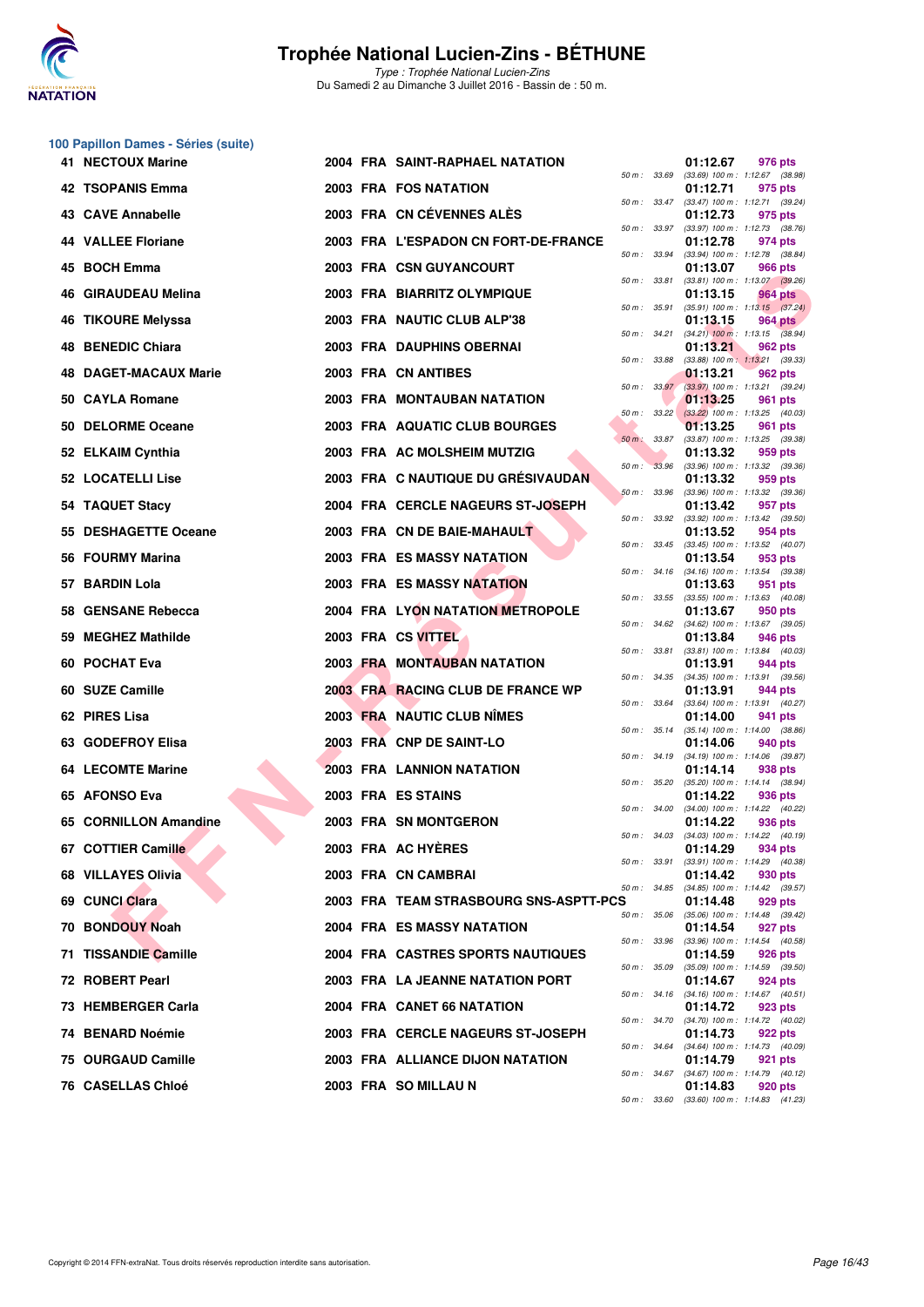

Type : Trophée National Lucien-Zins Du Samedi 2 au Dimanche 3 Juillet 2016 - Bassin de : 50 m.

# **100 Papillon Dames - Séries (suite)**

|     | 77 SUTEAU Soraya             |  | 2003 FRA CLUB DES NAGEURS DE PARIS      |                  |              | 01:14.85 | 919 pts                                                 |
|-----|------------------------------|--|-----------------------------------------|------------------|--------------|----------|---------------------------------------------------------|
|     | 78 PEREZ LE TOUX Marie       |  | 2003 FRA CLUB DES NAGEURS DE PARIS      |                  | 50 m : 35.18 | 01:15.01 | $(35.18)$ 100 m : 1:14.85 $(39.67)$<br>915 pts          |
|     | 79 BLANLOEIL Magdalena       |  | 2003 FRA DAUPHINS ROMANAIS PEAGEOIS     | 50 m : 34.48     |              | 01:15.07 | $(34.48)$ 100 m : 1:15.01 $(40.53)$<br>914 pts          |
|     | 80 PLOIX Solene              |  | 2003 FRA RACING CLUB DE FRANCE WP       | 50 m : 34.49     |              | 01:15.19 | (34.49) 100 m: 1:15.07 (40.58)<br>911 pts               |
|     | 81 GÉBERT Inès               |  | 2004 MRI LA JEANNE NATATION PORT        | 50 m: 35.10      |              | 01:15.23 | $(35.10)$ 100 m : 1:15.19 $(40.09)$<br>909 pts          |
|     | 82 LINDAUER Emma             |  | 2003 FRA ERSTEIN AQUATIC CLUB           | 50 m : 34.73     |              | 01:15.30 | $(34.73)$ 100 m : 1:15.23 $(40.50)$<br><b>908 pts</b>   |
|     | <b>83 FOUMANN Laureen</b>    |  | 2003 FRA CNIC LES SQUALES               | $50 m$ : $35.28$ |              | 01:15.53 | $(35.28)$ 100 m : 1:15.30 $(40.02)$<br>902 pts          |
|     | <b>84 BOULIANNE Mélie</b>    |  | 2003 FRA DAUPHINS TOULOUSE OEC          |                  | 50 m : 34.14 | 01:15.54 | $(34.14)$ 100 m : 1:15.53 $(41.39)$<br>902 pts          |
|     | 85 MAILLE Salomé             |  | <b>2004 FRA ES MASSY NATATION</b>       | 50 m: 34.53      |              | 01:15.59 | $(34.53)$ 100 m : 1:15.54 $(41.01)$<br>900 pts          |
|     | <b>86 MARLET Amelie</b>      |  | 2003 FRA MONTAUBAN NATATION             |                  | 50 m: 35.16  | 01:15.64 | $(35.16)$ 100 m : 1:15.59 $(40.43)$<br>899 pts          |
|     | 87 ARGOUARCH Maiwenn         |  | <b>2003 FRA EN LONGJUMEAU</b>           | 50 m: 34.86      |              | 01:15.82 | $(34.86)$ 100 m : 1:15.64 $(40.78)$<br>894 pts          |
|     | 88 FOLTZ Appoline            |  | 2003 FRA ASPTT NANCY                    | 50 m : 33.82     |              | 01:15.93 | (33.82) 100 m: 1:15.82 (42.00)<br>892 pts               |
|     |                              |  |                                         | $50 m$ :         | 35.49        |          | (35.49) 100 m: 1:15.93 (40.44)                          |
|     | 89 RANDRIANATREHINA Avolanja |  | 2003 FRA STADE CLERMONT NATATION        | 50 m: 34.48      |              | 01:15.99 | 890 pts<br>$(34.48)$ 100 m : 1:15.99 $(41.51)$          |
|     | 89 GOMES Célia               |  | 2003 FRA CN MELUN VAL DE SEINE          | 50 m : 35.39     |              | 01:15.99 | 890 pts<br>$(35.39)$ 100 m : 1:15.99 $(40.60)$          |
| 91. | <b>DELACROIX Ines</b>        |  | 2003 FRA CNP DE SAINT-LO                | 50 m : 33.94     |              | 01:16.00 | 890 pts<br>(33.94) 100 m: 1:16.00 (42.06)               |
|     | 92 JOLY Solène               |  | 2003 FRA SN OYONNAX                     | 50 m: 35.23      |              | 01:16.03 | 889 pts<br>$(35.23)$ 100 m : 1:16.03 $(40.80)$          |
|     | 93 OROS Klara                |  | <b>2003 FRA CN CASTELNAUDARY</b>        | 50 m: 35.08      |              | 01:16.12 | <b>887 pts</b><br>(35.08) 100 m: 1:16.12 (41.04)        |
|     | 94 PEREIRA Lili              |  | 2003 FRA SETE NATATION E.D.D            | 50 m: 35.66      |              | 01:16.17 | 885 pts<br>$(35.66)$ 100 m : 1:16.17 $(40.51)$          |
|     | 95 BERTONE Laura             |  | 2003 ITA CN ANTIBES                     |                  |              | 01:16.23 | 884 pts                                                 |
|     | 96 JIGUET Emma               |  | 2003 FRA CN ANTIBES                     |                  | 50 m : 34.65 | 01:16.53 | $(34.65)$ 100 m : 1:16.23 $(41.58)$<br>876 pts          |
|     | 97 BOISSON Chaïma            |  | <b>2004 FRA VEXIN NATATION CLUB</b>     |                  | 50 m : 34.91 | 01:16.59 | (34.91) 100 m: 1:16.53 (41.62)<br>875 pts               |
|     | 98 POGGI Margaux             |  | 2003 FRA AS CACHALOTS SIX-FOURS         |                  |              | 01:16.60 | 50 m: 35.32 (35.32) 100 m: 1:16.59 (41.27)<br>875 pts   |
|     | 98 EYRAUD Isaline            |  | 2003 FRA ALLIANCE DIJON NATATION        | 50 m: 34.28      |              | 01:16.60 | (34.28) 100 m: 1:16.60 (42.32)<br>875 pts               |
|     | 100 JOLY Lou                 |  | 2003 FRA DINARD OLYMPIQUE N             | $50 m$ : $35.28$ |              | 01:16.62 | $(35.28)$ 100 m : 1:16.60 $(41.32)$<br>874 pts          |
|     | 101 FIEF Camille             |  | 2003 FRA CN MARSEILLE                   |                  |              | 01:16.71 | 50 m: 34.42 (34.42) 100 m: 1:16.62 (42.20)<br>872 pts   |
|     | 102 GIRAUD Clara             |  | 2003 FRA CN ANTIBES                     |                  | 50 m : 34.84 | 01:16.72 | (34.84) 100 m: 1:16.71 (41.87)<br>872 pts               |
|     | 103 DAL Marie                |  | 2003 BEL US ST-ANDRÉ                    | 50 m : 35.06     |              |          | $(35.06)$ 100 m : 1:16.72 $(41.66)$<br>01:16.82 869 pts |
|     | 104   SOUIDI Soha            |  | 2003 FRA LES DAUPHINS ST-LOUIS          |                  |              | 01:16.84 | 50 m: 35.81 (35.81) 100 m: 1:16.82 (41.01)<br>869 pts   |
|     | 105 PONZETTO Nina            |  | <b>2003 FRA LYON NATATION METROPOLE</b> |                  |              | 01:16.89 | 50 m: 34.02 (34.02) 100 m: 1:16.84 (42.82)<br>867 pts   |
|     | 105 TRILLO Ojana             |  |                                         |                  |              |          | 50 m: 35.63 (35.63) 100 m: 1:16.89 (41.26)              |
|     |                              |  | 2003 FRA BAYONNE-AVIRON BAYONNAIS       |                  |              | 01:16.89 | 867 pts<br>50 m: 35.36 (35.36) 100 m: 1:16.89 (41.53)   |
|     | 107 BARTOLINI Mathilde       |  | 2003 FRA CANET 66 NATATION              |                  |              | 01:16.93 | 866 pts<br>50 m: 34.26 (34.26) 100 m: 1:16.93 (42.67)   |
|     | 108 DGAIMESH Yasmine         |  | 2003 LBA AAS SARCELLES NATATION 95      |                  |              | 01:17.10 | 862 pts<br>50 m: 34.29 (34.29) 100 m: 1:17.10 (42.81)   |
|     | 108 COLLIN Lola              |  | 2003 FRA CN MARSEILLE                   |                  |              | 01:17.10 | 862 pts<br>50 m: 35.16 (35.16) 100 m: 1:17.10 (41.94)   |
|     | 110 LOUCHEZ Solène           |  | 2003 FRA US ST-ANDRÉ                    |                  |              | 01:17.11 | 862 pts<br>50 m: 36.39 (36.39) 100 m: 1:17.11 (40.72)   |
|     | 111 PORRETTA Doriana         |  | 2003 FRA ASN LOUVRES-ROISSY-SURVILLIERS |                  |              | 01:17.13 | 861 pts<br>50 m: 34.44 (34.44) 100 m: 1:17.13 (42.69)   |
|     | 112 TEMPEZ Chloe             |  | 2003 FRA RACING CLUB ARRAS              |                  |              | 01:17.16 | 861 pts                                                 |

|          |       | 01:14.85                      | 919 pts                              |
|----------|-------|-------------------------------|--------------------------------------|
| $50 m$ : | 35.18 | (35.18) 100 m :<br>01:15.01   | 1:14.85<br>(39.67)<br>915 pts        |
| $50 m$ : | 34.48 | (34.48) 100 m :               | 1:15.01<br>(40.53)                   |
|          |       | 01:15.07                      | 914 pts                              |
| $50 m$ : | 34.49 | $(34.49) 100 m$ :             | 1:15.07<br>(40.58)                   |
| $50 m$ : | 35.10 | 01:15.19<br>$(35.10) 100 m$ : | 911<br>pts<br>1:15.19<br>(40.09)     |
|          |       | 01:15.23                      | 909 pts                              |
| $50 m$ : | 34.73 | (34.73) 100 m :               | 1:15.23<br>(40.50)                   |
| 50 m :   | 35.28 | 01:15.30<br>$(35.28) 100 m$ : | <b>908 pts</b><br>1:15.30<br>(40.02) |
|          |       | 01:15.53                      | <b>902 pts</b>                       |
| $50 m$ : | 34.14 | $(34.14)$ 100 m :             | 1:15.53<br>(41.39)                   |
| $50 m$ : | 34.53 | 01:15.54<br>$(34.53)$ 100 m : | 902 pts<br>1:15.54<br>(41.01)        |
|          |       | 01:15.59                      | <b>900 pts</b>                       |
| 50 m :   | 35.16 | $(35.16) 100 m$ :             | 1:15.59<br>(40.43)                   |
| $50 m$ : | 34.86 | 01:15.64<br>$(34.86)$ 100 m : | 899 pts<br>1:15.64<br>(40.78)        |
|          |       | 01:15.82                      | 894 pts                              |
| $50 m$ : | 33.82 | $(33.82)$ 100 m :             | 1:15.82<br>(42.00)                   |
|          |       | 01:15.93                      | 892 pts                              |
| $50 m$ : | 35.49 | $(35.49) 100 m$ :<br>01:15.99 | (40.44)<br>1:15.93<br>890 pts        |
| $50 m$ : | 34.48 | (34.48) 100 m :               | 1:15.99<br>(41.51)                   |
|          |       | 01:15.99                      | 890 pts                              |
| $50 m$ : | 35.39 | (35.39) 100 m :<br>01:16.00   | 1:15.99<br>(40.60)<br>890 pts        |
| $50 m$ : | 33.94 | $(33.94)$ 100 m :             | 1:16.00<br>(42.06)                   |
|          |       | 01:16.03                      | 889 pts                              |
| $50 m$ : | 35.23 | $(35.23) 100 m$ :<br>01:16.12 | 1:16.03<br>(40.80)<br>887            |
| $50 m$ : | 35.08 | (35.08) 100 m :               | pts<br>1:16.12<br>(41.04)            |
|          |       | 01:16.17                      | 885 pts                              |
| 50 m :   | 35.66 | $(35.66) 100 m$ :             | 1:16.17<br>(40.51)                   |
| $50 m$ : | 34.65 | 01:16.23<br>$(34.65)$ 100 m : | 884 pts<br>(41.58)<br>1:16.23        |
|          |       | 01:16.53                      | 876 pts                              |
| $50 m$ : | 34.91 | $(34.91)$ 100 m :             | 1:16.53<br>(41.62)                   |
| 50 m :   | 35.32 | 01:16.59<br>$(35.32)$ 100 m : | 875 pts<br>1:16.59<br>(41.27)        |
|          |       | 01:16.60                      | 875 pts                              |
| $50 m$ : | 34.28 | (34.28) 100 m :               | 1:16.60<br>(42.32)                   |
| $50 m$ : | 35.28 | 01:16.60<br>$(35.28) 100 m$ : | 875 pts<br>(41.32)<br>1:16.60        |
|          |       | 01:16.62                      | 874 pts                              |
| 50 m :   | 34.42 | $(34.42)$ 100 m :             | (42.20)<br>1:16.62                   |
| $50 m$ : | 34.84 | 01:16.71<br>$(34.84) 100 m$ : | 872 pts<br>1:16.71<br>(41.87)        |
|          |       | 01:16.72                      | 872 pts                              |
| 50 m :   | 35.06 | (35.06) 100 m :               | 1:16.72<br>(41.66)                   |
| $50 m$ : | 35.81 | 01:16.82<br>$(35.81) 100 m$ : | 869 pts<br>1:16.82<br>(41.01)        |
|          |       | 01:16.84                      | 869 pts                              |
| $50 m$ : | 34.02 | $(34.02)$ 100 m :             | 1:16.84<br>(42.82)                   |
|          | 35.63 | 01:16.89<br>$(35.63) 100 m$ : | 867<br>pts<br>1:16.89<br>(41.26)     |
| $50 m$ : |       | 01:16.89                      | 867<br>pts                           |
| $50 m$ : | 35.36 | $(35.36) 100 m$ :             | 1:16.89<br>(41.53)                   |
|          |       | 01:16.93                      | <b>866 pts</b>                       |
| $50 m$ : | 34.26 | $(34.26)$ 100 m :<br>01:17.10 | 1:16.93<br>(42.67)<br><b>862 pts</b> |
| $50 m$ : | 34.29 | (34.29) 100 m :               | 1:17.10<br>(42.81)                   |
|          |       | 01:17.10                      | <b>862 pts</b>                       |
| $50 m$ : | 35.16 | (35.16) 100 m :<br>01:17.11   | 1:17.10<br>(41.94)<br>862 pts        |
| $50 m$ : | 36.39 | (36.39) 100 m :               | 1:17.11<br>(40.72)                   |
|          |       | 01:17.13                      | 861<br>pts                           |
| $50 m$ : | 34.44 | $(34.44) 100 m$ :<br>01:17.16 | 1:17.13<br>(42.69)<br>861<br>pts     |
| $50 m$ : | 34.55 | $(34.55)$ 100 m :             | 1:17.16<br>(42.61)                   |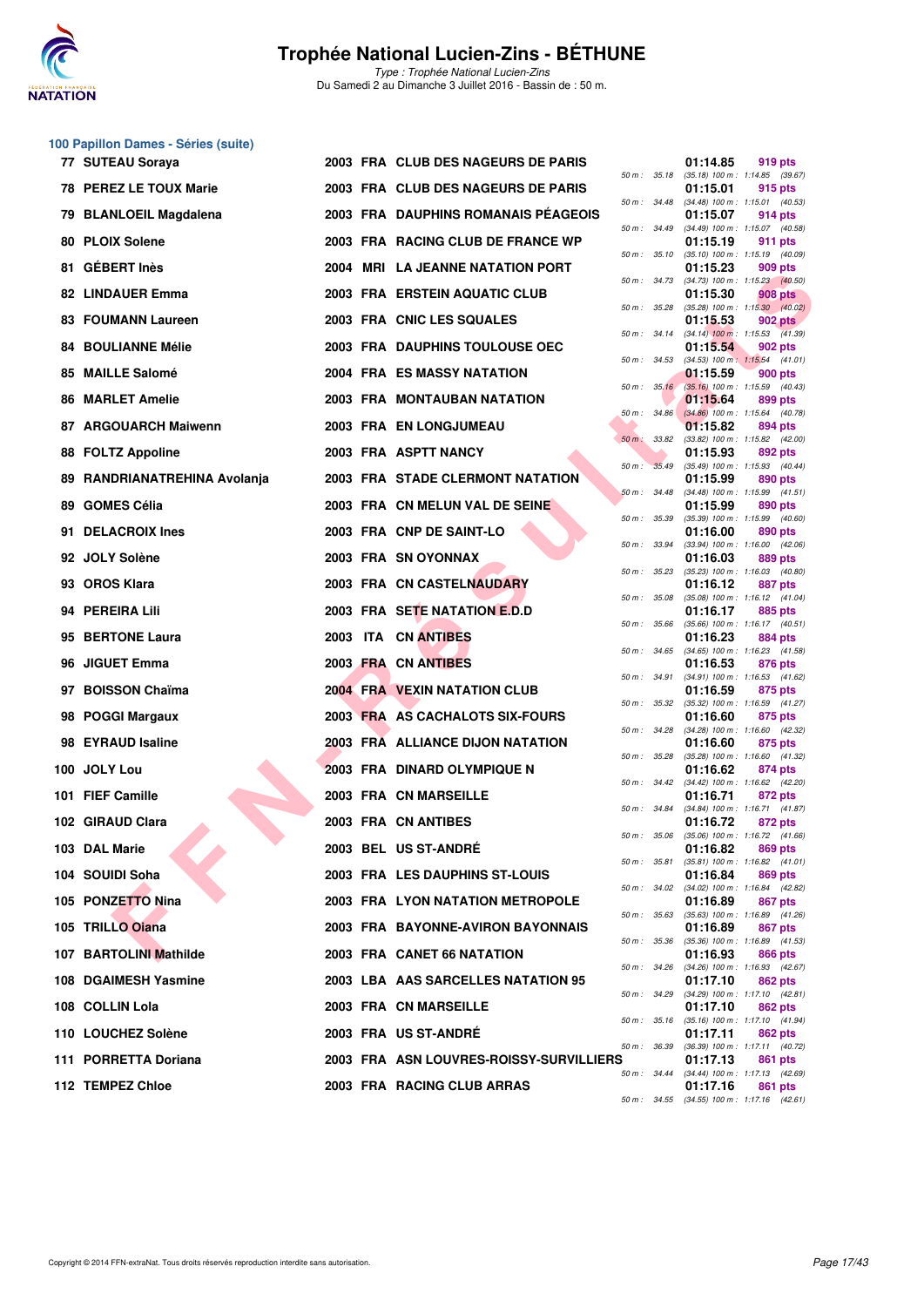

Type : Trophée National Lucien-Zins Du Samedi 2 au Dimanche 3 Juillet 2016 - Bassin de : 50 m.

| 100 Papillon Dames - Séries (suite) |  |                                                                                                                            |                                                                   |
|-------------------------------------|--|----------------------------------------------------------------------------------------------------------------------------|-------------------------------------------------------------------|
| 113 GLOVER Célia                    |  | 2003 MRI LA JEANNE NATATION PORT                                                                                           | 01:17.76<br>846 pts                                               |
| 114 CUGMAS Lilou                    |  | <b>2003 FRA PLOEMEUR NATATION</b>                                                                                          | 50 m: 35.72 (35.72) 100 m: 1:17.76 (42.04)<br>01:17.87<br>843 pts |
| 115 PAGO Elodie                     |  | 50 m : 35.30<br>2003 FRA SN VERSAILLES                                                                                     | $(35.30)$ 100 m : 1:17.87 $(42.57)$<br>01:17.89<br>842 pts        |
| 116 DORIQUE Lisa                    |  | 50 m: 36.12<br>2003 FRA AMSL FRÉJUS                                                                                        | (36.12) 100 m: 1:17.89 (41.77)<br>01:17.96<br>841 pts             |
|                                     |  | 50 m : 35.94                                                                                                               | (35.94) 100 m: 1:17.96 (42.02)                                    |
| <b>117 THIERRY Victoire</b>         |  | 2003 FRA CN FONTAINEBLEAU-AVON<br>50 m : 36.59                                                                             | 01:18.17<br>835 pts<br>$(36.59)$ 100 m : 1:18.17 $(41.58)$        |
| 118 MAUPOUX Nina                    |  | 2004 FRA CN VIRY-CHÂTILLON<br>50 m : 36.80                                                                                 | 01:18.30<br>832 pts<br>$(36.80)$ 100 m : 1:18.30 $(41.50)$        |
| 119 MIALOT Maud                     |  | 2003 FRA CA ORSAY                                                                                                          | 01:18.46<br>828 pts                                               |
| 120 COSTON Candice                  |  | 50 m : 36.71<br>2003 FRA DAUPHINS TOULOUSE OEC                                                                             | $(36.71)$ 100 m : 1:18.46 $(41.75)$<br>01:18.51<br>827 pts        |
| 121 RODRIGUEZ Maud                  |  | 50 m : 36.00<br>2003 FRA AVENIR MURET NATATION                                                                             | $(36.00)$ 100 m : 1:18.51 $(42.51)$<br>01:18.60<br>825 pts        |
| 122 REMOND Eva                      |  | 50 m: 35.86<br><b>2003 FRA NANTES NATATION</b>                                                                             | $(35.86)$ 100 m : 1:18.60 $(42.74)$<br>01:18.67<br>823 pts        |
|                                     |  | 50 m : 35.70                                                                                                               | $(35.70)$ 100 m : 1:18.67 $(42.97)$                               |
| 123 GAUDILLIERE Maureen             |  | 2003 FRA ALLIANCE DIJON NATATION<br>$50 m$ : $36.53$                                                                       | 01:18.81<br>820 pts<br>(36.53) 100 m: 1:18.81 (42.28)             |
| 124 SERRANO Amélie                  |  | 2003 FRA MONTPELLIER METROPOLE NATATION                                                                                    | 01:19.19<br>811 pts                                               |
| <b>125 CRAMBES Annelise</b>         |  | 50 m: 35.87<br>2003 FRA CANET 66 NATATION                                                                                  | (35.87) 100 m: 1:19.19 (43.32)<br>01:19.20<br>810 pts             |
|                                     |  | 50 m: 34.26                                                                                                                | (34.26) 100 m: 1:19.20 (44.94)                                    |
| 126 ANTUNES DA COSTA Laëticia       |  | 2004 POR AS MONACO NATATION<br>50 m : 35.82                                                                                | 01:19.25<br>809 pts<br>$(35.82)$ 100 m : 1:19.25 $(43.43)$        |
| 127 COUSSEAU Solene                 |  | 2003 FRA ANGERS NATATION<br>50 m: 36.53                                                                                    | 01:19.29<br>808 pts                                               |
| 128 FORAY Manon                     |  | 2003 FRA CN BOURG-EN-BRESSE                                                                                                | (36.53) 100 m: 1:19.29 (42.76)<br>01:20.01<br>791 pts             |
| 129 CHUM Alice                      |  | 50 m : 36.80<br>2003 FRA DAUPHINS AIXE-SUR-VIENNE                                                                          | $(36.80)$ 100 m : 1:20.01 $(43.21)$<br>01:20.18<br><b>787 pts</b> |
| <b>130 SEVERYNS Alix</b>            |  | 50 m : 36.64<br>2003 FRA CLUB DES NAGEURS DE PARIS                                                                         | (36.64) 100 m: 1:20.18 (43.54)<br>01:20.20<br>786 pts             |
|                                     |  | 50 m : 36.64                                                                                                               | (36.64) 100 m: 1:20.20 (43.56)                                    |
| 131 SAÏDI Hana                      |  | 2003 FRA CLUB DES NAGEURS DE PARIS<br>50 m : 36.12                                                                         | 01:20.76<br>773 pts<br>$(36.12)$ 100 m : 1:20.76 $(44.64)$        |
| 132 MECHIN Lora                     |  | <b>2003 FRA ANGERS NATATION</b>                                                                                            | 01:22.19<br>739 pts                                               |
| 133 FAURE Lou-Ann                   |  | 50 m : 36.51<br>2003 FRA CSM CLAMART                                                                                       | $(36.51)$ 100 m : 1:22.19 $(45.68)$<br>01:22.68<br><b>728 pts</b> |
| <b>134 RHAIEM Lilee</b>             |  | 50 m : 38.43<br>2003 FRA RACING CLUB DE FRANCE WP                                                                          | $(38.43)$ 100 m : 1:22.68 $(44.25)$<br>01:24.85<br>679 pts        |
|                                     |  | 50 m : 37.17                                                                                                               | $(37.17)$ 100 m : 1:24.85 $(47.68)$                               |
| 135 SENLIS Juliette                 |  | 2003 FRA CLUB AQUATIQUE CHOLETAIS<br>50 m : 38.05                                                                          | 01:27.07<br>631 pts<br>$(38.05)$ 100 m : 1:27.07 $(49.02)$        |
|                                     |  | (Dimanche 3 Juillet 2016)                                                                                                  |                                                                   |
| 200 4 Nages Dames - Séries          |  |                                                                                                                            |                                                                   |
| 1 BOHER Mathilde                    |  | 2003 FRA CANET 66 NATATION<br>50 m: 33.11 (33.11) 100 m: 1:12.77 (39.66) 150 m: 1:55.60 (42.83) 200 m: 2:29.12 (33.52)     | 02:29.12<br>1129 pts                                              |
| 2 PINSOLLE Célia<br><b>Allen</b>    |  | 2003 FRA BAYONNE-AVIRON BAYONNAIS                                                                                          | 02:29.26 1127 pts                                                 |
| 3 RESSENCOURT Lilou                 |  | 50 m: 31.14 (31.14) 100 m: 1:10.18 (39.04) 150 m: 1:55.46 (45.28) 200 m: 2:29.26 (33.80)<br>2003 FRA TARBES NAUTIC CLUB    | 02:29.35<br><b>1126 pts</b>                                       |
| 4 LEFEBVRE Louise                   |  | 50 m: 31.35 (31.35) 100 m: 1:08.31 (36.96) 150 m: 1:55.90<br>2003 FRA MULHOUSE ON                                          | $(47.59)$ 200 m : 2:29.35 $(33.45)$<br>02:30.24<br>1113 pts       |
| 5 CATTEAU Madelon                   |  | 50 m: 31.26 (31.26) 100 m: 1:08.22 (36.96) 150 m: 1:55.72 (47.50) 200 m: 2:30.24 (34.52)                                   | <b>1096 pts</b>                                                   |
|                                     |  | 2003 FRA DAUPHINS TOULOUSE OEC<br>50 m: 31.44 (31.44) 100 m: 1:10.78 (39.34) 150 m: 1:56.65 (45.87) 200 m: 2:31.39 (34.74) | 02:31.39                                                          |
| <b>6 RODRIGUES Chloé</b>            |  | 2003 FRA ES MASSY NATATION<br>50 m: 32.14 (32.14) 100 m: 1:11.66 (39.52) 150 m: 1:57.65 (45.99) 200 m: 2:31.86 (34.21)     | 02:31.86<br>1090 pts                                              |
| <b>7 DECROPDEC MILA</b>             |  | $0.000$ FBA CO BOOUV                                                                                                       | 00.00 CE<br>4070                                                  |

# **[200 4 Nages Dames - Séries](http://www.ffnatation.fr/webffn/resultats.php?idact=nat&go=epr&idcpt=34121&idepr=41)** (Dimanche 3 Juillet 2016)

| 1 BOHER Mathilde           |  | 2003 FRA CANET 66 NATATION                                                               | 02:29.12 | 1129 $pts$          |
|----------------------------|--|------------------------------------------------------------------------------------------|----------|---------------------|
|                            |  | 50 m: 33.11 (33.11) 100 m: 1:12.77 (39.66) 150 m: 1:55.60 (42.83) 200 m: 2:29.12 (33.52) |          |                     |
| 2 PINSOLLE Célia           |  | 2003 FRA BAYONNE-AVIRON BAYONNAIS                                                        | 02:29.26 | 1127 pts            |
|                            |  | 50 m: 31.14 (31.14) 100 m: 1:10.18 (39.04) 150 m: 1:55.46 (45.28) 200 m: 2:29.26 (33.80) |          |                     |
| <b>3 RESSENCOURT Lilou</b> |  | 2003 FRA TARBES NAUTIC CLUB                                                              | 02:29.35 | 1126 $pts$          |
|                            |  | 50 m: 31.35 (31.35) 100 m: 1:08.31 (36.96) 150 m: 1:55.90 (47.59) 200 m: 2:29.35 (33.45) |          |                     |
| 4 LEFEBVRE Louise          |  | 2003 FRA MULHOUSE ON                                                                     | 02:30.24 | 1113 $pts$          |
|                            |  | 50 m: 31.26 (31.26) 100 m: 1:08.22 (36.96) 150 m: 1:55.72 (47.50) 200 m: 2:30.24 (34.52) |          |                     |
| 5 CATTEAU Madelon          |  | 2003 FRA DAUPHINS TOULOUSE OEC                                                           |          | 02:31.39 1096 pts   |
|                            |  | 50 m: 31.44 (31.44) 100 m: 1:10.78 (39.34) 150 m: 1:56.65 (45.87) 200 m: 2:31.39 (34.74) |          |                     |
| 6 RODRIGUES Chloé          |  | 2003 FRA ES MASSY NATATION                                                               |          | $02:31.86$ 1090 pts |
|                            |  | 50 m: 32.14 (32.14) 100 m: 1:11.66 (39.52) 150 m: 1:57.65 (45.99) 200 m: 2:31.86 (34.21) |          |                     |
| 7 DESBORDES Mila           |  | 2003 FRA SO ROSNY                                                                        |          | $02:32.65$ 1078 pts |
|                            |  | 50 m: 32.90 (32.90) 100 m: 1:12.62 (39.72) 150 m: 1:56.31 (43.69) 200 m: 2:32.65 (36.34) |          |                     |
| 8 KAMOISE Anouk            |  | 2003 FRA CN DE BAIE-MAHAULT                                                              | 02:34.13 | 1057 pts            |
|                            |  | 50 m: 32.13 (32.13) 100 m: 1:11.48 (39.35) 150 m: 1:58.81 (47.33) 200 m: 2:34.13 (35.32) |          |                     |
| 9 GUITON Lou-Anne          |  | 2003 FRA ALLIANCE DIJON NATATION                                                         | 02:34.92 | 1046 pts            |
|                            |  | 50 m: 33.17 (33.17) 100 m: 1:12.33 (39.16) 150 m: 1:59.34 (47.01) 200 m: 2:34.92 (35.58) |          |                     |
| 10 GIRARD Manon            |  | 2003 FRA CN DOLE & REG                                                                   | 02:35.16 | 1043 pts            |
|                            |  | 50 m: 32.80 (32.80) 100 m: 1:14.85 (42.05) 150 m: 1:59.15 (44.30) 200 m: 2:35.16 (36.01) |          |                     |
| 11 BERTAUX Tifenn          |  | 2003 FRA AS MONACO NATATION                                                              | 02:35.45 | 1039 pts            |
|                            |  | 50 m: 33.30 (33.30) 100 m: 1:13.92 (40.62) 150 m: 2:01.35 (47.43) 200 m: 2:35.45 (34.10) |          |                     |
| 12 BONDOUY Noah            |  | 2004 FRA ES MASSY NATATION                                                               | 02:35.58 | 1037 pts            |
|                            |  | 50 m: 34.36 (34.36) 100 m: 1:13.97 (39.61) 150 m: 2:01.25 (47.28) 200 m: 2:35.58 (34.33) |          |                     |
|                            |  |                                                                                          |          |                     |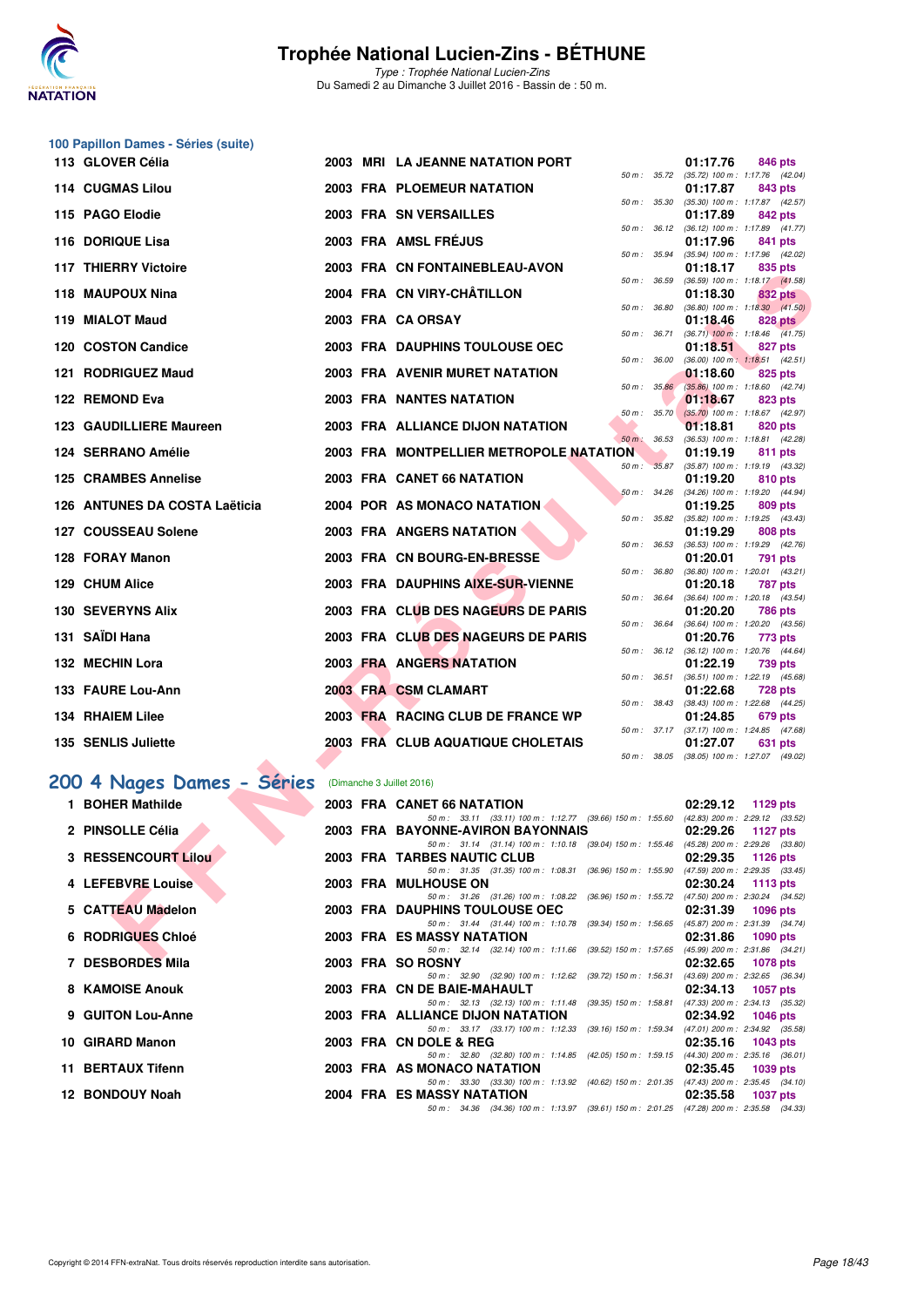

| 13 DORIQUE Lisa              |  | 2003 FRA AMSL FREJUS                                                                                                                 | 02:35.89 | 1033 pts        |
|------------------------------|--|--------------------------------------------------------------------------------------------------------------------------------------|----------|-----------------|
| 14 TIERCE Ines               |  | 50 m: 34.68 (34.68) 100 m: 1:14.84 (40.16) 150 m: 2:00.24 (45.40) 200 m: 2:35.89 (35.65)<br>2003 FRA SPN POITIERS                    | 02:35.95 | <b>1032 pts</b> |
| 14 ROUSSEAU Elsa             |  | 50 m: 33.46 (33.46) 100 m: 1:13.36 (39.90) 150 m: 2:00.82 (47.46) 200 m: 2:35.95 (35.13)<br>2003 FRA ES MASSY NATATION               | 02:35.95 | <b>1032 pts</b> |
| <b>16 BUISSON Christelle</b> |  | 50 m: 33.76 (33.76) 100 m: 1:14.36 (40.60) 150 m: 2:00.37 (46.01) 200 m: 2:35.95 (35.58)<br>2003 FRA CN ANTIBES                      | 02:36.13 | <b>1029 pts</b> |
| 17 PORTECOP Naële            |  | 50 m: 33.23 (33.23) 100 m: 1:14.30 (41.07) 150 m: 1:59.90 (45.60) 200 m: 2:36.13 (36.23)<br>2003 FRA CNIC LES SQUALES                | 02:36.14 | $1029$ pts      |
| 18 DECAIX Julie              |  | 50 m: 31.62 (31.62) 100 m: 1:12.98 (41.36) 150 m: 2:01.18 (48.20) 200 m: 2:36.14 (34.96)<br>2003 FRA MONT-DORE NATATION              | 02:36.26 | 1028 $pts$      |
| <b>19 NOWACZYK Lison</b>     |  | 50 m: 32.29 (32.29) 100 m: 1:14.22 (41.93) 150 m: 2:00.00 (45.78) 200 m: 2:36.26 (36.26)<br>2003 FRA STADE BETHUNE PELICAN CLUB      | 02:36.44 | 1025 $p$ ts     |
|                              |  | 50 m: 32.72 (32.72) 100 m: 1:11.10 (38.38) 150 m: 2:00.08 (48.98) 200 m: 2:36.44 (36.36)                                             |          |                 |
| 20 LE BRIS Clara             |  | 2003 FRA CN BREST<br>50 m: 33.48 (33.48) 100 m: 1:15.53 (42.05) 150 m: 2:01.41 (45.88) 200 m: 2:36.86 (35.45)                        | 02:36.86 | 1019 pts        |
| 21 BOULIANNE Mélie           |  | <b>2003 FRA DAUPHINS TOULOUSE OEC</b><br>50 m: 33.60 (33.60) 100 m: 1:15.28 (41.68) 150 m: 2:01.15 (45.87) 200 m: 2:37.11 (35.96)    | 02:37.11 | <b>1016 pts</b> |
| 22 GENSANE Rebecca           |  | 2004 FRA LYON NATATION METROPOLE<br>50 m: 33.66 (33.66) 100 m: 1:13.66 (40.00) 150 m: 2:00.17 (46.51) 200 m: 2:37.12 (36.95)         | 02:37.12 | <b>1016 pts</b> |
| 22 FAURE Lou-Ann             |  | 2003 FRA CSM CLAMART<br>50 m: 35.77 (35.77) 100 m: 1:15.12 (39.35) 150 m: 2:01.99 (46.87) 200 m: 2:37.12 (35.13)                     | 02:37.12 | <b>1016 pts</b> |
| 24 BARTOLINI Mathilde        |  | 2003 FRA CANET 66 NATATION<br>50 m: 34.29 (34.29) 100 m: 1:16.64 (42.35) 150 m: 2:02.78 (46.14) 200 m: 2:37.18 (34.40)               | 02:37.18 | $1015$ pts      |
| 25 BARDIN Lola               |  | 2003 FRA ES MASSY NATATION<br>50 m: 34.41 (34.41) 100 m: 1:14.44 (40.03) 150 m: 2:00.76 (46.32) 200 m: 2:37.34 (36.58)               | 02:37.34 | $1013$ pts      |
| 26 CAMBON Kimberley          |  | 2003 FRA JN COMPIEGNE                                                                                                                | 02:37.63 | $1009$ pts      |
| 27 NECTOUX Marine            |  | 50 m: 33.14 (33.14) 100 m: 1:12.85 (39.71) 150 m: 2:01.29 (48.44) 200 m: 2:37.63 (36.34)<br><b>2004 FRA SAINT-RAPHAEL NATATION</b>   | 02:37.75 | <b>1007 pts</b> |
| 28 GIRAUDEAU Melina          |  | 50 m: 33.76 (33.76) 100 m: 1:13.39 (39.63) 150 m: 2:03.36 (49.97) 200 m: 2:37.75 (34.39)<br>2003 FRA BIARRITZ OLYMPIQUE              | 02:37.78 | <b>1007 pts</b> |
| 29 AVRARD Laly               |  | 50 m: 34.00 (34.00) 100 m: 1:16.08 (42.08) 150 m: 2:00.23 (44.15) 200 m: 2:37.78 (37.55)<br>2003 FRA ROYAN OCEAN CLUB NATATION       | 02:37.99 | $1004$ pts      |
| 30 OROS Klara                |  | 50 m: 32.44 (32.44) 100 m: 1:13.00 (40.56) 150 m: 1:59.43 (46.43) 200 m: 2:37.99 (38.56)<br>2003 FRA CN CASTELNAUDARY                | 02:38.05 | <b>1003 pts</b> |
| 31 HARDWIGSEN Héloïse        |  | 50 m: 34.77 (34.77) 100 m: 1:17.31 (42.54) 150 m: 2:02.89 (45.58) 200 m: 2:38.05 (35.16)<br>2003 FRA MARSEILLE CELTIC NATATION       | 02:38.31 | 999 pts         |
| 32 CASELLAS Chloé            |  | 50 m: 35.20 (35.20) 100 m: 1:16.78 (41.58) 150 m: 2:02.09 (45.31) 200 m: 2:38.31 (36.22)<br>2003 FRA SO MILLAU N                     | 02:38.41 | 998 pts         |
| 33 TISSANDIE Camille         |  | 50 m: 33.52 (33.52) 100 m: 1:14.51 (40.99) 150 m: 2:02.01 (47.50) 200 m: 2:38.41 (36.40)<br><b>2004 FRA CASTRES SPORTS NAUTIQUES</b> | 02:38.45 | 997 pts         |
|                              |  | 50 m: 33.69 (33.69) 100 m: 1:14.63 (40.94) 150 m: 2:02.59 (47.96) 200 m: 2:38.45 (35.86)                                             |          |                 |
| 34 SUZE Camille              |  | 2003 FRA RACING CLUB DE FRANCE WP<br>50 m: 34.31 (34.31) 100 m: 1:13.24 (38.93) 150 m: 2:01.02 (47.78) 200 m: 2:38.57 (37.55)        | 02:38.57 | 996 pts         |
| 34 DAL Marie                 |  | 2003 BEL US ST-ANDRE<br>50 m: 35.29 (35.29) 100 m: 1:16.49 (41.20) 150 m: 2:03.30 (46.81) 200 m: 2:38.57 (35.27)                     | 02:38.57 | 996 pts         |
| 36 BONARDO Victoria          |  | 2003 FRA OLYMPIC NICE NATATION<br>50 m: 33.05 (33.05) 100 m: 1:12.77 (39.72) 150 m: 2:01.36 (48.59) 200 m: 2:38.59 (37.23)           | 02:38.59 | 995 pts         |
| 37 JOLY Lou                  |  | 2003 FRA DINARD OLYMPIQUE N<br>50 m: 34.44 (34.44) 100 m: 1:15.15 (40.71) 150 m: 2:02.22 (47.07) 200 m: 2:38.60 (36.38)              | 02:38.60 | 995 pts         |
| 38 LOUCHEZ Solène            |  | 2003 FRA US ST-ANDRE                                                                                                                 | 02:38.64 | 995 pts         |
| 39 DGAIMESH Yasmine          |  | 50 m: 34.84 (34.84) 100 m: 1:15.52 (40.68) 150 m: 2:02.93 (47.41) 200 m: 2:38.64 (35.71)<br>2003 LBA AAS SARCELLES NATATION 95       | 02:38.76 | 993 pts         |
| 40 HUMBERT Juliette          |  | 50 m: 33.86 (33.86) 100 m: 1:13.79 (39.93) 150 m: 2:02.63 (48.84) 200 m: 2:38.76 (36.13)<br>2003 FRA SN VERSAILLES                   | 02:38.82 | 992 pts         |
| 41 POCHAT Eva                |  | 50 m: 33.25 (33.25) 100 m: 1:15.14 (41.89) 150 m: 2:01.67 (46.53) 200 m: 2:38.82 (37.15)<br>2003 FRA MONTAUBAN NATATION              | 02:39.24 | 987 pts         |
| 42 LINDAUER Emma             |  | 50 m: 34.66 (34.66) 100 m: 1:16.02 (41.36) 150 m: 2:02.15 (46.13) 200 m: 2:39.24 (37.09)<br>2003 FRA ERSTEIN AQUATIC CLUB            | 02:39.36 | 985 pts         |
| 43 MAUPOUX Nina              |  | 50 m: 36.07 (36.07) 100 m: 1:17.77 (41.70) 150 m: 2:04.32 (46.55) 200 m: 2:39.36 (35.04)<br>2004 FRA CN VIRY-CHATILLON               | 02:39.44 | 984 pts         |
| 44 FOURMY Marina             |  | 50 m: 35.13 (35.13) 100 m: 1:17.64 (42.51) 150 m: 2:03.68 (46.04) 200 m: 2:39.44 (35.76)<br><b>2003 FRA ES MASSY NATATION</b>        | 02:39.45 | 984 pts         |
| 44 BRAUN Chloé               |  | 50 m: 33.77 (33.77) 100 m: 1:14.10 (40.33) 150 m: 2:03.98 (49.88) 200 m: 2:39.45 (35.47)<br>2004 FRA DAUPHINS TOULOUSE OEC           | 02:39.45 | 984 pts         |
|                              |  | 50 m: 34.26 (34.26) 100 m: 1:16.74 (42.48) 150 m: 2:03.27 (46.53) 200 m: 2:39.45 (36.18)                                             |          |                 |
| 46 M'HIRI Rania              |  | 2003 TUN LEO-L. SCHILTIGHEIM-BISCHHEIM<br>50 m: 33.09 (33.09) 100 m: 1:15.25 (42.16) 150 m: 2:03.17 (47.92) 200 m: 2:39.55 (36.38)   | 02:39.55 | 982 pts         |
| 47 OUARTI Ilyana             |  | 2003 FRA CM LE BOURGET<br>50 m: 33.22 (33.22) 100 m: 1:14.77 (41.55) 150 m: 2:04.15 (49.38) 200 m: 2:39.63 (35.48)                   | 02:39.63 | 981 pts         |
| 48 HURTRELLE Lou             |  | <b>2003 FRA DUNKERQUE NATATION</b><br>50 m: 32.52 (32.52) 100 m: 1:14.50 (41.98) 150 m: 2:04.30 (49.80) 200 m: 2:39.65 (35.35)       | 02:39.65 | 981 pts         |
|                              |  |                                                                                                                                      |          |                 |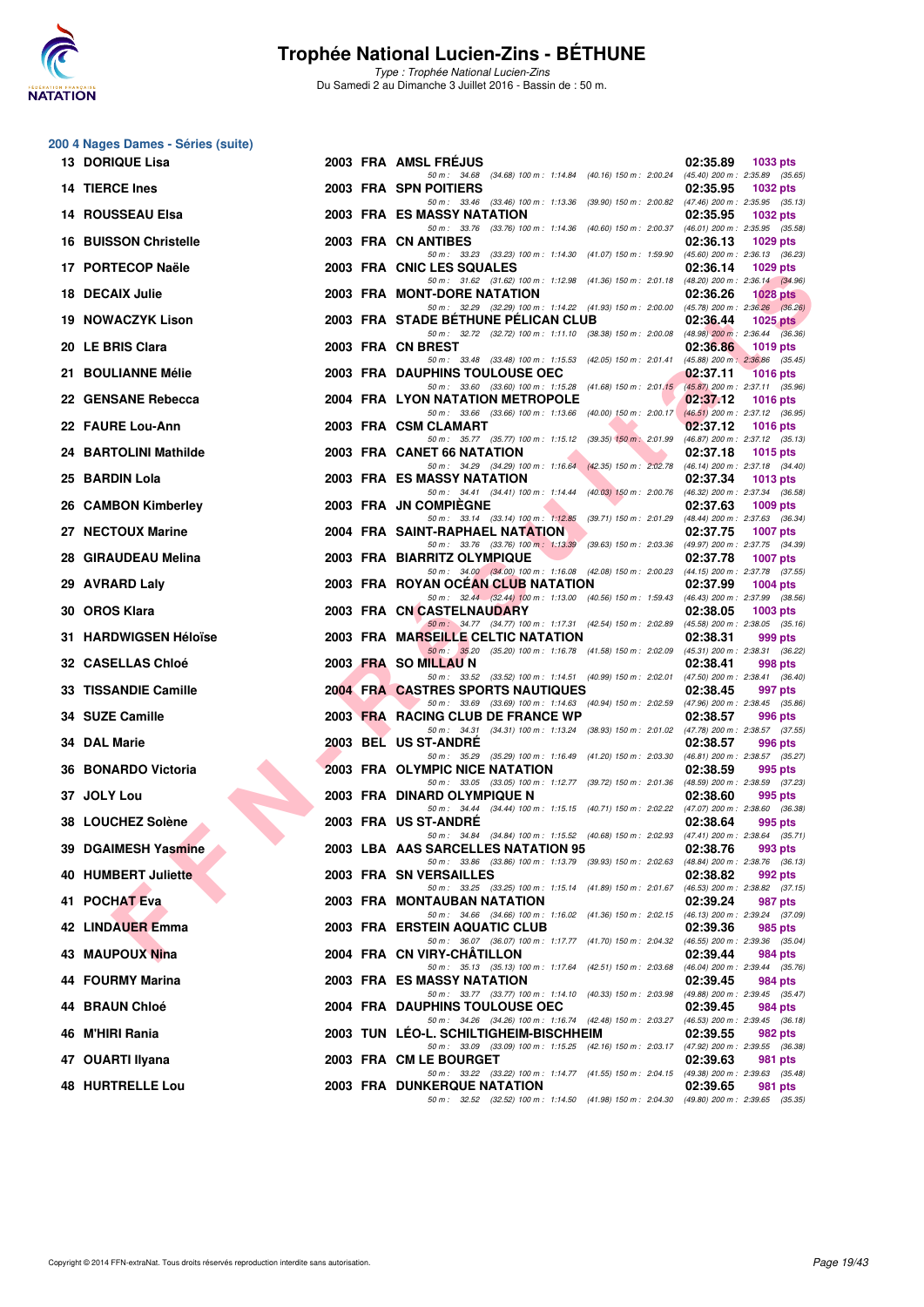

**200 4 Nages Dames - Séries (suite)**

### **Trophée National Lucien-Zins - BÉTHUNE**

| 49 BOISSON Chaïma                                                |  | 2004 FRA VEXIN NATATION CLUB                                                                                                           | 02:39.73 | 980 pts                                        |
|------------------------------------------------------------------|--|----------------------------------------------------------------------------------------------------------------------------------------|----------|------------------------------------------------|
| 50 LECOMTE Marine                                                |  | 50 m: 34.47 (34.47) 100 m: 1:17.42 (42.95) 150 m: 2:04.04 (46.62) 200 m: 2:39.73 (35.69)<br>2003 FRA LANNION NATATION                  | 02:39.85 | 978 pts                                        |
| 51 BLANLOEIL Magdalena                                           |  | 50 m: 34.81 (34.81) 100 m: 1:15.72 (40.91) 150 m: 2:03.42 (47.70) 200 m: 2:39.85 (36.43)<br>2003 FRA DAUPHINS ROMANAIS PEAGEOIS        | 02:39.93 | 977 pts                                        |
| 52 JOLY Solène                                                   |  | 50 m: 35.00 (35.00) 100 m: 1:16.67 (41.67) 150 m: 2:04.40 (47.73) 200 m: 2:39.93 (35.53)<br>2003 FRA SN OYONNAX                        | 02:40.05 | 976 pts                                        |
| 53 DAHBANI Taghrid                                               |  | 50 m: 35.50 (35.50) 100 m: 1:15.40 (39.90) 150 m: 2:03.79 (48.39) 200 m: 2:40.05 (36.26)<br>2003 MAR NAUTIC CLUB ALP'38                | 02:40.06 | 975 pts                                        |
| 54 TSOPANIS Emma                                                 |  | 50 m: 33.62 (33.62) 100 m: 1:16.33 (42.71) 150 m: 2:04.43 (48.10) 200 m: 2:40.06 (35.63)<br>2003 FRA FOS NATATION                      | 02:40.47 | 970 pts                                        |
| 55 OURGAUD Camille                                               |  | 50 m: 33.89 (33.89) 100 m: 1:15.07 (41.18) 150 m: 2:03.74 (48.67) 200 m: 2:40.47 (36.73)<br>2003 FRA ALLIANCE DIJON NATATION           | 02:40.54 | 969 pts                                        |
| 55 VILLAYES Olivia                                               |  | 50 m: 34.90 (34.90) 100 m: 1:16.54 (41.64) 150 m: 2:05.36 (48.82) 200 m: 2:40.54 (35.18)<br>2003 FRA CN CAMBRAI                        | 02:40.54 | 969 pts                                        |
| 57 MAILLE Salomé                                                 |  | 50 m: 34.36 (34.36) 100 m: 1:16.56 (42.20) 150 m: 2:03.51<br>2004 FRA ES MASSY NATATION                                                | 02:40.56 | $(46.95)$ 200 m : 2:40.54 $(37.03)$<br>969 pts |
| 58 MEGHEZ Mathilde                                               |  | 50 m: 34.37 (34.37) 100 m: 1:16.33 (41.96) 150 m: 2:04.23 (47.90) 200 m: 2:40.56 (36.33)<br>2003 FRA CS VITTEL                         | 02:40.63 | 968 pts                                        |
| 59 MAUGERE VAN OUDENHOVEN Valeria 2004 BEL OLYMPIC NICE NATATION |  | 50 m: 35.78 (35.78) 100 m: 1:18.34 (42.56) 150 m: 2:03.99                                                                              | 02:40.77 | $(45.65)$ 200 m : 2:40.63 (36.64)<br>966 pts   |
| 60 BECART Louise                                                 |  | 50 m: 33.86 (33.86) 100 m: 1:17.34 (43.48) 150 m: 2:05.98 (48.64) 200 m: 2:40.77 (34.79)<br>2003 FRA CLUB DES NAGEURS DE PARIS         | 02:40.82 | 965 pts                                        |
| 61 ANSART Laly                                                   |  | 50 m: 32.69 (32.69) 100 m: 1:14.16 (41.47) 150 m: 2:04.21 (50.05) 200 m: 2:40.82 (36.61)<br>2003 FRA DENAIN NAT. PORTE DU HAINAUT      | 02:40.91 | 964 pts                                        |
| <b>62 CUGMAS Lilou</b>                                           |  | 50 m: 33.82 (33.82) 100 m: 1:15.21 (41.39) 150 m: 2:04.62 (49.41) 200 m: 2:40.91 (36.29)<br>2003 FRA PLOEMEUR NATATION                 | 02:41.07 | 962 pts                                        |
| 63 FOLTZ Appoline                                                |  | 50 m: 35.14 (35.14) 100 m: 1:16.43 (41.29) 150 m: 2:04.17 (47.74) 200 m: 2:41.07 (36.90)<br>2003 FRA ASPTT NANCY                       | 02:41.09 | 962 pts                                        |
| 64 FOUMANN Laureen                                               |  | 50 m: 34.04 (34.04) 100 m: 1:15.80 (41.76) 150 m: 2:04.92<br>2003 FRA CNIC LES SQUALES                                                 | 02:41.25 | $(49.12)$ 200 m : 2:41.09 $(36.17)$<br>959 pts |
| 65 PONZETTO Nina                                                 |  | 50 m: 34.52 (34.52) 100 m: 1:13.58 (39.06) 150 m: 2:05.28 (51.70) 200 m: 2:41.25 (35.97)<br><b>2003 FRA LYON NATATION METROPOLE</b>    | 02:41.28 | 959 pts                                        |
| 66 ZIMMERMANN Leann                                              |  | 50 m: 34.87 (34.87) 100 m: 1:16.80 (41.93) 150 m: 2:04.10 (47.30) 200 m: 2:41.28 (37.18)<br>2003 FRA CN ANTIBES                        | 02:41.41 | 957 pts                                        |
| 67 DAGET-MACAUX Marie                                            |  | 50 m : 33.32 (33.32) 100 m : 1:15.88 (42.56) 150 m : 2:06.29<br>2003 FRA CN ANTIBES                                                    | 02:41.47 | $(50.41)$ 200 m : 2:41.41 $(35.12)$<br>956 pts |
| 68 FIEF Camille                                                  |  | 50 m: 34.30 (34.30) 100 m: 1:15.13 (40.83) 150 m: 2:05.12 (49.99) 200 m: 2:41.47 (36.35)<br>2003 FRA CN MARSEILLE                      | 02:41.63 | 954 pts                                        |
| 69 PEREIRA Lili                                                  |  | 50 m: 35.29 (35.29) 100 m: 1:17.82 (42.53) 150 m: 2:05.50 (47.68) 200 m: 2:41.63 (36.13)<br>2003 FRA SETE NATATION E.D.D               | 02:41.64 | 954 pts                                        |
| 70 COLLIER Eva                                                   |  | 50 m: 34.10 (34.10) 100 m: 1:17.69 (43.59) 150 m: 2:06.86<br>2003 FRA CALAIS NATATION                                                  | 02:41.71 | (49.17) 200 m : 2:41.64 (34.78)<br>953 pts     |
| <b>71 SEVERYNS Alix</b>                                          |  | 50 m: 34.68 (34.68) 100 m: 1:16.03 (41.35) 150 m: 2:04.01 (47.98) 200 m: 2:41.71 (37.70)<br>2003 FRA CLUB DES NAGEURS DE PARIS         | 02:41.86 | 951 pts                                        |
| 72 TEMPEZ Chloe                                                  |  | 50 m: 35.31 (35.31) 100 m: 1:18.98 (43.67) 150 m: 2:04.36 (45.38) 200 m: 2:41.86 (37.50)<br>2003 FRA RACING CLUB ARRAS                 | 02:41.87 | 951 pts                                        |
| <b>73 COUSSEAU Solene</b>                                        |  | 50 m: 34.18 (34.18) 100 m: 1:14.84 (40.66) 150 m: 2:03.35 (48.51) 200 m: 2:41.87 (38.52)<br>2003 FRA ANGERS NATATION                   | 02:41.93 | 950 pts                                        |
| 74 DESHAGETTE Oceane                                             |  | 50 m: 37.13 (37.13) 100 m: 1:18.25 (41.12) 150 m: 2:05.78 (47.53) 200 m: 2:41.93 (36.15)<br>2003 FRA CN DE BAIE-MAHAULT                | 02:42.00 | 949 pts                                        |
| 75 SUTEAU Soraya                                                 |  | 50 m: 34.01 (34.01) 100 m: 1:18.51 (44.50) 150 m: 2:06.37 (47.86) 200 m: 2:42.00 (35.63)<br>2003 FRA CLUB DES NAGEURS DE PARIS         | 02:42.05 | 949 pts                                        |
| 76 DUBOIS Emily                                                  |  | 50 m: 34.61 (34.61) 100 m: 1:16.92 (42.31) 150 m: 2:05.35 (48.43) 200 m: 2:42.05 (36.70)<br>2003 FRA CN CALEDONIENS                    | 02:42.14 | 947 pts                                        |
| 77 TAQUET Stacy                                                  |  | 50 m: 33.24 (33.24) 100 m: 1:16.87 (43.63) 150 m: 2:06.40 (49.53) 200 m: 2:42.14 (35.74)<br>2004 FRA CERCLE NAGEURS ST-JOSEPH          | 02:42.18 | 947 pts                                        |
| <b>78 FORAY Manon</b>                                            |  | 50 m: 34.45 (34.45) 100 m: 1:17.39 (42.94) 150 m: 2:05.85 (48.46) 200 m: 2:42.18 (36.33)<br>2003 FRA CN BOURG-EN-BRESSE                | 02:42.21 | 946 pts                                        |
| 79 CUNCI Clara                                                   |  | 50 m : 36.91 (36.91) 100 m : 1:20.06 (43.15) 150 m : 2:06.92 (46.86) 200 m : 2:42.21 (35.29)<br>2003 FRA TEAM STRASBOURG SNS-ASPTT-PCS | 02:42.40 | 944 pts                                        |
| 80 GIRAUD Clara                                                  |  | 50 m: 34.43 (34.43) 100 m: 1:18.45 (44.02) 150 m: 2:07.31 (48.86) 200 m: 2:42.40 (35.09)<br>2003 FRA CN ANTIBES                        | 02:42.48 | 943 pts                                        |
| 81 ELKAIM Cynthia                                                |  | 50 m: 36.06 (36.06) 100 m: 1:18.85 (42.79) 150 m: 2:07.53 (48.68) 200 m: 2:42.48 (34.95)<br>2003 FRA AC MOLSHEIM MUTZIG                | 02:42.60 | 941 pts                                        |
| 82 ANTUNES DA COSTA Laëticia                                     |  | 50 m: 33.36 (33.36) 100 m: 1:16.85 (43.49) 150 m: 2:05.62 (48.77) 200 m: 2:42.60 (36.98)<br>2004 POR AS MONACO NATATION                | 02:42.63 | 941 pts                                        |
| 83 BENARD Noémie                                                 |  | 50 m: 36.02 (36.02) 100 m: 1:16.18 (40.16) 150 m: 2:07.05 (50.87) 200 m: 2:42.63 (35.58)<br>2003 FRA CERCLE NAGEURS ST-JOSEPH          | 02:42.65 | 941 pts                                        |
| 84 COTTIER Camille                                               |  | 50 m: 35.36 (35.36) 100 m: 1:18.79 (43.43) 150 m: 2:06.90 (48.11) 200 m: 2:42.65 (35.75)<br>2003 FRA AC HYERES                         | 02:42.72 | 940 pts                                        |
|                                                                  |  | 50 m: 34.40 (34.40) 100 m: 1:15.98 (41.58) 150 m: 2:05.35 (49.37) 200 m: 2:42.72 (37.37)                                               |          |                                                |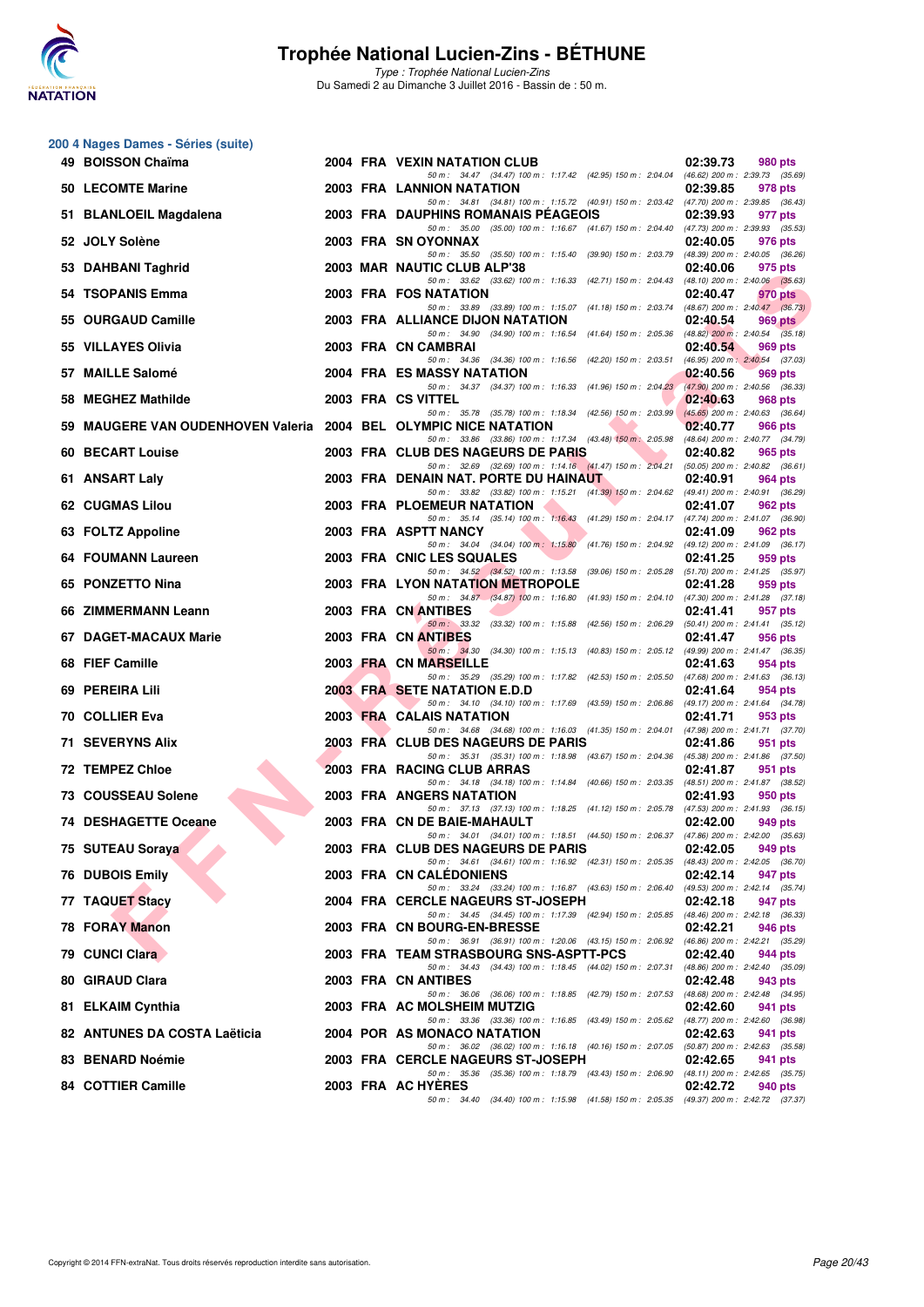

| 200 4 Nages Dames - Séries (suite) |  |                                                                                                                                       |                                                            |
|------------------------------------|--|---------------------------------------------------------------------------------------------------------------------------------------|------------------------------------------------------------|
| <b>85 SAVART Coralie</b>           |  | 2004 FRA ST-MALO NATATION<br>50 m: 33.34 (33.34) 100 m: 1:15.30 (41.96) 150 m: 2:05.57 (50.27) 200 m: 2:42.77 (37.20)                 | 02:42.77<br>939 pts                                        |
| 86 BENEDIC Chiara                  |  | 2003 FRA DAUPHINS OBERNAI                                                                                                             | 02:42.91<br>937 pts                                        |
| 87 SENLIS Juliette                 |  | 50 m: 34.68 (34.68) 100 m: 1:16.47 (41.79) 150 m: 2:06.31 (49.84) 200 m: 2:42.91 (36.60)<br>2003 FRA CLUB AQUATIQUE CHOLETAIS         | 02:42.96<br>937 pts                                        |
| 88 COLLIN Lola                     |  | 50 m: 37.62 (37.62) 100 m: 1:19.42 (41.80) 150 m: 2:05.00 (45.58) 200 m: 2:42.96 (37.96)<br>2003 FRA CN MARSEILLE                     | 02:43.08<br>935 pts                                        |
| 89 TURPIN Clémentine               |  | 50 m: 35.41 (35.41) 100 m: 1:16.71 (41.30) 150 m: 2:05.80<br>2003 FRA ST-DENIS REUNION                                                | (49.09) 200 m : 2:43.08 (37.28)<br>02:43.13<br>934 pts     |
| 90 VALLEE Floriane                 |  | 50 m: 33.73 (33.73) 100 m: 1:18.69 (44.96) 150 m: 2:04.91 (46.22) 200 m: 2:43.13 (38.22)<br>2003 FRA L'ESPADON CN FORT-DE-FRANCE      | 02:43.18<br>934 pts                                        |
| 91 CAYLA Romane                    |  | 50 m: 33.15 (33.15) 100 m: 1:14.51 (41.36) 150 m: 2:04.91 (50.40) 200 m: 2:43.18 (38.27)<br>2003 FRA MONTAUBAN NATATION               | 02:43.63<br>928 pts                                        |
| 92 PORRETTA Doriana                |  | 50 m: 34.27 (34.27) 100 m: 1:13.71 (39.44) 150 m: 2:06.83 (53.12) 200 m: 2:43.63 (36.80)<br>2003 FRA ASN LOUVRES-ROISSY-SURVILLIERS   | 02:43.73<br>926 pts                                        |
|                                    |  | 50 m: 35.66 (35.66) 100 m: 1:19.21 (43.55) 150 m: 2:07.00 (47.79) 200 m: 2:43.73 (36.73)                                              |                                                            |
| 93 CORNILLON Amandine              |  | 2003 FRA SN MONTGERON<br>50 m: 35.09 (35.09) 100 m: 1:19.63 (44.54) 150 m: 2:06.91                                                    | 02:43.79<br>926 pts<br>(47.28) 200 m : 2:43.79 (36.88)     |
| 94 RODRIGUEZ Maud                  |  | 2003 FRA AVENIR MURET NATATION<br>50 m: 35.02 (35.02) 100 m: 1:18.43 (43.41) 150 m: 2:07.14                                           | 02:43.80<br>925 pts<br>$(48.71)$ 200 m : 2:43.80 $(36.66)$ |
| 95 MIALOT Maud                     |  | 2003 FRA CA ORSAY<br>50 m: 35.68 (35.68) 100 m: 1:18.64 (42.96) 150 m: 2:07.98 (49.34) 200 m: 2:43.83 (35.85)                         | 02:43.83<br>925 pts                                        |
| 95 LOCATELLI Lise                  |  | <b>2003 FRA C NAUTIQUE DU GRESIVAUDAN</b><br>50 m: 33.77 (33.77) 100 m: 1:17.40 (43.63) 150 m: 2:07.16 (49.76) 200 m: 2:43.83 (36.67) | 02:43.83<br>925 pts                                        |
| 97 TIKOURE Melyssa                 |  | 2003 FRA NAUTIC CLUB ALP'38<br>50 m: 33.93 (33.93) 100 m: 1:17.13 (43.20) 150 m: 2:05.32 (48.19) 200 m: 2:43.93 (38.61)               | 02:43.93<br>924 pts                                        |
| 98 PUSSET Lena                     |  | 2003 FRA YERRES NATATION                                                                                                              | 02:43.97<br>923 pts                                        |
| 99 JIGUET Emma                     |  | 50 m: 33.31 (33.31) 100 m: 1:15.49 (42.18) 150 m: 2:06.20 (50.71) 200 m: 2:43.97 (37.77)<br>2003 FRA CN ANTIBES                       | 02:43.98<br>923 pts                                        |
| 100 PLOIX Solene                   |  | 50 m: 35.94 (35.94) 100 m: 1:19.21 (43.27) 150 m: 2:07.85 (48.64) 200 m: 2:43.98 (36.13)<br>2003 FRA RACING CLUB DE FRANCE WP         | 02:44.07<br>922 pts                                        |
| 101 BRIVERT Kate-Lye               |  | 50 m: 34.27 (34.27) 100 m: 1:15.91 (41.64) 150 m: 2:06.19 (50.28) 200 m: 2:44.07 (37.88)<br>2004 FRA CN DE BAIE-MAHAULT               | 02:44.09<br>922 pts                                        |
| 102 SOUIDI Soha                    |  | 50 m: 34.17 (34.17) 100 m: 1:18.38 (44.21) 150 m: 2:06.04 (47.66) 200 m: 2:44.09 (38.05)<br>2003 FRA LES DAUPHINS ST-LOUIS            | 02:44.29<br>919 pts                                        |
| 103 GODEFROY Elisa                 |  | 50 m: 33.83 (33.83) 100 m: 1:13.58 (39.75) 150 m: 2:05.55 (51.97) 200 m: 2:44.29 (38.74)<br>2003 FRA CNP DE SAINT-LO                  | 02:44.32<br>919 pts                                        |
| 104 CAVE Annabelle                 |  | 50 m: 34.17 (34.17) 100 m: 1:18.43 (44.26) 150 m: 2:08.11 (49.68) 200 m: 2:44.32 (36.21)<br>2003 FRA CN CEVENNES ALES                 | 02:44.39<br>918 pts                                        |
| 105 BOCH Emma                      |  | 50 m: 34.43 (34.43) 100 m: 1:17.38 (42.95) 150 m: 2:06.78 (49.40) 200 m: 2:44.39 (37.61)<br><b>2003 FRA CSN GUYANCOURT</b>            | 02:44.54<br>916 pts                                        |
| 106 MECHIN Lora                    |  | 50 m: 35.04 (35.04) 100 m: 1:17.51 (42.47) 150 m: 2:06.05 (48.54) 200 m: 2:44.54 (38.49)<br><b>2003 FRA ANGERS NATATION</b>           | 02:44.60<br>915 pts                                        |
| 107 DELORME Oceane                 |  | 50 m: 36.16 (36.16) 100 m: 1:18.43 (42.27) 150 m: 2:07.86<br>2003 FRA AQUATIC CLUB BOURGES                                            | (49.43) 200 m : 2:44.60 (36.74)<br>02:44.77                |
|                                    |  | 50 m: 34.46 (34.46) 100 m: 1:18.24 (43.78) 150 m: 2:07.74 (49.50) 200 m: 2:44.77 (37.03)                                              | 913 pts                                                    |
| 108 AFONSO Eva                     |  | 2003 FRA ES STAINS<br>50 m: 34.03 (34.03) 100 m: 1:15.50 (41.47) 150 m: 2:08.00 (52.50) 200 m: 2:44.84 (36.84)                        | 02:44.84<br>912 pts                                        |
| 109 ARGOUARCH Maiwenn              |  | 2003 FRA EN LONGJUMEAU<br>50 m: 34.89 (34.89) 100 m: 1:18.13 (43.24) 150 m: 2:07.37 (49.24) 200 m: 2:44.85 (37.48)                    | 02:44.85<br>912 pts                                        |
| 110 GOMES Célia                    |  | 2003 FRA CN MELUN VAL DE SEINE<br>50 m : 35.92 (35.92) 100 m : 1:18.67 (42.75) 150 m : 2:07.87 (49.20) 200 m : 2:44.93 (37.06)        | 02:44.93<br>911 pts                                        |
| 111 EYRAUD Isaline                 |  | 2003 FRA ALLIANCE DIJON NATATION<br>50 m: 35.60 (35.60) 100 m: 1:18.42 (42.82) 150 m: 2:08.22 (49.80) 200 m: 2:44.94 (36.72)          | 02:44.94<br>910 pts                                        |
| 112 BERTONE Laura                  |  | 2003 ITA CN ANTIBES<br>50 m : 35.45 (35.45) 100 m : 1:19.14 (43.69) 150 m : 2:07.62                                                   | 02:44.99<br>910 pts<br>(48.48) 200 m : 2:44.99 (37.37)     |
| 113 PEREZ LE TOUX Marie            |  | 2003 FRA CLUB DES NAGEURS DE PARIS                                                                                                    | 02:45.08<br>909 pts                                        |
| 114 REMOND Eva                     |  | 50 m: 34.73 (34.73) 100 m: 1:17.08 (42.35) 150 m: 2:06.51<br>2003 FRA NANTES NATATION                                                 | (49.43) 200 m : 2:45.08 (38.57)<br>02:45.40<br>904 pts     |
| 115 POGGI Margaux                  |  | 50 m: 36.22 (36.22) 100 m: 1:17.05 (40.83) 150 m: 2:06.48 (49.43) 200 m: 2:45.40 (38.92)<br>2003 FRA AS CACHALOTS SIX-FOURS           | 02:45.49<br>903 pts                                        |
| 116 GÉBERT Inès                    |  | 50 m : 35.44 (35.44) 100 m : 1:16.40 (40.96) 150 m : 2:06.00<br>2004 MRI LA JEANNE NATATION PORT                                      | (49.60) 200 m : 2:45.49 (39.49)<br>02:45.60<br>902 pts     |
| 117 ROBERT Pearl                   |  | 50 m: 35.53 (35.53) 100 m: 1:18.79 (43.26) 150 m: 2:06.53 (47.74) 200 m: 2:45.60 (39.07)<br>2003 FRA LA JEANNE NATATION PORT          | 02:45.70<br><b>900 pts</b>                                 |
| 118 THIERRY Victoire               |  | 50 m: 34.72 (34.72) 100 m: 1:17.73 (43.01) 150 m: 2:08.74<br>2003 FRA CN FONTAINEBLEAU-AVON                                           | $(51.01)$ 200 m : 2:45.70 (36.96)<br>02:46.04<br>896 pts   |
| 118 COSTON Candice                 |  | 50 m : 35.74 (35.74) 100 m : 1:18.69 (42.95) 150 m : 2:08.40<br>2003 FRA DAUPHINS TOULOUSE OEC                                        | (49.71) 200 m : 2:46.04 (37.64)<br>02:46.04<br>896 pts     |
| 120 DELACROIX Ines                 |  | 50 m: 35.46 (35.46) 100 m: 1:16.73 (41.27) 150 m: 2:09.14<br>2003 FRA CNP DE SAINT-LO                                                 | (52.41) 200 m : 2:46.04 (36.90)                            |
|                                    |  | 50 m: 33.81 (33.81) 100 m: 1:19.62 (45.81) 150 m: 2:07.28 (47.66) 200 m: 2:46.08 (38.80)                                              | 02:46.08<br>896 pts                                        |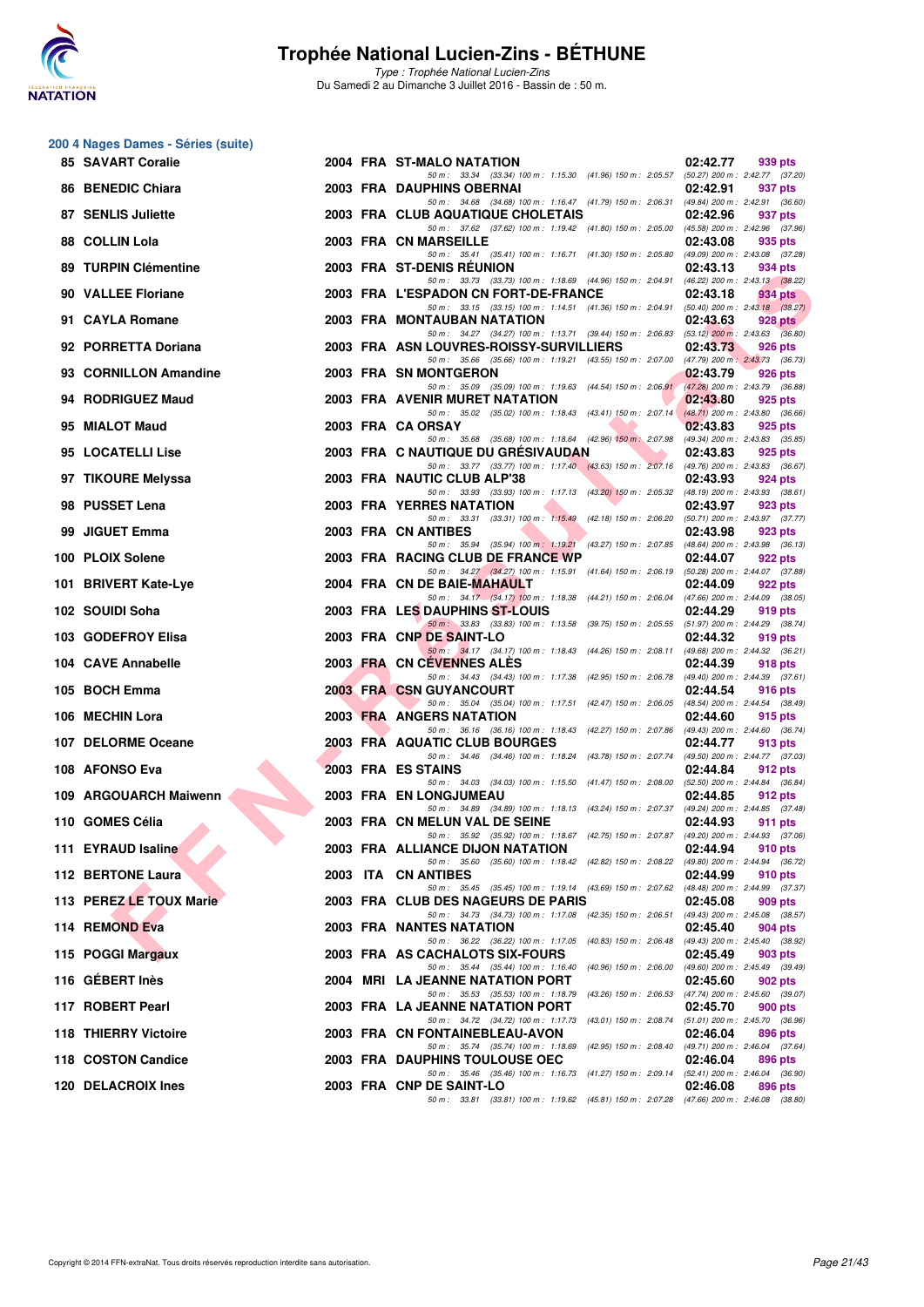

Type : Trophée National Lucien-Zins Du Samedi 2 au Dimanche 3 Juillet 2016 - Bassin de : 50 m.

## **200 4 Nages Dames - Séries (suite)**

| 121 GAUDILLIERE Maureen |  | 2003 FRA ALLIANCE DIJON NATATION                                                                                                                                                                                                                                     | 02:46.57 |         | 889 pts |
|-------------------------|--|----------------------------------------------------------------------------------------------------------------------------------------------------------------------------------------------------------------------------------------------------------------------|----------|---------|---------|
|                         |  | 50 m: 36.75 (36.75) 100 m: 1:19.40 (42.65) 150 m: 2:08.39 (48.99) 200 m: 2:46.57 (38.18)                                                                                                                                                                             |          |         |         |
| 122 GLOVER Célia        |  | 2003 MRI LA JEANNE NATATION PORT                                                                                                                                                                                                                                     | 02:46.73 |         | 887 pts |
|                         |  | 50 m: 35.47 (35.47) 100 m: 1:21.09 (45.62) 150 m: 2:08.71 (47.62) 200 m: 2:46.73 (38.02)                                                                                                                                                                             |          |         |         |
| 123 PETIOT Orane        |  | 2003 FRA CN CUGNAUX                                                                                                                                                                                                                                                  | 02:46.77 |         | 887 pts |
|                         |  | 50 m: 34.18 (34.18) 100 m: 1:17.02 (42.84) 150 m: 2:07.73 (50.71) 200 m: 2:46.77 (39.04)                                                                                                                                                                             |          |         |         |
| 124 BONTE Clémence      |  | 2003 FRA JN COMPIEGNE                                                                                                                                                                                                                                                | 02:46.87 | 885 pts |         |
|                         |  | 50 m: 33.90 (33.90) 100 m: 1:16.93 (43.03) 150 m: 2:07.59 (50.66) 200 m: 2:46.87 (39.28)                                                                                                                                                                             |          |         |         |
| 125 CHUM Alice          |  | 2003 FRA DAUPHINS AIXE-SUR-VIENNE                                                                                                                                                                                                                                    | 02:47.14 |         | 882 pts |
|                         |  | 50 m: 36.00 (36.00) 100 m: 1:18.33 (42.33) 150 m: 2:09.66 (51.33) 200 m: 2:47.14 (37.48)                                                                                                                                                                             |          |         |         |
| 126 SERRANO Amélie      |  | 2003 FRA MONTPELLIER METROPOLE NATATION 02:47.30                                                                                                                                                                                                                     |          |         | 880 pts |
|                         |  | 50 m: 36.00 (36.00) 100 m: 1:19.43 (43.43) 150 m: 2:09.36 (49.93) 200 m: 2:47.30 (37.94)                                                                                                                                                                             |          |         |         |
| 127 HEMBERGER Carla     |  | 2004 FRA CANET 66 NATATION                                                                                                                                                                                                                                           | 02:47.72 |         | 874 pts |
|                         |  | 50 m: 35.49 (35.49) 100 m: 1:17.68 (42.19) 150 m: 2:10.32 (52.64) 200 m: 2:47.72 (37.40)                                                                                                                                                                             |          |         |         |
| 128 TRILLO Ojana        |  | 2003 FRA BAYONNE-AVIRON BAYONNAIS                                                                                                                                                                                                                                    | 02:48.47 |         | 865 pts |
|                         |  | 50 m: 34.67 (34.67) 100 m: 1:18.94 (44.27) 150 m: 2:12.38 (53.44) 200 m: 2:48.47 (36.09)                                                                                                                                                                             |          |         |         |
| 129 RHAIEM Lilee        |  | 2003 FRA RACING CLUB DE FRANCE WP 02:49.48 $\degree$ 852 pts                                                                                                                                                                                                         |          |         |         |
|                         |  | 50 m: 37.77 (37.77) 100 m: 1:21.25 (43.48) 150 m: 2:10.20 (48.95) 200 m: 2:49.48 (39.28)                                                                                                                                                                             |          |         |         |
| 130 CRAMBES Annelise    |  | 2003 FRA CANET 66 NATATION                                                                                                                                                                                                                                           | 02:49.91 |         | 846 pts |
|                         |  | 50 m: 36.92 (36.92) 100 m: 1:22.36 (45.44) 150 m: 2:12.96 (50.60) 200 m: 2:49.91 (36.95)                                                                                                                                                                             |          |         |         |
| 131 PAGO Elodie         |  | <b><i>Contract Contract Contract Contract Contract Contract Contract Contract Contract Contract Contract Contract Contract Contract Contract Contract Contract Contract Contract Contract Contract Contract Contract Contract Cont</i></b><br>2003 FRA SN VERSAILLES | 02:49.92 |         | 846 pts |
|                         |  | 50 m: 36.79 (36.79) 100 m: 1:20.21 (43.42) 150 m: 2:12.64 (52.43) 200 m: 2:49.92 (37.28)                                                                                                                                                                             |          |         |         |
| 132 SAÏDI Hana          |  | <b>The Contract of Street</b><br>2003 FRA CLUB DES NAGEURS DE PARIS                                                                                                                                                                                                  | 02:50.13 |         | 844 pts |
|                         |  | 50 m: 35.96 (35.96) 100 m: 1:21.83 (45.87) 150 m: 2:09.88 (48.05) 200 m: 2:50.13 (40.25)                                                                                                                                                                             |          |         |         |
| 133 MARLET Amelie       |  | <b>2003 FRA MONTAUBAN NATATION</b>                                                                                                                                                                                                                                   | 02:50.57 |         | 838 pts |
|                         |  | 50 m: 35.47 (35.47) 100 m: 1:18.61 (43.14) 150 m: 2:09.94 (51.33) 200 m: 2:50.57 (40.63)                                                                                                                                                                             |          |         |         |
| 134 PIRES Lisa          |  | 2003 FRA NAUTIC CLUB NIMES                                                                                                                                                                                                                                           | 02:51.05 |         | 832 pts |
|                         |  | 50 m: 36.57 (36.57) 100 m: 1:19.76 (43.19) 150 m: 2:11.97 (52.21) 200 m: 2:51.05 (39.08)                                                                                                                                                                             |          |         |         |
|                         |  | --- RANDRIANATREHINA Avolanja 2003 FRA STADE CLERMONT NATATION NATA AND DSQ Da                                                                                                                                                                                       |          |         |         |
|                         |  |                                                                                                                                                                                                                                                                      |          |         |         |

### [50 Nage Libre Messieurs - Séries](http://www.ffnatation.fr/webffn/resultats.php?idact=nat&go=epr&idcpt=34121&idepr=51) (Dimanche 3 Juillet 2016)

| <b>IZJ UIUM AIICE</b>                                      |  | ZUUJ FRA DAUFIIINJAIAE-JUR-VIENNE                                                                                                   | <u></u>       | <b>OOZ PIS</b>  |
|------------------------------------------------------------|--|-------------------------------------------------------------------------------------------------------------------------------------|---------------|-----------------|
| 126 SERRANO Amélie                                         |  | 50 m: 36.00 (36.00) 100 m: 1:18.33 (42.33) 150 m: 2:09.66 (51.33) 200 m: 2:47.14 (37.48)<br>2003 FRA MONTPELLIER METROPOLE NATATION | 02:47.30      | <b>880 pts</b>  |
| 127 HEMBERGER Carla                                        |  | 50 m: 36.00 (36.00) 100 m: 1:19.43 (43.43) 150 m: 2:09.36 (49.93) 200 m: 2:47.30 (37.94)<br>2004 FRA CANET 66 NATATION              | 02:47.72      | 874 pts         |
|                                                            |  | 50 m: 35.49 (35.49) 100 m: 1:17.68 (42.19) 150 m: 2:10.32 (52.64) 200 m: 2:47.72 (37.40)                                            |               |                 |
| 128 TRILLO Oiana                                           |  | 2003 FRA BAYONNE-AVIRON BAYONNAIS<br>50 m: 34.67 (34.67) 100 m: 1:18.94 (44.27) 150 m: 2:12.38 (53.44) 200 m: 2:48.47 (36.09)       | 02:48.47      | 865 pts         |
| 129 RHAIEM Lilee                                           |  | 2003 FRA RACING CLUB DE FRANCE WP                                                                                                   | 02:49.48      | 852 pts         |
| 130 CRAMBES Annelise                                       |  | 50 m: 37.77 (37.77) 100 m: 1:21.25 (43.48) 150 m: 2:10.20 (48.95) 200 m: 2:49.48 (39.28)<br>2003 FRA CANET 66 NATATION              | 02:49.91      | 846 pts         |
|                                                            |  | 50 m: 36.92 (36.92) 100 m: 1:22.36 (45.44) 150 m: 2:12.96 (50.60) 200 m: 2:49.91 (36.95)                                            |               |                 |
| 131 PAGO Elodie                                            |  | 2003 FRA SN VERSAILLES<br>50 m: 36.79 (36.79) 100 m: 1:20.21 (43.42) 150 m: 2:12.64 (52.43) 200 m: 2:49.92 (37.28)                  | 02:49.92      | 846 pts         |
| 132   SAÏDI Hana                                           |  | 2003 FRA CLUB DES NAGEURS DE PARIS                                                                                                  | 02:50.13      | 844 pts         |
| 133 MARLET Amelie                                          |  | 50 m: 35.96 (35.96) 100 m: 1:21.83 (45.87) 150 m: 2:09.88 (48.05) 200 m: 2:50.13 (40.25)<br>2003 FRA MONTAUBAN NATATION             | 02:50.57      | 838 pts         |
| 134 PIRES Lisa                                             |  | 50 m: 35.47 (35.47) 100 m: 1:18.61 (43.14) 150 m: 2:09.94 (51.33) 200 m: 2:50.57 (40.63)<br>2003 FRA NAUTIC CLUB NIMES              | 02:51.05      | 832 pts         |
| --- RANDRIANATREHINA Avolanja                              |  | 50 m: 36.57 (36.57) 100 m: 1:19.76 (43.19) 150 m: 2:11.97 (52.21) 200 m: 2:51.05 (39.08)<br><b>2003 FRA STADE CLERMONT NATATION</b> | <b>DSQ Da</b> |                 |
|                                                            |  |                                                                                                                                     |               |                 |
| 50 Nage Libre Messieurs - Séries (Dimanche 3 Juillet 2016) |  |                                                                                                                                     |               |                 |
| 1 HUDAN Nathan                                             |  | 2003 FRA CN CALÉDONIENS                                                                                                             | 00:26.19      | <b>1047 pts</b> |
| 2 CRETET Dorian                                            |  | 2003 FRA ES MASSY NATATION                                                                                                          | 00:26.28      | 1041 pts        |
| <b>3 GERAN Youris</b>                                      |  | 2003 FRA CNIC LES SQUALES                                                                                                           | 00:26.48      | <b>1027 pts</b> |
| 4 ROUGIER Tom                                              |  | 2003 FRA GRAND RODEZ NATATION                                                                                                       | 00:26.91      | 999 pts         |
| 5 BOURGEOIS Mitch                                          |  | 2003 FRA CN DE BAIE-MAHAULT                                                                                                         | 00:26.92      | 998 pts         |
| 6 CADROT Yoan                                              |  | 2003 FRA AC VILLEPINTE                                                                                                              | 00:27.00      | 993 pts         |
| 7 RENE CORAIL Yann                                         |  | 2003 FRA CSN GUYANCOURT                                                                                                             | 00:27.16      | 982 pts         |
| 8 PELEY Lucas                                              |  | 2003 FRA CN CALÉDONIENS                                                                                                             | 00:27.25      | 976 pts         |
| 9 CHAUSSON Stanislas                                       |  | 2003 FRA DAUPHINS TOULOUSE OEC                                                                                                      | 00:27.28      | 974 pts         |
| 10 GRONDIN Raja                                            |  | <b>2003 FRA AQUATIC CLUB DE L'EST REUNION</b>                                                                                       | 00:27.31      | 972 pts         |
| 11 LERNO Tom                                               |  | 2003 FRA LES DAUPHINS DU MOULE                                                                                                      | 00:27.33      | 971 pts         |
| 12 RATEL Esteban                                           |  | 2003 FRA USC CONFLANS-STE-HONORINE                                                                                                  | 00:27.39      | 967 pts         |
| 13 KELLER Gwendal                                          |  | 2003 FRA TRITON CLUB BELLEVILLE                                                                                                     | 00:27.43      | 964 pts         |
| 14 LETERME Jérémy                                          |  | 2003 FRA AC DÉCINES                                                                                                                 | 00:27.47      | 962 pts         |
| 15 LAVISSE Manoé                                           |  | 2003 FRA ASCPA PESSAC NATATION                                                                                                      | 00:27.49      | <b>960 pts</b>  |
| 16 BREIJO Enzo                                             |  | 2003 FRA CANET 66 NATATION                                                                                                          | 00:27.53      | 958 pts         |
| 16 RIVIÈRE Clément                                         |  | 2003 FRA CAPRICORNE SUD N ST-PIERRE                                                                                                 | 00:27.53      | 958 pts         |
| 18 CIFTCI Hasan                                            |  | 2003 FRA A.S MONTBELIARD NATATION                                                                                                   | 00:27.55      | 957 pts         |
| 19 PICHARD Matisse                                         |  | 2003 FRA CALAIS NATATION                                                                                                            | 00:27.67      | 949 pts         |
| 20 EMERY Remy                                              |  | 2003 FRA A.C SEYSSINETTOIS NATATION                                                                                                 | 00:27.74      | 944 pts         |
| 21 BOUGHATTAS Fadi                                         |  | 2003 FRA AAS SARCELLES NATATION 95                                                                                                  | 00:27.79      | 941 pts         |
| 22 VILDEUIL Axel                                           |  | 2003 FRA AS EMERAINVILLE                                                                                                            | 00:27.80      | 940 pts         |
| 23 GAYAUD Arthur-Tèo                                       |  | 2003 FRA CN GUERET                                                                                                                  | 00:27.89      | 935 pts         |
| 23 ANNOCQUE Paul                                           |  | 2003 FRA CN BEAUNE                                                                                                                  | 00:27.89      | 935 pts         |
| 25 MORAIS-SANTOS Julien                                    |  | 2003 FRA AS MONACO NATATION                                                                                                         | 00:27.99      | 928 pts         |
| 26 LANCRY Lilian                                           |  | 2003 FRA FRANCOIS NATATION CLUB                                                                                                     | 00:28.01      | 927 pts         |
| 26 ROLLET Arthur                                           |  | <b>2003 FRA DUNKERQUE NATATION</b>                                                                                                  | 00:28.01      | 927 pts         |
| 28 BARADAT Mats                                            |  | 2003 FRA AC HYÈRES                                                                                                                  | 00:28.02      | 926 pts         |
| 29 COMPAN Francois                                         |  | 2003 FRA SO MILLAU N                                                                                                                | 00:28.07      | 923 pts         |
| 29 VIGUIER Antoine                                         |  | 2003 FRA CN CÉVENNES ALÈS                                                                                                           | 00:28.07      | 923 pts         |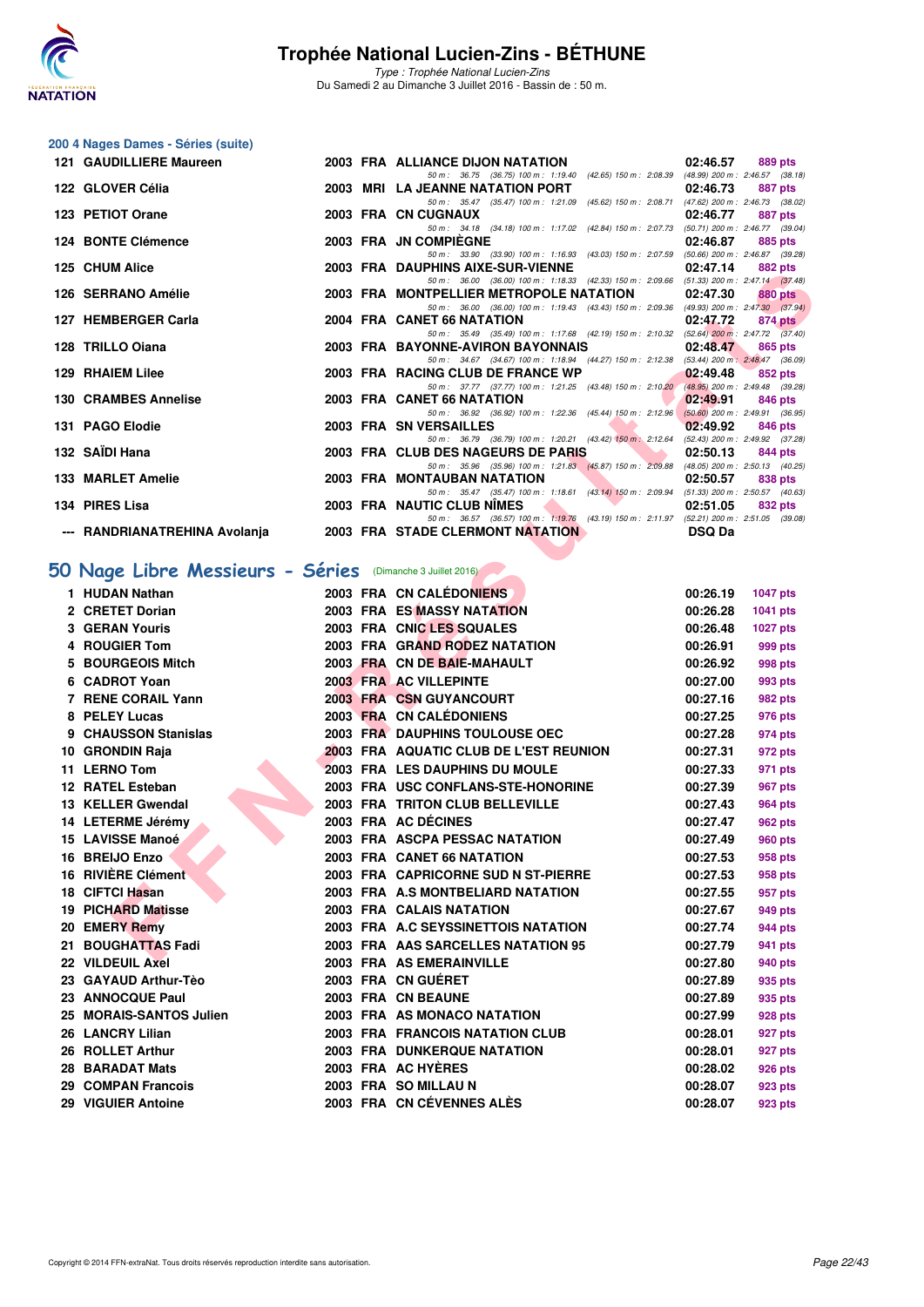

Type : Trophée National Lucien-Zins Du Samedi 2 au Dimanche 3 Juillet 2016 - Bassin de : 50 m.

| 31 KLEIN Alexi                         |  | 2003 FRA C PAUL-BERT RENNES                                                | 00:28.08             | 922 pts        |
|----------------------------------------|--|----------------------------------------------------------------------------|----------------------|----------------|
| 32 DUCHEMIN Pierre                     |  | 2003 FRA COTENTIN NATATION                                                 | 00:28.11             | 921 pts        |
| 33 DESCAMPS Aurelien                   |  | <b>2003 FRA MOREUIL NATATION</b>                                           | 00:28.14             | 919 pts        |
| 33 MALLEGOL Igor                       |  | 2003 FRA DAUPHINS TOULOUSE OEC                                             | 00:28.14             | 919 pts        |
| 35 MOREL Fabien                        |  | 2003 FRA CERCLE NAGEURS ST-JOSEPH                                          | 00:28.15             | 918 pts        |
| <b>36 THOMASSET Quentin</b>            |  | 2003 FRA GANNAT OLYMPIQUE N                                                | 00:28.18             | 916 pts        |
| 37 LELONG Antonin                      |  | 2003 FRA TARBES NAUTIC CLUB                                                | 00:28.20             | 915 pts        |
| 38 ALLAL Nail                          |  | 2003 FRA ES NANTERRE                                                       | 00:28.23             | <b>913 pts</b> |
| 39 BOULARD Médérick                    |  | 2003 FRA AS TONNERRE                                                       | 00:28.27             | <b>910 pts</b> |
| 40 NEHDI Ayoub                         |  | 2003 TUN LÉO-L. SCHILTIGHEIM-BISCHHEIM                                     | 00:28.32             | <b>907 pts</b> |
| 41 LOUIS Matheo                        |  | 2003 FRA CHARTRES METROPOLE NAT                                            | 00:28.38             | 903 pts        |
| 42 HAMADI Adem                         |  | 2003 TUN CN CANNES                                                         | 00:28.44             | <b>900 pts</b> |
| 42 LEFEVRE Pierre                      |  | 2003 FRA P.V GRANDVILLIERS NATATION                                        | 00:28.44             | 900 pts        |
| 44   CHELLIA Sami                      |  | 2003 FRA U.S CRETEIL NATATION                                              | 00:28.45             | 899 pts        |
| <b>45 PAGANELLI Tom</b>                |  | <b>2003 FRA USB LONGWY NATATION</b>                                        | 00:28.49             | 897 pts        |
| 46 LESERT Vincent                      |  | 2003 FRA SN LENS                                                           | 00:28.50             | 896 pts        |
| 47 BESSON Antoine                      |  | 2003 FRA CN ANDRESY                                                        | 00:28.52             | 895 pts        |
| 48 DEMEYRE Louka                       |  | 2003 FRA ALLIANCE NATATION BESANCON                                        | 00:28.56             | 892 pts        |
| 49 BENASLI Alexandre                   |  | <b>2003 FRA NANTES NATATION</b>                                            | 00:28.57             | 891 pts        |
| 50 MOULIN Louis                        |  | 2003 FRA CN VILLENEUVE-SUR-LOT                                             | 00:28.59             | 890 pts        |
| 51 DEDIEU Brandon                      |  | 2003 FRA CN CALÉDONIENS                                                    | 00:28.62             | 888 pts        |
| 52 LE GOFF Yann                        |  | <b>2003 FRA UNION QUIMPER NATATION</b>                                     | 00:28.64             | 887 pts        |
| 53 GUILLAUME Maxence                   |  | 2003 FRA DUNKERQUE NATATION                                                | 00:28.65             | 886 pts        |
| 54 VIDAL Etienne                       |  | 2003 FRA SO MILLAU N                                                       | 00:28.69             | <b>884 pts</b> |
| 55 LESEC'H Erwann                      |  | 2003 FRA ASPTT MARSEILLE                                                   | 00:28.71             | 883 pts        |
| 56 HERNANDEZ Dorian                    |  | 2003 FRA CN BRUNOY-ESSONNE                                                 | 00:28.74             |                |
| 57 VERGER Maxime                       |  | 2003 FRA C PAUL-BERT RENNES                                                |                      | 881 pts        |
|                                        |  | 2003 FRA CN LUNEL                                                          | 00:28.75<br>00:28.76 | 880 pts        |
| 58 JOURDAN Raphael<br>59 CHALENDAR Léo |  |                                                                            |                      | 880 pts        |
| 60 VIDAL Samuel                        |  | 2003 FRA AC BOULOGNE-BILLANCOURT<br>2003 FRA MONTPELLIER PAILLADE NATATION | 00:28.83             | 875 pts        |
|                                        |  |                                                                            | 00:28.84             | 875 pts        |
| <b>60 DENCAUSSE Léo</b>                |  | 2003 FRA DAUPHINS BAGNERES-DE-BIGORRE                                      | 00:28.84             | 875 pts        |
| 62   ELMALEH Sasha                     |  | 2003 FRA MONTPELLIER METROPOLE NATATION                                    | 00:28.85             | 874 pts        |
| 63 MULONGO Stephen                     |  | 2004 FRA CN DE BAIE-MAHAULT                                                | 00:28.86             | 873 pts        |
| 64 SALETES Jacques                     |  | 2003 FRA US COLOMIERS NATATION                                             | 00:28.99             | 865 pts        |
| 65 REYSSENT Luc                        |  | 2003 FRA ASCPA PESSAC NATATION                                             | 00:29.00             | 865 pts        |
| 65 LE PAPE Thomas                      |  | 2003 FRA CNM DIEPPE                                                        | 00:29.00             | 865 pts        |
| 67 LOMBARDO Maxime                     |  | 2003 FRA NATATION HOCHFELDEN                                               | 00:29.01             | 864 pts        |
| 67 LECOURTIER Mathys                   |  | <b>2003 FRA MARTIGUES NATATION</b>                                         | 00:29.01             | <b>864 pts</b> |
| 69 HERNANDEZ Jonathan                  |  | 2003 FRA RACING CLUB DE FRANCE WP                                          | 00:29.02             | 864 pts        |
| 70 GUIGON Maxence                      |  | 2003 FRA CN CEVENNES ALES                                                  | 00:29.03             | 863 pts        |
| 71 WAHL Julien                         |  | 2003 FRA EN CAEN                                                           | 00:29.05             | <b>862 pts</b> |
| 72 HENRY Theo                          |  | 2003 FRA AS PORCHEVILLE                                                    | 00:29.07             | 860 pts        |
| 73 BERGES Etienne                      |  | 2003 FRA BORDEAUX ÉTUDIANTS CLUB                                           | 00:29.14             | 856 pts        |
| 74 KUBICA Clément                      |  | 2003 FRA DAUPHINS TOULOUSE OEC                                             | 00:29.17             | 854 pts        |
| 74 PENET Julien                        |  | <b>2003 FRA DUNKERQUE NATATION</b>                                         | 00:29.17             | 854 pts        |
| 76 TRIOMPHE Achille                    |  | 2003 FRA RACING CLUB DE FRANCE WP                                          | 00:29.18             | 854 pts        |
| 77 HORNEZ Lenaik                       |  | 2003 FRA RACING CLUB ARRAS                                                 | 00:29.19             | 853 pts        |
| <b>78 KINGUE MOUSSINGA Theodore</b>    |  | 2003 FRA CN ASNIÈRES                                                       | 00:29.20             | 852 pts        |
| 79 CANARELLI Baptiste                  |  | 2003 FRA DAUPHINS AIXE-SUR-VIENNE                                          | 00:29.22             | 851 pts        |
| 79 CHARPIOT Arthur                     |  | 2003 FRA ECN CHARTRES-DE-BRETAGNE                                          | 00:29.22             | 851 pts        |
| 81 FREROT Thomas                       |  | 2003 FRA ALLIANCE DIJON NATATION                                           | 00:29.23             | 851 pts        |
| 81 GORLIER Enzo                        |  | 2003 FRA AC VILLEPINTE                                                     | 00:29.23             | 851 pts        |
| 83 CANO Alexian                        |  | 2003 FRA CN CARCASSONNE                                                    | 00:29.24             | 850 pts        |
| 84 PARIS Idris                         |  | 2003 FRA COULIS NATATION                                                   | 00:29.26             | 849 pts        |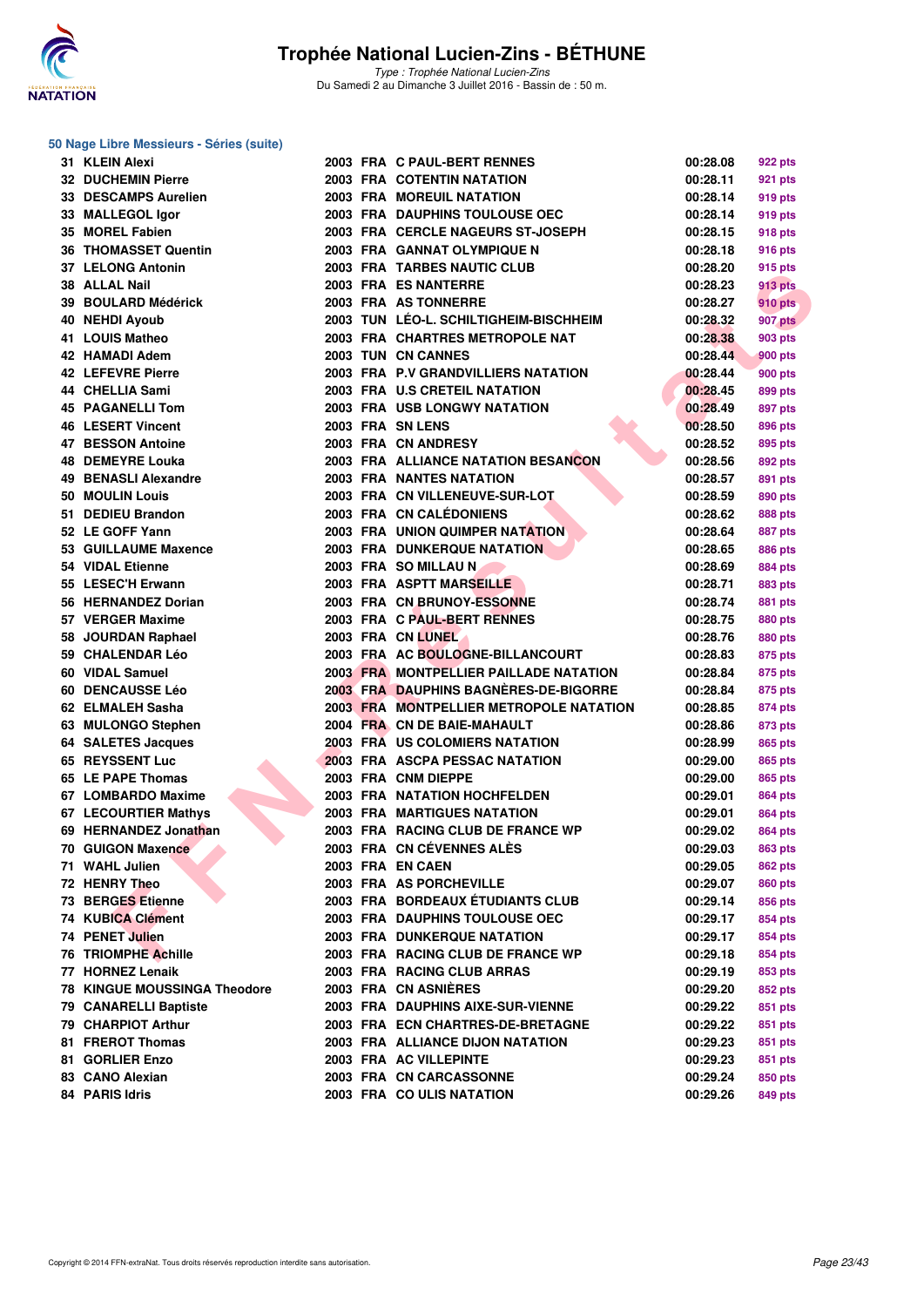

Type : Trophée National Lucien-Zins Du Samedi 2 au Dimanche 3 Juillet 2016 - Bassin de : 50 m.

#### **50 Nage Libre Messieurs - Séries (suite)**

| 85 AGIUS Robin              |  | 2003 FRA CN FONTAINEBLEAU-AVON          | 00:29.29      | 847 pts        |
|-----------------------------|--|-----------------------------------------|---------------|----------------|
| 85 KRPINA Ante-Nikola       |  | 2003 FRA AAS SARCELLES NATATION 95      | 00:29.29      | 847 pts        |
| <b>87 MAZELLIER Nans</b>    |  | 2004 FRA ASEC ST-PAUL LA RÉUNION        | 00:29.30      | 846 pts        |
| 88 DA SILVA Martin          |  | 2003 FRA CN VIRY-CHÂTILLON              | 00:29.33      | 844 pts        |
| 89 COTTEN Eloan             |  | 2003 FRA ST-NAZAIRE ATLANTIQUE NATATION | 00:29.36      | 843 pts        |
| 90 JOUVE Nicolas            |  | <b>2003 FRA PAYS D'AIX NATATION</b>     | 00:29.37      | 842 pts        |
| 90 LIN Julien               |  | 2003 FRA CN ASNIERES                    | 00:29.37      | 842 pts        |
| 92 ATTENOT Corentin         |  | 2004 FRA CN DE BAIE-MAHAULT             | 00:29.42      | <b>839 pts</b> |
| 93 MASSCHELIER Robinson     |  | <b>2003 FRA DUNKERQUE NATATION</b>      | 00:29.43      | 838 pts        |
| 94 PUYO Emilien             |  | 2003 MON AS MONACO NATATION             | 00:29.45      | <b>837 pts</b> |
| 95 LINDMANN Alexandre       |  | 2003 FRA OLYMPIQUE CLUB CESSON-SÉVIGNÉ  | 00:29.47      | 836 pts        |
| 96 TANJEVIC Konstantin      |  | 2003 FRA RACING CLUB DE FRANCE WP       | 00:29.50      | 834 pts        |
| 97 PILLER Mathis            |  | 2003 FRA CAL'HAY-LES-ROSES              | 00:29.51      | 834 pts        |
| 98 TEULE Enzo               |  | 2004 FRA CNO ST-GERMAIN-EN-LAYE         | 00:29.52      | 833 pts        |
| 99 AMELOT Nathan            |  | 2003 FRA ST-GEORGES ARGENTEUIL          | 00:29.53      | 832 pts        |
| 100 BEZARD Mel              |  | 2003 FRA CN ANTIBES                     | 00:29.54      | 832 pts        |
| 100 REGISTE Owen            |  | 2003 FRA ST-DENIS RÉUNION               | 00:29.54      | 832 pts        |
| 102 FERCHICHI Samy          |  | 2004 FRA AAS SARCELLES NATATION 95      | 00:29.56      | 831 pts        |
| 102 EZZINE Mohamed-Ali      |  | 2003 TUN LYON NATATION METROPOLE        | 00:29.56      | 831 pts        |
| 104 DJAMA Axel              |  | 2003 FRA CN ASNIERES                    | 00:29.57      | 830 pts        |
| 105 MELIN Tobias            |  | 2003 FRA CLUB NAUTIQUE DE L'ARPAJONNAIS | 00:29.59      | 829 pts        |
| 106 DE SMEDT Tom            |  | 2003 FRA US ST-ANDRÉ                    | 00:29.61      | 827 pts        |
| 107 ANDRY Lucas             |  | 2003 FRA SN SEDAN                       | 00:29.66      | <b>824 pts</b> |
| 107 CHRETIEN Stéphen        |  | 2003 FRA CN CALÉDONIENS                 | 00:29.66      | 824 pts        |
| 109 DZHYNDZHYRYSTYY Denis   |  | <b>2003 UKR NAUTIC CLUB NIMES</b>       | 00:29.72      | 821 pts        |
| 109 TRUBERT Ronan           |  | 2003 FRA USC CONFLANS-STE-HONORINE      | 00:29.72      | 821 pts        |
| 109 VIGNETTES Lucas         |  | 2003 FRA U.S CRETEIL NATATION           | 00:29.72      | 821 pts        |
| 112 LE GOVIC Guillaume      |  | 2003 FRA BAUD NATATION                  | 00:29.77      | 818 pts        |
| 113 ROUCHOUSE Martin        |  | 2003 FRA ANGOULEME N CHARENTE           | 00:29.81      | 815 pts        |
| 114 BOCAHUT Noé             |  | 2003 FRA CHARLEVILLE-MÉZIÈRES NATATION  | 00:29.82      | 815 pts        |
| 115 IBBERSON William        |  | 2003 BEL US ST-ANDRE                    | 00:29.87      | 812 pts        |
| 116 SAHOULI Anis            |  | <b>2003 FRA LYON NATATION METROPOLE</b> | 00:29.94      | 808 pts        |
| 117 BEAUNOIR Louca          |  | 2003 FRA CLUB AQUATIQUE CHOLETAIS       | 00:29.97      | 806 pts        |
| 118 CLAQUIN Tristan         |  | 2003 FRA NAUTIQUE ENTENTE CHALONS       | 00:30.01      | 804 pts        |
| 119 HUGOT Maximilien        |  | 2003 FRA RACING CLUB DE FRANCE WP       | 00:30.02      | 803 pts        |
| 120 BAILLY Paulemile        |  | 2003 FRA EN CAEN                        | 00:30.04      | 802 pts        |
| 121 LEPINAY Come            |  | 2003 FRA RACING CLUB DE FRANCE WP       | 00:30.07      | 800 pts        |
| 121 PATAY Jules             |  | 2003 FRA TRITON CLUB BELLEVILLE         | 00:30.07      | 800 pts        |
| 123 TSE PEN KI Ken          |  | 2004 MRI LA JEANNE NATATION PORT        | 00:30.14      | 796 pts        |
| 124 REMY Tristan            |  | 2003 FRA AC VILLEPINTE                  | 00:30.17      | 794 pts        |
| 125 PIERRON Gauthier        |  | 2004 FRA TCN CHAMPIGNEULLES             | 00:30.33      | 785 pts        |
| 126 CIACIA Kyllian          |  | 2003 FRA CN ANTIBES                     |               |                |
|                             |  |                                         | 00:30.35      | 783 pts        |
| 127 CALOONE Armand          |  | 2004 FRA CNO ST-GERMAIN-EN-LAYE         | 00:30.52      | 773 pts        |
| 128 DUTEIL Valentin         |  | 2003 FRA CA PIERRELATTE ASCEAC          | 00:30.57      | 771 pts        |
| 129 CLASADONTE Enzo         |  | 2003 FRA ASPTT NANCY                    | 00:30.61      | 768 pts        |
| 130 CLUSMAN Simon           |  | 2004 FRA US ST-ANDRÉ                    | 00:30.75      | 760 pts        |
| 131 REMY Jules              |  | 2003 FRA CN SALON-DE-PROVENCE           | 00:30.85      | 754 pts        |
| <b>132 OUABDESSELAM Leo</b> |  | 2003 FRA CN FONTAINEBLEAU-AVON          | 00:30.97      | 747 pts        |
| --- DUPRE Thomas            |  | 2003 FRA MARCQ NATATION                 | <b>DSQ Da</b> |                |
| --- THUROTTE Mathys         |  | 2003 FRA US CRÉPY-EN-VALOIS             | <b>DSQ Da</b> |                |

# **400 Nage Libre Messieurs - Séries** (Dimanche 3 Juillet 2016)<br>1 BOURGEOIS Mitch 2003 FRA CN DE BAIE-MAI

**1 BOURGEOIS Mitch 2003 FRA CN DE BAIE-MAHAULT 04:26.75 1020 pts** 50 m : 32.01 (32.01) 100 m : 1:05.29 (33.28) 150 m : 1:39.11 (33.82) 200 m : 2:13.41 (34.30) 250 m : 2:46.93 (33.52) 300 m : 3:21.29 (34.36) 350 m : 3:54.27 (32.98) 400 m : 4:26.75 (32.48)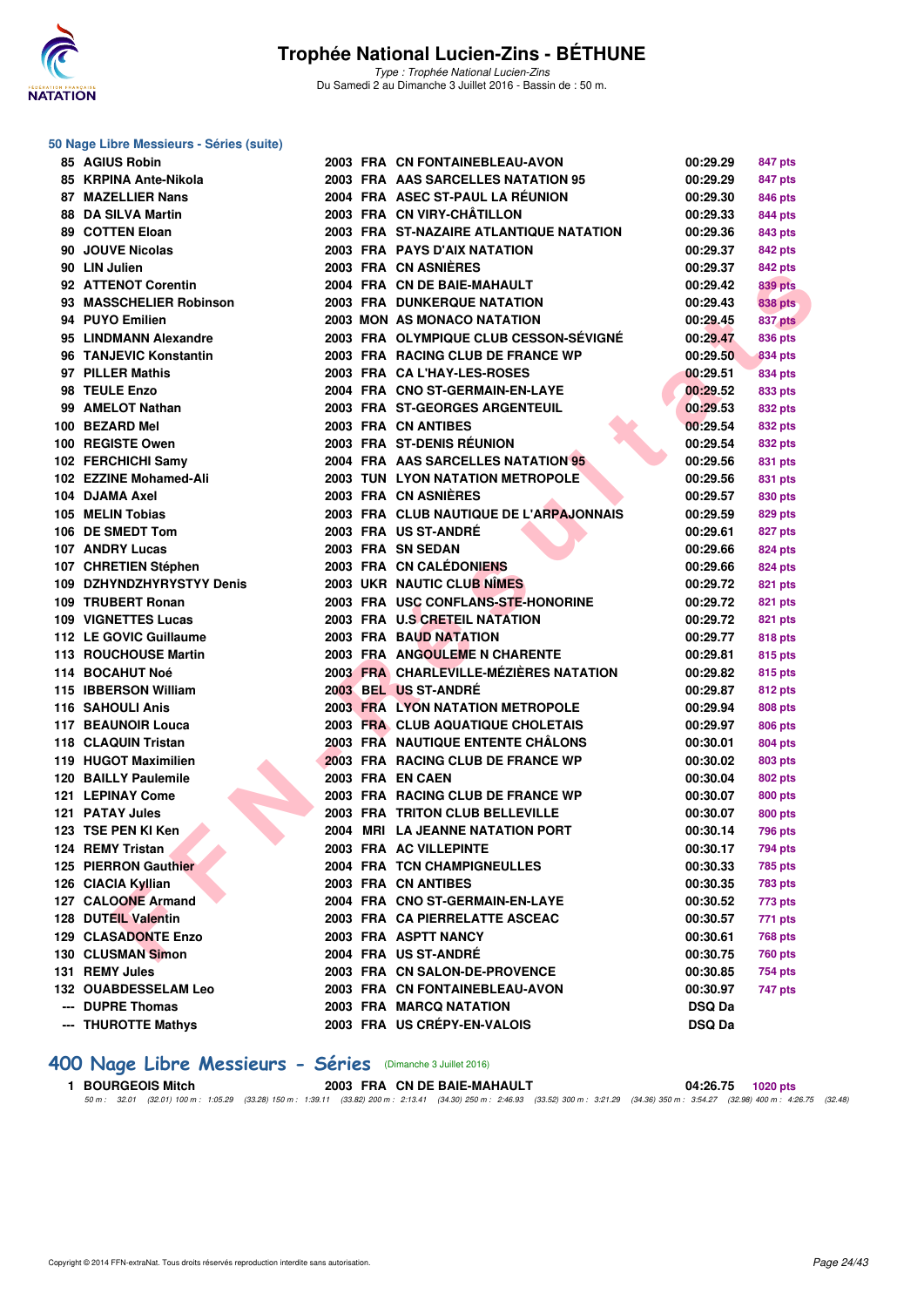

Type : Trophée National Lucien-Zins Du Samedi 2 au Dimanche 3 Juillet 2016 - Bassin de : 50 m.

| 2 LERNO Tom                                         |  | 2003 FRA LES DAUPHINS DU MOULE                                                                                                                                                                                                   | 04:26.92<br>1019 pts                                                           |         |
|-----------------------------------------------------|--|----------------------------------------------------------------------------------------------------------------------------------------------------------------------------------------------------------------------------------|--------------------------------------------------------------------------------|---------|
| 3 LAVISSE Manoé                                     |  | 50 m : 32.41 (32.41) 100 m : 1:06.07 (33.66) 150 m : 1:39.86 (33.79) 200 m : 2:13.79 (33.93) 250 m : 2:47.47 (33.68) 300 m : 3:21.41 (33.94) 350 m : 3:54.92 (33.51) 400 m : 4:26.92 (32.00)<br>2003 FRA ASCPA PESSAC NATATION   | 04:30.83<br>987 pts                                                            |         |
| 4 HUDAN Nathan                                      |  | 50 m : 30.72 (30.72) 100 m : 1:04.96 (34.24) 150 m : 1:39.45 (34.49) 200 m : 2:14.59 (35.14) 250 m : 2:48.18 (33.59) 300 m : 3:22.16 (33.98) 350 m : 3:56.30 (34.14) 400 m : 4:30.83 (34.53)<br><b>2003 FRA CN CALEDONIENS</b>   | 04:32.04<br>978 pts                                                            |         |
|                                                     |  | 50 m : 30.99 (30.99) 100 m : 1:04.95 (33.96) 150 m : 1:39.08 (34.13) 200 m : 2:13.61 (34.53) 250 m : 2:48.62 (35.01) 300 m : 3:23.70 (35.08) 350 m : 3:58.80 (35.10) 400 m : 4:32.04                                             |                                                                                | (33.24) |
| 5 BOUGHATTAS Fadi                                   |  | 2003 FRA AAS SARCELLES NATATION 95<br>50 m: 30.13 (30.13) 100 m: 1:03.99 (33.86) 150 m: 1:38.10 (34.11) 200 m: 2:12.89 (34.79) 250 m: 2:48.06 (35.17) 300 m: 3:22.42 (34.36) 350 m: 3:57.59 (35.17) 400 m: 4:32.44               | 04:32.44<br>975 pts                                                            | (34.85) |
| 6 CRETET Dorian                                     |  | 2003 FRA ES MASSY NATATION<br>50 m : 30.00 (30.00) 100 m : 1:03.46 (33.46) 150 m : 1:37.09 (33.63) 200 m : 2:12.11 (35.02) 250 m : 2:47.48 (35.37) 300 m : 3:23.26 (35.78) 350 m : 3:58.27 (35.01) 400 m : 4:32.49 (34.22)       | 04:32.49<br>974 pts                                                            |         |
| 7 NEHDI Ayoub                                       |  | 2003 TUN LEO-L. SCHILTIGHEIM-BISCHHEIM                                                                                                                                                                                           | 04:33.02<br>970 pts                                                            |         |
| 8 HAMADI Adem                                       |  | 50 m: 29.97 (29.97) 100 m: 1:02.45 (32.48) 150 m: 1:36.27 (33.82) 200 m: 2:10.84 (34.57) 250 m: 2:45.80 (34.96) 300 m: 3:21.50 (35.70) 350 m: 3:58.07 (36.57) 400 m: 4:33.02<br>2003 TUN CN CANNES                               | 04:33.39<br><b>967 pts</b>                                                     | (34.95) |
|                                                     |  | 50 m : 31.14 (31.14) 100 m : 1:04.89 (33.75) 150 m : 1:38.93 (34.04) 200 m : 2:13.78 (34.85) 250 m : 2:48.93 (35.15) 300 m : 3:24.14 (35.21) 350 m : 4:00.19 (36.05) 400 m : 4:33.39 (33.20)                                     |                                                                                |         |
| 9 EZZINE Mohamed-Ali                                |  | <b>2003 TUN LYON NATATION METROPOLE</b><br>50 m: 30.28 (30.28) 100 m: 1:03.86 (33.58) 150 m: 1:38.34 (34.48) 200 m: 2:13.48 (35.14) 250 m: 2:48.55 (35.07) 300 m: 3:24.32 (35.77) 350 m: 3:59.33 (35.01) 400 m: 4:33.53          | 04:33.53<br>966 pts                                                            | (34.20) |
| 10 BARADAT Mats                                     |  | 2003 FRA AC HYERES<br>50 m: 30.51 (30.51) 100 m: 1:04.26 (33.75) 150 m: 1:39.41 (35.15) 200 m: 2:15.16 (35.75) 250 m: 2:51.42 (36.26) 300 m: 3:27.24 (35.82) 350 m: 4:02.28 (35.04) 400 m: 4:34.55                               | 04:34.55<br>958 pts                                                            | (32.27) |
| 11 ANNOCQUE Paul                                    |  | <b>2003 FRA CN BEAUNE</b>                                                                                                                                                                                                        | 04:37.46<br>935 pts                                                            |         |
| 12 PAGANELLI Tom                                    |  | 50 m: 30.72 (30.72) 100 m: 1:05.13 (34.41) 150 m: 1:40.56 (35.43) 200 m: 2:16.55 (35.99) 250 m: 2:51.98 (35.43) 300 m: 3:28.18 (36.20) 350 m: 4:03.54 (35.36) 400 m: 4:37.46<br>2003 FRA USB LONGWY NATATION                     | 04:37.64<br>934 pts                                                            | (33.92) |
|                                                     |  | 50 m: 30.43 (30.43) 100 m: 1:04.20 (33.77) 150 m: 1:39.31 (35.11) 200 m: 2:15.16 (35.85) 250 m: 2:50.69 (35.53) 300 m: 3:27.10 (36.41) 350 m: 4:03.07 (35.97) 400 m: 4:37.64                                                     |                                                                                | (34.57) |
| 13 ROLLET Arthur                                    |  | <b>2003 FRA DUNKERQUE NATATION</b><br>50 m: 30.12 (30.12) 100 m: 1:03.43 (33.31) 150 m: 1:37.87 (34.44) 200 m: 2:13.44 (35.57) 250 m: 2:49.47 (36.03) 300 m: 3:25.54 (36.07) 350 m: 4:02.36 (36.82) 400 m: 4:37.77 (35.41)       | 04:37.77<br>933 pts                                                            |         |
| 14 EMERY Remy                                       |  | 2003 FRA A.C SEYSSINETTOIS NATATION<br>50 m: 30.69 (30.69) 100 m: 1:04.67 (33.98) 150 m: 1:39.33 (34.66) 200 m: 2:14.90 (35.57) 250 m: 2:50.49 (35.59) 300 m: 3:27.51 (37.02) 350 m: 4:04.55 (37.04) 400 m: 4:38.86              | 04:38.86<br>925 pts                                                            | (34.31) |
| 15 GORLIER Enzo                                     |  | 2003 FRA AC VILLEPINTE                                                                                                                                                                                                           | 04:39.88<br>917 pts                                                            |         |
| 16 KELLER Gwendal                                   |  | 50 m: 31.59 (31.59) 100 m: 1:06.67 (35.08) 150 m: 1:42.32 (35.65) 200 m: 2:18.10 (35.78) 250 m: 2:53.87 (35.77) 300 m: 3:29.88 (36.01) 350 m: 4:05.61 (35.73) 400 m: 4:39.88 (34.27)<br><b>2003 FRA TRITON CLUB BELLEVILLE</b>   | 04:40.33<br>913 pts                                                            |         |
|                                                     |  | 50 m : 30.74 (30.74) 100 m : 1:05.48 (34.74) 150 m : 1:42.01 (36.53) 200 m : 2:18.50 (36.49) 250 m : 2:55.18 (36.68) 300 m : 3:30.90                                                                                             | (35.72) 350 m : 4:06.42 (35.52) 400 m : 4:40.33                                | (33.91) |
| 17 KLEIN Alexi                                      |  | 2003 FRA C PAUL-BERT RENNES<br>50 m : 31.47 (31.47) 100 m : 1:06.07 (34.60) 150 m : 1:42.41 (36.34) 200 m : 2:18.48 (36.07) 250 m : 2:54.30 (35.82) 300 m : 3:30.39 (36.09) 350 m : 4:06.39 (36.00) 400 m : 4:40.58              | 04:40.58<br>912 pts                                                            | (34.19) |
| <b>18 GERAN Youris</b>                              |  | 2003 FRA CNIC LES SQUALES<br>50 m : 31.55 (31.55) 100 m : 1:06.73 (35.18) 150 m : 1:42.32 (35.59) 200 m : 2:18.38 (36.06) 250 m : 2:54.76 (36.38) 300 m : 3:30.78                                                                | 04:40.99<br>908 pts<br>(36.02) 350 m: 4:07.01 (36.23) 400 m: 4:40.99 (33.98)   |         |
| 19 MULONGO Stephen                                  |  | 2004 FRA CN DE BAIE-MAHAULT                                                                                                                                                                                                      | 04:41.04<br><b>908 pts</b>                                                     |         |
| 20 ROUGIER Tom                                      |  | 50 m : 32.50 (32.50) 100 m : 1:08.17 (35.67) 150 m : 1:44.01 (35.84) 200 m : 2:20.77 (36.76) 250 m : 2:56.66 (35.89) 300 m : 3:33.34<br>2003 FRA GRAND RODEZ NATATION                                                            | (36.68) 350 m : 4:08.89 (35.55) 400 m : 4:41.04 (32.15)<br>04:41.47<br>905 pts |         |
|                                                     |  | 50 m: 31.41 (31.41) 100 m: 1:07.29 (35.88) 150 m: 1:43.43 (36.14) 200 m: 2:19.45 (36.02) 250 m: 2:55.33 (35.88) 300 m: 3:32.59                                                                                                   | (37.26) 350 m : 4:07.80 (35.21) 400 m : 4:41.47 (33.67)                        |         |
| 21 TEULE Enzo<br>50 m: 31.08 (31.08) 100 m: 1:05.70 |  | 2004 FRA CNO ST-GERMAIN-EN-LAYE<br>(34.62) 150 m : 1:41.00 (35.30) 200 m : 2:17.18 (36.18) 250 m : 2:53.65 (36.47) 300 m : 3:29.95                                                                                               | 04:41.99<br>901 pts<br>$(36.30)$ 350 m : 4:06.75 $(36.80)$ 400 m : 4:41.99     | (35.24) |
| 22 ALLAL Nail                                       |  | <b>2003 FRA ES NANTERRE</b><br>50 m : 32.48 (32.48) 100 m : 1:07.85 (35.37) 150 m : 1:44.10 (36.25) 200 m : 2:20.19 (36.09) 250 m : 2:55.82 (35.63) 300 m : 3:32.05 (36.23) 350 m : 4:08.13 (36.08) 400 m : 4:42.16 (34.03)      | 04:42.16<br>900 pts                                                            |         |
| 23 GRONDIN Raja                                     |  | 2003 FRA AQUATIC CLUB DE L'EST REUNION                                                                                                                                                                                           | 04:42.29<br>899 pts                                                            |         |
| 24 BREIJO Enzo                                      |  | 50 m: 32.17 (32.17) 100 m: 1:06.50 (34.33) 150 m: 1:42.36 (35.86) 200 m: 2:18.10 (35.74) 250 m: 2:55.63 (37.53) 300 m: 3:32.26 (36.63) 350 m: 4:09.17 (36.91) 400 m: 4:42.29<br><b>2003 FRA CANET 66 NATATION</b>                | 04:42.82<br>895 pts                                                            | (33.12) |
|                                                     |  | 50 m: 30.85 (30.85) 100 m: 1:05.98 (35.13) 150 m: 1:41.49 (35.51) 200 m: 2:18.03 (36.54) 250 m: 2:54.75 (36.72) 300 m: 3:31.68 (36.93) 350 m: 4:08.99 (37.31) 400 m: 4:42.82                                                     |                                                                                | (33.83) |
| 25 LELONG Antonin                                   |  | <b>2003 FRA TARBES NAUTIC CLUB</b><br>50 m: 31.48 (31.48) 100 m: 1:07.68 (36.20) 150 m: 1:43.84 (36.16) 200 m: 2:20.75 (36.91) 250 m: 2:57.24 (36.49) 300 m: 3:33.59 (36.35) 350 m: 4:08.88 (35.29) 400 m: 4:42.97 (34.09)       | 04:42.97<br>893 pts                                                            |         |
| 26 VIGUIER Antoine                                  |  | 2003 FRA CN CEVENNES ALES<br>50 m: 31.80 (31.80) 100 m: 1:07.45 (35.65) 150 m: 1:42.62 (35.17) 200 m: 2:19.13 (36.51) 250 m: 2:55.76 (36.63) 300 m: 3:32.50 (36.74) 350 m: 4:08.94 (36.44) 400 m: 4:43.00 (34.06)                | 04:43.00<br>893 pts                                                            |         |
| 27 THUROTTE Mathys                                  |  | 2003 FRA US CREPY-EN-VALOIS                                                                                                                                                                                                      | 04:43.17<br>892 pts                                                            |         |
| 28 PIERRON Gauthier                                 |  | 50 m: 30.41 (30.41) 100 m: 1:04.53 (34.12) 150 m: 1:40.16 (35.63) 200 m: 2:16.53 (36.37) 250 m: 2:53.67 (37.14) 300 m: 3:30.57 (36.90) 350 m: 4:07.67 (37.10) 400 m: 4:43.17 (35.50)<br><b>2004 FRA TCN CHAMPIGNEULLES</b>       | 04:43.32<br>891 pts                                                            |         |
|                                                     |  | 50 m : 32.65 (32.65) 100 m : 1:08.43 (35.78) 150 m : 1:44.34 (35.91) 200 m : 2:20.78 (36.44) 250 m : 2:56.76 (35.98) 300 m : 3:32.90 (36.14) 350 m : 4:09.09 (36.19) 400 m : 4:43.32 (34.23)                                     |                                                                                |         |
| 29 REMY Jules                                       |  | 2003 FRA CN SALON-DE-PROVENCE<br>50 m: 32.86 (32.86) 100 m: 1:08.90 (36.04) 150 m: 1:45.01 (36.11) 200 m: 2:21.04 (36.03) 250 m: 2:57.28 (36.24) 300 m: 3:33.16 (35.88) 350 m: 4:09.45 (36.29) 400 m: 4:43.44                    | 04:43.44<br>890 pts                                                            | (33.99) |
| 30 CADROT Yoan                                      |  | 2003 FRA AC VILLEPINTE<br>50 m: 30.88 (30.88) 100 m: 1:05.51 (34.63) 150 m: 1:41.09 (35.58) 200 m: 2:17.54 (36.45) 250 m: 2:54.16 (36.62) 300 m: 3:31.70 (37.54) 350 m: 4:08.91 (37.21) 400 m: 4:43.73                           | 04:43.73<br><b>888 pts</b>                                                     |         |
| <b>31 OUABDESSELAM Leo</b>                          |  | 2003 FRA CN FONTAINEBLEAU-AVON                                                                                                                                                                                                   | 04:43.96<br>886 pts                                                            | (34.82) |
| 32 DA SILVA Martin                                  |  | 50 m: 32.77 (32.77) 100 m: 1:08.56 (35.79) 150 m: 1:45.00 (36.44) 200 m: 2:21.68 (36.68) 250 m: 2:58.33 (36.65) 300 m: 3:34.28 (35.95) 350 m: 4:10.15 (35.87) 400 m: 4:43.96 (33.81)<br>2003 FRA CN VIRY-CHATILLON               | 04:44.19<br>884 pts                                                            |         |
|                                                     |  | 50 m : 30.96 (30.96) 100 m : 1:06.21 (35.25) 150 m : 1:42.64 (36.43) 200 m : 2:19.68 (37.04) 250 m : 2:56.62 (36.94) 300 m : 3:33.82 (37.20) 350 m : 4:09.96 (36.14) 400 m : 4:44.19 (34.23)                                     |                                                                                |         |
| 33 AGIUS Robin                                      |  | 2003 FRA CN FONTAINEBLEAU-AVON<br>50 m: 32.66 (32.66) 100 m: 1:08.55 (35.89) 150 m: 1:45.17 (36.62) 200 m: 2:21.43 (36.26) 250 m: 2:58.08 (36.65) 300 m: 3:34.19 (36.11) 350 m: 4:10.17 (35.98) 400 m: 4:44.35                   | 04:44.35<br>883 pts                                                            | (34.18) |
| 34 HENRY Theo                                       |  | 2003 FRA AS PORCHEVILLE                                                                                                                                                                                                          | 04:44.44<br>882 pts                                                            |         |
| <b>35 DENCAUSSE Léo</b>                             |  | 50 m : 32.53 (32.53) 100 m : 1:08.75 (36.22) 150 m : 1:45.69 (36.94) 200 m : 2:22.18 (36.49) 250 m : 2:58.80 (36.62) 300 m : 3:35.74 (36.94) 350 m : 4:11.66 (35.92) 400 m : 4:44.44<br>2003 FRA DAUPHINS BAGNERES-DE-BIGORRE    | 04:44.48<br>882 pts                                                            | (32.78) |
| 36 MORAIS-SANTOS Julien                             |  | 50 m: 33.00 (33.00) 100 m: 1:09.66 (36.66) 150 m: 1:46.73 (37.07) 200 m: 2:23.60 (36.87) 250 m: 2:59.76 (36.16) 300 m: 3:36.34 (36.58) 350 m: 4:11.47 (35.13) 400 m: 4:44.48<br>2003 FRA AS MONACO NATATION                      | 04:44.49<br>882 pts                                                            | (33.01) |
|                                                     |  | 50 m : 32.03 (32.03) 100 m : 1:06.73 (34.70) 150 m : 1:43.27 (36.54) 200 m : 2:19.91 (36.64) 250 m : 2:56.66 (36.75) 300 m : 3:33.14 (36.48) 350 m : 4:09.95 (36.81) 400 m : 4:44.49 (34.54)                                     |                                                                                |         |
| <b>37 SAHOULI Anis</b>                              |  | 2003 FRA LYON NATATION METROPOLE<br>50 m : 32.00 (32.00) 100 m : 1:07.28 (35.28) 150 m : 1:43.27 (35.99) 200 m : 2:19.64 (36.37) 250 m : 2:55.58 (35.94) 300 m : 3:32.50 (36.92) 350 m : 4:09.28 (36.78) 400 m : 4:45.09 (35.81) | 04:45.09<br>878 pts                                                            |         |
|                                                     |  |                                                                                                                                                                                                                                  |                                                                                |         |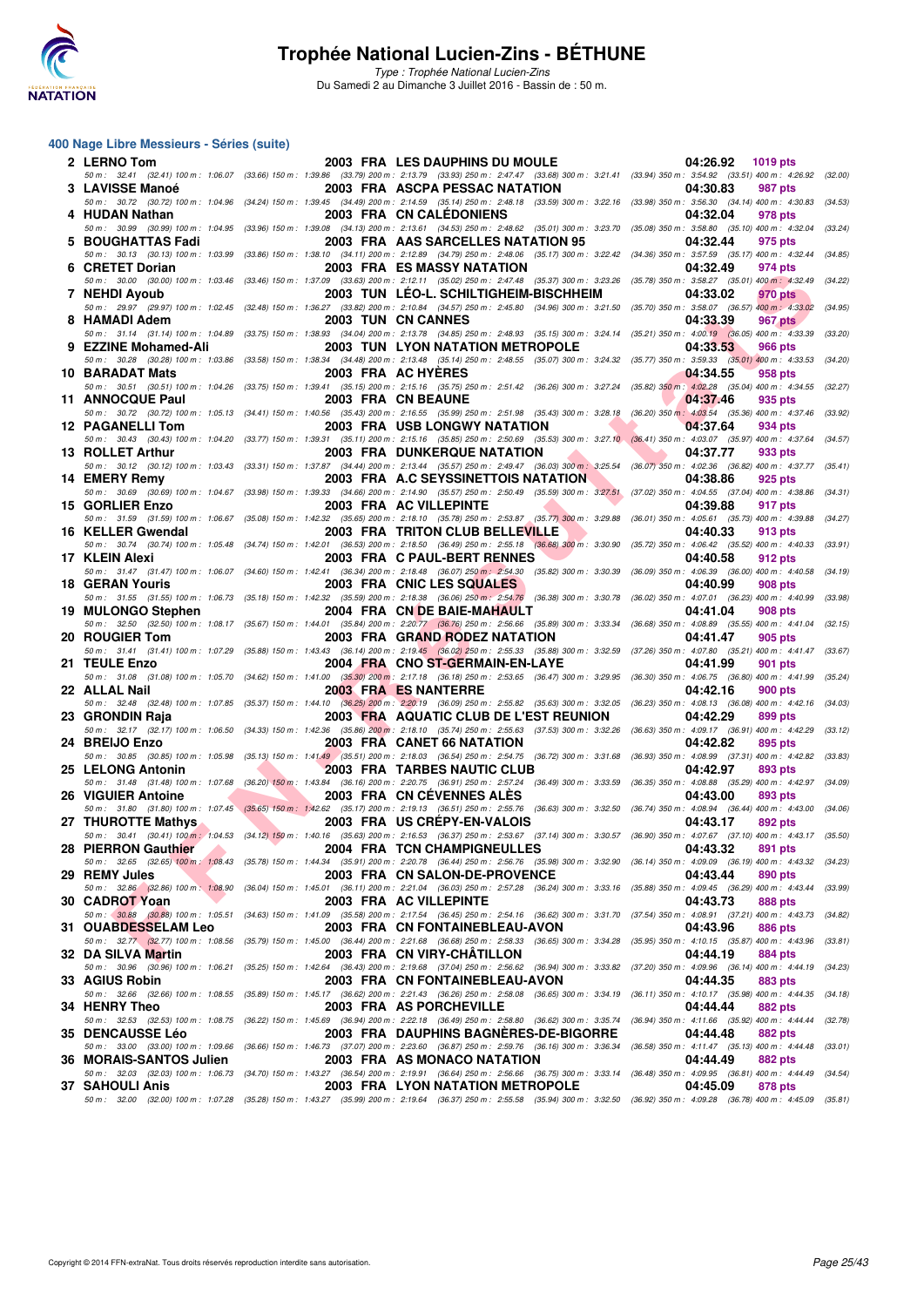

Type : Trophée National Lucien-Zins Du Samedi 2 au Dimanche 3 Juillet 2016 - Bassin de : 50 m.

| 38 LE PAPE Thomas                                          | 2003 FRA CNM DIEPPE                                                                                                                                                                                                              | 04:45.27<br>876 pts                                                               |         |
|------------------------------------------------------------|----------------------------------------------------------------------------------------------------------------------------------------------------------------------------------------------------------------------------------|-----------------------------------------------------------------------------------|---------|
| <b>39 DUCHEMIN Pierre</b>                                  | 50 m: 32.51 (32.51) 100 m: 1:07.98 (35.47) 150 m: 1:44.93 (36.95) 200 m: 2:21.65 (36.72) 250 m: 2:58.20 (36.55) 300 m: 3:34.60 (36.40) 350 m: 4:10.56 (35.96) 400 m: 4:45.27<br><b>2003 FRA COTENTIN NATATION</b>                | 04:45.45<br>875 pts                                                               | (34.71) |
| 40 VERGER Maxime                                           | 50 m : 31.24 (31.24) 100 m : 1:06.07 (34.83) 150 m : 1:42.42 (36.35) 200 m : 2:18.91 (36.49) 250 m : 2:55.80 (36.89) 300 m : 3:33.58<br>2003 FRA C PAUL-BERT RENNES                                                              | $(37.78)$ 350 m : 4:10.23 $(36.65)$ 400 m : 4:45.45<br><b>875 pts</b><br>04:45.46 | (35.22) |
| 41 DEMEYRE Louka                                           | 50 m: 32.82 (32.82) 100 m: 1:08.29 (35.47) 150 m: 1:43.92 (35.63) 200 m: 2:20.17 (36.25) 250 m: 2:56.53 (36.36) 300 m: 3:33.66 (37.13) 350 m: 4:09.73 (36.07) 400 m: 4:45.46<br>2003 FRA ALLIANCE NATATION BESANCON              | 04:45.52<br>874 pts                                                               | (35.73) |
| 42 RATEL Esteban                                           | 50 m: 30.62 (30.62) 100 m: 1:06.39 (35.77) 150 m: 1:42.87 (36.48) 200 m: 2:20.32 (37.45) 250 m: 2:57.17 (36.85) 300 m: 3:34.84<br>2003 FRA USC CONFLANS-STE-HONORINE                                                             | (37.67) 350 m : 4:10.79 (35.95) 400 m : 4:45.52<br>04:45.84<br>872 pts            | (34.73) |
| 50 m: 32.19 (32.19) 100 m: 1:08.00<br>43 PATAY Jules       | (35.81) 150 m : 1:45.05 (37.05) 200 m : 2:21.26 (36.21) 250 m : 2:58.08 (36.82) 300 m : 3:34.76 (36.68) 350 m : 4:11.66 (36.90) 400 m : 4:45.84<br>2003 FRA TRITON CLUB BELLEVILLE                                               | 04:46.10<br>870 pts                                                               | (34.18) |
| 50 m : 32.41 (32.41) 100 m : 1:09.21<br>44 FREROT Thomas   | (36.80) 150 m : 1:45.79 (36.58) 200 m : 2:22.47 (36.68) 250 m : 2:58.81 (36.34) 300 m : 3:35.30 (36.49) 350 m : 4:11.25 (35.95) 400 m : 4:46.10<br>2003 FRA ALLIANCE DIJON NATATION                                              | 04:46.13<br>870 pts                                                               | (34.85) |
| 45 RENE CORAIL Yann                                        | 50 m: 32.71 (32.71) 100 m: 1:08.49 (35.78) 150 m: 1:45.31 (36.82) 200 m: 2:22.39 (37.08) 250 m: 2:58.86 (36.47) 300 m: 3:35.34 (36.48) 350 m: 4:11.55 (36.21) 400 m: 4:46.13 (34.58)<br><b>2003 FRA CSN GUYANCOURT</b>           | 04:46.17<br><b>869 pts</b>                                                        |         |
| 50 m: 31.28 (31.28) 100 m: 1:05.79<br>46 BENASLI Alexandre | (34.51) 150 m: 1:41.53 (35.74) 200 m: 2:17.44 (35.91) 250 m: 2:54.49 (37.05) 300 m: 3:32.04 (37.55) 350 m: 4:09.87 (37.83) 400 m: 4:46.17<br><b>2003 FRA NANTES NATATION</b>                                                     | 04:46.66<br>866 pts                                                               | (36.30) |
| 47 RIVIERE Clément                                         | 50 m: 31.59 (31.59) 100 m: 1:05.61 (34.02) 150 m: 1:42.42 (36.81) 200 m: 2:19.91 (37.49) 250 m: 2:56.61 (36.70) 300 m: 3:33.81 (37.20) 350 m: 4:10.54 (36.73) 400 m: 4:46.66<br>2003 FRA CAPRICORNE SUD N ST-PIERRE              | 04:46.97<br>864 pts                                                               | (36.12) |
| 48 DEDIEU Brandon                                          | 50 m : 30.96 (30.96) 100 m : 1:05.56 (34.60) 150 m : 1:41.97 (36.41) 200 m : 2:19.61 (37.64) 250 m : 2:57.11 (37.50) 300 m : 3:34.84 (37.73) 350 m : 4:11.64 (36.80) 400 m : 4:46.97<br>2003 FRA CN CALEDONIENS                  | 04:47.52<br>859 pts                                                               | (35.33) |
| 49 COTTEN Eloan                                            | 50 m: 33.04 (33.04) 100 m: 1:08.80 (35.76) 150 m: 1:45.00 (36.20) 200 m: 2:21.84 (36.84) 250 m: 2:58.63 (36.79) 300 m: 3:35.78 (37.15) 350 m: 4:12.67 (36.89) 400 m: 4:47.52<br>2003 FRA ST-NAZAIRE ATLANTIQUE NATATION          | 04:47.70<br>858 pts                                                               | (34.85) |
| 50 FERCHICHI Samv                                          | 50 m: 32.55 (32.55) 100 m: 1:08.22 (35.67) 150 m: 1:44.27 (36.05) 200 m: 2:21.16 (36.89) 250 m: 2:57.48 (36.32) 300 m: 3:34.82 (37.34) 350 m: 4:11.66 (36.84) 400 m: 4:47.70 (36.04)<br>2004 FRA AAS SARCELLES NATATION 95       | 04:47.76<br>858 pts                                                               |         |
| 51 REYSSENT Luc                                            | 50 m: 33.09 (33.09) 100 m: 1:08.98 (35.89) 150 m: 1:45.89 (36.91) 200 m: 2:22.31 (36.42) 250 m: 2:59.66 (37.35) 300 m: 3:37.11 (37.45) 350 m: 4:13.90 (36.79) 400 m: 4:47.76<br><b>2003 FRA ASCPA PESSAC NATATION</b>            | 04:47.90<br>857 pts                                                               | (33.86) |
| 50 m: 31.29 (31.29) 100 m: 1:06.97                         | (35.68) 150 m: 1:43.17 (36.20) 200 m: 2:19.21 (36.04) 250 m: 2:56.55 (37.34) 300 m: 3:33.87 (37.32) 350 m: 4:11.69 (37.82) 400 m: 4:47.90<br>2004 FRA CN DE BAIE-MAHAULT                                                         |                                                                                   | (36.21) |
| 52 ATTENOT Corentin                                        | 50 m: 32.60 (32.60) 100 m: 1:08.29 (35.69) 150 m: 1:45.20 (36.91) 200 m: 2:21.80 (36.60) 250 m: 2:58.97 (37.17) 300 m: 3:35.68 (36.71) 350 m: 4:12.22 (36.54) 400 m: 4:47.95                                                     | 04:47.95<br>856 pts                                                               | (35.73) |
| 53 LOUIS Matheo                                            | <b>2003 FRA CHARTRES METROPOLE NAT</b><br>50 m : 32.29 (32.29) 100 m : 1:08.13 (35.84) 150 m : 1:44.69 (36.56) 200 m : 2:21.67 (36.98) 250 m : 2:58.71 (37.04) 300 m : 3:35.83 (37.12) 350 m : 4:12.68 (36.85) 400 m : 4:48.18   | 04:48.18<br>855 pts                                                               | (35.50) |
| 54 ELMALEH Sasha                                           | 2003 FRA MONTPELLIER METROPOLE NATATION<br>50 m : 32.84 (32.84) 100 m : 1:08.30 (35.46) 150 m : 1:44.74 (36.44) 200 m : 2:21.74 (37.00) 250 m : 2:58.34 (36.60) 300 m : 3:35.59 (37.25) 350 m : 4:12.56 (36.97) 400 m : 4:48.19  | 04:48.19<br>855 pts                                                               | (35.63) |
| 55 REMY Tristan<br>50 m: 31.70 (31.70) 100 m: 1:06.96      | 2003 FRA AC VILLEPINTE<br>(35.26) 150 m : 1:43.52 (36.56) 200 m : 2:20.67 (37.15) 250 m : 2:58.30 (37.63) 300 m : 3:36.02 (37.72) 350 m : 4:13.06 (37.04) 400 m : 4:48.35                                                        | 04:48.35<br>853 pts                                                               | (35.29) |
| 56 DE SMEDT Tom                                            | 2003 FRA US ST-ANDRE<br>50 m: 33.12 (33.12) 100 m: 1:09.27 (36.15) 150 m: 1:46.45 (37.18) 200 m: 2:24.10 (37.65) 250 m: 3:01.31 (37.21) 300 m: 3:38.16 (36.85) 350 m: 4:14.45 (36.29) 400 m: 4:48.71 (34.26)                     | 04:48.71<br>851 pts                                                               |         |
| 57 GUILLAUME Maxence                                       | <b>2003 FRA DUNKERQUE NATATION</b><br>50 m: 32.01 (32.01) 100 m: 1:07.81 (35.80) 150 m: 1:45.19 (37.38) 200 m: 2:22.23 (37.04) 250 m: 2:58.86 (36.63) 300 m: 3:36.12 (37.26) 350 m: 4:13.36 (37.24) 400 m: 4:48.74               | 04:48.74<br>850 pts                                                               | (35.38) |
| 58 KRPINA Ante-Nikola                                      | 2003 FRA AAS SARCELLES NATATION 95<br>50 m: 32.17 (32.17) 100 m: 1:08.29 (36.12) 150 m: 1:45.49 (37.20) 200 m: 2:23.13 (37.64) 250 m: 3:00.23 (37.10) 300 m: 3:37.65 (37.42) 350 m: 4:14.17 (36.52) 400 m: 4:49.32               | 04:49.32<br><b>846 pts</b>                                                        | (35.15) |
| 59 IBBERSON William                                        | 2003 BEL US ST-ANDRE<br>50 m: 31.87 (31.87) 100 m: 1:08.17 (36.30) 150 m: 1:45.20 (37.03) 200 m: 2:22.32 (37.12) 250 m: 2:59.56 (37.24) 300 m: 3:37.18 (37.62) 350 m: 4:14.26 (37.08) 400 m: 4:49.66                             | 04:49.66<br>844 pts                                                               | (35.40) |
| 60 PUYO Emilien                                            | 2003 MON AS MONACO NATATION<br>50 m : 32.02 (32.02) 100 m : 1:08.26 (36.24) 150 m : 1:44.86 (36.60) 200 m : 2:22.02 (37.16) 250 m : 2:58.32 (36.30) 300 m : 3:35.87 (37.55) 350 m : 4:12.98 (37.11) 400 m : 4:49.77 (36.79)      | 04:49.77<br>843 pts                                                               |         |
| 61 CANARELLI Baptiste                                      | 2003 FRA DAUPHINS AIXE-SUR-VIENNE<br>50 m: 32.06 (32.06) 100 m: 1:08.32 (36.26) 150 m: 1:45.36 (37.04) 200 m: 2:22.83 (37.47) 250 m: 3:00.66 (37.83) 300 m: 3:38.10 (37.44) 350 m: 4:15.54 (37.44) 400 m: 4:50.00 (34.46)        | 04:50.00<br>841 pts                                                               |         |
| 62 LESERT Vincent                                          | 2003 FRA SN LENS<br>50 m: 30.54 (30.54) 100 m: 1:06.17 (35.63) 150 m: 1:43.95 (37.78) 200 m: 2:21.56 (37.61) 250 m: 2:59.50 (37.94) 300 m: 3:36.82 (37.32) 350 m: 4:14.73 (37.91) 400 m: 4:50.01                                 | 04:50.01<br>841 pts                                                               | (35.28) |
| 63 SALETES Jacques                                         | <b>2003 FRA US COLOMIERS NATATION</b><br>50 m: 33.10 (33.10) 100 m: 1:09.90 (36.80) 150 m: 1:46.46 (36.56) 200 m: 2:23.75 (37.29) 250 m: 3:00.69 (36.94) 300 m: 3:38.44 (37.75) 350 m: 4:14.64 (36.20) 400 m: 4:50.12 (35.48)    | 04:50.12<br>840 pts                                                               |         |
| 64 MASSCHELIER Robinson                                    | 2003 FRA DUNKERQUE NATATION<br>50 m: 32.45 (32.45) 100 m: 1:08.44 (35.99) 150 m: 1:46.29 (37.85) 200 m: 2:24.02 (37.73) 250 m: 3:00.86 (36.84) 300 m: 3:38.14 (37.28) 350 m: 4:14.43 (36.29) 400 m: 4:50.16                      | 04:50.16<br>840 pts                                                               | (35.73) |
| 65 HUGOT Maximilien<br>50 m: 32.61 (32.61) 100 m: 1:09.29  | 2003 FRA RACING CLUB DE FRANCE WP<br>(36.68) 150 m : 1:46.63 (37.34) 200 m : 2:23.71 (37.08) 250 m : 3:00.91 (37.20) 300 m : 3:37.70 (36.79) 350 m : 4:14.49 (36.79) 400 m : 4:50.23                                             | 04:50.23<br>840 pts                                                               | (35.74) |
| 66 CLAQUIN Tristan                                         | <b>2003 FRA NAUTIQUE ENTENTE CHALONS</b><br>50 m : 32.26 (32.26) 100 m : 1:09.21 (36.95) 150 m : 1:46.62 (37.41) 200 m : 2:24.03 (37.41) 250 m : 3:02.04 (38.01) 300 m : 3:39.14 (37.10) 350 m : 4:16.33 (37.19) 400 m : 4:50.24 | 04:50.24<br>839 pts                                                               | (33.91) |
| 67 HERNANDEZ Dorian                                        | 2003 FRA CN BRUNOY-ESSONNE                                                                                                                                                                                                       | 04:50.35<br>839 pts                                                               |         |
| 68 CHARPIOT Arthur                                         | 50 m: 32.99 (32.99) 100 m: 1:08.87 (35.88) 150 m: 1:45.14 (36.27) 200 m: 2:22.39 (37.25) 250 m: 2:55.51 (37.12) 300 m: 3:37.07 (37.56) 350 m: 4:14.91 (37.84) 400 m: 4:50.35 (35.44)<br>2003 FRA ECN CHARTRES-DE-BRETAGNE        | 04:50.36<br>839 pts                                                               |         |
| 69 PENET Julien                                            | 50 m : 31.88 (31.88) 100 m : 1:07.72 (35.84) 150 m : 1:44.41 (36.69) 200 m : 2:21.20 (36.79) 250 m : 2:58.58 (37.38) 300 m : 3:36.38<br><b>2003 FRA DUNKERQUE NATATION</b>                                                       | (37.80) 350 m : 4:14.29 (37.91) 400 m : 4:50.36<br>04:50.47<br>838 pts            | (36.07) |
| 70 HERNANDEZ Jonathan                                      | 50 m : 32.22 (32.22) 100 m : 1:08.48 (36.26) 150 m : 1:45.71 (37.23) 200 m : 2:23.84 (38.13) 250 m : 3:00.74 (36.90) 300 m : 3:38.64<br>2003 FRA RACING CLUB DE FRANCE WP                                                        | $(37.90)$ 350 m : 4:15.94 $(37.30)$ 400 m : 4:50.47<br>04:50.52<br>837 pts        | (34.53) |
| 71 DESCAMPS Aurelien                                       | 50 m : 33.19 (33.19) 100 m : 1:09.96 (36.77) 150 m : 1:46.18 (36.22) 200 m : 2:23.49 (37.31) 250 m : 3:00.72 (37.23) 300 m : 3:38.05<br><b>2003 FRA MOREUIL NATATION</b>                                                         | (37.33) 350 m : 4:15.03 (36.98) 400 m : 4:50.52<br>04:50.53<br>837 pts            | (35.49) |
| 50 m : 31.87 (31.87) 100 m : 1:07.04<br>72 LETERME Jérémy  | (35.17) 150 m: 1:44.02 (36.98) 200 m: 2:20.77 (36.75) 250 m: 2:58.51 (37.74) 300 m: 3:36.13 (37.62) 350 m: 4:14.00 (37.87) 400 m: 4:50.53<br>2003 FRA AC DECINES                                                                 | 04:50.55<br>837 pts                                                               | (36.53) |
| 72 BOULARD Médérick                                        | 50 m: 29.88 (29.88) 100 m: 1:03.91 (34.03) 150 m: 1:40.48 (36.57) 200 m: 2:18.05 (37.57) 250 m: 2:56.76 (38.71) 300 m: 3:34.97 (38.21) 350 m: 4:13.70 (38.73) 400 m: 4:50.55 (36.85)<br>2003 FRA AS TONNERRE                     | 04:50.55<br>837 pts                                                               |         |
|                                                            | 50 m: 32.06 (32.06) 100 m: 1:08.05 (35.99) 150 m: 1:45.27 (37.22) 200 m: 2:22.88 (37.61) 250 m: 3:00.30 (37.42) 300 m: 3:38.22 (37.92) 350 m: 4:15.86 (37.64) 400 m: 4:50.55 (34.69)                                             |                                                                                   |         |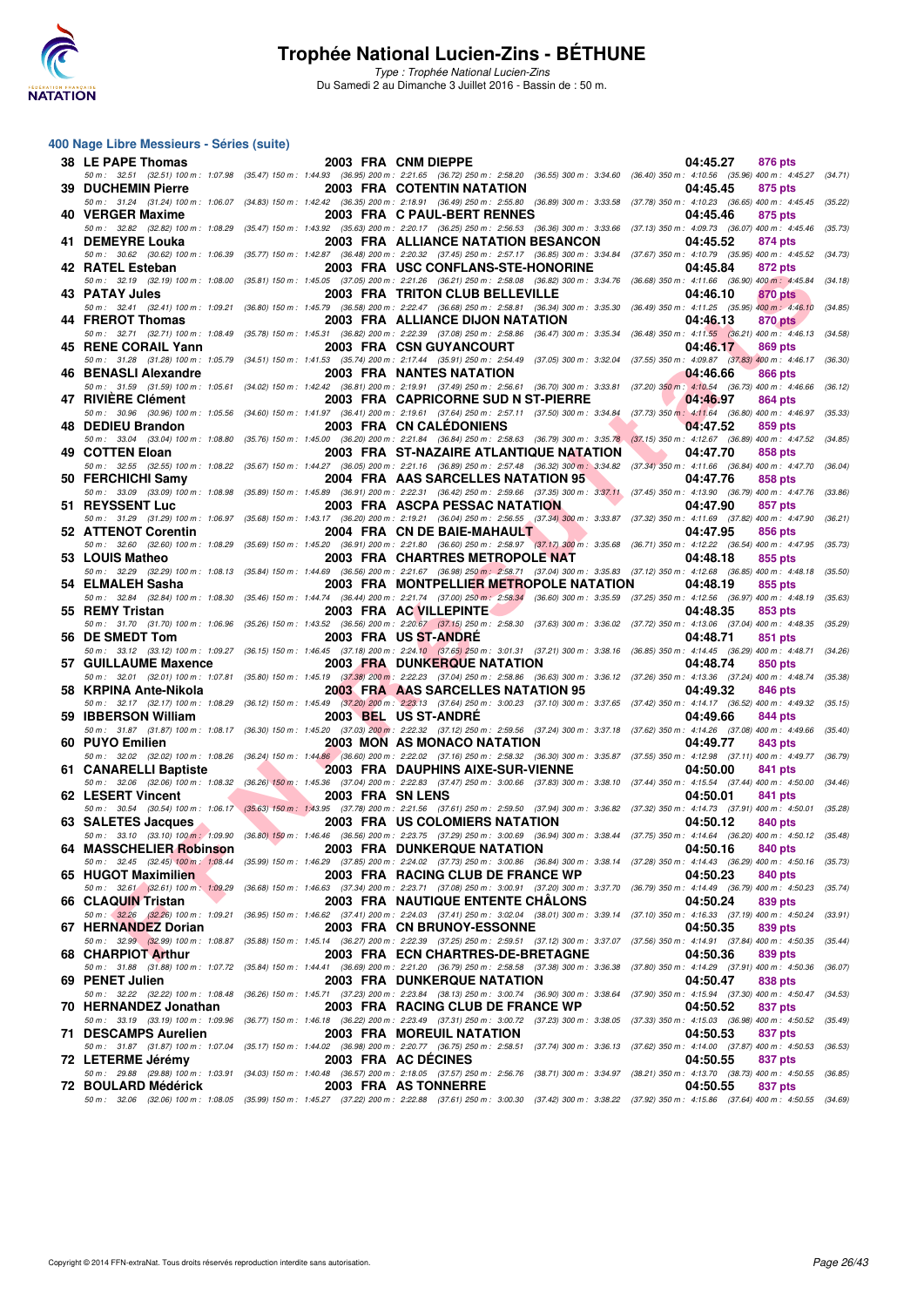

Type : Trophée National Lucien-Zins Du Samedi 2 au Dimanche 3 Juillet 2016 - Bassin de : 50 m.

| <b>74 BAILLY Paulemile</b>      | 2003 FRA EN CAEN |                                                                                                                                                                                                                                     | 04:50.94<br>834 pts                                      |
|---------------------------------|------------------|-------------------------------------------------------------------------------------------------------------------------------------------------------------------------------------------------------------------------------------|----------------------------------------------------------|
| 75 BOCAHUT Noé                  |                  | 50 m: 32.71 (32.71) 100 m: 1:09.00 (36.29) 150 m: 1:46.06 (37.06) 200 m: 2:23.43 (37.37) 250 m: 3:00.91 (37.48) 300 m: 3:38.40 (37.49) 350 m: 4:15.63 (37.23) 400 m: 4:50.94<br>2003 FRA CHARLEVILLE-MEZIERES NATATION              | (35.31)<br>04:50.96<br>834 pts                           |
|                                 |                  | 50 m : 32.27 (32.27) 100 m : 1:10.54 (38.27) 150 m : 1:48.63 (38.09) 200 m : 2:26.39 (37.76) 250 m : 3:02.91 (36.52) 300 m : 3:39.80 (36.89) 350 m : 4:16.16 (36.36) 400 m : 4:50.96                                                | (34.80)                                                  |
| 76 REGISTE Owen                 |                  | 2003 FRA ST-DENIS REUNION<br>50 m: 33.30 (33.30) 100 m: 1:09.33 (36.03) 150 m: 1:45.07 (35.74) 200 m: 2:22.81 (37.74) 250 m: 3:00.09 (37.28) 300 m: 3:37.71 (37.62) 350 m: 4:14.96 (37.25) 400 m: 4:51.29                           | 04:51.29<br>832 pts<br>(36.33)                           |
| 77 LECOURTIER Mathys            |                  | <b>2003 FRA MARTIGUES NATATION</b>                                                                                                                                                                                                  | 04:51.41<br>831 pts                                      |
| <b>78 VIDAL Etienne</b>         |                  | 50 m: 32.31 (32.31) 100 m: 1:08.22 (35.91) 150 m: 1:45.23 (37.01) 200 m: 2:23.37 (38.14) 250 m: 3:00.91 (37.54) 300 m: 3:38.34 (37.43) 350 m: 4:15.59 (37.25) 400 m: 4:51.41<br>2003 FRA SO MILLAU N                                | (35.82)<br>04:51.80<br>828 pts                           |
|                                 |                  | 50 m: 33.00 (33.00) 100 m: 1:10.79 (37.79) 150 m: 1:48.32 (37.53) 200 m: 2:25.37 (37.05) 250 m: 3:02.59 (37.22) 300 m: 3:39.82 (37.23) 350 m: 4:16.35 (36.53) 400 m: 4:51.80 (35.45)                                                |                                                          |
| 79 GAYAUD Arthur-Tèo            |                  | 2003 FRA CN GUERET<br>50 m: 32.14 (32.14) 100 m: 1:07.72 (35.58) 150 m: 1:44.88 (37.16) 200 m: 2:23.25 (38.37) 250 m: 3:01.45 (38.20) 300 m: 3:40.06 (38.61) 350 m: 4:18.08 (38.02) 400 m: 4:51.81                                  | 04:51.81<br>828 pts<br>(33.73)                           |
| 80 JOUVE Nicolas                |                  | <b>2003 FRA PAYS D'AIX NATATION</b>                                                                                                                                                                                                 | 04:51.91<br>827 pts                                      |
| 81 DJAMA Axel                   |                  | 50 m : 33.06 (33.06) 100 m : 1:09.37 (36.31) 150 m : 1:46.32 (36.95) 200 m : 2:24.74 (38.42) 250 m : 3:01.93 (37.19) 300 m : 3:39.30 (37.37) 350 m : 4:16.73 (37.43) 400 m : 4:51.91 (35.18)<br>2003 FRA CN ASNIERES                | 04:52.39<br>824 pts                                      |
|                                 |                  | 50 m: 31.93 (31.93) 100 m: 1:07.32 (35.39) 150 m: 1:44.34 (37.02) 200 m: 2:22.64 (38.30) 250 m: 3:00.02 (37.38) 300 m: 3:37.79 (37.77) 350 m: 4:15.71 (37.92) 400 m: 4:52.39                                                        | (36.68)                                                  |
| 82 BEZARD Mel                   |                  | <b>2003 FRA CN ANTIBES</b><br>50 m: 31.76 (31.76) 100 m: 1:06.97 (35.21) 150 m: 1:44.36 (37.39) 200 m: 2:22.63 (38.27) 250 m: 3:00.76 (38.13) 300 m: 3:39.68 (38.92) 350 m: 4:17.25 (37.57) 400 m: 4:52.42                          | 04:52.42<br>824 pts<br>(35.17)                           |
| 83 HORNEZ Lenaik                |                  | 2003 FRA RACING CLUB ARRAS                                                                                                                                                                                                          | 04:52.48<br>823 pts                                      |
| 84 LOMBARDO Maxime              |                  | 50 m : 32.17 (32.17) 100 m : 1:08.10 (35.93) 150 m : 1:45.42 (37.32) 200 m : 2:22.97 (37.55) 250 m : 2:59.52 (36.55) 300 m : 3:37.17 (37.65) 350 m : 4:15.12 (37.95) 400 m : 4:52.48 (37.36)<br><b>2003 FRA NATATION HOCHFELDEN</b> | 04:52.58<br>822 pts                                      |
| 85 BERGES Etienne               |                  | 50 m: 30.97 (30.97) 100 m: 1:05.42 (34.45) 150 m: 1:43.03 (37.61) 200 m: 2:22.21 (39.18) 250 m: 3:00.56 (38.35) 300 m: 3:39.26 (38.70) 350 m: 4:17.61 (38.35) 400 m: 4:52.58<br><b>2003 FRA BORDEAUX ETUDIANTS CLUB</b>             | (34.97)<br>04:52.59<br><b>822 pts</b>                    |
|                                 |                  | 50 m: 32.41 (32.41) 100 m: 1:09.02 (36.61) 150 m: 1:46.31 (37.29) 200 m: 2:24.10 (37.79) 250 m: 3:02.48 (38.38) 300 m: 3:41.28 (38.80) 350 m: 4:18.08 (36.80) 400 m: 4:52.59 (34.51)                                                |                                                          |
| 86 CHRETIEN Stéphen             |                  | 2003 FRA CN CALEDONIENS<br>50 m: 33.35 (33.35) 100 m: 1:09.91 (36.56) 150 m: 1:47.15 (37.24) 200 m: 2:24.34 (37.19) 250 m: 3:02.07 (37.73) 300 m: 3:39.56 (37.49) 350 m: 4:16.76 (37.20) 400 m: 4:52.78                             | 04:52.78<br>821 pts<br>(36.02)                           |
| 87 GUIGON Maxence               |                  | 2003 FRA CN CEVENNES ALES                                                                                                                                                                                                           | 04:53.08<br>819 pts                                      |
| 88 CLUSMAN Simon                |                  | 50 m: 33.93 (33.93) 100 m: 1:10.65 (36.72) 150 m: 1:47.81 (37.16) 200 m: 2:25.72 (37.91) 250 m: 3:02.64 (36.92) 300 m: 3:40.23 (37.59) 350 m: 4:17.56 (37.33) 400 m: 4:53.08<br>2004 FRA US ST-ANDRE                                | (35.52)<br>04:53.40<br>817 pts                           |
|                                 |                  | 50 m: 33.24 (33.24) 100 m: 1:09.53 (36.29) 150 m: 1:46.23 (36.70) 200 m: 2:23.47 (37.24) 250 m: 3:00.72 (37.25) 300 m: 3:37.96 (37.24) 350 m: 4:16.07 (38.11) 400 m: 4:53.40                                                        | (37.33)                                                  |
| 89 CHALENDAR Léo                |                  | 2003 FRA AC BOULOGNE-BILLANCOURT<br>50 m: 32.86 (32.86) 100 m: 1:08.67 (35.81) 150 m: 1:45.81 (37.14) 200 m: 2:23.17 (37.36) 250 m: 3:00.63 (37.46) 300 m: 3:38.72 (38.09) 350 m: 4:16.50 (37.78) 400 m: 4:53.53 (37.03)            | 04:53.53<br>816 pts                                      |
| 90 TRUBERT Ronan                |                  | 2003 FRA USC CONFLANS-STE-HONORINE                                                                                                                                                                                                  | 04:53.80<br>814 pts                                      |
| 91 CANO Alexian                 |                  | 50 m: 32.20 (32.20) 100 m: 1:08.40 (36.20) 150 m: 1:46.05 (37.65) 200 m: 2:24.11 (38.06) 250 m: 3:01.95 (37.84) 300 m: 3:39.76 (37.81) 350 m: 4:17.81 (38.05) 400 m: 4:53.80 (35.99)<br>2003 FRA CN CARCASSONNE                     | 04:54.07<br>812 pts                                      |
|                                 |                  | 50 m: 32.47 (32.47) 100 m: 1:09.71 (37.24) 150 m: 1:47.80 (38.09) 200 m: 2:25.22 (37.42) 250 m: 3:02.67 (37.45) 300 m: 3:40.52 (37.85) 350 m: 4:18.35 (37.83) 400 m: 4:54.07 (35.72)                                                |                                                          |
| 92 PILLER Mathis                |                  | 2003 FRA CAL'HAY-LES-ROSES<br>50 m: 32.74 (32.74) 100 m: 1:09.76 (37.02) 150 m: 1:47.68 (37.92) 200 m: 2:25.97 (38.29) 250 m: 3:03.31 (37.34) 300 m: 3:41.29 (37.98) 350 m: 4:17.89 (36.60) 400 m: 4:54.08 (36.19)                  | 04:54.08<br>812 pts                                      |
| 93 KUBICA Clément               |                  | 2003 FRA DAUPHINS TOULOUSE OEC<br>50 m: 32.64 (32.64) 100 m: 1:08.96 (36.32) 150 m: 1:46.36 (37.40) 200 m: 2:24.66 (38.30) 250 m: 3:02.68 (38.02) 300 m: 3:40.67 (37.99) 350 m: 4:18.17 (37.50) 400 m: 4:54.11                      | 04:54.11<br>811 pts<br>(35.94)                           |
| 94 COMPAN Francois              |                  | 2003 FRA SO MILLAU N                                                                                                                                                                                                                | 04:54.12<br>811 pts                                      |
| 95 CHAUSSON Stanislas           |                  | 50 m: 32.78 (32.78) 100 m: 1:09.62 (36.84) 150 m: 1:47.37 (37.75) 200 m: 2:24.87 (37.50) 250 m: 3:02.80 (37.93) 300 m: 3:40.68 (37.88) 350 m: 4:18.48 (37.80) 400 m: 4:54.12 (35.64)<br>2003 FRA DAUPHINS TOULOUSE OEC              | 04:54.46<br>809 pts                                      |
|                                 |                  | 50 m: 31.24 (31.24) 100 m: 1:07.60 (36.36) 150 m: 1:45.20 (37.60) 200 m: 2:23.39 (38.19) 250 m: 3:01.66 (38.27) 300 m: 3:40.09 (38.43) 350 m: 4:18.19 (38.10) 400 m: 4:54.46 (36.27)                                                |                                                          |
| 96 LE GOFF Yann                 |                  | <b>2003 FRA UNION QUIMPER NATATION</b><br>50 m: 32.11 (32.11) 100 m: 1:08.32 (36.21) 150 m: 1:46.27 (37.95) 200 m: 2:24.14 (37.87) 250 m: 3:02.52 (38.38) 300 m: 3:40.66 (38.14) 350 m: 4:19.00 (38.34) 400 m: 4:54.66 (35.66)      | 04:54.66<br>807 pts                                      |
| 97 CIACIA Kyllian               |                  | 2003 FRA CN ANTIBES                                                                                                                                                                                                                 | 04:55.14<br><b>804 pts</b>                               |
| 98 VIDAL Samuel                 |                  | 50 m: 32.91 (32.91) 100 m: 1:09.48 (36.57) 150 m: 1:47.43 (37.95) 200 m: 2:25.50 (38.07) 250 m: 3:03.52 (38.02) 300 m: 3:41.68 (38.16) 350 m: 4:19.80 (38.12) 400 m: 4:55.14 (35.34)<br>2003 FRA MONTPELLIER PAILLADE NATATION      | 04:55.16<br>804 pts                                      |
|                                 |                  | 50 m: 33.39 (33.39) 100 m: 1:09.84 (36.45) 150 m: 1:47.29 (37.45) 200 m: 2:25.09 (37.80) 250 m: 3:03.12 (38.03) 300 m: 3:40.99 (37.87) 350 m: 4:19.35 (38.36) 400 m: 4:55.16 (35.81)                                                |                                                          |
| 99 PICHARD Matisse              |                  | 2003 FRA CALAIS NATATION<br>50 m: 32.20 (32.20) 100 m: 1:08.41 (36.21) 150 m: 1:46.00 (37.59) 200 m: 2:23.90 (37.90) 250 m: 3:01.76 (37.86) 300 m: 3:40.15 (38.39) 350 m: 4:18.66 (38.51) 400 m: 4:55.27 (36.61)                    | 04:55.27<br>803 pts                                      |
| 100 LEPINAY Come                |                  | 2003 FRA RACING CLUB DE FRANCE WP<br>50 m: 34.55 (34.55) 100 m: 1:11.43 (36.88) 150 m: 1:48.77 (37.34) 200 m: 2:26.11 (37.34) 250 m: 3:04.15 (38.04) 300 m: 3:42.34 (38.19) 350 m: 4:19.56 (37.22) 400 m: 4:55.74 (36.18)           | 04:55.74<br><b>800 pts</b>                               |
| 101 CIFTCI Hasan                |                  | 2003 FRA A.S MONTBELIARD NATATION                                                                                                                                                                                                   | 04:55.96<br>798 pts                                      |
| 102 LE GOVIC Guillaume          |                  | 50 m: 29.38 (29.38) 100 m: 1:03.17 (33.79) 150 m: 1:39.56 (36.39) 200 m: 2:17.59 (38.03) 250 m: 2:56.30 (38.71) 300 m: 3:36.00 (39.70) 350 m: 4:16.14 (40.14) 400 m: 4:55.96<br>2003 FRA BAUD NATATION                              | (39.82)<br>04:55.99<br>798 pts                           |
|                                 |                  | 50 m: 32.29 (32.29) 100 m: 1:09.17 (36.88) 150 m: 1:46.95 (37.78) 200 m: 2:25.15 (38.20) 250 m: 3:03.52 (38.37) 300 m: 3:41.74 (38.22) 350 m: 4:20.06 (38.32) 400 m: 4:55.99 (35.33)                                                |                                                          |
| 103 THOMASSET Quentin           |                  | 2003 FRA GANNAT OLYMPIQUE N<br>50 m: 32.24 (32.24) 100 m: 1:08.51 (36.27) 150 m: 1:46.30 (37.79) 200 m: 2:24.68 (38.38) 250 m: 3:02.84 (38.16) 300 m: 3:42.54 (39.70) 350 m: 4:19.87 (37.33) 400 m: 4:56.12 (36.25)                 | 04:56.12<br>797 pts                                      |
| 104 BESSON Antoine              |                  | 2003 FRA CN ANDRESY                                                                                                                                                                                                                 | 04:56.18<br>797 pts                                      |
| 105 PARIS Idris                 |                  | 50 m: 31.89 (31.89) 100 m: 1:08.25 (36.36) 150 m: 1:45.88 (37.63) 200 m: 2:23.75 (37.87) 250 m: 3:02.44 (38.69) 300 m: 3:41.11 (38.67) 350 m: 4:19.57 (38.46) 400 m: 4:56.18<br>2003 FRA COULIS NATATION                            | (36.61)<br>04:56.23<br>796 pts                           |
|                                 |                  | 50 m : 31.44 (31.44) 100 m : 1:06.25 (34.81) 150 m : 1:42.84 (36.59) 200 m : 2:21.24 (38.40) 250 m : 2:59.79 (38.55) 300 m : 3:39.09<br>2003 FRA CA PIERRELATTE ASCEAC                                                              | (39.30) 350 m: 4:17.76 (38.67) 400 m: 4:56.23<br>(38.47) |
| 106 DUTEIL Valentin             |                  | 50 m: 33.44 (33.44) 100 m: 1:11.11 (37.67) 150 m: 1:49.07 (37.96) 200 m: 2:27.46 (38.39) 250 m: 3:05.11 (37.65) 300 m: 3:43.13 (38.02) 350 m: 4:20.59 (37.46) 400 m: 4:56.58                                                        | 04:56.58<br>794 pts<br>(35.99)                           |
| 107   KINGUE MOUSSINGA Theodore |                  | 2003 FRA CN ASNIERES<br>50 m : 33.40 (33.40) 100 m : 1:09.69 (36.29) 150 m : 1:47.39 (37.70) 200 m : 2:25.31 (37.92) 250 m : 3:03.33 (38.02) 300 m : 3:41.91 (38.58) 350 m : 4:19.77 (37.86) 400 m : 4:57.22                        | 04:57.22<br>789 pts<br>(37.45)                           |
| 108 MOULIN Louis                |                  | 2003 FRA CN VILLENEUVE-SUR-LOT                                                                                                                                                                                                      | 04:57.31<br>789 pts                                      |
| 109 PELEY Lucas                 |                  | 50 m: 32.35 (32.35) 100 m: 1:08.34 (35.99) 150 m: 1:46.74 (38.40) 200 m: 2:26.01 (39.27) 250 m: 3:05.14 (39.13) 300 m: 3:43.88 (38.74) 350 m: 4:21.72 (37.84) 400 m: 4:57.31 (35.59)<br>2003 FRA CN CALEDONIENS                     | 04:57.38<br><b>788 pts</b>                               |
|                                 |                  | 50 m: 31.03 (31.03) 100 m: 1:05.90 (34.87) 150 m: 1:42.58 (36.68) 200 m: 2:20.70 (38.12) 250 m: 2:59.38 (38.68) 300 m: 3:38.99 (39.61) 350 m: 4:19.01 (40.02) 400 m: 4:57.38 (38.37)                                                |                                                          |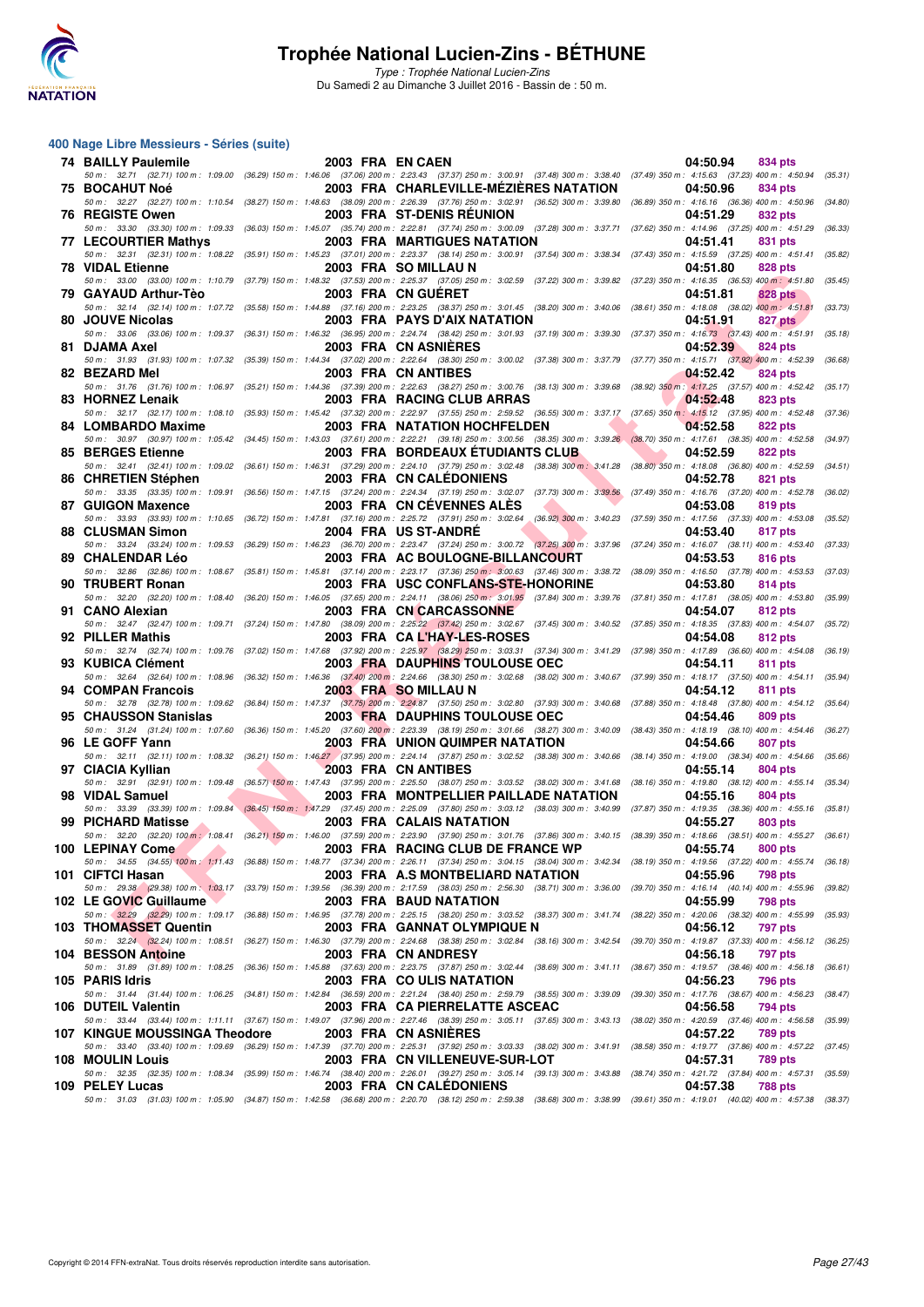

Type : Trophée National Lucien-Zins Du Samedi 2 au Dimanche 3 Juillet 2016 - Bassin de : 50 m.

#### **400 Nage Libre Messieurs - Séries (suite)**

| 110 DZHYNDZHYRYSTYY Denis                                                                                                                                                                                           |                                            | 2003 UKR NAUTIC CLUB NIMES              |                          |                               | 04:58.03<br>784 pts                                               |         |
|---------------------------------------------------------------------------------------------------------------------------------------------------------------------------------------------------------------------|--------------------------------------------|-----------------------------------------|--------------------------|-------------------------------|-------------------------------------------------------------------|---------|
| 50 m: 31.89 (31.89) 100 m: 1:07.33 (35.44) 150 m: 1:45.50 (38.17) 200 m: 2:24.40 (38.90) 250 m: 3:02.39 (37.99) 300 m: 3:41.49 (39.10) 350 m: 4:20.49 (39.00) 400 m: 4:58.03 (37.54)<br><b>111 CLASADONTE Enzo</b>  |                                            | 2003 FRA ASPTT NANCY                    |                          |                               | 04:58.71<br>779 pts                                               |         |
| 50 m: 33.07 (33.07) 100 m: 1:09.97 (36.90) 150 m: 1:47.82 (37.85) 200 m: 2:26.12 (38.30) 250 m: 3:04.61 (38.49) 300 m: 3:43.27 (38.66) 350 m: 4:21.62 (38.35) 400 m: 4:58.71 (37.09)<br>112 LIN Julien              |                                            | 2003 FRA CN ASNIERES                    |                          |                               | <b>778 pts</b><br>04:58.84                                        |         |
| 50 m: 32.47 (32.47) 100 m: 1:09.51 (37.04) 150 m: 1:47.34 (37.83) 200 m: 2:26.16 (38.82) 250 m: 3:04.03 (37.87) 300 m: 3:42.78 (38.75) 350 m: 4:21.14 (38.36) 400 m: 4:58.84 (37.70)                                |                                            |                                         |                          |                               |                                                                   |         |
| 113 VIGNETTES Lucas<br>50 m: 32.79 (32.79) 100 m: 1:10.56 (37.77) 150 m: 1:48.62 (38.06) 200 m: 2:27.82 (39.20) 250 m: 3:05.36 (37.54) 300 m: 3:44.19 (38.83) 350 m: 4:23.16 (38.97) 400 m: 4:58.85 (35.69)         |                                            | 2003 FRA U.S CRETEIL NATATION           |                          |                               | 04:58.85<br>778 pts                                               |         |
| 114 ANDRY Lucas<br>50 m: 33.04 (33.04) 100 m: 1:10.43 (37.39) 150 m: 1:48.55 (38.12) 200 m: 2:27.57 (39.02) 250 m: 3:05.71 (38.14) 300 m: 3:44.61 (38.90) 350 m: 4:22.35 (37.74) 400 m: 4:58.90 (36.55)             |                                            | 2003 FRA SN SEDAN                       |                          |                               | 04:58.90<br>777 pts                                               |         |
| 115 LANCRY Lilian                                                                                                                                                                                                   |                                            | 2003 FRA FRANCOIS NATATION CLUB         |                          |                               | 04:59.67<br><b>772 pts</b>                                        |         |
| 50 m: 32.61 (32.61) 100 m: 1:08.77 (36.16) 150 m: 1:45.77 (37.00) 200 m: 2:24.45 (38.68) 250 m: 3:03.26 (38.81) 300 m: 3:42.24 (38.98) 350 m: 4:21.42 (39.18) 400 m: 4:59.67<br>116 LINDMANN Alexandre              |                                            | 2003 FRA OLYMPIQUE CLUB CESSON-SEVIGNE  |                          |                               | 04:59.88<br>771 pts                                               | (38.25) |
| 50 m: 32.11 (32.11) 100 m: 1:08.28 (36.17) 150 m: 1:46.40 (38.12) 200 m: 2:25.40 (39.00) 250 m: 3:04.82 (39.42) 300 m: 3:43.97 (39.15) 350 m: 4:22.20 (38.23) 400 m: 4:59.88<br>117 MAZELLIER Nans                  |                                            | 2004 FRA ASEC ST-PAUL LA RÉUNION        |                          |                               | 05:00.06<br><b>769 pts</b>                                        | (37.68) |
| 50 m: 33.87 (33.87) 100 m: 1:11.12 (37.25) 150 m: 1:49.26 (38.14) 200 m: 2:27.50 (38.24) 250 m: 3:06.04 (38.54) 300 m: 3:44.98 (38.94) 350 m: 4:23.48 (38.50) 400 m: 5:00.06                                        |                                            |                                         |                          |                               |                                                                   | (36.58) |
| 118 TRIOMPHE Achille<br>50 m: 33.49 (33.49) 100 m: 1:11.47 (37.98) 150 m: 1:49.26 (37.79) 200 m: 2:28.16 (38.90) 250 m: 3:06.89 (38.73) 300 m: 3:45.49 (38.60) 350 m: 4:23.84 (38.35) 400 m: 5:00.67 (36.83)        |                                            | 2003 FRA RACING CLUB DE FRANCE WP       |                          |                               | 05:00.67<br>765 pts                                               |         |
| 119 ROUCHOUSE Martin<br>50 m : 32.45 (32.45) 100 m : 1:09.62 (37.17) 150 m : 1:48.31 (38.69) 200 m : 2:26.66 (38.35) 250 m : 3:05.74 (39.08) 300 m : 3:45.04 (39.30) 350 m : 4:24.36 (39.32) 400 m : 5:00.87        |                                            | 2003 FRA ANGOULEME N CHARENTE           |                          |                               | 05:00.87<br>764 pts                                               |         |
| 120 WAHL Julien                                                                                                                                                                                                     | 2003 FRA EN CAEN                           |                                         | <b>Contract Contract</b> | . .                           | 05:01.87<br>757 pts                                               | (36.51) |
| 50 m: 34.48 (34.48) 100 m: 1:12.88 (38.40) 150 m: 1:52.53 (39.65) 200 m: 2:31.38 (38.85) 250 m: 3:09.19 (37.81) 300 m: 3:47.67 (38.48) 350 m: 4:25.45 (37.78) 400 m: 5:01.87 (36.42)<br>121 LEFEVRE Pierre          |                                            | 2003 FRA P.V GRANDVILLIERS NATATION     |                          | <b>The Contract of Street</b> | 05:02.39<br>753 pts                                               |         |
| 50 m: 33.34 (33.34) 100 m: 1:11.77 (38.43) 150 m: 1:50.64 (38.87) 200 m: 2:29.69 (39.05) 250 m: 3:07.75 (38.06) 300 m: 3:46.75 (39.00) 350 m: 4:25.44 (38.69) 400 m: 5:02.39 (36.95)                                |                                            |                                         |                          |                               |                                                                   |         |
| 122 MOREL Fabien<br>50 m: 33.72 (33.72) 100 m: 1:10.07 (36.35) 150 m: 1:48.27 (38.20) 200 m: 2:26.85 (38.58) 250 m: 3:06.05 (39.20) 300 m: 3:45.16 (39.11) 350 m: 4:25.16 (40.00) 400 m: 5:02.70 (37.54)            |                                            | 2003 FRA CERCLE NAGEURS ST-JOSEPH       |                          |                               | 05:02.70<br>751 pts                                               |         |
| 123 JOURDAN Raphael<br>50 m : 32.51 (32.51) 100 m : 1:09.38 (36.87) 150 m : 1:48.07 (38.69) 200 m : 2:27.23 (39.16) 250 m : 3:06.56 (39.33) 300 m : 3:45.95 (39.39) 350 m : 4:25.80 (39.85) 400 m : 5:03.75 (37.95) |                                            | 2003 FRA CN LUNEL                       |                          |                               | 05:03.75<br>744 pts                                               |         |
| 124 CALOONE Armand                                                                                                                                                                                                  |                                            | 2004 FRA CNO ST-GERMAIN-EN-LAYE         |                          |                               | 05:03.93<br>742 pts                                               |         |
| 50 m : 32.75 (32.75) 100 m : 1:09.50 (36.75) 150 m : 1:49.00 (39.50) 200 m : 2:27.95 (38.95) 250 m : 3:07.40 (39.45) 300 m : 3:46.94 (39.54) 350 m : 4:26.00 (39.06) 400 m : 5:03.93 (37.93)<br>125 BEAUNOIR Louca  |                                            | 2003 FRA CLUB AQUATIQUE CHOLETAIS       |                          |                               | 05:04.10<br>741 pts                                               |         |
| 50 m: 33.50 (33.50) 100 m: 1:11.92 (38.42) 150 m: 1:50.17 (38.25) 200 m: 2:29.42 (39.25) 250 m: 3:08.68 (39.26) 300 m: 3:47.53 (38.85) 350 m: 4:25.50 (37.97) 400 m: 5:04.10 (38.60)<br>126 DUPRE Thomas            |                                            |                                         |                          |                               |                                                                   |         |
| 50 m: 33.42 (33.42) 100 m: 1:11.32 (37.90) 150 m: 1:50.08 (38.76) 200 m: 2:29.27 (39.19) 250 m: 3:09.27 (40.00) 300 m: 3:48.45 (39.18) 350 m: 4:27.45 (39.00) 400 m: 5:04.38 (36.93)                                |                                            | 2003 FRA MARCQ NATATION                 |                          |                               | 05:04.38<br>739 pts                                               |         |
| 127 AMELOT Nathan<br>50 m: 32.88 (32.88) 100 m: 1:11.17 (38.29) 150 m: 1:49.63 (38.46) 200 m: 2:29.55 (39.92) 250 m: 3:08.79 (39.24) 300 m: 3:48.60 (39.81) 350 m: 4:27.23 (38.63) 400 m: 5:04.40 (37.17)           |                                            | 2003 FRA ST-GEORGES ARGENTEUIL          |                          |                               | 05:04.40<br><b>739 pts</b>                                        |         |
| 128 TANJEVIC Konstantin                                                                                                                                                                                             |                                            | 2003 FRA RACING CLUB DE FRANCE WP       |                          |                               | 05:05.75<br><b>730 pts</b>                                        |         |
| 50 m: 33.20 (33.20) 100 m: 1:10.55 (37.35) 150 m: 1:48.94 (38.39) 200 m: 2:28.59 (39.65) 250 m: 3:08.37 (39.78) 300 m: 3:47.52 (39.15) 350 m: 4:27.19 (39.67) 400 m: 5:05.75<br>129 CHELLIA Sami                    |                                            | 2003 FRA U.S CRETEIL NATATION           |                          |                               | 05:05.78<br><b>730 pts</b>                                        | (38.56) |
| 50 m: 33.87 (33.87) 100 m: 1:12.29 (38.42) 150 m: 1:51.63 (39.34) 200 m: 2:31.06 (39.43) 250 m: 3:10.35 (39.29) 300 m: 3:49.94 (39.59) 350 m: 4:28.97 (39.03) 400 m: 5:05.78 (36.81)<br>130 MELIN Tobias            |                                            | 2003 FRA CLUB NAUTIQUE DE L'ARPAJONNAIS |                          |                               | 05:07.18<br>720 pts                                               |         |
| 50 m: 33.33 (33.33) 100 m: 1:11.09 (37.76) 150 m: 1:50.01 (38.92) 200 m: 2:29.37 (39.36) 250 m: 3:08.51 (39.14) 300 m: 3:49.01 (40.50) 350 m: 4:28.79 (39.78) 400 m: 5:07.18 (38.39)                                |                                            |                                         |                          |                               |                                                                   |         |
| 131 LESEC'H Erwann<br>50 m: 32.56 (32.56) 100 m: 1:10.16 (37.60) 150 m: 1:49.30 (39.14) 200 m: 2:29.07 (39.77) 250 m: 3:09.73 (40.66) 300 m: 3:50.55 (40.82) 350 m: 4:30.57 (40.02) 400 m: 5:07.34 (36.77)          |                                            | 2003 FRA ASPTT MARSEILLE                |                          |                               | 05:07.34<br>719 pts                                               |         |
| 132 MALLEGOL Igor<br>50 m: 33.73 (33.73) 100 m: 1:11.72 (37.99) 150 m: 1:51.62 (39.90) 200 m: 2:31.71 (40.09) 250 m: 3:11.69 (39.98) 300 m: 3:51.67 (39.98) 350 m: 4:31.08 (39.41) 400 m: 5:08.83 (37.75)           |                                            | <b>2003 FRA DAUPHINS TOULOUSE OEC</b>   |                          |                               | 05:08.83<br><b>709 pts</b>                                        |         |
| 133 VILDEUIL Axel                                                                                                                                                                                                   | <b>Contract Contract Contract Contract</b> | 2003 FRA AS EMERAINVILLE                |                          |                               | 05:13.06<br>681 pts                                               |         |
| 50 m: 33.56 (33.56) 100 m: 1:11.65 (38.09) 150 m: 1:50.85 (39.20) 200 m: 2:30.93 (40.08) 250 m: 3:10.91 (39.98) 300 m: 3:52.49 (41.58) 350 m: 4:34.18 (41.69) 400 m: 5:13.06 (38.88)<br>134 TSE PEN KI Ken          |                                            | 2004 MRI LA JEANNE NATATION PORT        |                          |                               | 05:14.81<br><b>670 pts</b>                                        |         |
| 50 m: 35.05 (35.05) 100 m: 1:13.67 (38.62) 150 m: 1:54.53 (40.86) 200 m: 2:36.13 (41.60) 250 m: 3:14.50 (38.37) 300 m: 3:54.69 (40.19) 350 m: 4:36.45 (41.76) 400 m: 5:14.81 (38.36)                                |                                            |                                         |                          |                               |                                                                   |         |
| 100 Dos Messieurs - Séries (Samedi 2 Juillet 2016)                                                                                                                                                                  |                                            |                                         |                          |                               |                                                                   |         |
| 1 THUROTTE Mathys                                                                                                                                                                                                   |                                            | 2003 FRA US CRÉPY-EN-VALOIS             |                          |                               | 01:07.08<br>986 pts                                               |         |
| 2 NEHDI Ayoub                                                                                                                                                                                                       |                                            | 2003 TUN LÉO-L. SCHILTIGHEIM-BISCHHEIM  |                          |                               | 50 m: 32.78 (32.78) 100 m: 1:07.08 (34.30)<br>01:07.11<br>985 pts |         |
| 3 BENASLI Alexandre                                                                                                                                                                                                 |                                            | <b>2003 FRA NANTES NATATION</b>         |                          |                               | 50 m: 32.34 (32.34) 100 m: 1:07.11 (34.77)<br>01:07.37<br>978 pts |         |
| 4 KELLER Gwendal                                                                                                                                                                                                    |                                            | 2003 FRA TRITON CLUB BELLEVILLE         |                          |                               | 50 m: 32.58 (32.58) 100 m: 1:07.37 (34.79)<br>01:07.56<br>972 pts |         |
| $\overline{A}$ DOUGIED T.                                                                                                                                                                                           |                                            | 0000 FBA CRAND BOBEZ NATATION           |                          |                               | 50 m: 32.55 (32.55) 100 m: 1:07.56 (35.01)                        |         |
|                                                                                                                                                                                                                     |                                            |                                         |                          |                               | $0.4.075C - 0.70A + 1$                                            |         |

#### **[100 Dos Messieurs - Séries](http://www.ffnatation.fr/webffn/resultats.php?idact=nat&go=epr&idcpt=34121&idepr=62)** (Samedi 2 Juillet 2016)

| 1 THUROTTE Mathys   |  | 2003 FRA US CRÉPY-EN-VALOIS            |                  | 01:07.08                                                         | 986 pts |  |
|---------------------|--|----------------------------------------|------------------|------------------------------------------------------------------|---------|--|
|                     |  |                                        | 50 m: 32.78      | $(32.78)$ 100 m : 1:07.08 $(34.30)$                              |         |  |
| 2 NEHDI Ayoub       |  | 2003 TUN LÉO-L. SCHILTIGHEIM-BISCHHEIM |                  | 01:07.11                                                         | 985 pts |  |
| 3 BENASLI Alexandre |  | <b>2003 FRA NANTES NATATION</b>        |                  | 50 m: 32.34 (32.34) 100 m: 1:07.11 (34.77)<br>01:07.37 978 pts   |         |  |
|                     |  |                                        | 50 m: 32.58      | $(32.58)$ 100 m : 1:07.37 $(34.79)$                              |         |  |
| 4 KELLER Gwendal    |  | 2003 FRA TRITON CLUB BELLEVILLE        |                  | 01:07.56 972 pts                                                 |         |  |
|                     |  |                                        | 50 m: 32.55      | $(32.55)$ 100 m : 1:07.56 $(35.01)$                              |         |  |
| 4 ROUGIER Tom       |  | 2003 FRA GRAND RODEZ NATATION          |                  | 01:07.56 972 pts                                                 |         |  |
|                     |  |                                        |                  | 50 m: 32.90 (32.90) 100 m: 1:07.56 (34.66)                       |         |  |
| 6 CRETET Dorian     |  | <b>2003 FRA ES MASSY NATATION</b>      |                  | $01:08.12$ 957 pts                                               |         |  |
| 7 LERNO Tom         |  | 2003 FRA LES DAUPHINS DU MOULE         |                  | 50 m: 33.78 (33.78) 100 m: 1:08.12 (34.34)<br>$01:08.46$ 948 pts |         |  |
|                     |  |                                        |                  | 50 m: 33.12 (33.12) 100 m: 1:08.46 (35.34)                       |         |  |
| 8 GUIGON Maxence    |  | 2003 FRA CN CÉVENNES ALÈS              |                  | 01:08.50                                                         | 947 pts |  |
|                     |  |                                        | $50 m$ : $33.52$ | $(33.52)$ 100 m : 1:08.50 $(34.98)$                              |         |  |
| 8 GERAN Youris      |  | 2003 FRA CNIC LES SQUALES              |                  | 01:08.50                                                         | 947 pts |  |
|                     |  |                                        | 50 m: 32.81      | $(32.81)$ 100 m : 1:08.50 $(35.69)$                              |         |  |
| 10 JOUVE Nicolas    |  | 2003 FRA PAYS D'AIX NATATION           |                  | $01:08.51$ 947 pts                                               |         |  |
|                     |  |                                        |                  | 50 m: 33.97 (33.97) 100 m: 1:08.51 (34.54)                       |         |  |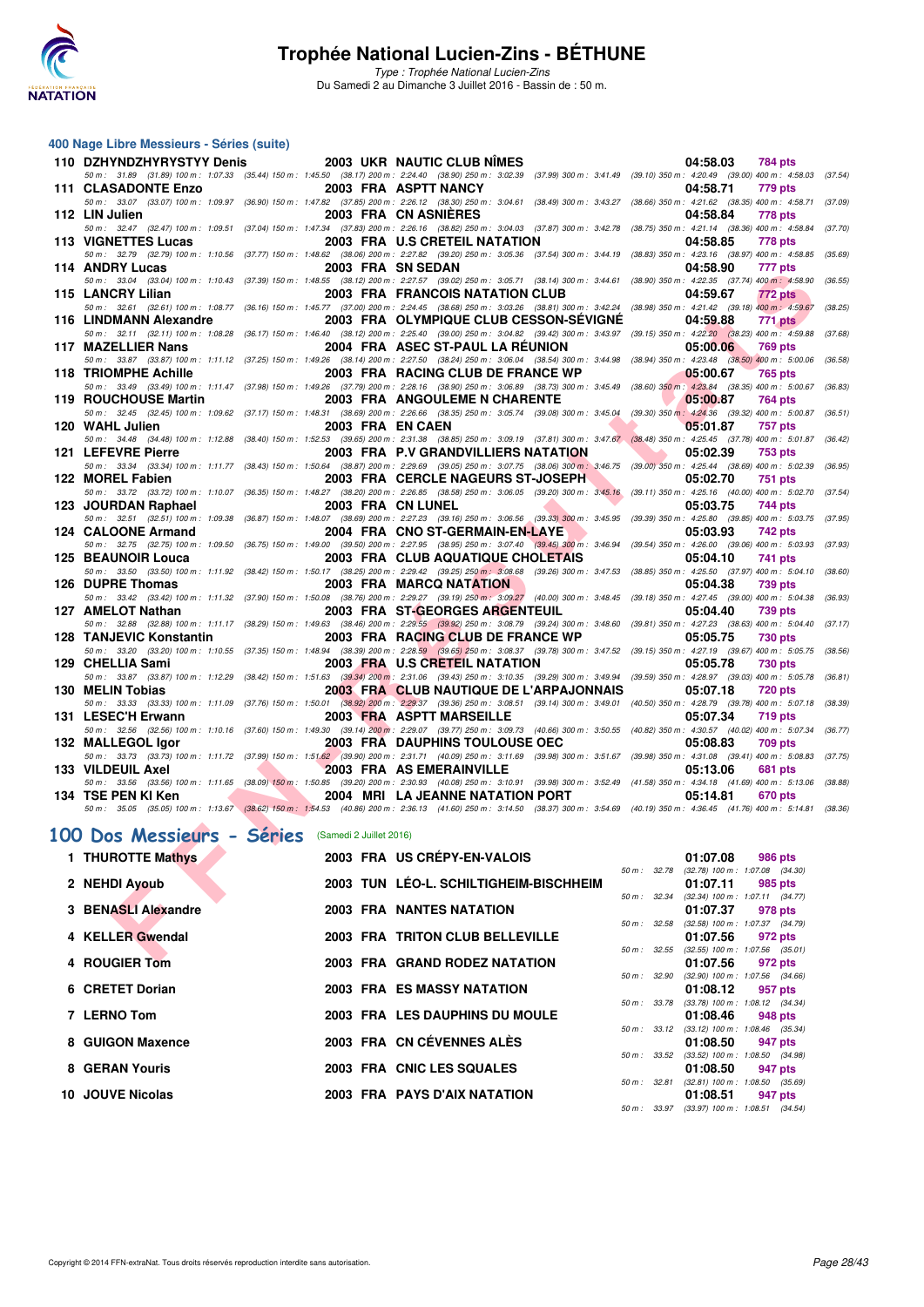

**100 Dos Messieurs - Séries (suite)**

#### **Trophée National Lucien-Zins - BÉTHUNE**

Type : Trophée National Lucien-Zins Du Samedi 2 au Dimanche 3 Juillet 2016 - Bassin de : 50 m.

| 11 RENE CORAIL Yann        |  | <b>2003 FRA CSN GUYANCOURT</b>          |                  |                  | 01:08.62                                        | 944 pts |  |
|----------------------------|--|-----------------------------------------|------------------|------------------|-------------------------------------------------|---------|--|
| <b>12 CLUSMAN Simon</b>    |  | 2004 FRA US ST-ANDRE                    | 50 m: 33.57      |                  | $(33.57)$ 100 m : 1:08.62 $(35.05)$<br>01:08.82 | 938 pts |  |
| 13 DEMEYRE Louka           |  | 2003 FRA ALLIANCE NATATION BESANCON     |                  | 50 m: 34.14      | $(34.14)$ 100 m : 1:08.82 $(34.68)$<br>01:09.02 | 933 pts |  |
| 13 HUDAN Nathan            |  | 2003 FRA CN CALÉDONIENS                 | 50 m: 33.40      |                  | (33.40) 100 m: 1:09.02 (35.62)<br>01:09.02      | 933 pts |  |
| <b>15 ANNOCQUE Paul</b>    |  | 2003 FRA CN BEAUNE                      |                  | 50 m: 33.95      | (33.95) 100 m: 1:09.02 (35.07)<br>01:09.09      | 931 pts |  |
|                            |  |                                         |                  | 50 m: 33.43      | $(33.43)$ 100 m : 1:09.09 $(35.66)$             |         |  |
| <b>16 COMPAN Francois</b>  |  | 2003 FRA SO MILLAU N                    |                  | 50 m: 33.43      | 01:09.24<br>$(33.43)$ 100 m : 1:09.24 $(35.81)$ | 927 pts |  |
| 17 HUGOT Maximilien        |  | 2003 FRA RACING CLUB DE FRANCE WP       | 50 m: 33.59      |                  | 01:09.47<br>$(33.59)$ 100 m : 1:09.47 $(35.88)$ | 921 pts |  |
| 18 LE PAPE Thomas          |  | 2003 FRA CNM DIEPPE                     |                  |                  | 01:09.63                                        | 917 pts |  |
| 19 GORLIER Enzo            |  | 2003 FRA AC VILLEPINTE                  | 50 m: 34.45      |                  | $(34.45)$ 100 m : 1:09.63 $(35.18)$<br>01:09.71 | 915 pts |  |
| 20 LECOURTIER Mathys       |  | <b>2003 FRA MARTIGUES NATATION</b>      |                  | 50 m: 33.66      | $(33.66)$ 100 m : 1:09.71 $(36.05)$<br>01:09.74 | 914 pts |  |
|                            |  |                                         | 50 m: 33.91      |                  | $(33.91)$ 100 m : 1:09.74 $(35.83)$             |         |  |
| 21 RATEL Esteban           |  | 2003 FRA USC CONFLANS-STE-HONORINE      | $50 m$ :         | 33.80            | 01:09.85<br>$(33.80)$ 100 m : 1:09.85 $(36.05)$ | 911 pts |  |
| 22 CADROT Yoan             |  | 2003 FRA AC VILLEPINTE                  |                  |                  | 01:09.86                                        | 911 pts |  |
| 23 RIVIERE Clément         |  | 2003 FRA CAPRICORNE SUD N ST-PIERRE     | $50 m$ :         | 34.19            | (34.19) 100 m: 1:09.86 (35.67)<br>01:09.87      | 911 pts |  |
| 23 LEPINAY Come            |  | 2003 FRA RACING CLUB DE FRANCE WP       |                  | 50 m: 33.85      | (33.85) 100 m: 1:09.87 (36.02)                  |         |  |
|                            |  |                                         |                  | 50 m: 34.53      | 01:09.87<br>$(34.53)$ 100 m : 1:09.87 $(35.34)$ | 911 pts |  |
| 23 HORNEZ Lenaik           |  | 2003 FRA RACING CLUB ARRAS              | $50 m$ : $33.52$ |                  | 01:09.87<br>(33.52) 100 m: 1:09.87 (36.35)      | 911 pts |  |
| 26 LAVISSE Manoé           |  | 2003 FRA ASCPA PESSAC NATATION          |                  |                  | 01:09.88                                        | 910 pts |  |
| 27 CANO Alexian            |  | 2003 FRA CN CARCASSONNE                 |                  | 50 m: 33.55      | (33.55) 100 m: 1:09.88 (36.33)<br>01:09.94      | 909 pts |  |
|                            |  |                                         | 50 m : 33.82     |                  | $(33.82)$ 100 m : 1:09.94 $(36.12)$             |         |  |
| <b>28 MOULIN Louis</b>     |  | 2003 FRA CN VILLENEUVE-SUR-LOT          |                  | 50 m : 33.84     | 01:10.32<br>$(33.84)$ 100 m : 1:10.32 $(36.48)$ | 899 pts |  |
| 29 DJAMA Axel              |  | 2003 FRA CN ASNIERES                    | 50 m: 34.24      |                  | 01:10.38<br>(34.24) 100 m: 1:10.38 (36.14)      | 897 pts |  |
| <b>30 TRIOMPHE Achille</b> |  | 2003 FRA RACING CLUB DE FRANCE WP       |                  |                  | 01:10.46                                        | 895 pts |  |
| 30 ELMALEH Sasha           |  | 2003 FRA MONTPELLIER METROPOLE NATATION |                  | $50 m$ : $34.30$ | $(34.30)$ 100 m : 1:10.46 $(36.16)$<br>01:10.46 | 895 pts |  |
| <b>32 VIGUIER Antoine</b>  |  | 2003 FRA CN CEVENNES ALES               |                  | 50 m: 34.07      | (34.07) 100 m: 1:10.46 (36.39)<br>01:10.58      | 892 pts |  |
|                            |  |                                         | 50 m: 34.65      |                  | $(34.65)$ 100 m : 1:10.58 $(35.93)$             |         |  |
| 33 PAGANELLI Tom           |  | 2003 FRA USB LONGWY NATATION            |                  | $50 m$ : $33.94$ | 01:10.61<br>$(33.94)$ 100 m : 1:10.61 $(36.67)$ | 891 pts |  |
| 33 PUYO Emilien            |  | <b>2003 MON AS MONACO NATATION</b>      |                  |                  | 01:10.61                                        | 891 pts |  |
| 35 CIFTCI Hasan            |  | 2003 FRA A.S MONTBELIARD NATATION       |                  | 50 m: 34.44      | (34.44) 100 m: 1:10.61 (36.17)<br>01:10.63      | 891 pts |  |
| 36 WAHL Julien             |  | 2003 FRA EN CAEN                        |                  | 50 m : 33.82     | $(33.82)$ 100 m : 1:10.63 $(36.81)$<br>01:10.69 | 889 pts |  |
|                            |  |                                         | 50 m : 33.94     |                  | $(33.94)$ 100 m : 1:10.69 $(36.75)$             |         |  |
| 37 BOUGHATTAS Fadi         |  | 2003 FRA AAS SARCELLES NATATION 95      |                  | 50 m : 33.95     | 01:10.83<br>(33.95) 100 m: 1:10.83 (36.88)      | 885 pts |  |
| 38 HAMADI Adem             |  | 2003 TUN CN CANNES                      |                  |                  | 01:10.96                                        | 882 pts |  |
| 39 CHALENDAR Léo           |  | 2003 FRA AC BOULOGNE-BILLANCOURT        | 50 m: 34.88      |                  | (34.88) 100 m: 1:10.96 (36.08)<br>01:11.04      | 880 pts |  |
| <b>40 VIGNETTES Lucas</b>  |  | 2003 FRA U.S CRETEIL NATATION           |                  | 50 m: 34.39      | $(34.39)$ 100 m : 1:11.04 $(36.65)$<br>01:11.12 | 878 pts |  |
|                            |  |                                         |                  | 50 m : 34.85     | (34.85) 100 m: 1:11.12 (36.27)                  |         |  |
| 41 CHAUSSON Stanislas      |  | 2003 FRA DAUPHINS TOULOUSE OEC          |                  |                  | 01:11.15                                        | 877 pts |  |

34.53 (34.53) 100 m : 1:09.87 (35.34)<br>**01:09.87 911 pts**  $33.52$   $(33.52)$   $100 \text{ m}$ :  $1.09.87$   $(36.35)$ <br>**01:09.88** 910 pts  $33.55$   $(33.55)$  100 m : 1:09.88  $(36.33)$ <br>**01:09.94** 909 pts 50 m : 33.82 (33.82) 100 m : 1:09.94 (36.12) 33.84 (33.84) 100 m : 1:10.32 (36.48)<br>**01:10.38** 897 pts 34.24 (34.24) 100 m : 1:10.38 (36.14)<br>**01:10.46** 895 pts 34.30 (34.30) 100 m : 1:10.46 (36.16)<br>**01:10.46** 895 pts 50 m : 34.07 (34.07) 100 m : 1:10.46 (36.39) 34.65 (34.65) 100 m : 1:10.58 (35.93)<br>**01:10.61 891 pts** 50 m : 33.94 (33.94) 100 m : 1:10.61 (36.67) 34.44 (34.44) 100 m : 1:10.61 (36.17) 50 m : 33.82 (33.82) 100 m : 1:10.63 (36.81) 50 m : 33.94 (33.94) 100 m : 1:10.69 (36.75) 50 m : 33.95 (33.95) 100 m : 1:10.83 (36.88) 50 m : 34.88 (34.88) 100 m : 1:10.96 (36.08)  $34.39$   $(34.39)$   $100 \text{ m}$ :  $1:11.04$   $(36.65)$ <br>**01:11.12** 878 pts 34.85 (34.85) 100 m : 1:11.12 (36.27) 50 m : 34.05 (34.05) 100 m : 1:11.15 (37.10)<br>**01:11.19 876 pts 42 KLEIN Alexi 2003 FRA C PAUL-BERT RENNES 1:11.19 876 pts 2003 FRA C PAUL-BERT RENNES 1440 876 pts**  $(34.40)$  100 m : 1:11.19  $(36.79)$ <br>**01:11.22** 875 pts **43 EMERY Remy 2003 FRA A.C SEYSSINETTOIS NATATION 01:11.22 876 pts 874.03 84.03 84.03 89m: 84.03 84.03 89m: 84.03 89m: 84.03 89m: 84.03 89m: 84.03 89m: 84.03 89m: 84.03 89m: 84.**  $(34.03)$  100 m : 1:11.22  $(37.19)$ **44 LETERME Jérémy 2003 FRA AC DÉCINES 01:11.25 875 pts** (34.92) 100 m : 1:11.25 (36.33)<br>01:11.43 870 pts **45 VIDAL Samuel 2003 FRA MONTPELLIER PAILLADE NATATION 01:11.43 870 pts** 50 m : 35.08 (35.08) 100 m : 1:11.43 (36.35)<br>**01:11.49** 868 pts **46 LESEC'H Erwann 2003 FRA ASPTT MARSEILLE 01:11.49 868 pts**

50 m : 35.33 (35.33) 100 m : 1:11.49 (36.16)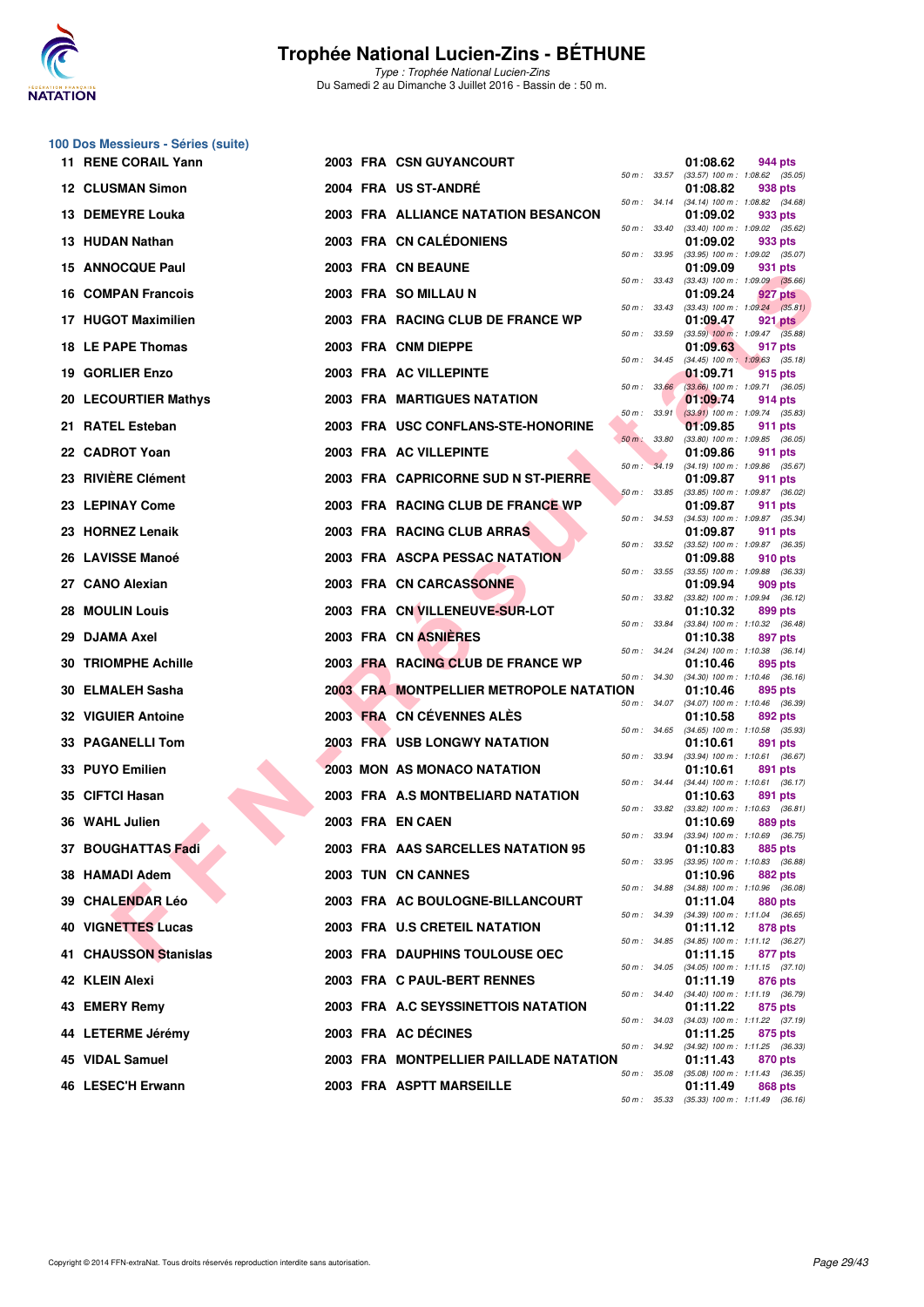

**100 Dos Messieurs - Séries (suite)**

### **Trophée National Lucien-Zins - BÉTHUNE**

| <b>47 DENCAUSSE Léo</b>             | 2003 FRA DAUPHINS BAGNERES-DE-BIGORRE   |                              | 01:11.54 | 867 pts                                                                               |
|-------------------------------------|-----------------------------------------|------------------------------|----------|---------------------------------------------------------------------------------------|
| 48 CHELLIA Sami                     | 2003 FRA U.S CRETEIL NATATION           | 50 m : 35.02                 | 01:11.58 | $(35.02)$ 100 m : 1:11.54 $(36.52)$<br>866 pts                                        |
| <b>49 TEULE Enzo</b>                | 2004 FRA CNO ST-GERMAIN-EN-LAYE         | 50 m : 35.59                 | 01:11.63 | $(35.59)$ 100 m : 1:11.58 $(35.99)$<br>865 pts                                        |
| 50 REGISTE Owen                     | 2003 FRA ST-DENIS RÉUNION               | 50 m: 35.74                  | 01:11.65 | (35.74) 100 m: 1:11.63 (35.89)<br>864 pts                                             |
| <b>IBBERSON William</b><br>51.      | 2003 BEL US ST-ANDRÉ                    | 50 m : 34.70                 | 01:11.87 | (34.70) 100 m: 1:11.65 (36.95)<br>859 pts                                             |
| 52 CLAQUIN Tristan                  | 2003 FRA NAUTIQUE ENTENTE CHALONS       | 50 m : 35.48                 | 01:11.90 | $(35.48)$ 100 m : 1:11.87 $(36.39)$<br>858 pts                                        |
| 53 DUCHEMIN Pierre                  | <b>2003 FRA COTENTIN NATATION</b>       | 50 m: 35.03                  | 01:11.93 | $(35.03)$ 100 m : 1:11.90 $(36.87)$<br>857 pts                                        |
| 54 MORAIS-SANTOS Julien             | 2003 FRA AS MONACO NATATION             |                              | 01:12.02 | 50 m: 34.42 (34.42) 100 m: 1:11.93 (37.51)<br>855 pts                                 |
| 54 COTTEN Eloan                     | 2003 FRA ST-NAZAIRE ATLANTIQUE NATATION | 50 m : 35.58                 | 01:12.02 | $(35.58)$ 100 m : 1:12.02 $(36.44)$<br>855 pts                                        |
| 56 ROUCHOUSE Martin                 | 2003 FRA ANGOULEME N CHARENTE           | 50 m : 35.06                 | 01:12.05 | $(35.06)$ 100 m : 1:12.02 $(36.96)$<br>854 pts                                        |
| 57 PICHARD Matisse                  | 2003 FRA CALAIS NATATION                | 50 m: 35.38                  | 01:12.09 | $(35.38)$ 100 m : 1:12.05 $(36.67)$<br>853 pts                                        |
| 58 ALLAL Nail                       | 2003 FRA ES NANTERRE                    | 50 m : 35.02                 | 01:12.17 | $(35.02)$ 100 m : 1:12.09 $(37.07)$<br>851 pts                                        |
| 59 VILDEUIL Axel                    | 2003 FRA AS EMERAINVILLE                | 50 m : 35.37                 | 01:12.18 | $(35.37)$ 100 m : 1:12.17 $(36.80)$<br>851 pts                                        |
| <b>60 BEAUNOIR Louca</b>            | 2003 FRA CLUB AQUATIQUE CHOLETAIS       | 50 m: 34.85                  | 01:12.27 | $(34.85)$ 100 m : 1:12.18 $(37.33)$<br>848 pts                                        |
| 61 AGIUS Robin                      | 2003 FRA CN FONTAINEBLEAU-AVON          | 50 m : 35.88                 | 01:12.28 | (35.88) 100 m: 1:12.27 (36.39)<br>848 pts                                             |
| 62 CHRETIEN Stéphen                 | 2003 FRA CN CALÉDONIENS                 | 50 m : 35.59                 | 01:12.39 | $(35.59)$ 100 m : 1:12.28 $(36.69)$<br>845 pts<br>(36.17) 100 m: 1:12.39 (36.22)      |
| 63 DESCAMPS Aurelien                | <b>2003 FRA MOREUIL NATATION</b>        | 50 m : 36.17                 | 01:12.45 | 844 pts                                                                               |
| 64 LOUIS Matheo                     | 2003 FRA CHARTRES METROPOLE NAT         | 50 m: 35.68<br>50 m: 35.48   | 01:12.55 | (35.68) 100 m: 1:12.45 (36.77)<br>841 pts                                             |
| 65 MALLEGOL Igor                    | 2003 FRA DAUPHINS TOULOUSE OEC          | 50 m : 35.31                 | 01:12.63 | $(35.48)$ 100 m : 1:12.55 $(37.07)$<br>839 pts                                        |
| 66 BARADAT Mats                     | 2003 FRA AC HYERES                      |                              | 01:12.68 | $(35.31)$ 100 m : 1:12.63 $(37.32)$<br>838 pts                                        |
| 67 BREIJO Enzo                      | 2003 FRA CANET 66 NATATION              | 50 m: 35.26                  | 01:12.70 | $(35.26)$ 100 m : 1:12.68 $(37.42)$<br>838 pts                                        |
| 68 GAYAUD Arthur-Tèo                | 2003 FRA CN GUERET                      | 50 m : 34.87<br>50 m: 35.37  | 01:12.73 | $(34.87)$ 100 m : 1:12.70 $(37.83)$<br>837 pts                                        |
| 69 AMELOT Nathan                    | 2003 FRA ST-GEORGES ARGENTEUIL          |                              | 01:12.75 | (35.37) 100 m: 1:12.73 (37.36)<br>836 pts                                             |
| <b>MOREL Fabien</b><br>70           | 2003 FRA CERCLE NAGEURS ST-JOSEPH       | 50 m : 35.79<br>50 m : 35.02 | 01:12.88 | (35.79) 100 m : 1:12.75 (36.96)<br>833 pts                                            |
| 71 LOMBARDO Maxime                  | <b>2003 FRA NATATION HOCHFELDEN</b>     | 50 m: 35.26                  | 01:12.89 | $(35.02)$ 100 m : 1:12.88 $(37.86)$<br>833 pts<br>(35.26) 100 m: 1:12.89 (37.63)      |
| <b>72 GUILLAUME Maxence</b>         | <b>2003 FRA DUNKERQUE NATATION</b>      | 50 m : 35.58                 | 01:12.91 | 832 pts<br>$(35.58)$ 100 m : 1:12.91 $(37.33)$                                        |
| 73 DUPRE Thomas                     | 2003 FRA MARCQ NATATION                 |                              | 01:12.94 | 832 pts<br>50 m : 35.30 (35.30) 100 m : 1:12.94 (37.64)                               |
| <b>74 KINGUE MOUSSINGA Theodore</b> | 2003 FRA CN ASNIERES                    | 50 m : 35.81                 | 01:13.07 | 828 pts<br>(35.81) 100 m: 1:13.07 (37.26)                                             |
| 74 HERNANDEZ Jonathan               | 2003 FRA RACING CLUB DE FRANCE WP       | 50 m : 34.93                 | 01:13.07 | 828 pts<br>(34.93) 100 m: 1:13.07 (38.14)                                             |
| 76 LEFEVRE Pierre                   | 2003 FRA P.V GRANDVILLIERS NATATION     | 50 m : 35.05                 | 01:13.15 | 826 pts<br>$(35.05)$ 100 m : 1:13.15 $(38.10)$                                        |
| 77 CIACIA Kyllian                   | 2003 FRA CN ANTIBES                     | 50 m : 36.69                 | 01:13.27 | 823 pts<br>(36.69) 100 m: 1:13.27 (36.58)                                             |
| <b>78 KUBICA Clément</b>            | 2003 FRA DAUPHINS TOULOUSE OEC          | 50 m : 35.52                 | 01:13.32 | 822 pts                                                                               |
| 79 LINDMANN Alexandre               | 2003 FRA OLYMPIQUE CLUB CESSON-SEVIGNE  | 50 m : 35.58                 | 01:13.33 | $(35.52)$ 100 m : 1:13.32 $(37.80)$<br>822 pts<br>$(35.58)$ 100 m : 1:13.33 $(37.75)$ |
| 80 PARIS Idris                      | 2003 FRA COULIS NATATION                | 50 m : 35.73                 | 01:13.37 | 821 pts<br>(35.73) 100 m: 1:13.37 (37.64)                                             |
| 81 VERGER Maxime                    | 2003 FRA C PAUL-BERT RENNES             | 50 m : 35.45                 | 01:13.41 | 820 pts<br>$(35.45)$ 100 m : 1:13.41 $(37.96)$                                        |
| 82 LESERT Vincent                   | 2003 FRA SN LENS                        |                              | 01:13.49 | 818 pts<br>50 m: 35.57 (35.57) 100 m: 1:13.49 (37.92)                                 |
|                                     |                                         |                              |          |                                                                                       |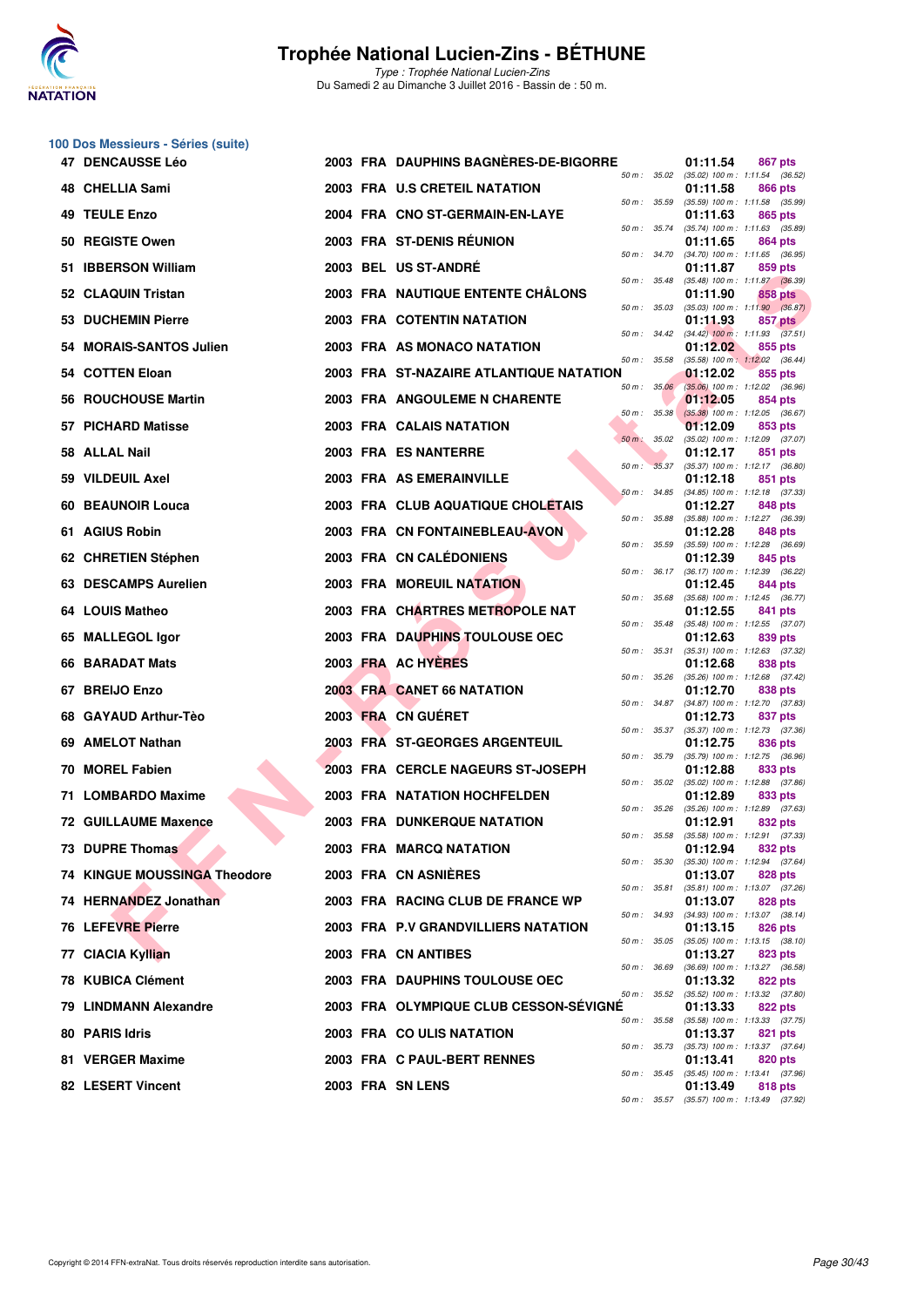

Type : Trophée National Lucien-Zins Du Samedi 2 au Dimanche 3 Juillet 2016 - Bassin de : 50 m.

#### **100 Dos Messieurs - Séries (suite)**

| <b>83 CLASADONTE Enzo</b>    |  | 2003 FRA ASPTT NANCY                    |                  |              | 01:13.50 | 817 pts                                                 |
|------------------------------|--|-----------------------------------------|------------------|--------------|----------|---------------------------------------------------------|
| <b>84 BAILLY Paulemile</b>   |  | 2003 FRA EN CAEN                        |                  | 50 m : 36.05 | 01:13.60 | $(36.05)$ 100 m : 1:13.50 $(37.45)$<br>815 pts          |
| 85 DEDIEU Brandon            |  | 2003 FRA CN CALÉDONIENS                 | 50 m : 36.48     |              | 01:13.66 | $(36.48)$ 100 m : 1:13.60 $(37.12)$<br>813 pts          |
| 86 SALETES Jacques           |  | 2003 FRA US COLOMIERS NATATION          | 50 m : 36.38     |              | 01:13.80 | (36.38) 100 m: 1:13.66 (37.28)<br>810 pts               |
| <b>87 THOMASSET Quentin</b>  |  | 2003 FRA GANNAT OLYMPIQUE N             | $50 m$ : $36.05$ |              | 01:14.04 | $(36.05)$ 100 m : 1:13.80 $(37.75)$<br><b>804 pts</b>   |
| 88 CALOONE Armand            |  | 2004 FRA CNO ST-GERMAIN-EN-LAYE         | 50 m : 36.14     |              | 01:14.25 | $(36.14)$ 100 m : 1:14.04 $(37.90)$<br>799 pts          |
| <b>89 CANARELLI Baptiste</b> |  | 2003 FRA DAUPHINS AIXE-SUR-VIENNE       | 50 m : 36.58     |              | 01:14.36 | $(36.58)$ 100 m : 1:14.25 $(37.67)$<br>796 pts          |
| 90 BERGES Etienne            |  | 2003 FRA BORDEAUX ETUDIANTS CLUB        | 50 m : 36.76     |              | 01:14.37 | $(36.76)$ 100 m : 1:14.36 $(37.60)$<br>796 pts          |
| 91 GRONDIN Raja              |  | 2003 FRA AQUATIC CLUB DE L'EST REUNION  |                  | 50 m : 36.14 | 01:14.44 | (36.14) 100 m: 1:14.37 (38.23)<br>794 pts               |
| 92 KRPINA Ante-Nikola        |  | 2003 FRA AAS SARCELLES NATATION 95      |                  | 50 m: 36.63  | 01:14.48 | $(36.63)$ 100 m : 1:14.44 $(37.81)$<br>793 pts          |
| 92 LE GOVIC Guillaume        |  | 2003 FRA BAUD NATATION                  |                  | 50 m: 36.34  | 01:14.48 | $(36.34)$ 100 m : 1:14.48 $(38.14)$<br>793 pts          |
| 94 BOURGEOIS Mitch           |  | 2003 FRA CN DE BAIE-MAHAULT             | $50 m$ : $36.41$ |              | 01:14.50 | (36.41) 100 m: 1:14.48 (38.07)<br>793 pts               |
| 95 DZHYNDZHYRYSTYY Denis     |  | 2003 UKR NAUTIC CLUB NÎMES              | 50 m: 36.47      |              | 01:14.61 | $(36.47)$ 100 m : 1:14.50 $(38.03)$<br>790 pts          |
| 95 FREROT Thomas             |  | 2003 FRA ALLIANCE DIJON NATATION        | $50 m$ : 37.26   |              | 01:14.61 | (37.26) 100 m: 1:14.61 (37.35)<br><b>790 pts</b>        |
| 97 DUTEIL Valentin           |  | 2003 FRA CA PIERRELATTE ASCEAC          | 50 m : 36.99     |              | 01:14.65 | $(36.99)$ 100 m : 1:14.61 $(37.62)$<br>789 pts          |
| 98 PILLER Mathis             |  | 2003 FRA CA L'HAY-LES-ROSES             | 50 m: 36.20      |              | 01:14.71 | (36.20) 100 m: 1:14.65 (38.45)<br><b>788 pts</b>        |
| 99 HENRY Theo                |  | 2003 FRA AS PORCHEVILLE                 | 50 m : 36.63     |              | 01:14.72 | $(36.63)$ 100 m : 1:14.71 $(38.08)$<br>787 pts          |
| 100 VIDAL Etienne            |  | 2003 FRA SO MILLAU N                    | 50 m : 37.83     |              | 01:14.76 | (37.83) 100 m : 1:14.72 (36.89)<br><b>786 pts</b>       |
| 101 EZZINE Mohamed-Ali       |  | <b>2003 TUN LYON NATATION METROPOLE</b> | 50 m : 36.04     |              | 01:14.82 | (36.04) 100 m: 1:14.76 (38.72)<br>785 pts               |
| 102 MAZELLIER Nans           |  | 2004 FRA ASEC ST-PAUL LA REUNION        | 50 m : 36.60     |              | 01:14.90 | (36.60) 100 m: 1:14.82 (38.22)<br>783 pts               |
| 103 TANJEVIC Konstantin      |  | 2003 FRA RACING CLUB DE FRANCE WP       | 50 m: 37.19      |              | 01:14.96 | $(37.19)$ 100 m : 1:14.90 $(37.71)$<br>781 pts          |
| 104 BOCAHUT Noé              |  | 2003 FRA CHARLEVILLE-MÉZIÈRES NATATION  | 50 m : 36.26     |              | 01:15.01 | (36.26) 100 m: 1:14.96 (38.70)<br>780 pts               |
| 105 BESSON Antoine           |  | 2003 FRA CN ANDRESY                     | 50 m : 36.08     |              | 01:15.03 | (36.08) 100 m: 1:15.01 (38.93)<br>780 pts               |
| 106 BEZARD Mel               |  | 2003 FRA CN ANTIBES                     |                  |              | 01:15.08 | 50 m: 37.07 (37.07) 100 m: 1:15.03 (37.96)<br>779 pts   |
| 107 JOURDAN Raphael          |  | 2003 FRA CN LUNEL                       |                  | 50 m : 37.41 | 01:15.17 | $(37.41)$ 100 m : 1:15.08 $(37.67)$<br>776 pts          |
| 108 ANDRY Lucas              |  | 2003 FRA SN SEDAN                       | 50 m : 36.60     |              | 01:15.24 | $(36.60)$ 100 m : 1:15.17 $(38.57)$<br>775 pts          |
| 109 MASSCHELIER Robinson     |  | 2003 FRA DUNKERQUE NATATION             |                  |              | 01:15.46 | 50 m: 37.42 (37.42) 100 m: 1:15.24 (37.82)<br>769 pts   |
| 110 FERCHICHI Samy           |  | 2004 FRA AAS SARCELLES NATATION 95      |                  |              | 01:15.58 | 50 m : 36.97 (36.97) 100 m : 1:15.46 (38.49)<br>766 pts |
| 111 LELONG Antonin           |  | 2003 FRA TARBES NAUTIC CLUB             |                  |              | 01:15.85 | 50 m: 37.37 (37.37) 100 m: 1:15.58 (38.21)<br>760 pts   |
| 112 LIN Julien               |  | 2003 FRA CN ASNIERES                    |                  |              | 01:15.87 | 50 m: 38.16 (38.16) 100 m: 1:15.85 (37.69)<br>759 pts   |
| 113 LE GOFF Yann             |  | <b>2003 FRA UNION QUIMPER NATATION</b>  |                  |              | 01:15.93 | 50 m: 36.81 (36.81) 100 m: 1:15.87 (39.06)<br>758 pts   |
| 114 PATAY Jules              |  | 2003 FRA TRITON CLUB BELLEVILLE         |                  |              | 01:15.99 | 50 m: 37.46 (37.46) 100 m: 1:15.93 (38.47)<br>757 pts   |
| 115 PENET Julien             |  | <b>2003 FRA DUNKERQUE NATATION</b>      |                  |              | 01:16.12 | 50 m: 36.48 (36.48) 100 m: 1:15.99 (39.51)<br>753 pts   |
| 116 DE SMEDT Tom             |  | 2003 FRA US ST-ANDRE                    |                  |              | 01:16.25 | 50 m: 37.13 (37.13) 100 m: 1:16.12 (38.99)<br>750 pts   |
| 117   OUABDESSELAM Leo       |  | 2003 FRA CN FONTAINEBLEAU-AVON          |                  |              | 01:16.29 | 50 m: 37.21 (37.21) 100 m: 1:16.25 (39.04)<br>749 pts   |
| 118 MELIN Tobias             |  | 2003 FRA CLUB NAUTIQUE DE L'ARPAJONNAIS |                  |              | 01:16.43 | 50 m: 37.36 (37.36) 100 m: 1:16.29 (38.93)<br>746 pts   |
|                              |  |                                         |                  |              |          | 50 m: 36.90 (36.90) 100 m: 1:16.43 (39.53)              |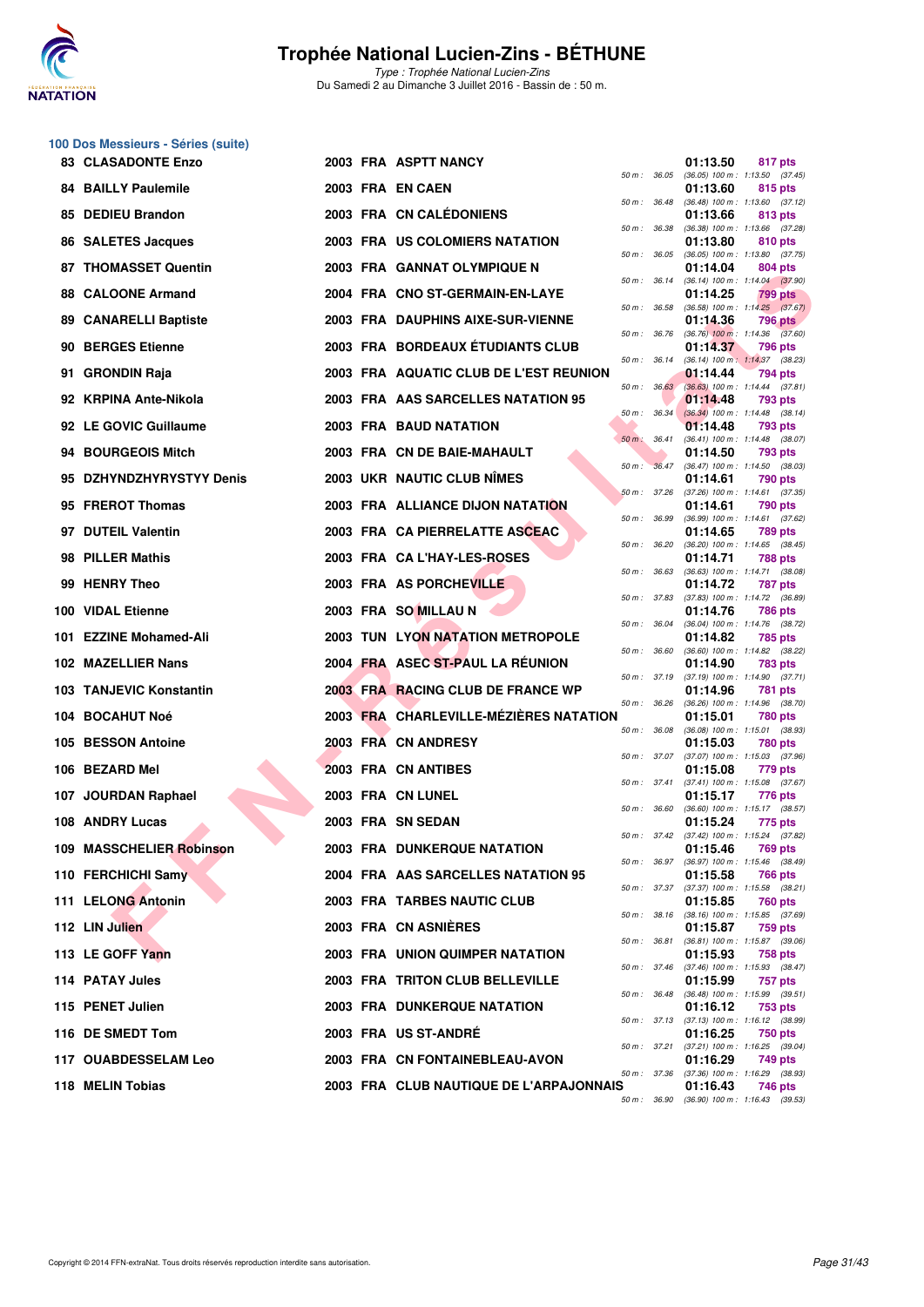

Type : Trophée National Lucien-Zins Du Samedi 2 au Dimanche 3 Juillet 2016 - Bassin de : 50 m.

## **100 Dos Messieurs - Séries (suite)**

| 119 LANCRY Lilian           |  | 2003 FRA FRANCOIS NATATION CLUB    |              |                      | 01:16.44                                            |                | 746 pts        |
|-----------------------------|--|------------------------------------|--------------|----------------------|-----------------------------------------------------|----------------|----------------|
|                             |  |                                    |              |                      | 50 m: 36.97 (36.97) 100 m: 1:16.44 (39.             |                |                |
| 120 CHARPIOT Arthur         |  | 2003 FRA ECN CHARTRES-DE-BRETAGNE  |              |                      | 01:16.51 744 pts                                    |                |                |
|                             |  |                                    |              |                      | 50 m: 38.15 (38.15) 100 m: 1:16.51 (38.             |                |                |
| 121 PIERRON Gauthier        |  | 2004 FRA TCN CHAMPIGNEULLES        |              |                      | 01:16.53                                            | 744 pts        |                |
|                             |  |                                    |              |                      | 50 m: 37.38 (37.38) 100 m: 1:16.53 (39.             |                |                |
| 122 BOULARD Médérick        |  | 2003 FRA AS TONNERRE               |              |                      | 01:16.63<br>50 m: 37.91 (37.91) 100 m: 1:16.63 (38. | 741 pts        |                |
| 123 PELEY Lucas             |  | 2003 FRA CN CALÉDONIENS            |              |                      | 01:16.83 736 pts                                    |                |                |
|                             |  |                                    |              |                      | 50 m: 37.68 (37.68) 100 m: 1:16.83 (39.             |                |                |
| 124 DA SILVA Martin         |  | 2003 FRA CN VIRY-CHÂTILLON         |              |                      | 01:16.95                                            | <b>734 pts</b> |                |
|                             |  |                                    |              |                      | 50 m : 36.95 (36.95) 100 m : 1:16.95 (40.           |                |                |
| 125 HERNANDEZ Dorian        |  | 2003 FRA CN BRUNOY-ESSONNE         |              |                      | 01:17.29                                            | <b>726 pts</b> |                |
|                             |  |                                    |              |                      | 50 m: 37.78 (37.78) 100 m: 1:17.29 (39.             |                |                |
| 126 TSE PEN KI Ken          |  | 2004 MRI LA JEANNE NATATION PORT   |              |                      | 01:17.40                                            | <b>723 pts</b> |                |
|                             |  |                                    |              |                      | 50 m: 36.38 (36.38) 100 m: 1:17.40 (41.             |                |                |
| 127 ROLLET Arthur           |  | 2003 FRA DUNKERQUE NATATION        |              |                      | 01:17.63 718 pts                                    |                |                |
|                             |  |                                    |              |                      | 50 m: 38.29 (38.29) 100 m: 1:17.63 (39.             |                |                |
| <b>128 ATTENOT Corentin</b> |  | 2004 FRA CN DE BAIE-MAHAULT        |              |                      | 01:17.93                                            | 711 pts        |                |
|                             |  |                                    |              |                      | 50 m: 37.96 (37.96) 100 m: 1:17.93 (39.             |                |                |
| 129 REMY Tristan            |  | 2003 FRA AC VILLEPINTE             |              |                      | 01:18.30                                            |                | 702 pts        |
|                             |  |                                    | 50 m : 38.85 |                      | $(38.85)$ 100 m : 1:18.30 $(39.$                    |                |                |
| 130 TRUBERT Ronan           |  | 2003 FRA USC CONFLANS-STE-HONORINE |              | <b>START CONTROL</b> | 01:18.81                                            | 690 pts        |                |
|                             |  |                                    |              |                      | 50 m: 38.12 (38.12) 100 m: 1:18.81 (40.             |                |                |
| <b>131 SAHOULI Anis</b>     |  | 2003 FRA LYON NATATION METROPOLE   |              |                      | 01:19.97                                            |                | <b>664 pts</b> |
|                             |  |                                    |              |                      | 50 m : 39.22 (39.22) 100 m : 1:19.97 (40.           |                |                |
| 132 REMY Jules              |  | 2003 FRA CN SALON-DE-PROVENCE      |              |                      | 01:20.96 642 pts                                    |                |                |
|                             |  |                                    | 50 m : 39.51 |                      | $(39.51)$ 100 m : 1:20.96 (41.                      |                |                |
| --- REYSSENT Luc            |  | 2003 FRA ASCPA PESSAC NATATION     |              |                      | <b>DSQ Ni</b>                                       |                |                |
| --- MULONGO Stephen         |  | 2004 FRA CN DE BAIE-MAHAULT        |              |                      | <b>DSQ Ni</b>                                       |                |                |
| --- CHAUDIERE Thomas        |  | 2003 FRA CN ANTIBES                |              |                      | <b>DNS</b> dec                                      |                |                |
|                             |  |                                    |              |                      |                                                     |                |                |

### **[100 Brasse Messieurs - Séries](http://www.ffnatation.fr/webffn/resultats.php?idact=nat&go=epr&idcpt=34121&idepr=72)** (Samedi 2 Juillet 2016)

| ZJ FELEI LUÇAS                                       |  | <b>UN UALEDUNIENJ</b>                              |                  |              | 01.IO.OJ                        | <b>TOU DIS</b>                                                 |
|------------------------------------------------------|--|----------------------------------------------------|------------------|--------------|---------------------------------|----------------------------------------------------------------|
| 24 DA SILVA Martin                                   |  | 2003 FRA CN VIRY-CHÂTILLON                         |                  |              | 01:16.95                        | 50 m: 37.68 (37.68) 100 m: 1:16.83 (39.15)<br>734 pts          |
| 25 HERNANDEZ Dorian                                  |  | 2003 FRA CN BRUNOY-ESSONNE                         |                  | 50 m : 36.95 | 01:17.29                        | $(36.95)$ 100 m : 1:16.95 $(40.00)$<br>726 pts                 |
| 26   TSE PEN KI Ken                                  |  | 2004 MRI LA JEANNE NATATION PORT                   |                  |              | 01:17.40                        | 50 m : 37.78 (37.78) 100 m : 1:17.29 (39.51)<br><b>723 pts</b> |
|                                                      |  |                                                    | 50 m : 36.38     |              |                                 | $(36.38)$ 100 m : 1:17.40 $(41.02)$                            |
| 27 ROLLET Arthur                                     |  | <b>2003 FRA DUNKERQUE NATATION</b>                 |                  | 50 m: 38.29  | 01:17.63                        | <b>718 pts</b><br>$(38.29)$ 100 m : 1:17.63 (39.34)            |
| 28 ATTENOT Corentin                                  |  | 2004 FRA CN DE BAIE-MAHAULT                        |                  | 50 m: 37.96  | 01:17.93                        | 711 pts<br>$(37.96)$ 100 m : 1:17.93 (39.97)                   |
| 29 REMY Tristan                                      |  | 2003 FRA AC VILLEPINTE                             |                  |              | 01:18.30                        | 702 pts                                                        |
| 30 TRUBERT Ronan                                     |  | 2003 FRA USC CONFLANS-STE-HONORINE                 | 50 m: 38.85      |              | 01:18.81                        | $(38.85)$ 100 m : 1:18.30 $(39.45)$<br>690 pts                 |
| <b>31 SAHOULI Anis</b>                               |  | 2003 FRA LYON NATATION METROPOLE                   |                  |              | 01:19.97                        | 50 m : 38.12 (38.12) 100 m : 1:18.81 (40.69)<br>664 pts        |
|                                                      |  |                                                    |                  |              |                                 | 50 m: 39.22 (39.22) 100 m: 1:19.97 (40.75)                     |
| <b>32 REMY Jules</b>                                 |  | 2003 FRA CN SALON-DE-PROVENCE                      |                  |              | 01:20.96                        | 642 pts<br>50 m: 39.51 (39.51) 100 m: 1:20.96 (41.45)          |
| --- REYSSENT Luc                                     |  | 2003 FRA ASCPA PESSAC NATATION                     |                  |              | <b>DSQ Ni</b>                   |                                                                |
| --- MULONGO Stephen<br>--- CHAUDIERE Thomas          |  | 2004 FRA CN DE BAIE-MAHAULT<br>2003 FRA CN ANTIBES |                  |              | <b>DSQ Ni</b><br><b>DNS dec</b> |                                                                |
|                                                      |  |                                                    |                  |              |                                 |                                                                |
| 00 Brasse Messieurs - Séries (Samedi 2 Juillet 2016) |  |                                                    |                  |              |                                 |                                                                |
| 1 MALLEGOL Igor                                      |  | 2003 FRA DAUPHINS TOULOUSE OEC                     |                  |              | 01:15.77                        | 944 pts                                                        |
| 2 RENE CORAIL Yann                                   |  | 2003 FRA CSN GUYANCOURT                            |                  |              | 01:16.11                        | 50 m: 35.29 (35.29) 100 m: 1:15.77 (40.48)<br>936 pts          |
|                                                      |  |                                                    |                  |              |                                 | 50 m: 34.92 (34.92) 100 m: 1:16.11 (41.19)                     |
| 3 DEDIEU Brandon                                     |  | 2003 FRA CN CALÉDONIENS                            | 50 m: 35.60      |              | 01:16.12                        | 936 pts<br>$(35.60)$ 100 m : 1:16.12 $(40.52)$                 |
| 4 LEFEVRE Pierre                                     |  | 2003 FRA P.V GRANDVILLIERS NATATION                |                  | 50 m : 35.35 | 01:16.28                        | 932 pts<br>$(35.35)$ 100 m : 1:16.28 $(40.93)$                 |
| 5 KELLER Gwendal                                     |  | 2003 FRA TRITON CLUB BELLEVILLE                    |                  |              | 01:16.80                        | 919 pts                                                        |
| 6 HUDAN Nathan                                       |  | 2003 FRA CN CALÉDONIENS                            |                  | 50 m : 35.73 | 01:16.88                        | $(35.73)$ 100 m : 1:16.80 $(41.07)$<br>917 pts                 |
| <b>7 PILLER Mathis</b>                               |  | 2003 FRA CA L'HAY-LES-ROSES                        |                  |              | 01:16.95                        | 50 m: 35.87 (35.87) 100 m: 1:16.88 (41.01)<br>916 pts          |
|                                                      |  |                                                    | 50 m : 36.04     |              |                                 | $(36.04)$ 100 m : 1:16.95 $(40.91)$                            |
| 8 TRUBERT Ronan                                      |  | 2003 FRA USC CONFLANS-STE-HONORINE                 | 50 m: 35.66      |              | 01:16.96                        | 915 pts<br>$(35.66)$ 100 m : 1:16.96 $(41.30)$                 |
| 9 CIFTCI Hasan                                       |  | 2003 FRA A.S MONTBELIARD NATATION                  |                  |              | 01:17.16                        | 910 pts<br>50 m: 34.82 (34.82) 100 m: 1:17.16 (42.34)          |
| 10 VERGER Maxime                                     |  | 2003 FRA C PAUL-BERT RENNES                        |                  | 50 m: 36.59  | 01:17.34                        | 906 pts                                                        |
| 11 GUILLAUME Maxence                                 |  | <b>2003 FRA DUNKERQUE NATATION</b>                 |                  |              | 01:17.82                        | $(36.59)$ 100 m : 1:17.34 $(40.75)$<br>895 pts                 |
| 12 GRONDIN Raja                                      |  | 2003 FRA AQUATIC CLUB DE L'EST REUNION             |                  | 50 m : 36.52 | 01:17.89                        | $(36.52)$ 100 m : 1:17.82 $(41.30)$<br>893 pts                 |
| 13 DJAMA Axel                                        |  | 2003 FRA CN ASNIERES                               |                  | 50 m : 36.99 |                                 | $(36.99)$ 100 m : 1:17.89 $(40.90)$                            |
|                                                      |  |                                                    |                  |              | 01:18.11                        | 888 pts<br>50 m: 36.89 (36.89) 100 m: 1:18.11 (41.22)          |
| <b>14 THOMASSET Quentin</b>                          |  | 2003 FRA GANNAT OLYMPIQUE N                        | $50 m$ : $36.64$ |              | 01:18.13                        | 887 pts<br>$(36.64)$ 100 m : 1:18.13 $(41.49)$                 |
| 15 VIDAL Samuel                                      |  | 2003 FRA MONTPELLIER PAILLADE NATATION             |                  |              | 01:18.19                        | 886 pts                                                        |
| 16 PELEY Lucas                                       |  | 2003 FRA CN CALÉDONIENS                            |                  |              | 01:18.25                        | 50 m: 36.40 (36.40) 100 m: 1:18.19 (41.79)<br>884 pts          |
| 17 GORLIER Enzo                                      |  | 2003 FRA AC VILLEPINTE                             |                  |              | 01:18.47                        | 50 m: 36.73 (36.73) 100 m: 1:18.25 (41.52)<br>879 pts          |
| 18 COMPAN Francois                                   |  | 2003 FRA SO MILLAU N                               |                  |              |                                 | 50 m: 36.17 (36.17) 100 m: 1:18.47 (42.30)<br>878 pts          |
|                                                      |  |                                                    |                  |              | 01:18.54                        | 50 m: 36.45 (36.45) 100 m: 1:18.54 (42.09)                     |
| <b>19 CHALENDAR Léo</b>                              |  | 2003 FRA AC BOULOGNE-BILLANCOURT                   | $E \cap m$ .     | 0CE1         | 01:18.61                        | 876 pts<br>$(96.51)$ 100 m $(110.61)$ $(10.10)$                |

|                  |       | 01:16.44          | 746 pts             |  |
|------------------|-------|-------------------|---------------------|--|
| $50 m$ : $36.97$ |       | $(36.97)$ 100 m : | $1:16.44$ (39.47)   |  |
|                  |       | 01:16.51          | 744 pts             |  |
| $50 m$ : 38.15   |       | $(38.15)$ 100 m : | $1:16.51$ (38.36)   |  |
|                  |       | 01:16.53          | 744 pts             |  |
| $50 m$ :         | 37.38 | $(37.38) 100 m$ : | $1:16.53$ (39.15)   |  |
|                  |       | 01:16.63          | 741 pts             |  |
| $50 m$ :         | 37.91 | $(37.91)$ 100 m : | $1:16.63$ $(38.72)$ |  |
|                  |       | 01:16.83          | <b>736 pts</b>      |  |
| $50 m$ :         | 37.68 | $(37.68) 100 m$ : | $1:16.83$ $(39.15)$ |  |
|                  |       | 01:16.95          | <b>734 pts</b>      |  |
| 50 m :           | 36.95 | $(36.95)$ 100 m : | 1:16.95(40.00)      |  |
|                  |       | 01:17.29          | 726 pts             |  |
| $50 m$ :         | 37.78 | $(37.78)$ 100 m : | $1:17.29$ $(39.51)$ |  |
|                  |       | 01:17.40          | <b>723 pts</b>      |  |
| 50 m : 36.38     |       | $(36.38) 100 m$ : | $1:17.40$ $(41.02)$ |  |
|                  |       | 01:17.63          | $-718$ pts          |  |
| 50 m :           | 38.29 | $(38.29)$ 100 m : | $1:17.63$ (39.34)   |  |
|                  |       | 01:17.93          | 711 pts             |  |
| $50 m$ :         | 37.96 | $(37.96)$ 100 m : | 1:17.93 (39.97)     |  |
|                  |       | 01:18.30          | <b>702 pts</b>      |  |
| $50 m$ :         | 38.85 | $(38.85)$ 100 m : | $1:18.30$ $(39.45)$ |  |
|                  |       | 01:18.81          | 690 pts             |  |
| 50 m :           | 38.12 | $(38.12)$ 100 m : | $1:18.81$ $(40.69)$ |  |
|                  |       | 01:19.97          | <b>664 pts</b>      |  |
| $50 m$ :         | 39.22 | $(39.22)$ 100 m : | 1:19.97 (40.75)     |  |
|                  |       | 01:20.96          | <b>642 pts</b>      |  |
| $50 m$ : 39.51   |       | $(39.51)$ 100 m : | $1:20.96$ $(41.45)$ |  |
|                  |       | <b>DSQ Ni</b>     |                     |  |
|                  |       | DSQ Ni            |                     |  |
|                  |       |                   |                     |  |
|                  |       | DNS dec           |                     |  |

|   |          |       | 01:15.77          | 944 pts        |         |
|---|----------|-------|-------------------|----------------|---------|
|   | $50 m$ : | 35.29 | $(35.29)$ 100 m : | 1:15.77        | (40.48) |
|   |          |       | 01:16.11          | 936 pts        |         |
|   | $50 m$ : | 34.92 | $(34.92)$ 100 m : | 1:16.11        | (41.19) |
|   |          |       | 01:16.12          | 936 pts        |         |
|   | $50 m$ : | 35.60 | $(35.60)$ 100 m : | 1:16.12        | (40.52) |
|   |          |       | 01:16.28          | 932 pts        |         |
|   | $50 m$ : | 35.35 | $(35.35) 100 m$ : | 1:16.28        | (40.93) |
|   |          |       | 01:16.80          | 919 pts        |         |
|   | $50 m$ : | 35.73 | $(35.73) 100 m$ : | 1:16.80        | (41.07) |
|   |          |       | 01:16.88          | 917 pts        |         |
|   | $50 m$ : | 35.87 | $(35.87) 100 m$ : | 1:16.88        | (41.01) |
|   |          |       | 01:16.95          | 916 pts        |         |
|   | $50 m$ : | 36.04 | $(36.04) 100 m$ : | 1:16.95        | (40.91) |
|   |          |       | 01:16.96          | 915 pts        |         |
|   | $50 m$ : | 35.66 | $(35.66) 100 m$ : | 1:16.96        | (41.30) |
|   |          |       | 01:17.16          | 910 pts        |         |
|   | $50 m$ : | 34.82 | $(34.82)$ 100 m : | 1:17.16        | (42.34) |
|   |          |       | 01:17.34          | 906 pts        |         |
|   | $50 m$ : | 36.59 | $(36.59) 100 m$ : | 1:17.34        | (40.75) |
|   |          |       | 01:17.82          | 895            | pts     |
|   | $50 m$ : | 36.52 | $(36.52)$ 100 m : | 1:17.82        | (41.30) |
|   |          |       | 01:17.89          | 893 pts        |         |
|   | $50 m$ : | 36.99 | $(36.99)$ 100 m : | 1:17.89        | (40.90) |
|   |          |       | 01:18.11          | <b>888 pts</b> |         |
|   | $50 m$ : | 36.89 | $(36.89) 100 m$ : | 1:18.11        | (41.22) |
|   |          |       | 01:18.13          | 887            | pts     |
|   | $50 m$ : | 36.64 | $(36.64) 100 m$ : | 1:18.13        | (41.49) |
| J |          |       | 01:18.19          | <b>886 pts</b> |         |
|   | $50 m$ : | 36.40 | $(36.40)$ 100 m : | 1:18.19        | (41.79) |
|   |          |       | 01:18.25          | <b>884 pts</b> |         |
|   | $50 m$ : | 36.73 | $(36.73) 100 m$ : | 1:18.25        | (41.52) |
|   |          |       | 01:18.47          | 879 pts        |         |
|   | $50 m$ : | 36.17 | $(36.17) 100 m$ : | 1:18.47        | (42.30) |
|   |          |       | 01:18.54          | 878 pts        |         |
|   | $50 m$ : | 36.45 | $(36.45) 100 m$ : | 1:18.54        | (42.09) |
|   |          |       | 01:18.61          | <b>876 pts</b> |         |
|   | 50 m:    | 36.51 | $(36.51)$ 100 m : | 1:18.61        | (42.10) |
|   |          |       |                   |                |         |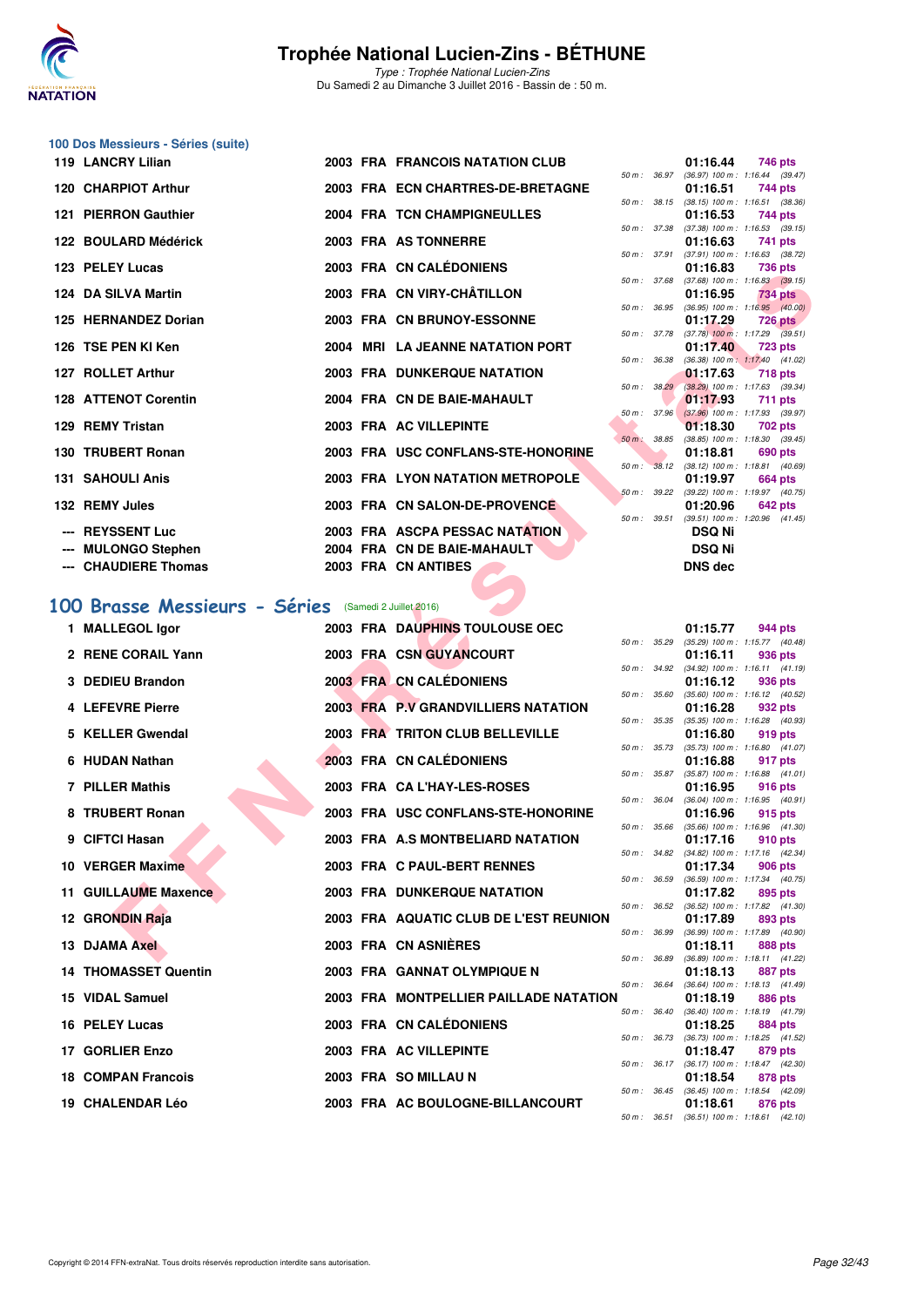

**100 Brasse Messieurs - Séries (suite)**

### **Trophée National Lucien-Zins - BÉTHUNE**

| 20 FREROT Thomas              |                  | <b>2003 FRA ALLIANCE DIJON NATATION</b> |                | 01:18.71<br>874 pts                                                                           |
|-------------------------------|------------------|-----------------------------------------|----------------|-----------------------------------------------------------------------------------------------|
| 21 BAILLY Paulemile           | 2003 FRA EN CAEN |                                         | 50 m : 38.01   | $(38.01)$ 100 m : 1:18.71 $(40.70)$<br>01:18.80<br>872 pts                                    |
| 21 ELMALEH Sasha              |                  | 2003 FRA MONTPELLIER METROPOLE NATATION | 50 m : 36.79   | $(36.79)$ 100 m : 1:18.80 $(42.01)$<br>01:18.80<br>872 pts                                    |
| 23 PAGANELLI Tom              |                  | 2003 FRA USB LONGWY NATATION            |                | 50 m: 37.52 (37.52) 100 m: 1:18.80 (41.28)<br>01:19.01<br>867 pts                             |
| 24 AGIUS Robin                |                  | 2003 FRA CN FONTAINEBLEAU-AVON          | 50 m : 37.55   | $(37.55)$ 100 m : 1:19.01 $(41.46)$<br>01:19.22<br>862 pts                                    |
| 25 HAMADI Adem                |                  | <b>2003 TUN CN CANNES</b>               | 50 m : 37.24   | (37.24) 100 m : 1:19.22 (41.98)<br>01:19.26<br>861 pts                                        |
| 26 LOUIS Matheo               |                  | 2003 FRA CHARTRES METROPOLE NAT         |                | 50 m: 37.11 (37.11) 100 m: 1:19.26 (42.15)<br>01:19.52<br>855 pts                             |
| 27 DESCAMPS Aurelien          |                  | 2003 FRA MOREUIL NATATION               |                | 50 m : 37.32 (37.32) 100 m : 1:19.52 (42.20)<br>01:19.54<br>854 pts                           |
| 28 PICHARD Matisse            |                  | 2003 FRA CALAIS NATATION                | 50 m : 36.60   | (36.60) 100 m: 1:19.54 (42.94)<br>01:19.55<br>854 pts                                         |
| 29 LETERME Jérémy             |                  | 2003 FRA AC DÉCINES                     | 50 m: 37.36    | $(37.36)$ 100 m : 1:19.55 $(42.19)$<br>01:19.70<br>851 pts                                    |
| 30 LE PAPE Thomas             |                  | 2003 FRA CNM DIEPPE                     | 50 m: 37.13    | $(37.13)$ 100 m : 1:19.70 $(42.57)$<br>01:19.80<br>848 pts                                    |
| <b>CHRETIEN Stéphen</b><br>31 |                  | 2003 FRA CN CALEDONIENS                 | 50 m : 37.70   | (37.70) 100 m: 1:19.80 (42.10)<br>01:20.00<br>844 pts                                         |
| 32 TEULE Enzo                 |                  | 2004 FRA CNO ST-GERMAIN-EN-LAYE         | 50 m : 36.58   | $(36.58)$ 100 m : 1:20.00 $(43.42)$<br>01:20.01<br>843 pts                                    |
| 33 LOMBARDO Maxime            |                  | <b>2003 FRA NATATION HOCHFELDEN</b>     | $50 m$ : 37.75 | (37.75) 100 m: 1:20.01 (42.26)<br>01:20.20<br>839 pts                                         |
| 34 ALLAL Nail                 |                  | 2003 FRA ES NANTERRE                    |                | 50 m: 37.75 (37.75) 100 m: 1:20.20 (42.45)<br>01:20.25<br>838 pts                             |
| 35 AMELOT Nathan              |                  | <b>2003 FRA ST-GEORGES ARGENTEUIL</b>   | 50 m : 37.05   | $(37.05)$ 100 m : 1:20.25 $(43.20)$<br>01:20.34<br>836 pts                                    |
| <b>KUBICA Clément</b><br>36   |                  | 2003 FRA DAUPHINS TOULOUSE OEC          | 50 m : 38.51   | (38.51) 100 m: 1:20.34 (41.83)<br>01:20.46<br>833 pts                                         |
| 37 ATTENOT Corentin           |                  | 2004 FRA CN DE BAIE-MAHAULT             | 50 m: 37.43    | $(37.43)$ 100 m : 1:20.46 $(43.03)$<br>01:20.74<br>827 pts                                    |
| 38 BENASLI Alexandre          |                  | <b>2003 FRA NANTES NATATION</b>         | 50 m : 37.88   | (37.88) 100 m: 1:20.74 (42.86)<br>01:20.81<br>825 pts                                         |
| 39 DEMEYRE Louka              |                  | 2003 FRA ALLIANCE NATATION BESANCON     | 50 m : 38.09   | (38.09) 100 m: 1:20.81 (42.72)<br>01:20.87<br>824 pts                                         |
| 40 EMERY Remy                 |                  | 2003 FRA A.C SEYSSINETTOIS NATATION     | 50 m : 38.04   | (38.04) 100 m: 1:20.87 (42.83)<br>01:21.05<br>819 pts                                         |
| <b>41 GERAN Youris</b>        |                  | 2003 FRA CNIC LES SQUALES               | 50 m : 38.52   | $(38.52)$ 100 m : 1:21.05 $(42.53)$<br>01:21.07<br>819 pts                                    |
| 42 SALETES Jacques            |                  | 2003 FRA US COLOMIERS NATATION          | 50 m : 37.02   | (37.02) 100 m: 1:21.07 (44.05)<br>01:21.08<br>819 pts                                         |
| <b>42 VIGUIER Antoine</b>     |                  | 2003 FRA CN CÉVENNES ALES               | 50 m : 37.73   | (37.73) 100 m: 1:21.08 (43.35)<br>01:21.08<br>819 pts                                         |
| <b>44 MELIN Tobias</b>        |                  | 2003 FRA CLUB NAUTIQUE DE L'ARPAJONNAIS | 50 m : 38.75   | $(38.75)$ 100 m : 1:21.08 $(42.33)$<br>01:21.17<br>817 pts                                    |
| 45 KLEIN Alexi                |                  | 2003 FRA C PAUL-BERT RENNES             | 50 m : 37.78   | (37.78) 100 m : 1:21.17 (43.39)<br>01:21.24<br>815 pts                                        |
| 46 BOUGHATTAS Fadi            |                  | 2003 FRA AAS SARCELLES NATATION 95      | 50 m : 38.44   | (38.44) 100 m: 1:21.24 (42.80)<br>01:21.45<br>810 pts                                         |
| 47 HERNANDEZ Dorian           |                  | 2003 FRA CN BRUNOY-ESSONNE              |                | 50 m : 38.40 (38.40) 100 m : 1:21.45 (43.05)<br>01:21.51<br>809 pts                           |
| 48 BERGES Etienne             |                  | 2003 FRA BORDEAUX ETUDIANTS CLUB        | 50 m : 38.07   | $(38.07)$ 100 m : 1:21.51 $(43.44)$<br>01:21.52<br>809 pts                                    |
| 49 KRPINA Ante-Nikola         |                  | 2003 FRA AAS SARCELLES NATATION 95      | 50 m : 38.94   | (38.94) 100 m : 1:21.52 (42.58)<br>01:21.56<br>808 pts<br>$(38.39)$ 100 m : 1:21.56 $(43.17)$ |
| 50 CRETET Dorian              |                  | 2003 FRA ES MASSY NATATION              | 50 m : 38.39   | 01:21.82<br>802 pts                                                                           |
| 51 LESERT Vincent             | 2003 FRA SN LENS |                                         | 50 m : 39.36   | (39.36) 100 m: 1:21.82 (42.46)<br>01:21.89<br>800 pts                                         |
| 52 REMY Tristan               |                  | 2003 FRA AC VILLEPINTE                  |                | 50 m: 39.24 (39.24) 100 m: 1:21.89 (42.65)<br>01:21.94<br>799 pts                             |
| 53 RATEL Esteban              |                  | 2003 FRA USC CONFLANS-STE-HONORINE      | 50 m : 38.80   | $(38.80)$ 100 m : 1:21.94 $(43.14)$<br>01:21.99<br>798 pts                                    |
| 54 MASSCHELIER Robinson       |                  | <b>2003 FRA DUNKERQUE NATATION</b>      |                | 50 m: 38.45 (38.45) 100 m: 1:21.99 (43.54)<br>01:22.11<br>796 pts                             |
| 54 BEAUNOIR Louca             |                  | 2003 FRA CLUB AQUATIQUE CHOLETAIS       |                | 50 m: 38.42 (38.42) 100 m: 1:22.11 (43.69)<br>01:22.11<br>796 pts                             |
|                               |                  |                                         |                | 50 m : 38.13 (38.13) 100 m : 1:22.11 (43.98)                                                  |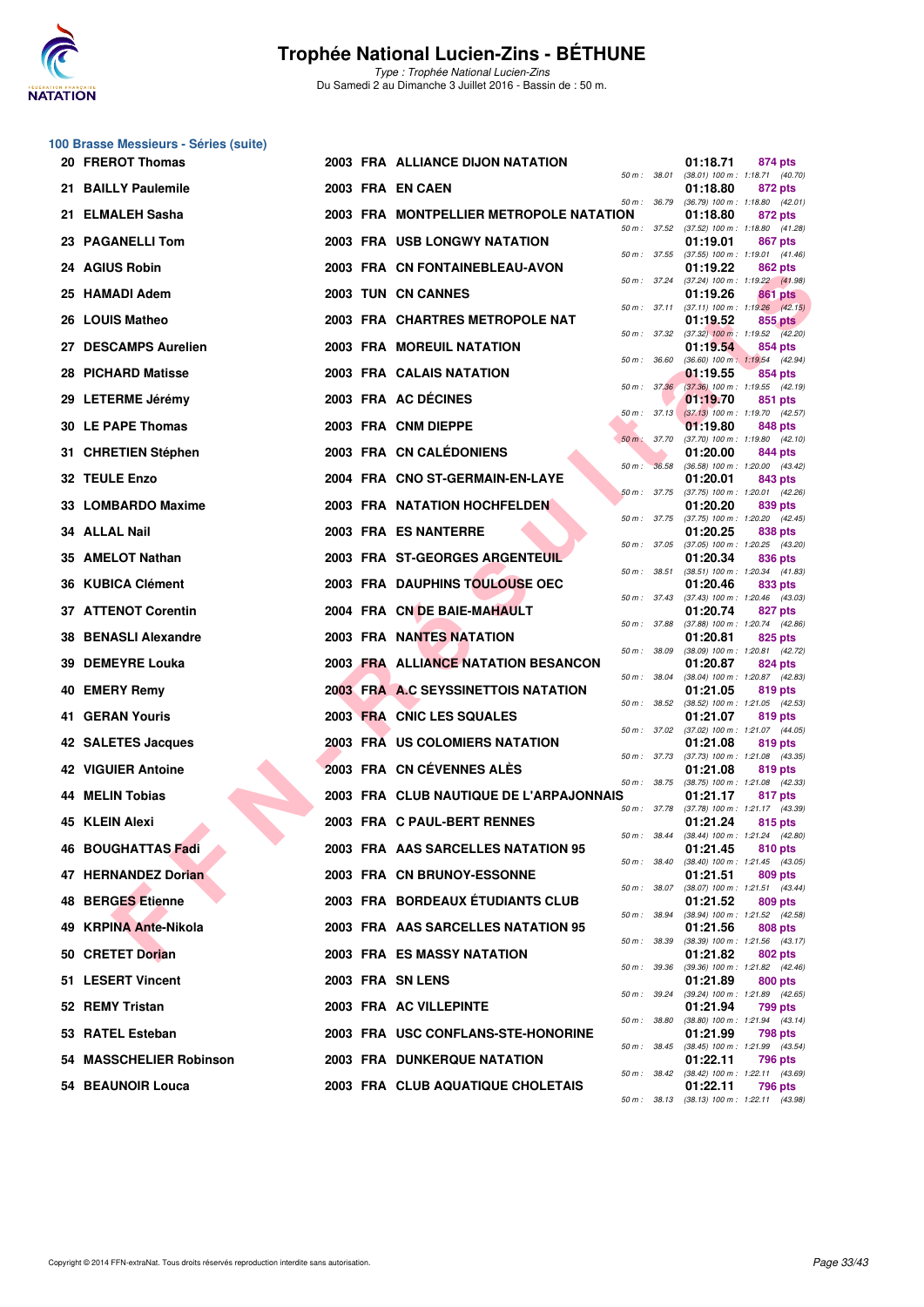

**100 Brasse Messieurs - Séries (suite)**

### **Trophée National Lucien-Zins - BÉTHUNE**

|    | 56 LE GOFF Yann            |  | <b>2003 FRA UNION QUIMPER NATATION</b> |                             |       | 01:22.18 | 794 pts                                                 |
|----|----------------------------|--|----------------------------------------|-----------------------------|-------|----------|---------------------------------------------------------|
|    | 57 MULONGO Stephen         |  | 2004 FRA CN DE BAIE-MAHAULT            | 50 m : 39.67                |       | 01:22.23 | (39.67) 100 m: 1:22.18 (42.51)<br>793 pts               |
|    | 58 LECOURTIER Mathys       |  | 2003 FRA MARTIGUES NATATION            | 50 m : 38.59<br>50 m: 38.30 |       | 01:22.33 | (38.59) 100 m : 1:22.23 (43.64)<br>791 pts              |
|    | 59 BARADAT Mats            |  | 2003 FRA AC HYERES                     |                             |       | 01:22.50 | (38.30) 100 m: 1:22.33 (44.03)<br>787 pts               |
|    | 60 THUROTTE Mathys         |  | 2003 FRA US CRÉPY-EN-VALOIS            | 50 m : 38.51                |       | 01:22.51 | (38.51) 100 m: 1:22.50 (43.99)<br><b>787 pts</b>        |
|    | 61 LAVISSE Manoé           |  | 2003 FRA ASCPA PESSAC NATATION         | 50 m : 38.88                |       | 01:22.59 | $(38.88)$ 100 m : 1:22.51 $(43.63)$<br>785 pts          |
|    | 62 IBBERSON William        |  | 2003 BEL US ST-ANDRE                   | 50 m : 37.59                |       | 01:22.65 | $(37.59)$ 100 m : 1:22.59 $(45.00)$<br><b>783 pts</b>   |
|    | 63 ANNOCQUE Paul           |  | 2003 FRA CN BEAUNE                     | 50 m : 39.65                |       | 01:22.70 | $(39.65)$ 100 m : 1:22.65 $(43.00)$<br><b>782 pts</b>   |
|    | <b>64 ANDRY Lucas</b>      |  | 2003 FRA SN SEDAN                      | 50 m : 38.39                |       | 01:22.72 | $(38.39)$ 100 m : 1:22.70 $(44.31)$<br>782 pts          |
| 65 | <b>BOULARD Médérick</b>    |  | 2003 FRA AS TONNERRE                   | 50 m : 38.95                |       | 01:22.82 | (38.95) 100 m : 1:22.72 (43.77)<br>780 pts              |
| 66 | <b>DUCHEMIN Pierre</b>     |  | 2003 FRA COTENTIN NATATION             | 50 m : 37.76                |       | 01:22.90 | $(37.76)$ 100 m : 1:22.82 $(45.06)$<br>778 pts          |
| 67 | <b>LERNO Tom</b>           |  | 2003 FRA LES DAUPHINS DU MOULE         | $50 m$ : $38.60$            |       | 01:23.01 | (38.60) 100 m: 1:22.90 (44.30)<br>775 pts               |
| 68 | DA SILVA Martin            |  | 2003 FRA CN VIRY-CHÂTILLON             | $50 m$ :                    | 38.83 | 01:23.05 | $(38.83)$ 100 m : 1:23.01 $(44.18)$<br>775 pts          |
| 69 | <b>DENCAUSSE Léo</b>       |  | 2003 FRA DAUPHINS BAGNERES-DE-BIGORRE  | 50 m: 38.65                 |       | 01:23.08 | $(38.65)$ 100 m : 1:23.05 $(44.40)$<br>774 pts          |
|    | 70 MORAIS-SANTOS Julien    |  | 2003 FRA AS MONACO NATATION            | 50 m: 38.53                 |       | 01:23.25 | $(38.53)$ 100 m : 1:23.08 $(44.55)$<br>770 pts          |
|    | 70 PARIS Idris             |  | 2003 FRA COULIS NATATION               | 50 m : 38.50                |       | 01:23.25 | (38.50) 100 m: 1:23.25 (44.75)<br>770 pts               |
|    | 72 LIN Julien              |  | 2003 FRA CN ASNIERES                   | 50 m : 39.20                |       | 01:23.27 | (39.20) 100 m: 1:23.25 (44.05)<br>770 pts               |
|    | 73 LESEC'H Erwann          |  | 2003 FRA ASPTT MARSEILLE               | 50 m: 38.32                 |       | 01:23.41 | (38.32) 100 m : 1:23.27 (44.95)<br>767 pts              |
|    | 74 GAYAUD Arthur-Tèo       |  | 2003 FRA CN GUERET                     | 50 m : 39.22                |       | 01:23.51 | (39.22) 100 m: 1:23.41 (44.19)<br>764 pts               |
|    | 75 JOUVE Nicolas           |  | 2003 FRA PAYS D'AIX NATATION           | 50 m : 38.21                |       | 01:23.60 | $(38.21)$ 100 m : 1:23.51 $(45.30)$<br>762 pts          |
| 76 | <b>BOURGEOIS Mitch</b>     |  | 2003 FRA CN DE BAIE-MAHAULT            | 50 m : 38.86                |       | 01:23.66 | (38.86) 100 m: 1:23.60 (44.74)<br>761 pts               |
|    | 76 CHELLIA Sami            |  | 2003 FRA U.S CRETEIL NATATION          | 50 m : 39.80                |       | 01:23.66 | (39.80) 100 m: 1:23.66 (43.86)<br>761 pts               |
|    | <b>78 PIERRON Gauthier</b> |  | 2004 FRA TCN CHAMPIGNEULLES            | 50 m : 38.94                |       | 01:23.79 | (38.94) 100 m: 1:23.66 (44.72)<br><b>758 pts</b>        |
| 79 | <b>LINDMANN Alexandre</b>  |  | 2003 FRA OLYMPIQUE CLUB CESSON-SÉVIGNÉ | 50 m : 39.93                |       | 01:23.82 | (39.93) 100 m: 1:23.79 (43.86)<br>758 pts               |
| 80 | <b>GUIGON Maxence</b>      |  | 2003 FRA CN CÉVENNES ALES              | 50 m: 39.05                 |       | 01:23.85 | (39.05) 100 m: 1:23.82 (44.77)<br>757 pts               |
| 81 | <b>MAZELLIER Nans</b>      |  | 2004 FRA ASEC ST-PAUL LA RÉUNION       | 50 m: 39.62                 |       | 01:23.89 | (39.62) 100 m: 1:23.85 (44.23)<br>756 pts               |
|    | 82 LANCRY Lilian           |  | 2003 FRA FRANCOIS NATATION CLUB        | 50 m: 40.02                 |       |          | (40.02) 100 m: 1:23.89 (43.87)<br>01:23.94 755 pts      |
|    | 83 MOREL Fabien            |  | 2003 FRA CERCLE NAGEURS ST-JOSEPH      |                             |       | 01:24.03 | 50 m: 39.10 (39.10) 100 m: 1:23.94 (44.84)<br>753 pts   |
|    | 84 HENRY Theo              |  | 2003 FRA AS PORCHEVILLE                |                             |       | 01:24.14 | 50 m: 39.14 (39.14) 100 m: 1:24.03 (44.89)<br>751 pts   |
|    | <b>85 VIDAL Etienne</b>    |  | 2003 FRA SO MILLAU N                   |                             |       | 01:24.17 | 50 m: 40.17 (40.17) 100 m: 1:24.14 (43.97)<br>750 pts   |
|    | 86 TANJEVIC Konstantin     |  | 2003 FRA RACING CLUB DE FRANCE WP      |                             |       | 01:24.36 | 50 m: 39.58 (39.58) 100 m: 1:24.17 (44.59)<br>746 pts   |
|    | <b>87 VIGNETTES Lucas</b>  |  | 2003 FRA U.S CRETEIL NATATION          | 50 m : 39.28                |       | 01:24.44 | (39.28) 100 m: 1:24.36 (45.08)<br>744 pts               |
|    | 88 PENET Julien            |  | <b>2003 FRA DUNKERQUE NATATION</b>     | 50 m : 39.69                |       | 01:24.45 | $(39.69)$ 100 m : 1:24.44 $(44.75)$<br>744 pts          |
|    | 89 DE SMEDT Tom            |  | 2003 FRA US ST-ANDRE                   | 50 m : 39.90                |       | 01:24.47 | $(39.90)$ 100 m : 1:24.45 $(44.55)$<br>743 pts          |
|    | 90 JOURDAN Raphael         |  | 2003 FRA CN LUNEL                      |                             |       | 01:24.66 | 50 m : 40.06 (40.06) 100 m : 1:24.47 (44.41)<br>739 pts |
|    | 91 PUYO Emilien            |  | 2003 MON AS MONACO NATATION            | 50 m : 39.43                |       | 01:24.71 | (39.43) 100 m: 1:24.66 (45.23)<br>738 pts               |
|    |                            |  |                                        |                             |       |          | 50 m: 40.34 (40.34) 100 m: 1:24.71 (44.37)              |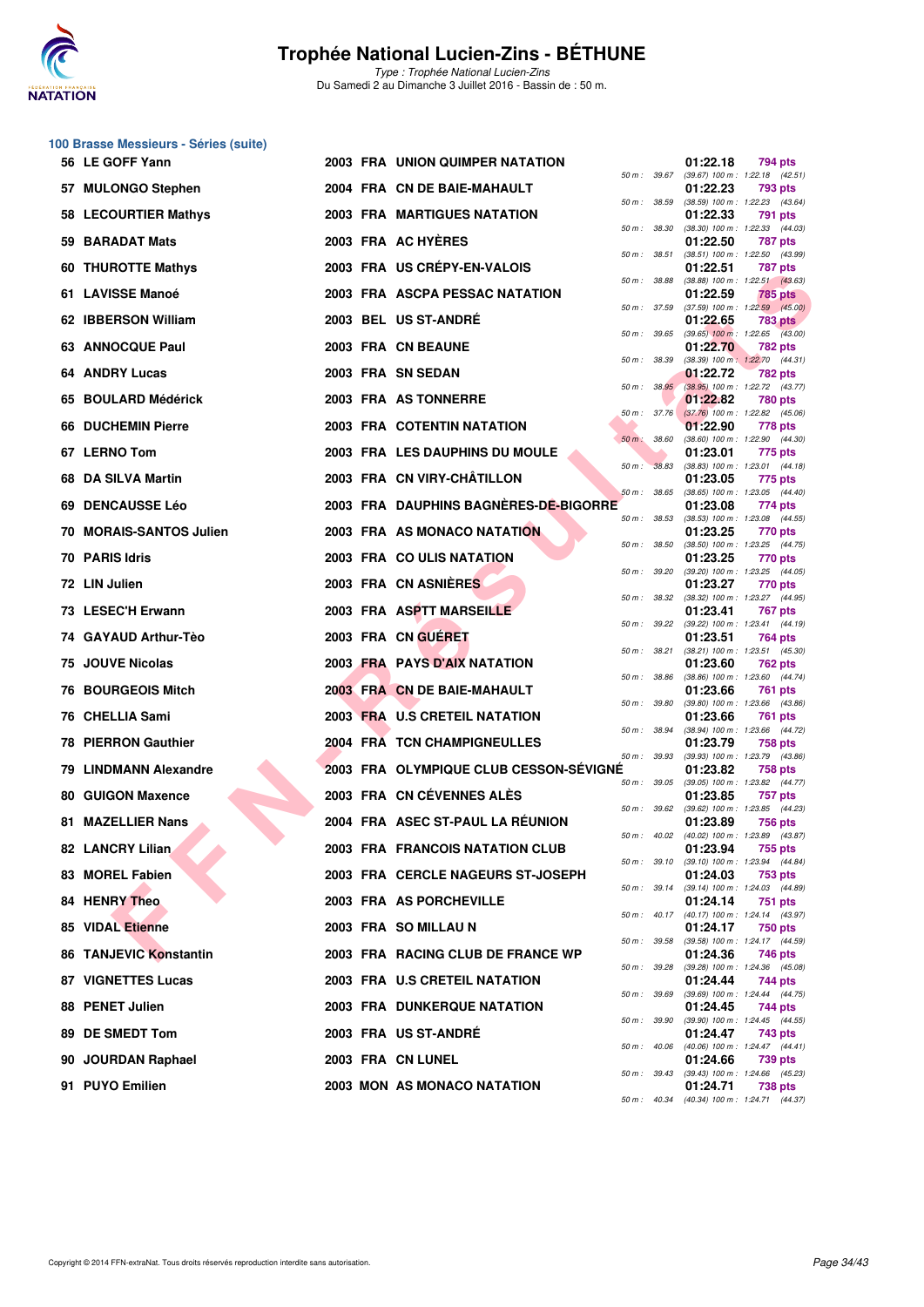

Type : Trophée National Lucien-Zins Du Samedi 2 au Dimanche 3 Juillet 2016 - Bassin de : 50 m.

#### **100 Brasse Messieurs - Séries (suite)**

| 92 PATAY Jules                |  | 2003 FRA TRITON CLUB BELLEVILLE         |                  |              | 01:25.02 | <b>732 pts</b>                                          |
|-------------------------------|--|-----------------------------------------|------------------|--------------|----------|---------------------------------------------------------|
| 93 DZHYNDZHYRYSTYY Denis      |  | 2003 UKR NAUTIC CLUB NIMES              | 50 m : 39.20     |              | 01:25.07 | (39.20) 100 m: 1:25.02 (45.82)<br>730 pts               |
| 94 BREIJO Enzo                |  | 2003 FRA CANET 66 NATATION              |                  | 50 m : 39.55 | 01:25.28 | (39.55) 100 m: 1:25.07 (45.52)<br><b>726 pts</b>        |
| 95 DUPRE Thomas               |  | 2003 FRA MARCQ NATATION                 | 50 m : 39.95     |              | 01:25.32 | (39.95) 100 m: 1:25.28 (45.33)<br><b>725 pts</b>        |
| 95 ROLLET Arthur              |  | <b>2003 FRA DUNKERQUE NATATION</b>      | $50 m$ : $40.35$ |              | 01:25.32 | (40.35) 100 m: 1:25.32 (44.97)<br><b>725 pts</b>        |
| 97 CANARELLI Baptiste         |  | 2003 FRA DAUPHINS AIXE-SUR-VIENNE       | 50 m : 39.97     |              | 01:25.34 | (39.97) 100 m : 1:25.32 (45.35)<br><b>725 pts</b>       |
| 98 TSE PEN KI Ken             |  | 2004 MRI LA JEANNE NATATION PORT        |                  | 50 m : 41.15 | 01:25.42 | $(41.15)$ 100 m : 1:25.34 $(44.19)$<br><b>723 pts</b>   |
| 99 EZZINE Mohamed-Ali         |  | 2003 TUN LYON NATATION METROPOLE        |                  | 50 m : 39.22 | 01:25.44 | $(39.22)$ 100 m : 1:25.42 $(46.20)$<br><b>723 pts</b>   |
| 100 CALOONE Armand            |  | 2004 FRA CNO ST-GERMAIN-EN-LAYE         | 50 m: 40.30      |              | 01:25.48 | (40.30) 100 m: 1:25.44 (45.14)<br><b>722 pts</b>        |
| 101 FERCHICHI Samy            |  | 2004 FRA AAS SARCELLES NATATION 95      | $50 m$ : $40.46$ |              | 01:25.63 | (40.46) 100 m: 1:25.48 (45.02)<br><b>718 pts</b>        |
| <b>102 MOULIN Louis</b>       |  | 2003 FRA CN VILLENEUVE-SUR-LOT          | $50 m$ : $41.13$ |              | 01:25.66 | $(41.13)$ 100 m : 1:25.63 $(44.50)$<br>718 pts          |
| 103 NEHDI Ayoub               |  | 2003 TUN LEO-L. SCHILTIGHEIM-BISCHHEIM  | 50 m : 39.60     |              | 01:25.83 | (39.60) 100 m: 1:25.66 (46.06)<br>714 pts               |
| 104 TRIOMPHE Achille          |  | 2003 FRA RACING CLUB DE FRANCE WP       | $50 m$ :         | 40.54        | 01:25.94 | (40.54) 100 m: 1:25.83 (45.29)<br>712 pts               |
| 105 CADROT Yoan               |  | 2003 FRA AC VILLEPINTE                  | 50 m: 40.49      |              | 01:26.10 | (40.49) 100 m: 1:25.94 (45.45)<br>708 pts               |
| 106 HERNANDEZ Jonathan        |  | 2003 FRA RACING CLUB DE FRANCE WP       | 50 m : 39.95     |              | 01:26.45 | $(39.95)$ 100 m : 1:26.10 $(46.15)$<br>701 pts          |
| 107 VILDEUIL Axel             |  | 2003 FRA AS EMERAINVILLE                | 50 m : 39.80     |              | 01:26.46 | $(39.80)$ 100 m : 1:26.45 $(46.65)$<br>701 pts          |
| 108 OUABDESSELAM Leo          |  | 2003 FRA CN FONTAINEBLEAU-AVON          | 50 m : 39.88     |              | 01:26.48 | $(39.88)$ 100 m : 1:26.46 $(46.58)$<br>700 pts          |
| 109 REGISTE Owen              |  | 2003 FRA ST-DENIS RÉUNION               | 50 m: 41.10      |              | 01:26.49 | $(41.10)$ 100 m : 1:26.48 $(45.38)$<br>700 pts          |
| 110 CLASADONTE Enzo           |  | 2003 FRA ASPTT NANCY                    | 50 m: 40.96      |              | 01:26.74 | (40.96) 100 m: 1:26.49 (45.53)<br>695 pts               |
| 111 BESSON Antoine            |  | 2003 FRA CN ANDRESY                     | $50 m$ : 41.51   |              | 01:26.76 | $(41.51)$ 100 m : 1:26.74 $(45.23)$<br>695 pts          |
| 112 BEZARD Mel                |  | 2003 FRA CN ANTIBES                     |                  | 50 m : 41.01 | 01:26.85 | $(41.01)$ 100 m : 1:26.76 $(45.75)$<br>693 pts          |
| 113 DUTEIL Valentin           |  | 2003 FRA CA PIERRELATTE ASCEAC          |                  |              | 01:27.23 | 50 m: 42.06 (42.06) 100 m: 1:26.85 (44.79)<br>685 pts   |
| 114 HORNEZ Lenaik             |  | 2003 FRA RACING CLUB ARRAS              | 50 m: 41.33      |              | 01:27.45 | $(41.33)$ 100 m : 1:27.23 $(45.90)$<br>680 pts          |
| 115 CHARPIOT Arthur           |  | 2003 FRA ECN CHARTRES-DE-BRETAGNE       | 50 m: 40.06      |              | 01:27.52 | (40.06) 100 m: 1:27.45 (47.39)<br>679 pts               |
| 116 ROUCHOUSE Martin          |  | <b>2003 FRA ANGOULEME N CHARENTE</b>    |                  |              | 01:27.53 | 50 m: 40.47 (40.47) 100 m: 1:27.52 (47.05)<br>679 pts   |
| 117 LELONG Antonin            |  | <b>2003 FRA TARBES NAUTIC CLUB</b>      |                  |              | 01:27.64 | 50 m: 41.10 (41.10) 100 m: 1:27.53 (46.43)<br>676 pts   |
| 118 ROUGIER Tom               |  | 2003 FRA GRAND RODEZ NATATION           |                  |              | 01:27.87 | 50 m: 41.47 (41.47) 100 m: 1:27.64 (46.17)<br>672 pts   |
| 119 RIVIÈRE Clément           |  | 2003 FRA CAPRICORNE SUD N ST-PIERRE     |                  |              | 01:28.06 | 50 m: 41.00 (41.00) 100 m: 1:27.87 (46.87)<br>668 pts   |
| 120 CLAQUIN Tristan           |  | 2003 FRA NAUTIQUE ENTENTE CHALONS       |                  |              | 01:28.15 | 50 m: 41.96 (41.96) 100 m: 1:28.06 (46.10)<br>666 pts   |
| 121 CIACIA Kyllian            |  | 2003 FRA CN ANTIBES                     |                  |              | 01:28.67 | 50 m: 41.51 (41.51) 100 m: 1:28.15 (46.64)<br>655 pts   |
| <b>122 CHAUSSON Stanislas</b> |  | 2003 FRA DAUPHINS TOULOUSE OEC          |                  |              | 01:28.76 | 50 m : 42.65 (42.65) 100 m : 1:28.67 (46.02)<br>653 pts |
| 123 BOCAHUT Noé               |  | 2003 FRA CHARLEVILLE-MÉZIÈRES NATATION  |                  |              | 01:28.80 | 50 m: 41.13 (41.13) 100 m: 1:28.76 (47.63)<br>652 pts   |
| 124 WAHL Julien               |  | 2003 FRA EN CAEN                        |                  |              | 01:28.87 | 50 m: 41.13 (41.13) 100 m: 1:28.80 (47.67)<br>651 pts   |
| 125 KINGUE MOUSSINGA Theodore |  | 2003 FRA CN ASNIERES                    |                  |              | 01:29.09 | 50 m : 42.01 (42.01) 100 m : 1:28.87 (46.86)<br>647 pts |
| <b>126 SAHOULI Anis</b>       |  | <b>2003 FRA LYON NATATION METROPOLE</b> |                  |              | 01:29.27 | 50 m: 41.81 (41.81) 100 m: 1:29.09 (47.28)<br>643 pts   |
| 127 REYSSENT Luc              |  | 2003 FRA ASCPA PESSAC NATATION          |                  |              | 01:30.04 | 50 m: 42.25 (42.25) 100 m: 1:29.27 (47.02)<br>628 pts   |
|                               |  |                                         |                  |              |          | 50 m : 42.07 (42.07) 100 m : 1:30.04 (47.97)            |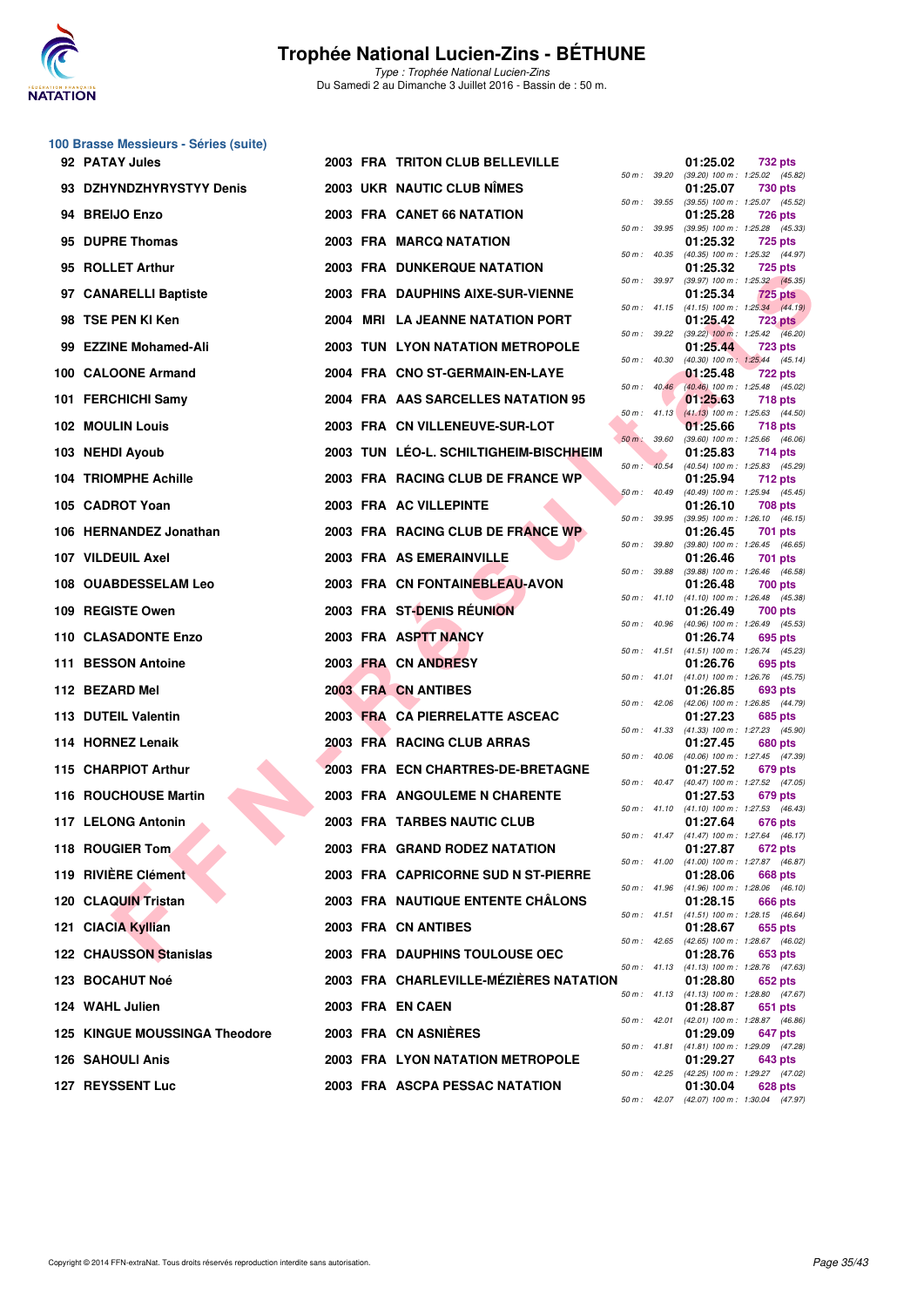

Type : Trophée National Lucien-Zins Du Samedi 2 au Dimanche 3 Juillet 2016 - Bassin de : 50 m.

#### **100 Brasse Messieurs - Séries (suite)**

| <b>128 LEPINAY Come</b> |  | 2003 FRA RACING CLUB DE FRANCE WP       |                        | 01:30.40                            | 620 pts   |         |
|-------------------------|--|-----------------------------------------|------------------------|-------------------------------------|-----------|---------|
|                         |  |                                         | $50 m$ : 42.56         | $(42.56)$ 100 m : 1:30.40 $(47.84)$ |           |         |
| 129 HUGOT Maximilien    |  | 2003 FRA RACING CLUB DE FRANCE WP       |                        | 01:30.60                            | 616 pts   |         |
|                         |  |                                         | $50 \text{ m}$ : 42.77 | $(42.77)$ 100 m : 1:30.60 $(47.83)$ |           |         |
| 130 LE GOVIC Guillaume  |  | <b>2003 FRA BAUD NATATION</b>           |                        | 01:30.86                            | $611$ pts |         |
|                         |  |                                         | 50 m : 41.66           | $(41.66)$ 100 m : 1:30.86 $(49.20)$ |           |         |
| 131 CLUSMAN Simon       |  | 2004 FRA US ST-ANDRÉ                    |                        | 01:31.73                            | 594 pts   |         |
|                         |  |                                         | $50 \text{ m}$ : 44.49 | (44.49) 100 m : 1:31.73 (47.24)     |           |         |
| 132 CANO Alexian        |  | 2003 FRA CN CARCASSONNE                 |                        | 01:31.92                            | 591 pts   |         |
|                         |  |                                         | $50 m$ : $44.03$       | $(44.03)$ 100 m : 1:31.92 $(47.89)$ |           |         |
| 133 COTTEN Eloan        |  | 2003 FRA ST-NAZAIRE ATLANTIQUE NATATION |                        | 01:32.11                            |           | 587 pts |
|                         |  |                                         | $50 m$ : 43.74         | $(43.74)$ 100 m : 1:32.11 $(48.37)$ |           |         |
| 134 REMY Jules          |  | 2003 FRA CN SALON-DE-PROVENCE           |                        | 01:36.05                            |           | 513 pts |
|                         |  |                                         | $50 m$ : 45.14         | $(45.14)$ 100 m : 1:36.05 $(50.91)$ |           |         |
| --- CHAUDIERE Thomas    |  | 2003 FRA CN ANTIBES                     |                        | <b>DNS</b> dec                      |           |         |
|                         |  |                                         |                        |                                     |           |         |

# **[100 Papillon Messieurs - Séries](http://www.ffnatation.fr/webffn/resultats.php?idact=nat&go=epr&idcpt=34121&idepr=82)** (Dimanche 3 Juillet 2016)

| וואסואט אוראט געו                                        |  | <b>ERA UN UARUAJJUNNE</b>               |                |              | <b>UI.JI.JZ</b> | <u>ວອາຍາລ</u>                                                |
|----------------------------------------------------------|--|-----------------------------------------|----------------|--------------|-----------------|--------------------------------------------------------------|
| 133   COTTEN Eloan                                       |  | 2003 FRA ST-NAZAIRE ATLANTIQUE NATATION |                |              | 01:32.11        | 50 m: 44.03 (44.03) 100 m: 1:31.92 (47.89)<br><b>587 pts</b> |
| 134 REMY Jules                                           |  | 2003 FRA CN SALON-DE-PROVENCE           |                |              | 01:36.05        | 50 m: 43.74 (43.74) 100 m: 1:32.11 (48.37)<br>$513$ pts      |
| --- CHAUDIERE Thomas                                     |  | 2003 FRA CN ANTIBES                     |                |              | <b>DNS</b> dec  | 50 m : 45.14 (45.14) 100 m : 1:36.05 (50.91)                 |
|                                                          |  |                                         |                |              |                 |                                                              |
| 00 Papillon Messieurs - Séries (Dimanche 3 Juillet 2016) |  |                                         |                |              |                 |                                                              |
| 1 PELEY Lucas                                            |  | 2003 FRA CN CALÉDONIENS                 |                |              | 01:01.36        | 1085 pts                                                     |
| 2 RIVIÈRE Clément                                        |  | 2003 FRA CAPRICORNE SUD N ST-PIERRE     | $50 m$ : 28.57 |              | 01:03.70        | $(28.57)$ 100 m : 1:01.36 $(32.79)$<br><b>1019 pts</b>       |
|                                                          |  |                                         |                |              |                 | 50 m : 29.22 (29.22) 100 m : 1:03.70 (34.48)                 |
| 3 HUDAN Nathan                                           |  | 2003 FRA CN CALÉDONIENS                 | 50 m : 29.90   |              | 01:03.89        | <b>1014 pts</b><br>(29.90) 100 m : 1:03.89 (33.99)           |
| 4 ANNOCQUE Paul                                          |  | 2003 FRA CN BEAUNE                      | 50 m: 30.53    |              | 01:04.58        | 995 pts<br>$(30.53)$ 100 m : 1:04.58 $(34.05)$               |
| 5 RATEL Esteban                                          |  | 2003 FRA USC CONFLANS-STE-HONORINE      |                |              | 01:04.81        | 989 pts                                                      |
| 6 THUROTTE Mathys                                        |  | 2003 FRA US CRÉPY-EN-VALOIS             | 50 m : 30.04   |              | 01:05.01        | (30.04) 100 m: 1:04.81 (34.77)<br>983 pts                    |
|                                                          |  |                                         | 50 m : 30.36   |              |                 | $(30.36)$ 100 m : 1:05.01 $(34.65)$                          |
| 7 PENET Julien                                           |  | <b>2003 FRA DUNKERQUE NATATION</b>      |                |              | 01:05.22        | 977 pts<br>50 m: 30.17 (30.17) 100 m: 1:05.22 (35.05)        |
| 8 EMERY Remy                                             |  | 2003 FRA A.C SEYSSINETTOIS NATATION     | 50 m : 30.85   |              | 01:05.37        | 973 pts<br>$(30.85)$ 100 m : 1:05.37 $(34.52)$               |
| 9 CADROT Yoan                                            |  | 2003 FRA AC VILLEPINTE                  |                |              | 01:05.42        | 972 pts                                                      |
| 10 ALLAL Nail                                            |  | 2003 FRA ES NANTERRE                    |                |              | 01:05.46        | 50 m: 29.90 (29.90) 100 m: 1:05.42 (35.52)<br>971 pts        |
| 11 LERNO Tom                                             |  | 2003 FRA LES DAUPHINS DU MOULE          | 50 m : 30.72   |              | 01:05.50        | (30.72) 100 m : 1:05.46 (34.74)<br>970 pts                   |
|                                                          |  |                                         |                | 50 m : 31.51 |                 | $(31.51)$ 100 m : 1:05.50 $(33.99)$                          |
| 12 KLEIN Alexi                                           |  | 2003 FRA C PAUL-BERT RENNES             |                |              | 01:05.98        | 957 pts<br>50 m: 31.08 (31.08) 100 m: 1:05.98 (34.90)        |
| 13 LOUIS Matheo                                          |  | 2003 FRA CHARTRES METROPOLE NAT         |                |              | 01:06.06        | 955 pts                                                      |
| 14 LAVISSE Manoé                                         |  | <b>2003 FRA ASCPA PESSAC NATATION</b>   |                | 50 m : 31.11 | 01:06.25        | $(31.11)$ 100 m : 1:06.06 $(34.95)$<br>950 pts               |
| 15 HERNANDEZ Jonathan                                    |  | 2003 FRA RACING CLUB DE FRANCE WP       |                |              | 01:06.54        | 50 m: 31.51 (31.51) 100 m: 1:06.25 (34.74)<br>942 pts        |
|                                                          |  |                                         |                |              |                 | 50 m: 31.13 (31.13) 100 m: 1:06.54 (35.41)                   |
| 16 NEHDI Ayoub                                           |  | 2003 TUN LEO-L. SCHILTIGHEIM-BISCHHEIM  |                |              | 01:06.60        | 940 pts<br>50 m: 31.16 (31.16) 100 m: 1:06.60 (35.44)        |
| 17 CRETET Dorian                                         |  | 2003 FRA ES MASSY NATATION              |                |              | 01:06.64        | 939 pts<br>50 m: 31.62 (31.62) 100 m: 1:06.64 (35.02)        |
| <b>18 DESCAMPS Aurelien</b>                              |  | 2003 FRA MOREUIL NATATION               |                |              | 01:06.74        | 937 pts                                                      |
| 19 BARADAT Mats                                          |  | 2003 FRA AC HYERES                      |                |              | 01:06.78        | 50 m: 31.03 (31.03) 100 m: 1:06.74 (35.71)<br>935 pts        |
| 20 THOMASSET Quentin                                     |  | 2003 FRA GANNAT OLYMPIQUE N             |                |              | 01:06.93        | 50 m: 31.37 (31.37) 100 m: 1:06.78 (35.41)<br>931 pts        |
|                                                          |  |                                         |                | 50 m : 30.81 |                 | $(30.81)$ 100 m : 1:06.93 $(36.12)$                          |
| 21 MOREL Fabien                                          |  | 2003 FRA CERCLE NAGEURS ST-JOSEPH       | 50 m : 31.08   |              | 01:07.48        | 917 pts<br>$(31.08)$ 100 m : 1:07.48 $(36.40)$               |
| 22 CIFTCI Hasan                                          |  | 2003 FRA A.S MONTBELIARD NATATION       |                |              | 01:07.51        | <b>916 pts</b><br>50 m: 30.28 (30.28) 100 m: 1:07.51 (37.23) |
| 23 KELLER Gwendal                                        |  | 2003 FRA TRITON CLUB BELLEVILLE         |                |              | 01:07.55        | 915 pts                                                      |
| 24 LELONG Antonin                                        |  | 2003 FRA TARBES NAUTIC CLUB             |                |              | 01:07.62        | 50 m: 30.54 (30.54) 100 m: 1:07.55 (37.01)<br>913 pts        |
|                                                          |  |                                         |                |              |                 | 50 m: 31.31 (31.31) 100 m: 1:07.62 (36.31)                   |
| 25 PAGANELLI Tom                                         |  | 2003 FRA USB LONGWY NATATION            |                |              | 01:07.67        | 912 pts<br>50 m: 31.55 (31.55) 100 m: 1:07.67 (36.12)        |
| 26 GERAN Youris                                          |  | 2003 FRA CNIC LES SQUALES               |                |              | 01:08.04        | 902 pts<br>50 m: 31.68 (31.68) 100 m: 1:08.04 (36.36)        |
| 27 COMPAN Francois                                       |  | 2003 FRA SO MILLAU N                    |                |              | 01:08.16        | 899 pts                                                      |

|          |       | 01:01.36                      |                     |                |
|----------|-------|-------------------------------|---------------------|----------------|
| $50 m$ : | 28.57 | $(28.57)$ 100 m :             | 1085 pts<br>1:01.36 | (32.79)        |
|          |       | 01:03.70                      | 1019 pts            |                |
| $50 m$ : | 29.22 | (29.22) 100 m :               | 1:03.70             | (34.48)        |
|          |       | 01:03.89                      | 1014 pts            |                |
| $50 m$ : | 29.90 | (29.90) 100 m :               | 1:03.89             | (33.99)        |
|          |       | 01:04.58                      | 995 pts             |                |
| $50 m$ : | 30.53 | $(30.53) 100 m$ :             | 1:04.58             | (34.05)        |
|          |       | 01:04.81                      | 989 pts             |                |
| $50 m$ : | 30.04 | $(30.04)$ 100 m :             | 1:04.81             | (34.77)        |
|          |       | 01:05.01                      | 983                 | pts            |
| $50 m$ : | 30.36 | $(30.36)$ 100 m :             | 1:05.01             | (34.65)        |
|          |       | 01:05.22                      | 977                 | pts            |
| $50 m$ : | 30.17 | $(30.17) 100 m$ :             | 1:05.22             | (35.05)        |
|          |       | 01:05.37                      | 973.                | pts            |
| $50 m$ : | 30.85 | $(30.85)$ 100 m :             | 1:05.37             | (34.52)        |
|          |       | 01:05.42                      | 972 pts             |                |
| 50 m :   | 29.90 | (29.90) 100 m :               | 1:05.42             | (35.52)        |
|          |       | 01:05.46                      | 971                 | pts            |
| $50 m$ : | 30.72 | (30.72) 100 m :               | 1:05.46             | (34.74)        |
|          |       | 01:05.50                      | 970 pts             |                |
| $50 m$ : | 31.51 | $(31.51) 100 m$ :             | 1:05.50<br>957      | (33.99)        |
| $50 m$ : | 31.08 | 01:05.98<br>$(31.08) 100 m$ : | 1:05.98             | pts<br>(34.90) |
|          |       | 01:06.06                      | 955                 | pts            |
| $50 m$ : | 31.11 | $(31.11)$ 100 m :             | 1:06.06             | (34.95)        |
|          |       | 01:06.25                      | 950 pts             |                |
| $50 m$ : | 31.51 | $(31.51) 100 m$ :             | 1:06.25             | (34.74)        |
|          |       | 01:06.54                      | 942 pts             |                |
| $50 m$ : | 31.13 | $(31.13) 100 m$ :             | 1:06.54             | (35.41)        |
|          |       | 01:06.60                      | 940 pts             |                |
| $50 m$ : | 31.16 | $(31.16) 100 m$ :             | 1:06.60             | (35.44)        |
|          |       | 01:06.64                      | 939 pts             |                |
| $50 m$ : | 31.62 | $(31.62)$ 100 m :             | 1:06.64             | (35.02)        |
|          |       | 01:06.74                      | 937 pts             |                |
| $50 m$ : | 31.03 | $(31.03) 100 m$ :             | 1:06.74             | (35.71)        |
|          |       | 01:06.78                      | 935                 | pts            |
| 50 m :   | 31.37 | $(31.37) 100 m$ :<br>01:06.93 | 1:06.78<br>931      | (35.41)        |
| $50 m$ : | 30.81 | $(30.81)$ 100 m :             | 1:06.93             | pts<br>(36.12) |
|          |       | 01:07.48                      | 917 pts             |                |
| $50 m$ : | 31.08 | $(31.08) 100 m$ :             | 1:07.48             | (36.40)        |
|          |       | 01:07.51                      | 916                 | pts            |
| $50 m$ : | 30.28 | $(30.28) 100 m$ :             | 1:07.51             | (37.23)        |
|          |       | 01:07.55                      | 915                 | pts            |
| 50 m :   | 30.54 | $(30.54) 100 m$ :             | 1:07.55             | (37.01)        |
|          |       | 01:07.62                      | 913 pts             |                |
| $50 m$ : | 31.31 | $(31.31) 100 m$ :             | 1:07.62             | (36.31)        |
|          |       | 01:07.67                      | 912 pts             |                |
| $50 m$ : | 31.55 | $(31.55) 100 m$ :             | 1:07.67             | (36.12)        |
|          |       | 01:08.04                      | <b>902 pts</b>      |                |
| $50 m$ : | 31.68 | $(31.68) 100 m$ :             | 1:08.04             | (36.36)        |
|          |       | 01:08.16                      | 899 pts             |                |
| $50 m$ : | 31.53 | $(31.53) 100 m$ :             | 1:08.16             | (36.63)        |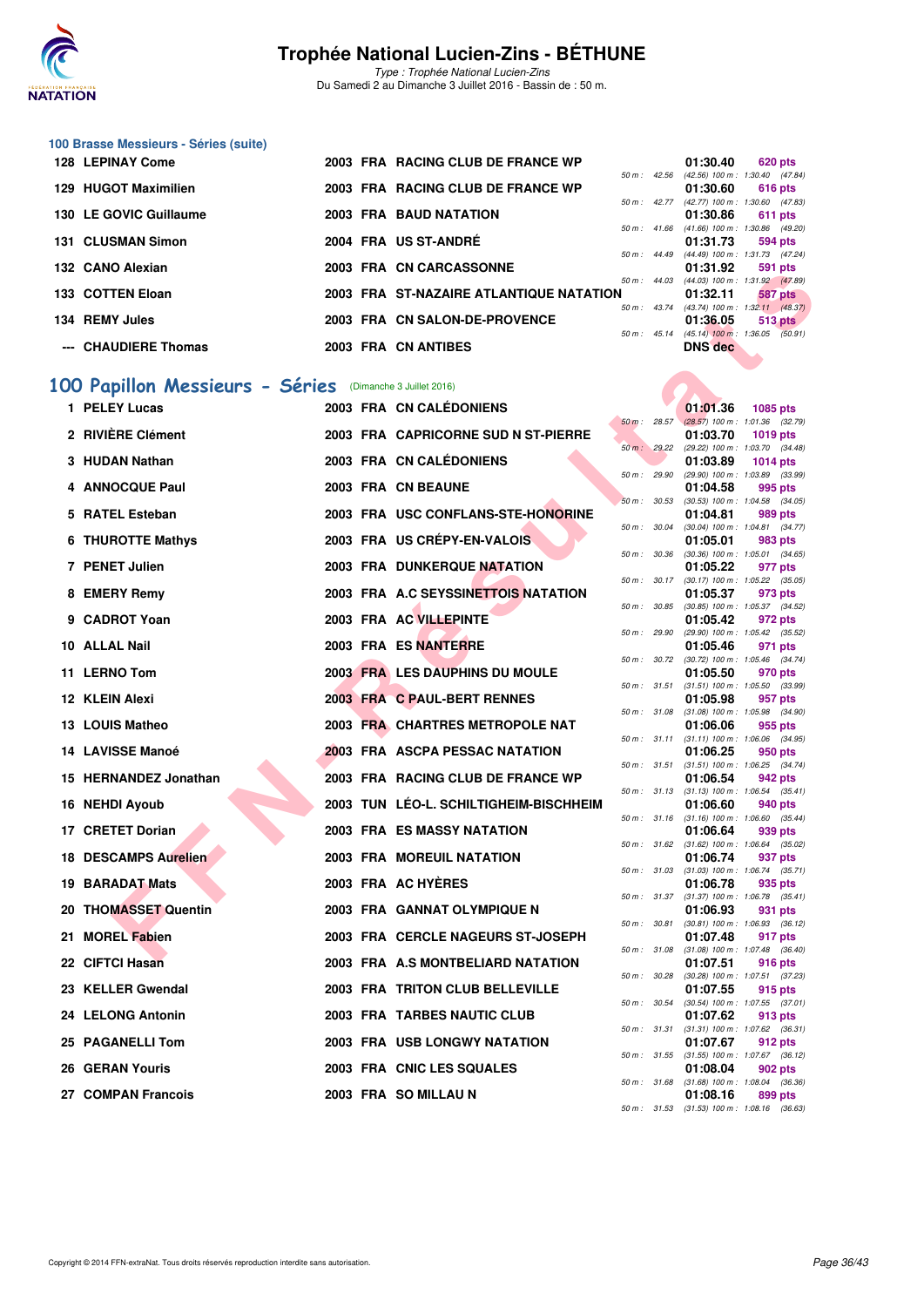

**100 Papillon Messieurs - Séries (suite)**

### **Trophée National Lucien-Zins - BÉTHUNE**

|                                                                                                                                                                                                                                                                                                                                                                                                                                                                                                                                                                                                                                                                                                                                                                                                                                                                  |  |                                                                                                                                                                                                                                                                                                                                                                                                                                                                                                                                                                                                                                                                                                                                                                                                                                                                                                                                                                                                                                                                                                                                                         | 01:08.17                                                                                                                                                                                                                                                                                                                                                   | 899 pts                                                                                                                                                                                                                                                                                                                                                                                                                                                                                                                                                                                                                                                                                                                                                                                                        |
|------------------------------------------------------------------------------------------------------------------------------------------------------------------------------------------------------------------------------------------------------------------------------------------------------------------------------------------------------------------------------------------------------------------------------------------------------------------------------------------------------------------------------------------------------------------------------------------------------------------------------------------------------------------------------------------------------------------------------------------------------------------------------------------------------------------------------------------------------------------|--|---------------------------------------------------------------------------------------------------------------------------------------------------------------------------------------------------------------------------------------------------------------------------------------------------------------------------------------------------------------------------------------------------------------------------------------------------------------------------------------------------------------------------------------------------------------------------------------------------------------------------------------------------------------------------------------------------------------------------------------------------------------------------------------------------------------------------------------------------------------------------------------------------------------------------------------------------------------------------------------------------------------------------------------------------------------------------------------------------------------------------------------------------------|------------------------------------------------------------------------------------------------------------------------------------------------------------------------------------------------------------------------------------------------------------------------------------------------------------------------------------------------------------|----------------------------------------------------------------------------------------------------------------------------------------------------------------------------------------------------------------------------------------------------------------------------------------------------------------------------------------------------------------------------------------------------------------------------------------------------------------------------------------------------------------------------------------------------------------------------------------------------------------------------------------------------------------------------------------------------------------------------------------------------------------------------------------------------------------|
|                                                                                                                                                                                                                                                                                                                                                                                                                                                                                                                                                                                                                                                                                                                                                                                                                                                                  |  |                                                                                                                                                                                                                                                                                                                                                                                                                                                                                                                                                                                                                                                                                                                                                                                                                                                                                                                                                                                                                                                                                                                                                         | 01:08.32                                                                                                                                                                                                                                                                                                                                                   | $(31.86)$ 100 m : 1:08.17 $(36.31)$<br>895 pts                                                                                                                                                                                                                                                                                                                                                                                                                                                                                                                                                                                                                                                                                                                                                                 |
|                                                                                                                                                                                                                                                                                                                                                                                                                                                                                                                                                                                                                                                                                                                                                                                                                                                                  |  |                                                                                                                                                                                                                                                                                                                                                                                                                                                                                                                                                                                                                                                                                                                                                                                                                                                                                                                                                                                                                                                                                                                                                         | 01:08.68                                                                                                                                                                                                                                                                                                                                                   | 886 pts                                                                                                                                                                                                                                                                                                                                                                                                                                                                                                                                                                                                                                                                                                                                                                                                        |
|                                                                                                                                                                                                                                                                                                                                                                                                                                                                                                                                                                                                                                                                                                                                                                                                                                                                  |  |                                                                                                                                                                                                                                                                                                                                                                                                                                                                                                                                                                                                                                                                                                                                                                                                                                                                                                                                                                                                                                                                                                                                                         | 01:08.79                                                                                                                                                                                                                                                                                                                                                   | 883 pts                                                                                                                                                                                                                                                                                                                                                                                                                                                                                                                                                                                                                                                                                                                                                                                                        |
|                                                                                                                                                                                                                                                                                                                                                                                                                                                                                                                                                                                                                                                                                                                                                                                                                                                                  |  |                                                                                                                                                                                                                                                                                                                                                                                                                                                                                                                                                                                                                                                                                                                                                                                                                                                                                                                                                                                                                                                                                                                                                         | 01:08.93                                                                                                                                                                                                                                                                                                                                                   | $(31.58)$ 100 m : 1:08.79 $(37.21)$<br>879 pts                                                                                                                                                                                                                                                                                                                                                                                                                                                                                                                                                                                                                                                                                                                                                                 |
|                                                                                                                                                                                                                                                                                                                                                                                                                                                                                                                                                                                                                                                                                                                                                                                                                                                                  |  |                                                                                                                                                                                                                                                                                                                                                                                                                                                                                                                                                                                                                                                                                                                                                                                                                                                                                                                                                                                                                                                                                                                                                         | 01:08.93                                                                                                                                                                                                                                                                                                                                                   | $(30.32)$ 100 m : 1:08.93 $(38.61)$<br>879 pts                                                                                                                                                                                                                                                                                                                                                                                                                                                                                                                                                                                                                                                                                                                                                                 |
|                                                                                                                                                                                                                                                                                                                                                                                                                                                                                                                                                                                                                                                                                                                                                                                                                                                                  |  |                                                                                                                                                                                                                                                                                                                                                                                                                                                                                                                                                                                                                                                                                                                                                                                                                                                                                                                                                                                                                                                                                                                                                         | 01:08.95                                                                                                                                                                                                                                                                                                                                                   | $(31.98)$ 100 m : 1:08.93 $(36.95)$<br>879 pts                                                                                                                                                                                                                                                                                                                                                                                                                                                                                                                                                                                                                                                                                                                                                                 |
|                                                                                                                                                                                                                                                                                                                                                                                                                                                                                                                                                                                                                                                                                                                                                                                                                                                                  |  |                                                                                                                                                                                                                                                                                                                                                                                                                                                                                                                                                                                                                                                                                                                                                                                                                                                                                                                                                                                                                                                                                                                                                         | 01:09.01                                                                                                                                                                                                                                                                                                                                                   | $(31.53)$ 100 m : 1:08.95 $(37.42)$<br>877 pts                                                                                                                                                                                                                                                                                                                                                                                                                                                                                                                                                                                                                                                                                                                                                                 |
|                                                                                                                                                                                                                                                                                                                                                                                                                                                                                                                                                                                                                                                                                                                                                                                                                                                                  |  |                                                                                                                                                                                                                                                                                                                                                                                                                                                                                                                                                                                                                                                                                                                                                                                                                                                                                                                                                                                                                                                                                                                                                         | 01:09.07                                                                                                                                                                                                                                                                                                                                                   | $(32.36)$ 100 m : 1:09.01 $(36.65)$<br>875 pts                                                                                                                                                                                                                                                                                                                                                                                                                                                                                                                                                                                                                                                                                                                                                                 |
|                                                                                                                                                                                                                                                                                                                                                                                                                                                                                                                                                                                                                                                                                                                                                                                                                                                                  |  |                                                                                                                                                                                                                                                                                                                                                                                                                                                                                                                                                                                                                                                                                                                                                                                                                                                                                                                                                                                                                                                                                                                                                         | 01:09.07                                                                                                                                                                                                                                                                                                                                                   | $(32.03)$ 100 m : 1:09.07 $(37.04)$<br>875 pts                                                                                                                                                                                                                                                                                                                                                                                                                                                                                                                                                                                                                                                                                                                                                                 |
|                                                                                                                                                                                                                                                                                                                                                                                                                                                                                                                                                                                                                                                                                                                                                                                                                                                                  |  |                                                                                                                                                                                                                                                                                                                                                                                                                                                                                                                                                                                                                                                                                                                                                                                                                                                                                                                                                                                                                                                                                                                                                         |                                                                                                                                                                                                                                                                                                                                                            | $(32.20)$ 100 m : 1:09.07 $(36.87)$<br>873 pts                                                                                                                                                                                                                                                                                                                                                                                                                                                                                                                                                                                                                                                                                                                                                                 |
|                                                                                                                                                                                                                                                                                                                                                                                                                                                                                                                                                                                                                                                                                                                                                                                                                                                                  |  |                                                                                                                                                                                                                                                                                                                                                                                                                                                                                                                                                                                                                                                                                                                                                                                                                                                                                                                                                                                                                                                                                                                                                         |                                                                                                                                                                                                                                                                                                                                                            | $(32.58)$ 100 m : 1:09.16 $(36.58)$<br>869 pts                                                                                                                                                                                                                                                                                                                                                                                                                                                                                                                                                                                                                                                                                                                                                                 |
|                                                                                                                                                                                                                                                                                                                                                                                                                                                                                                                                                                                                                                                                                                                                                                                                                                                                  |  |                                                                                                                                                                                                                                                                                                                                                                                                                                                                                                                                                                                                                                                                                                                                                                                                                                                                                                                                                                                                                                                                                                                                                         |                                                                                                                                                                                                                                                                                                                                                            | $(32.71)$ 100 m : 1:09.32 $(36.61)$<br>869 pts                                                                                                                                                                                                                                                                                                                                                                                                                                                                                                                                                                                                                                                                                                                                                                 |
|                                                                                                                                                                                                                                                                                                                                                                                                                                                                                                                                                                                                                                                                                                                                                                                                                                                                  |  |                                                                                                                                                                                                                                                                                                                                                                                                                                                                                                                                                                                                                                                                                                                                                                                                                                                                                                                                                                                                                                                                                                                                                         |                                                                                                                                                                                                                                                                                                                                                            | $(32.16)$ 100 m : 1:09.33 $(37.17)$<br>868 pts                                                                                                                                                                                                                                                                                                                                                                                                                                                                                                                                                                                                                                                                                                                                                                 |
|                                                                                                                                                                                                                                                                                                                                                                                                                                                                                                                                                                                                                                                                                                                                                                                                                                                                  |  |                                                                                                                                                                                                                                                                                                                                                                                                                                                                                                                                                                                                                                                                                                                                                                                                                                                                                                                                                                                                                                                                                                                                                         |                                                                                                                                                                                                                                                                                                                                                            | $(32.06)$ 100 m : 1:09.35 $(37.29)$                                                                                                                                                                                                                                                                                                                                                                                                                                                                                                                                                                                                                                                                                                                                                                            |
|                                                                                                                                                                                                                                                                                                                                                                                                                                                                                                                                                                                                                                                                                                                                                                                                                                                                  |  |                                                                                                                                                                                                                                                                                                                                                                                                                                                                                                                                                                                                                                                                                                                                                                                                                                                                                                                                                                                                                                                                                                                                                         |                                                                                                                                                                                                                                                                                                                                                            | <b>867 pts</b><br>$(31.85)$ 100 m : 1:09.38 $(37.53)$                                                                                                                                                                                                                                                                                                                                                                                                                                                                                                                                                                                                                                                                                                                                                          |
|                                                                                                                                                                                                                                                                                                                                                                                                                                                                                                                                                                                                                                                                                                                                                                                                                                                                  |  |                                                                                                                                                                                                                                                                                                                                                                                                                                                                                                                                                                                                                                                                                                                                                                                                                                                                                                                                                                                                                                                                                                                                                         |                                                                                                                                                                                                                                                                                                                                                            | 865 pts<br>$(32.09)$ 100 m : 1:09.48 $(37.39)$                                                                                                                                                                                                                                                                                                                                                                                                                                                                                                                                                                                                                                                                                                                                                                 |
|                                                                                                                                                                                                                                                                                                                                                                                                                                                                                                                                                                                                                                                                                                                                                                                                                                                                  |  |                                                                                                                                                                                                                                                                                                                                                                                                                                                                                                                                                                                                                                                                                                                                                                                                                                                                                                                                                                                                                                                                                                                                                         |                                                                                                                                                                                                                                                                                                                                                            | 864 pts<br>(32.29) 100 m: 1:09.53 (37.24)                                                                                                                                                                                                                                                                                                                                                                                                                                                                                                                                                                                                                                                                                                                                                                      |
|                                                                                                                                                                                                                                                                                                                                                                                                                                                                                                                                                                                                                                                                                                                                                                                                                                                                  |  |                                                                                                                                                                                                                                                                                                                                                                                                                                                                                                                                                                                                                                                                                                                                                                                                                                                                                                                                                                                                                                                                                                                                                         |                                                                                                                                                                                                                                                                                                                                                            | 862 pts<br>$(32.95)$ 100 m : 1:09.61 $(36.66)$                                                                                                                                                                                                                                                                                                                                                                                                                                                                                                                                                                                                                                                                                                                                                                 |
|                                                                                                                                                                                                                                                                                                                                                                                                                                                                                                                                                                                                                                                                                                                                                                                                                                                                  |  |                                                                                                                                                                                                                                                                                                                                                                                                                                                                                                                                                                                                                                                                                                                                                                                                                                                                                                                                                                                                                                                                                                                                                         |                                                                                                                                                                                                                                                                                                                                                            | 862 pts<br>$(32.79)$ 100 m : 1:09.61 $(36.82)$                                                                                                                                                                                                                                                                                                                                                                                                                                                                                                                                                                                                                                                                                                                                                                 |
|                                                                                                                                                                                                                                                                                                                                                                                                                                                                                                                                                                                                                                                                                                                                                                                                                                                                  |  |                                                                                                                                                                                                                                                                                                                                                                                                                                                                                                                                                                                                                                                                                                                                                                                                                                                                                                                                                                                                                                                                                                                                                         | 01:09.65                                                                                                                                                                                                                                                                                                                                                   | 861 pts<br>$(32.23)$ 100 m : 1:09.65 $(37.42)$                                                                                                                                                                                                                                                                                                                                                                                                                                                                                                                                                                                                                                                                                                                                                                 |
|                                                                                                                                                                                                                                                                                                                                                                                                                                                                                                                                                                                                                                                                                                                                                                                                                                                                  |  |                                                                                                                                                                                                                                                                                                                                                                                                                                                                                                                                                                                                                                                                                                                                                                                                                                                                                                                                                                                                                                                                                                                                                         | 01:09.67                                                                                                                                                                                                                                                                                                                                                   | 860 pts<br>$(32.06)$ 100 m : 1:09.67 $(37.61)$                                                                                                                                                                                                                                                                                                                                                                                                                                                                                                                                                                                                                                                                                                                                                                 |
|                                                                                                                                                                                                                                                                                                                                                                                                                                                                                                                                                                                                                                                                                                                                                                                                                                                                  |  |                                                                                                                                                                                                                                                                                                                                                                                                                                                                                                                                                                                                                                                                                                                                                                                                                                                                                                                                                                                                                                                                                                                                                         | 01:09.90                                                                                                                                                                                                                                                                                                                                                   | 854 pts<br>$(32.53)$ 100 m : 1:09.90 $(37.37)$                                                                                                                                                                                                                                                                                                                                                                                                                                                                                                                                                                                                                                                                                                                                                                 |
|                                                                                                                                                                                                                                                                                                                                                                                                                                                                                                                                                                                                                                                                                                                                                                                                                                                                  |  |                                                                                                                                                                                                                                                                                                                                                                                                                                                                                                                                                                                                                                                                                                                                                                                                                                                                                                                                                                                                                                                                                                                                                         | 01:09.99                                                                                                                                                                                                                                                                                                                                                   | 852 pts                                                                                                                                                                                                                                                                                                                                                                                                                                                                                                                                                                                                                                                                                                                                                                                                        |
|                                                                                                                                                                                                                                                                                                                                                                                                                                                                                                                                                                                                                                                                                                                                                                                                                                                                  |  |                                                                                                                                                                                                                                                                                                                                                                                                                                                                                                                                                                                                                                                                                                                                                                                                                                                                                                                                                                                                                                                                                                                                                         | 01:10.00                                                                                                                                                                                                                                                                                                                                                   | 852 pts                                                                                                                                                                                                                                                                                                                                                                                                                                                                                                                                                                                                                                                                                                                                                                                                        |
|                                                                                                                                                                                                                                                                                                                                                                                                                                                                                                                                                                                                                                                                                                                                                                                                                                                                  |  |                                                                                                                                                                                                                                                                                                                                                                                                                                                                                                                                                                                                                                                                                                                                                                                                                                                                                                                                                                                                                                                                                                                                                         | 01:10.02                                                                                                                                                                                                                                                                                                                                                   | 851 pts                                                                                                                                                                                                                                                                                                                                                                                                                                                                                                                                                                                                                                                                                                                                                                                                        |
|                                                                                                                                                                                                                                                                                                                                                                                                                                                                                                                                                                                                                                                                                                                                                                                                                                                                  |  |                                                                                                                                                                                                                                                                                                                                                                                                                                                                                                                                                                                                                                                                                                                                                                                                                                                                                                                                                                                                                                                                                                                                                         | 01:10.06                                                                                                                                                                                                                                                                                                                                                   | 850 pts                                                                                                                                                                                                                                                                                                                                                                                                                                                                                                                                                                                                                                                                                                                                                                                                        |
|                                                                                                                                                                                                                                                                                                                                                                                                                                                                                                                                                                                                                                                                                                                                                                                                                                                                  |  |                                                                                                                                                                                                                                                                                                                                                                                                                                                                                                                                                                                                                                                                                                                                                                                                                                                                                                                                                                                                                                                                                                                                                         | 01:10.08                                                                                                                                                                                                                                                                                                                                                   | 850 pts                                                                                                                                                                                                                                                                                                                                                                                                                                                                                                                                                                                                                                                                                                                                                                                                        |
|                                                                                                                                                                                                                                                                                                                                                                                                                                                                                                                                                                                                                                                                                                                                                                                                                                                                  |  |                                                                                                                                                                                                                                                                                                                                                                                                                                                                                                                                                                                                                                                                                                                                                                                                                                                                                                                                                                                                                                                                                                                                                         | 01:10.22                                                                                                                                                                                                                                                                                                                                                   | 846 pts                                                                                                                                                                                                                                                                                                                                                                                                                                                                                                                                                                                                                                                                                                                                                                                                        |
|                                                                                                                                                                                                                                                                                                                                                                                                                                                                                                                                                                                                                                                                                                                                                                                                                                                                  |  |                                                                                                                                                                                                                                                                                                                                                                                                                                                                                                                                                                                                                                                                                                                                                                                                                                                                                                                                                                                                                                                                                                                                                         | 01:10.35                                                                                                                                                                                                                                                                                                                                                   | 843 pts                                                                                                                                                                                                                                                                                                                                                                                                                                                                                                                                                                                                                                                                                                                                                                                                        |
|                                                                                                                                                                                                                                                                                                                                                                                                                                                                                                                                                                                                                                                                                                                                                                                                                                                                  |  |                                                                                                                                                                                                                                                                                                                                                                                                                                                                                                                                                                                                                                                                                                                                                                                                                                                                                                                                                                                                                                                                                                                                                         | 01:10.40                                                                                                                                                                                                                                                                                                                                                   | 841 pts                                                                                                                                                                                                                                                                                                                                                                                                                                                                                                                                                                                                                                                                                                                                                                                                        |
|                                                                                                                                                                                                                                                                                                                                                                                                                                                                                                                                                                                                                                                                                                                                                                                                                                                                  |  |                                                                                                                                                                                                                                                                                                                                                                                                                                                                                                                                                                                                                                                                                                                                                                                                                                                                                                                                                                                                                                                                                                                                                         | 01:10.50                                                                                                                                                                                                                                                                                                                                                   | 839 pts                                                                                                                                                                                                                                                                                                                                                                                                                                                                                                                                                                                                                                                                                                                                                                                                        |
|                                                                                                                                                                                                                                                                                                                                                                                                                                                                                                                                                                                                                                                                                                                                                                                                                                                                  |  |                                                                                                                                                                                                                                                                                                                                                                                                                                                                                                                                                                                                                                                                                                                                                                                                                                                                                                                                                                                                                                                                                                                                                         | 01:10.61                                                                                                                                                                                                                                                                                                                                                   | 836 pts                                                                                                                                                                                                                                                                                                                                                                                                                                                                                                                                                                                                                                                                                                                                                                                                        |
|                                                                                                                                                                                                                                                                                                                                                                                                                                                                                                                                                                                                                                                                                                                                                                                                                                                                  |  |                                                                                                                                                                                                                                                                                                                                                                                                                                                                                                                                                                                                                                                                                                                                                                                                                                                                                                                                                                                                                                                                                                                                                         | 01:10.64                                                                                                                                                                                                                                                                                                                                                   | 835 pts                                                                                                                                                                                                                                                                                                                                                                                                                                                                                                                                                                                                                                                                                                                                                                                                        |
|                                                                                                                                                                                                                                                                                                                                                                                                                                                                                                                                                                                                                                                                                                                                                                                                                                                                  |  |                                                                                                                                                                                                                                                                                                                                                                                                                                                                                                                                                                                                                                                                                                                                                                                                                                                                                                                                                                                                                                                                                                                                                         | 01:10.67                                                                                                                                                                                                                                                                                                                                                   | 835 pts                                                                                                                                                                                                                                                                                                                                                                                                                                                                                                                                                                                                                                                                                                                                                                                                        |
|                                                                                                                                                                                                                                                                                                                                                                                                                                                                                                                                                                                                                                                                                                                                                                                                                                                                  |  |                                                                                                                                                                                                                                                                                                                                                                                                                                                                                                                                                                                                                                                                                                                                                                                                                                                                                                                                                                                                                                                                                                                                                         | 01:10.78                                                                                                                                                                                                                                                                                                                                                   | 832 pts                                                                                                                                                                                                                                                                                                                                                                                                                                                                                                                                                                                                                                                                                                                                                                                                        |
|                                                                                                                                                                                                                                                                                                                                                                                                                                                                                                                                                                                                                                                                                                                                                                                                                                                                  |  |                                                                                                                                                                                                                                                                                                                                                                                                                                                                                                                                                                                                                                                                                                                                                                                                                                                                                                                                                                                                                                                                                                                                                         |                                                                                                                                                                                                                                                                                                                                                            | $(33.25)$ 100 m : 1:10.78 $(37.53)$<br>831 pts                                                                                                                                                                                                                                                                                                                                                                                                                                                                                                                                                                                                                                                                                                                                                                 |
| 28 BOUGHATTAS Fadi<br>29 VERGER Maxime<br><b>30 TRIOMPHE Achille</b><br>31 GORLIER Enzo<br><b>32 CHAUSSON Stanislas</b><br><b>32 LESERT Vincent</b><br>34 PICHARD Matisse<br>35 TEULE Enzo<br>36 VIGUIER Antoine<br><b>36 MAZELLIER Nans</b><br><b>38 CLUSMAN Simon</b><br>39 CANARELLI Baptiste<br>40 ROUGIER Tom<br><b>MORAIS-SANTOS Julien</b><br>42 GAYAUD Arthur-Tèo<br>43 AMELOT Nathan<br><b>44 LECOURTIER Mathys</b><br><b>45 LEPINAY Come</b><br>45 MULONGO Stephen<br>47 PUYO Emilien<br><b>MOULIN Louis</b><br>49 CANO Alexian<br>50 LE GOFF Yann<br>51 RENE CORAIL Yann<br>52 VIDAL Etienne<br>53 JOUVE Nicolas<br>54 HORNEZ Lenaik<br>55 DE SMEDT Tom<br>56 IBBERSON William<br>57 OUABDESSELAM Leo<br>58 ANDRY Lucas<br>59 KINGUE MOUSSINGA Theodore<br><b>60 VIGNETTES Lucas</b><br>61 BENASLI Alexandre<br>62 LOMBARDO Maxime<br>63 CHELLIA Sami |  | 2003 FRA AAS SARCELLES NATATION 95<br>2003 FRA C PAUL-BERT RENNES<br>2003 FRA RACING CLUB DE FRANCE WP<br>2003 FRA AC VILLEPINTE<br>2003 FRA DAUPHINS TOULOUSE OEC<br>2003 FRA SN LENS<br>2003 FRA CALAIS NATATION<br>2004 FRA CNO ST-GERMAIN-EN-LAYE<br>2003 FRA CN CÉVENNES ALÈS<br>2004 FRA ASEC ST-PAUL LA REUNION<br>2004 FRA US ST-ANDRE<br>2003 FRA DAUPHINS AIXE-SUR-VIENNE<br>2003 FRA GRAND RODEZ NATATION<br>2003 FRA AS MONACO NATATION<br>2003 FRA CN GUÉRET<br>2003 FRA ST-GEORGES ARGENTEUIL<br><b>2003 FRA MARTIGUES NATATION</b><br>2003 FRA RACING CLUB DE FRANCE WP<br>2004 FRA CN DE BAIE-MAHAULT<br>2003 MON AS MONACO NATATION<br>2003 FRA CN VILLENEUVE-SUR-LOT<br>2003 FRA CN CARCASSONNE<br><b>2003 FRA UNION QUIMPER NATATION</b><br>2003 FRA CSN GUYANCOURT<br>2003 FRA SO MILLAU N<br>2003 FRA PAYS D'AIX NATATION<br>2003 FRA RACING CLUB ARRAS<br>2003 FRA US ST-ANDRE<br>2003 BEL US ST-ANDRE<br>2003 FRA CN FONTAINEBLEAU-AVON<br>2003 FRA SN SEDAN<br>2003 FRA CN ASNIERES<br>2003 FRA U.S CRETEIL NATATION<br><b>2003 FRA NANTES NATATION</b><br><b>2003 FRA NATATION HOCHFELDEN</b><br>2003 FRA U.S CRETEIL NATATION | 50 m: 32.16<br>50 m : 31.58<br>50 m: 30.32<br>50 m : 31.98<br>50 m : 31.53<br>50 m: 32.36<br>50 m: 32.03<br>50 m: 32.20<br>50 m : 32.58<br>50 m : 32.71<br>50 m: 32.16<br>50 m: 32.06<br>50 m: 31.85<br>50 m: 32.09<br>50 m: 32.29<br>50 m: 32.95<br>50 m: 32.79<br>50 m: 32.23<br>50 m: 32.06<br>50 m: 32.53<br>50 m: 31.49<br>50 m: 32.09<br>50 m: 32.85 | 50 m : 31.86<br>$(31.74)$ 100 m : 1:08.32 $(36.58)$<br>50 m : 31.74<br>$(32.16)$ 100 m : 1:08.68 $(36.52)$<br>01:09.16<br>01:09.32<br>01:09.33<br>01:09.35<br>01:09.38<br>01:09.48<br>01:09.53<br>01:09.61<br>01:09.61<br>$(31.49)$ 100 m : 1:09.99 $(38.50)$<br>$(31.53)$ 100 m : 1:10.00 $(38.47)$<br>50 m: 31.53<br>(32.09) 100 m: 1:10.02 (37.93)<br>$(32.85)$ 100 m : 1:10.06 $(37.21)$<br>50 m : 32.47 (32.47) 100 m : 1:10.08 (37.61)<br>50 m: 33.13 (33.13) 100 m: 1:10.22 (37.09)<br>50 m: 32.44 (32.44) 100 m: 1:10.35 (37.91)<br>50 m : 33.85 (33.85) 100 m : 1:10.40 (36.55)<br>50 m: 32.89 (32.89) 100 m: 1:10.50 (37.61)<br>50 m: 32.81 (32.81) 100 m: 1:10.61 (37.80)<br>50 m : 33.09 (33.09) 100 m : 1:10.64 (37.55)<br>50 m: 32.29 (32.29) 100 m: 1:10.67 (38.38)<br>50 m : 33.25<br>01:10.83 |

|          |       | 01:08.17                      | 899 pts                              |
|----------|-------|-------------------------------|--------------------------------------|
| $50 m$ : | 31.86 | $(31.86) 100 m$ :<br>01:08.32 | 1:08.17<br>(36.31)<br>895 pts        |
| $50 m$ : | 31.74 | $(31.74) 100 m$ :             | 1:08.32<br>(36.58)                   |
|          |       | 01:08.68                      | <b>886 pts</b>                       |
| 50 m :   | 32.16 | $(32.16) 100 m$ :             | 1:08.68<br>(36.52)                   |
|          |       | 01:08.79                      | <b>883 pts</b>                       |
| $50 m$ : | 31.58 | $(31.58) 100 m$ :             | 1:08.79<br>(37.21)                   |
| $50 m$ : | 30.32 | 01:08.93<br>$(30.32)$ 100 m : | 879 pts<br>1:08.93<br>(38.61)        |
|          |       | 01:08.93                      | 879 pts                              |
| $50 m$ : | 31.98 | $(31.98) 100 m$ :             | 1:08.93 (36.95)                      |
|          |       | 01:08.95                      | 879 pts                              |
| $50 m$ : | 31.53 | $(31.53)$ 100 m :             | 1:08.95<br>(37.42)                   |
| $50 m$ : | 32.36 | 01:09.01<br>$(32.36)$ 100 m : | 877 pts<br>1:09.01<br>(36.65)        |
|          |       | 01:09.07                      | 875 pts                              |
| 50 m :   | 32.03 | $(32.03)$ 100 m :             | 1:09.07<br>(37.04)                   |
|          |       | 01:09.07                      | 875 pts                              |
| $50 m$ : | 32.20 | $(32.20)$ 100 m :             | 1:09.07<br>(36.87)                   |
|          | 32.58 | 01:09.16                      | 873 pts                              |
| $50 m$ : |       | $(32.58)$ 100 m :<br>01:09.32 | 1:09.16<br>(36.58)<br>869 pts        |
| $50 m$ : | 32.71 | $(32.71)$ 100 m :             | 1:09.32<br>(36.61)                   |
|          |       | 01:09.33                      | 869 pts                              |
| 50 m :   | 32.16 | (32.16) 100 m :               | 1:09.33<br>(37.17)                   |
|          |       | 01:09.35                      | 868 pts                              |
| $50 m$ : | 32.06 | $(32.06)$ 100 m :<br>01:09.38 | 1:09.35<br>(37.29)<br><b>867 pts</b> |
| $50 m$ : | 31.85 | $(31.85) 100 m$ :             | 1:09.38<br>(37.53)                   |
|          |       | 01:09.48                      | 865 pts                              |
| $50 m$ : | 32.09 | $(32.09)$ 100 m :             | 1:09.48<br>(37.39)                   |
|          |       | 01:09.53                      | 864 pts                              |
| $50 m$ : | 32.29 | (32.29) 100 m :               | 1:09.53<br>(37.24)                   |
| $50 m$ : | 32.95 | 01:09.61<br>$(32.95)$ 100 m : | 862 pts<br>1:09.61<br>(36.66)        |
|          |       | 01:09.61                      | <b>862 pts</b>                       |
| $50 m$ : | 32.79 | $(32.79)$ 100 m :             | 1:09.61<br>(36.82)                   |
|          |       | 01:09.65                      | 861<br>pts                           |
| 50 m :   | 32.23 | $(32.23)$ 100 m :             | 1:09.65<br>(37.42)                   |
| 50 m :   | 32.06 | 01:09.67<br>$(32.06)$ 100 m : | <b>860 pts</b><br>1:09.67<br>(37.61) |
|          |       | 01:09.90                      | 854 pts                              |
| $50 m$ : | 32.53 | $(32.53)$ 100 m :             | 1:09.90<br>(37.37)                   |
|          |       | 01:09.99                      | 852 pts                              |
| 50 m :   | 31.49 | $(31.49) 100 m$ :             | 1:09.99<br>(38.50)                   |
| 50 m :   | 31.53 | 01:10.00<br>$(31.53) 100 m$ : | 852 pts<br>1:10.00<br>(38.47)        |
|          |       | 01:10.02                      | 851<br>pts                           |
| $50 m$ : | 32.09 | $(32.09)$ 100 m :             | 1:10.02<br>(37.93)                   |
|          |       | 01:10.06                      | 850 pts                              |
| $50 m$ : | 32.85 | $(32.85)$ 100 m :             | 1:10.06<br>(37.21)                   |
| 50 m :   | 32.47 | 01:10.08<br>$(32.47) 100 m$ : | 850 pts<br>1:10.08<br>(37.61)        |
|          |       | 01:10.22                      | <b>846 pts</b>                       |
| $50 m$ : | 33.13 | $(33.13) 100 m$ :             | 1:10.22<br>(37.09)                   |
|          |       | 01:10.35                      | 843 pts                              |
| $50 m$ : | 32.44 | (32.44) 100 m :               | (37.91)<br>1:10.35                   |
| $50 m$ : | 33.85 | 01:10.40<br>(33.85) 100 m :   | 841 pts<br>1:10.40<br>(36.55)        |
|          |       | 01:10.50                      | 839 pts                              |
| $50 m$ : | 32.89 | $(32.89) 100 m$ :             | 1:10.50<br>(37.61)                   |
|          |       | 01:10.61                      | 836 pts                              |
| $50 m$ : | 32.81 | $(32.81)$ 100 m :             | 1:10.61<br>(37.80)                   |
| $50 m$ : | 33.09 | 01:10.64<br>$(33.09)$ 100 m : | 835 pts<br>1:10.64<br>(37.55)        |
|          |       | 01:10.67                      | 835 pts                              |
| $50 m$ : | 32.29 | $(32.29)$ 100 m :             | 1:10.67<br>(38.38)                   |
|          |       | 01:10.78                      | 832 pts                              |
| $50 m$ : | 33.25 | $(33.25)$ 100 m :             | 1:10.78<br>(37.53)                   |
| $50 m$ : | 32.52 | 01:10.83<br>$(32.52)$ 100 m : | 831 pts<br>1:10.83<br>(38.31)        |
|          |       |                               |                                      |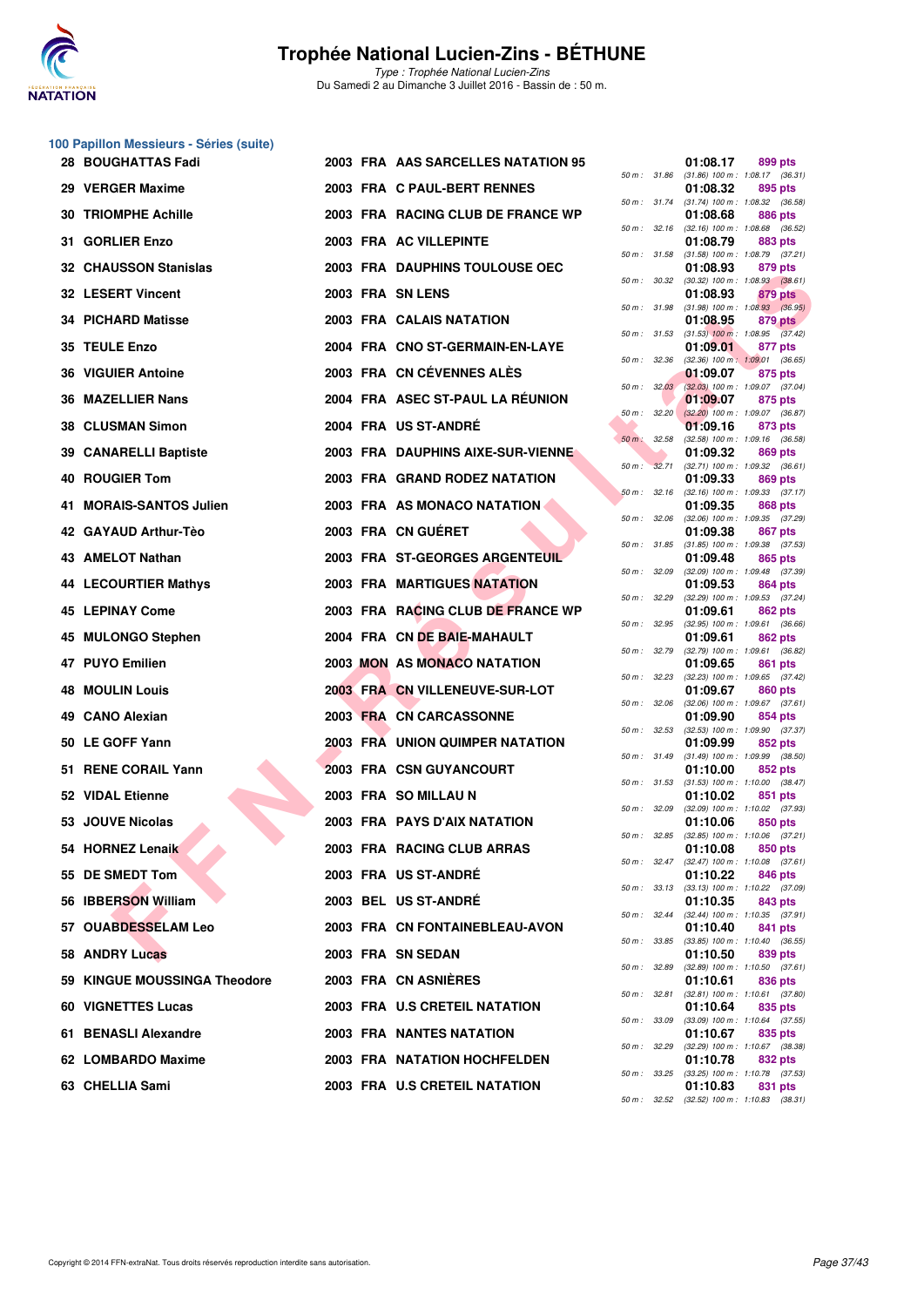

**100 Papillon Messieurs - Séries (suite)**

### **Trophée National Lucien-Zins - BÉTHUNE**

| 64. | <b>LINDMANN Alexandre</b>      |  | 2003 FRA OLYMPIQUE CLUB CESSON-SEVIGNE  |                          | 01:10.86                                        | 830 pts            |  |
|-----|--------------------------------|--|-----------------------------------------|--------------------------|-------------------------------------------------|--------------------|--|
|     | 64 LANCRY Lilian               |  | 2003 FRA FRANCOIS NATATION CLUB         | 50 m: 32.02              | (32.02) 100 m: 1:10.86 (38.84)<br>01:10.86      | 830 pts            |  |
|     | 66 REYSSENT Luc                |  | 2003 FRA ASCPA PESSAC NATATION          | $50 \text{ m}$ : $32.42$ | (32.42) 100 m: 1:10.86 (38.44)<br>01:10.95      | 828 pts            |  |
|     | 67 WAHL Julien                 |  | 2003 FRA EN CAEN                        | 50 m: 33.00              | $(33.00)$ 100 m : 1:10.95 $(37.95)$<br>01:10.97 | 827 pts            |  |
| 67. | <b>HENRY Theo</b>              |  | 2003 FRA AS PORCHEVILLE                 | 50 m: 33.13              | $(33.13)$ 100 m : 1:10.97 $(37.84)$<br>01:10.97 | 827 pts            |  |
| 69. | <b>BESSON Antoine</b>          |  | 2003 FRA CN ANDRESY                     | 50 m : 33.54             | $(33.54)$ 100 m : 1:10.97 $(37.43)$<br>01:11.04 | 825 pts            |  |
|     | 70 LE PAPE Thomas              |  | 2003 FRA CNM DIEPPE                     | 50 m : 32.74             | $(32.74)$ 100 m : 1:11.04 $(38.30)$<br>01:11.08 | 824 pts            |  |
|     | 71 LIN Julien                  |  | 2003 FRA CN ASNIERES                    | 50 m: 32.65              | $(32.65)$ 100 m : 1:11.08 $(38.43)$<br>01:11.09 | 824 pts            |  |
|     | 72 BREIJO Enzo                 |  | 2003 FRA CANET 66 NATATION              | 50 m: 33.03              | $(33.03)$ 100 m : 1:11.09 $(38.06)$<br>01:11.10 | 824 pts            |  |
|     | 73 PARIS Idris                 |  | 2003 FRA COULIS NATATION                | 50 m: 32.67              | $(32.67)$ 100 m : 1:11.10 $(38.43)$<br>01:11.13 | 823 pts            |  |
|     | 74 GUIGON Maxence              |  | 2003 FRA CN CÉVENNES ALÈS               | $50 m$ : $31.77$         | $(31.77)$ 100 m : 1:11.13 $(39.36)$<br>01:11.17 | 822 pts            |  |
| 75. | <b>ELMALEH Sasha</b>           |  | 2003 FRA MONTPELLIER METROPOLE NATATION | 50 m : 32.94             | (32.94) 100 m: 1:11.17 (38.23)<br>01:11.18      | 822 pts            |  |
|     | 76 AGIUS Robin                 |  | 2003 FRA CN FONTAINEBLEAU-AVON          | 50 m: 33.40              | $(33.40)$ 100 m : 1:11.18 $(37.78)$<br>01:11.28 | 819 pts            |  |
|     | 77 REGISTE Owen                |  | 2003 FRA ST-DENIS RÉUNION               | 50 m: 33.32              | $(33.32)$ 100 m : 1:11.28 $(37.96)$<br>01:11.30 | 819 pts            |  |
|     | 78 HAMADI Adem                 |  | 2003 TUN CN CANNES                      | $50 m$ : $33.45$         | $(33.45)$ 100 m : 1:11.30 $(37.85)$<br>01:11.39 | 817 pts            |  |
|     | 79 CHRETIEN Stéphen            |  | 2003 FRA CN CALÉDONIENS                 | $50 m$ : $33.19$         | $(33.19)$ 100 m : 1:11.39 $(38.20)$<br>01:11.46 | 815 pts            |  |
| 80. | <b>DENCAUSSE Léo</b>           |  | 2003 FRA DAUPHINS BAGNERES-DE-BIGORRE   | 50 m : 33.47             | (33.47) 100 m: 1:11.46 (37.99)<br>01:11.47      | 815 pts            |  |
|     | <b>80 LE GOVIC Guillaume</b>   |  | 2003 FRA BAUD NATATION                  | 50 m : 33.35             | $(33.35)$ 100 m : 1:11.47 $(38.12)$<br>01:11.47 | 815 pts            |  |
|     | 82 CALOONE Armand              |  | 2004 FRA CNO ST-GERMAIN-EN-LAYE         | 50 m : 32.84             | (32.84) 100 m: 1:11.47 (38.63)<br>01:11.50      | 814 pts            |  |
|     | 83 VIDAL Samuel                |  | 2003 FRA MONTPELLIER PAILLADE NATATION  | 50 m: 33.42              | $(33.42)$ 100 m : 1:11.50 $(38.08)$<br>01:11.53 | 813 pts            |  |
|     | <b>84 MASSCHELIER Robinson</b> |  | <b>2003 FRA DUNKERQUE NATATION</b>      | 50 m: 33.46              | $(33.46)$ 100 m : 1:11.53 $(38.07)$<br>01:11.76 | 807 pts            |  |
|     | 85 DEDIEU Brandon              |  | 2003 FRA CN CALEDONIENS                 | 50 m : 33.58             | $(33.58)$ 100 m : 1:11.76 $(38.18)$<br>01:11.86 | 805 pts            |  |
|     | 86 FERCHICHI Samy              |  | 2004 FRA AAS SARCELLES NATATION 95      | 50 m: 33.10              | $(33.10)$ 100 m : 1:11.86 $(38.76)$<br>01:11.95 | 803 pts            |  |
|     | 86 LEFEVRE Pierre              |  | 2003 FRA P.V GRANDVILLIERS NATATION     | 50 m : 34.30             | (34.30) 100 m: 1:11.95 (37.65)<br>01:11.95      | 803 pts            |  |
|     | <b>88 COTTEN Eloan</b>         |  | 2003 FRA ST-NAZAIRE ATLANTIQUE NATATION | $50 m$ : $32.55$         | $(32.55)$ 100 m : 1:11.95 $(39.40)$<br>01:12.04 | 801 pts            |  |
|     | 88 LESEC'H Erwann              |  | 2003 FRA ASPTT MARSEILLE                | 50 m : 33.79             | $(33.79)$ 100 m : 1:12.04 $(38.25)$<br>01:12.04 | 801 pts            |  |
|     | 90 ROUCHOUSE Martin            |  | 2003 FRA ANGOULEME N CHARENTE           | 50 m : 33.01             | $(33.01)$ 100 m : 1:12.04 $(39.03)$<br>01:12.18 | <b>797 pts</b>     |  |
|     | 91 CLAQUIN Tristan             |  | 2003 FRA NAUTIQUE ENTENTE CHALONS       | 50 m : 32.75             | (32.75) 100 m: 1:12.18 (39.43)<br>01:12.23      | 796 pts            |  |
|     | 92 DEMEYRE Louka               |  | 2003 FRA ALLIANCE NATATION BESANCON     | 50 m : 33.22             | $(33.22)$ 100 m : 1:12.23 $(39.01)$<br>01:12.39 | 792 pts            |  |
|     | 93 LETERME Jérémy              |  | 2003 FRA AC DÉCINES                     | 50 m : 33.32             | (33.32) 100 m: 1:12.39 (39.07)<br>01:12.50      | 789 pts            |  |
|     | 93 VILDEUIL Axel               |  | 2003 FRA AS EMERAINVILLE                | 50 m : 33.17             | $(33.17)$ 100 m : 1:12.50 $(39.33)$<br>01:12.50 | 789 pts            |  |
|     | 93 DA SILVA Martin             |  | 2003 FRA CN VIRY-CHATILLON              | 50 m : 33.64             | $(33.64)$ 100 m : 1:12.50 $(38.86)$<br>01:12.50 | <b>789 pts</b>     |  |
|     | 96 GUILLAUME Maxence           |  | 2003 FRA DUNKERQUE NATATION             | 50 m: 33.03              | (33.03) 100 m: 1:12.50 (39.47)<br>01:12.58      | <b>787 pts</b>     |  |
|     | 97 SALETES Jacques             |  | 2003 FRA US COLOMIERS NATATION          | 50 m : 33.29             | $(33.29)$ 100 m : 1:12.58<br>01:12.60           | (39.29)<br>787 pts |  |
|     | 97 TSE PEN KI Ken              |  | 2004 MRI LA JEANNE NATATION PORT        | 50 m : 33.34             | $(33.34)$ 100 m : 1:12.60 $(39.26)$<br>01:12.60 | 787 pts            |  |
|     | 97 PATAY Jules                 |  | 2003 FRA TRITON CLUB BELLEVILLE         | 50 m : 34.58             | (34.58) 100 m: 1:12.60 (38.02)<br>01:12.60      | <b>787 pts</b>     |  |
|     |                                |  |                                         |                          | 50 m : 33.47 (33.47) 100 m : 1:12.60 (39.13)    |                    |  |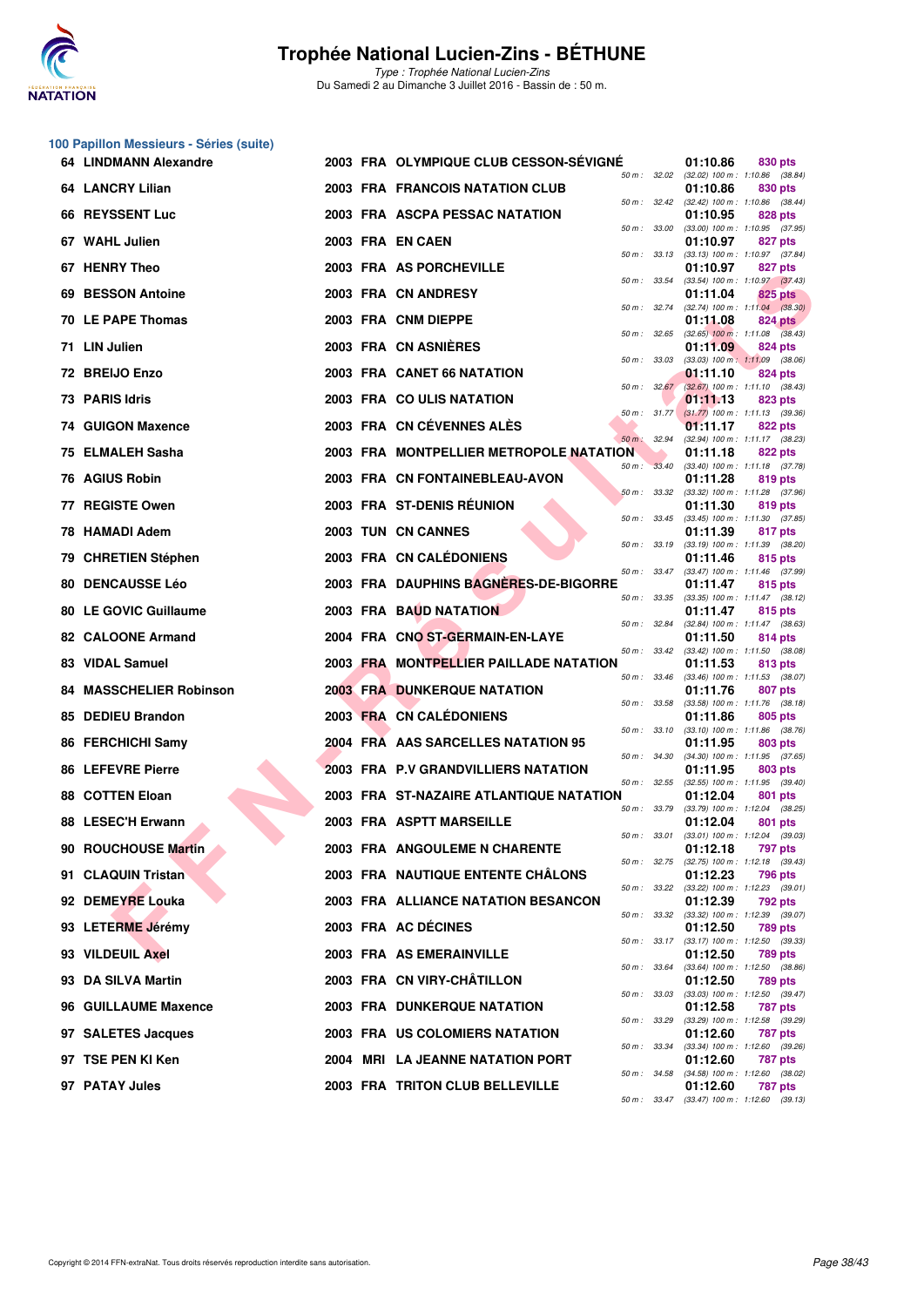

Type : Trophée National Lucien-Zins Du Samedi 2 au Dimanche 3 Juillet 2016 - Bassin de : 50 m.

| 100 Papillon Messieurs - Séries (suite) |  |                                         |                  |               |                                                       |
|-----------------------------------------|--|-----------------------------------------|------------------|---------------|-------------------------------------------------------|
| 100 PIERRON Gauthier                    |  | 2004 FRA TCN CHAMPIGNEULLES             | 50 m : 34.28     | 01:12.66      | 785 pts<br>$(34.28)$ 100 m : 1:12.66 $(38.38)$        |
| 101 HUGOT Maximilien                    |  | 2003 FRA RACING CLUB DE FRANCE WP       | 50 m : 33.70     | 01:12.69      | 785 pts<br>$(33.70)$ 100 m : 1:12.69 $(38.99)$        |
| 102 PILLER Mathis                       |  | 2003 FRA CA L'HAY-LES-ROSES             |                  | 01:13.02      | 777 pts                                               |
| 103 CHARPIOT Arthur                     |  | 2003 FRA ECN CHARTRES-DE-BRETAGNE       | 50 m : 33.34     | 01:13.05      | $(33.34)$ 100 m : 1:13.02 $(39.68)$<br>776 pts        |
| 104 GRONDIN Raja                        |  | 2003 FRA AQUATIC CLUB DE L'EST REUNION  | 50 m : 33.70     | 01:13.06      | (33.70) 100 m: 1:13.05 (39.35)<br>776 pts             |
| 105 BOCAHUT Noé                         |  | 2003 FRA CHARLEVILLE-MÉZIÈRES NATATION  | 50 m: 33.73      | 01:13.16      | $(33.73)$ 100 m : 1:13.06 $(39.33)$<br>773 pts        |
| 106 MALLEGOL Igor                       |  | 2003 FRA DAUPHINS TOULOUSE OEC          | 50 m : 33.85     | 01:13.23      | $(33.85)$ 100 m : 1:13.16 $(39.31)$<br>772 pts        |
| 107 BEAUNOIR Louca                      |  | 2003 FRA CLUB AQUATIQUE CHOLETAIS       | 50 m : 34.07     | 01:13.36      | $(34.07)$ 100 m : 1:13.23 $(39.16)$<br>768 pts        |
| <b>108 DUCHEMIN Pierre</b>              |  | 2003 FRA COTENTIN NATATION              | 50 m : 33.28     | 01:13.52      | $(33.28)$ 100 m : 1:13.36 $(40.08)$<br>765 pts        |
| 109 ROLLET Arthur                       |  | <b>2003 FRA DUNKERQUE NATATION</b>      | 50 m: 33.59      | 01:13.53      | $(33.59)$ 100 m : 1:13.52 $(39.93)$<br>764 pts        |
| 110 DUTEIL Valentin                     |  | 2003 FRA CA PIERRELATTE ASCEAC          | $50 m$ : $33.97$ | 01:13.71      | $(33.97)$ 100 m : 1:13.53 $(39.56)$<br>760 pts        |
| 111 DZHYNDZHYRYSTYY Denis               |  | 2003 UKR NAUTIC CLUB NIMES              | 50 m: 34.59      | 01:13.81      | (34.59) 100 m: 1:13.71 (39.12)                        |
|                                         |  |                                         | 50 m : 33.26     |               | 758 pts<br>$(33.26)$ 100 m : 1:13.81 $(40.55)$        |
| 112 KRPINA Ante-Nikola                  |  | 2003 FRA AAS SARCELLES NATATION 95      | 50 m: 33.48      | 01:13.96      | 754 pts<br>(33.48) 100 m: 1:13.96 (40.48)             |
| 113 DJAMA Axel                          |  | 2003 FRA CN ASNIÈRES                    | 50 m : 34.51     | 01:13.98      | 753 pts<br>$(34.51)$ 100 m : 1:13.98 $(39.47)$        |
| 114 BERGES Etienne                      |  | 2003 FRA BORDEAUX ÉTUDIANTS CLUB        | 50 m : 33.54     | 01:14.06      | 752 pts<br>(33.54) 100 m: 1:14.06 (40.52)             |
| 115 DUPRE Thomas                        |  | 2003 FRA MARCQ NATATION                 | 50 m : 34.71     | 01:14.18      | 749 pts<br>$(34.71)$ 100 m : 1:14.18 $(39.47)$        |
| 116 REMY Jules                          |  | 2003 FRA CN SALON-DE-PROVENCE           | 50 m : 34.51     | 01:14.25      | 747 pts<br>(34.51) 100 m: 1:14.25 (39.74)             |
| 117 JOURDAN Raphael                     |  | 2003 FRA CN LUNEL                       | 50 m : 34.78     | 01:14.26      | 747 pts<br>(34.78) 100 m: 1:14.26 (39.48)             |
| 118 REMY Tristan                        |  | 2003 FRA AC VILLEPINTE                  |                  | 01:14.59      | 739 pts                                               |
| 119 HERNANDEZ Dorian                    |  | 2003 FRA CN BRUNOY-ESSONNE              | 50 m : 34.55     | 01:14.68      | $(34.55)$ 100 m : 1:14.59 $(40.04)$<br><b>737 pts</b> |
| 120 MELIN Tobias                        |  | 2003 FRA CLUB NAUTIQUE DE L'ARPAJONNAIS | 50 m : 34.14     | 01:14.74      | (34.14) 100 m: 1:14.68 (40.54)<br>735 pts             |
| 121 ATTENOT Corentin                    |  | 2004 FRA CN DE BAIE-MAHAULT             | 50 m : 34.00     | 01:14.76      | $(34.00)$ 100 m : 1:14.74 $(40.74)$<br>735 pts        |
| 122 CHALENDAR Léo                       |  | 2003 FRA AC BOULOGNE-BILLANCOURT        | 50 m: 33.93      | 01:14.95      | (33.93) 100 m: 1:14.76 (40.83)<br>730 pts             |
| <b>123 SAHOULI Anis</b>                 |  | <b>2003 FRA LYON NATATION METROPOLE</b> | 50 m : 33.99     | 01:15.01      | (33.99) 100 m: 1:14.95 (40.96)<br>729 pts             |
| 124 BOULARD Médérick                    |  | 2003 FRA AS TONNERRE                    | 50 m : 34.44     | 01:15.45      | $(34.44)$ 100 m : 1:15.01 $(40.57)$<br><b>719 pts</b> |
| 125 EZZINE Mohamed-Ali                  |  | <b>2003 TUN LYON NATATION METROPOLE</b> | 50 m : 35.13     | 01:16.00      | $(35.13)$ 100 m : 1:15.45 $(40.32)$<br>706 pts        |
| 126 CIACIA Kyllian                      |  | 2003 FRA CN ANTIBES                     | 50 m : 35.07     | 01:16.01      | (35.07) 100 m : 1:16.00 (40.93)<br>706 pts            |
| 127 BAILLY Paulemile                    |  | 2003 FRA EN CAEN                        | 50 m : 35.80     | 01:16.05      | $(35.80)$ 100 m : 1:16.01 $(40.21)$                   |
|                                         |  |                                         | 50 m: 35.30      |               | 705 pts<br>$(35.30)$ 100 m : 1:16.05 $(40.75)$        |
| 128 TRUBERT Ronan                       |  | 2003 FRA USC CONFLANS-STE-HONORINE      | 50 m: 35.63      | 01:16.31      | 699 pts<br>(35.63) 100 m: 1:16.31 (40.68)             |
| 129 FREROT Thomas                       |  | 2003 FRA ALLIANCE DIJON NATATION        | 50 m : 34.61     | 01:16.75      | 689 pts<br>$(34.61)$ 100 m : 1:16.75 $(42.14)$        |
| 130 CLASADONTE Enzo                     |  | 2003 FRA ASPTT NANCY                    | 50 m : 36.38     | 01:17.80      | 665 pts<br>(36.38) 100 m: 1:17.80 (41.42)             |
| 131 BEZARD Mel                          |  | 2003 FRA CN ANTIBES                     | 50 m : 37.00     | 01:17.95      | 662 pts<br>(37.00) 100 m: 1:17.95 (40.95)             |
| 132 KUBICA Clément                      |  | 2003 FRA DAUPHINS TOULOUSE OEC          | 50 m : 35.04     | 01:18.42      | 651 pts<br>(35.04) 100 m: 1:18.42 (43.38)             |
| 133 TANJEVIC Konstantin                 |  | 2003 FRA RACING CLUB DE FRANCE WP       | 50 m : 37.61     | 01:21.16      | 592 pts<br>$(37.61)$ 100 m : 1:21.16 $(43.55)$        |
| --- BOURGEOIS Mitch                     |  | 2003 FRA CN DE BAIE-MAHAULT             |                  | <b>DSQ Ni</b> |                                                       |

# **200 4 Nages Messieurs - Séries** (Samedi 2 Juillet 2016)<br>1 HUDAN Nathan 2003 FRA CN CALÉD

**2003 FRA CN CALÉDONIENS** 02:24.86 979 pts 50 m : 30.77 (30.77) 100 m : 1:08.52 (37.75) 150 m : 1:51.99 (43.47) 200 m : 2:24.86 (32.87)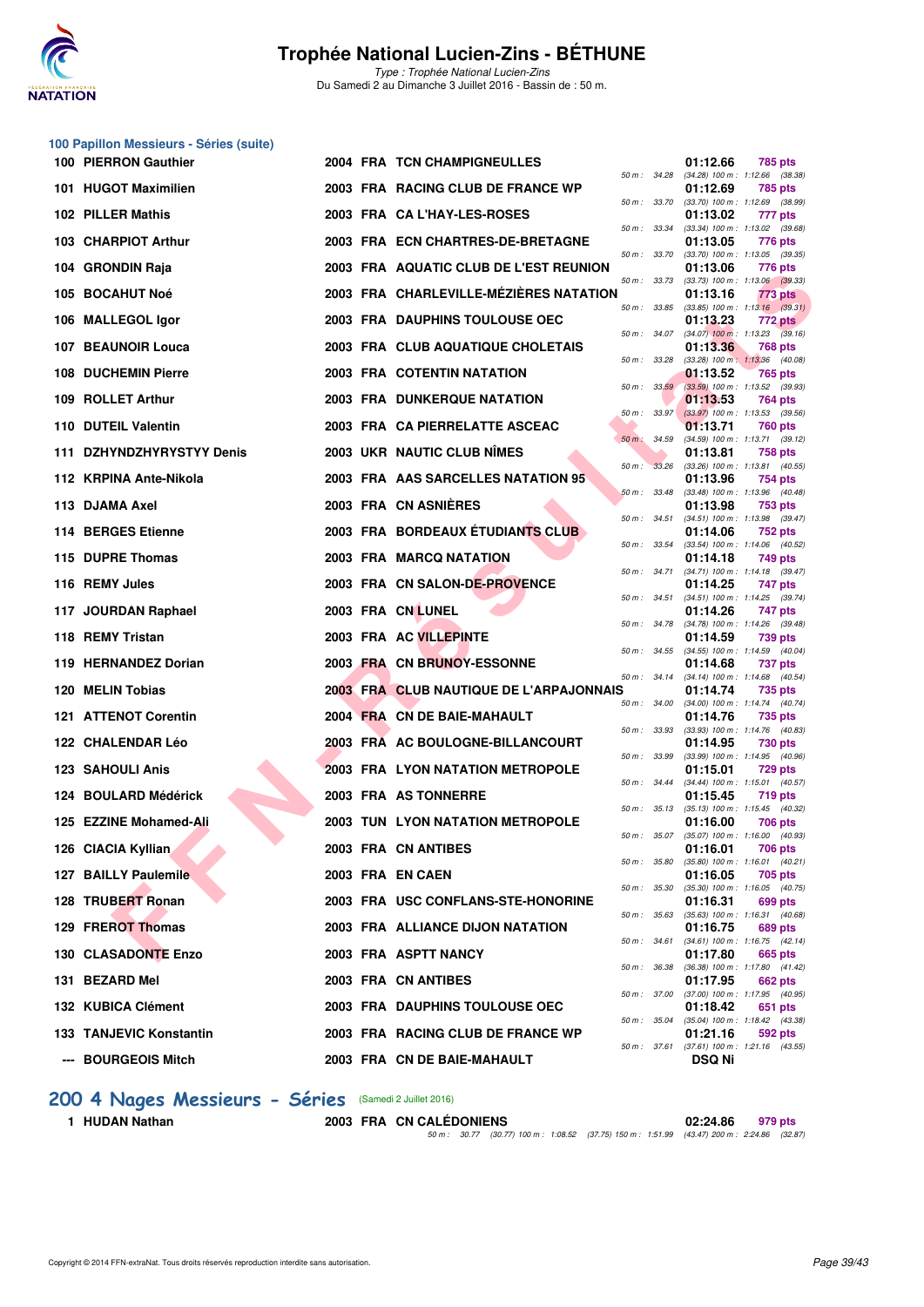

Type : Trophée National Lucien-Zins Du Samedi 2 au Dimanche 3 Juillet 2016 - Bassin de : 50 m.

#### **200 4 Nages Messieurs - Séries (suite)**

| 2 CRETET Dorian             |  | 2003 FRA ES MASSY NATATION                                                                                                         | 02:25.27<br>974 pts                                                            |
|-----------------------------|--|------------------------------------------------------------------------------------------------------------------------------------|--------------------------------------------------------------------------------|
| 3 BOURGEOIS Mitch           |  | 50 m: 31.54 (31.54) 100 m: 1:09.66 (38.12) 150 m: 1:54.85 (45.19) 200 m: 2:25.27 (30.42)<br>2003 FRA CN DE BAIE-MAHAULT            | 02:25.28<br>973 pts                                                            |
| 4 RENE CORAIL Yann          |  | 50 m: 30.81 (30.81) 100 m: 1:08.77 (37.96) 150 m: 1:52.97 (44.20) 200 m: 2:25.28 (32.31)<br>2003 FRA CSN GUYANCOURT                | 02:26.56<br>955 pts                                                            |
| 5 ANNOCQUE Paul             |  | 50 m: 30.93 (30.93) 100 m: 1:07.88 (36.95) 150 m: 1:51.10 (43.22) 200 m: 2:26.56 (35.46)<br>2003 FRA CN BEAUNE                     | 02:26.65<br>954 pts                                                            |
| 6 LERNO Tom                 |  | 50 m: 30.26 (30.26) 100 m: 1:08.48 (38.22) 150 m: 1:53.61 (45.13) 200 m: 2:26.65 (33.04)<br><b>2003 FRA LES DAUPHINS DU MOULE</b>  | 02:26.68<br>954 pts                                                            |
| 7 THUROTTE Mathys           |  | 50 m: 30.31 (30.31) 100 m: 1:08.03 (37.72) 150 m: 1:53.32 (45.29) 200 m: 2:26.68 (33.36)<br>2003 FRA US CREPY-EN-VALOIS            | 02:26.95<br><b>950 pts</b>                                                     |
| 8 HAMADI Adem               |  | 50 m: 31.12 (31.12) 100 m: 1:09.17 (38.05) 150 m: 1:55.71 (46.54) 200 m: 2:26.95 (31.24)<br>2003 TUN CN CANNES                     | 02:27.40<br>943 pts                                                            |
| 9 GORLIER Enzo              |  | 50 m: 32.90 (32.90) 100 m: 1:11.07 (38.17) 150 m: 1:54.04 (42.97) 200 m: 2:27.40 (33.36)<br>2003 FRA AC VILLEPINTE                 | 02:27.52<br>942 pts                                                            |
| 10 BOUGHATTAS Fadi          |  | 50 m: 31.93 (31.93) 100 m: 1:09.69 (37.76) 150 m: 1:52.50 (42.81) 200 m: 2:27.52 (35.02)<br>2003 FRA AAS SARCELLES NATATION 95     | 02:27.88<br>937 pts                                                            |
| 11 PAGANELLI Tom            |  | 50 m: 31.17 (31.17) 100 m: 1:08.80 (37.63) 150 m: 1:54.10 (45.30) 200 m: 2:27.88 (33.78)<br><b>2003 FRA USB LONGWY NATATION</b>    | 02:27.95<br>936 pts                                                            |
| 12 VERGER Maxime            |  | 50 m: 31.15 (31.15) 100 m: 1:09.38 (38.23) 150 m: 1:54.34 (44.96) 200 m: 2:27.95 (33.61)<br>2003 FRA C PAUL-BERT RENNES            | 02:29.12<br>920 pts                                                            |
| <b>13 COMPAN Francois</b>   |  | 50 m: 30.85 (30.85) 100 m: 1:10.90 (40.05) 150 m: 1:52.62 (41.72) 200 m: 2:29.12 (36.50)<br>2003 FRA SO MILLAU N                   | 02:29.15<br>919 pts                                                            |
| <b>14 VIGUIER Antoine</b>   |  | 50 m: 31.93 (31.93) 100 m: 1:10.53 (38.60) 150 m: 1:53.74 (43.21) 200 m: 2:29.15 (35.41)<br>2003 FRA CN CEVENNES ALES              | 02:29.62<br>913 pts                                                            |
| 15 NEHDI Ayoub              |  | 50 m: 32.11 (32.11) 100 m: 1:10.92 (38.81) 150 m: 1:56.03 (45.11) 200 m: 2:29.62 (33.59)<br>2003 TUN LEO-L. SCHILTIGHEIM-BISCHHEIM | 02:29.78<br>910 pts                                                            |
| 16 KELLER Gwendal           |  | 50 m: 30.90 (30.90) 100 m: 1:08.01 (37.11) 150 m: 1:56.19 (48.18) 200 m: 2:29.78 (33.59)<br>2003 FRA TRITON CLUB BELLEVILLE        | 02:29.99<br>908 pts                                                            |
| 17 PELEY Lucas              |  | 50 m: 31.47 (31.47) 100 m: 1:10.13 (38.66) 150 m: 1:55.96 (45.83) 200 m: 2:29.99 (34.03)<br>2003 FRA CN CALEDONIENS                | 02:30.04<br>907 pts                                                            |
| 18 KLEIN Alexi              |  | 50 m: 29.39 (29.39) 100 m: 1:10.67 (41.28) 150 m: 1:54.92 (44.25) 200 m: 2:30.04 (35.12)<br>2003 FRA C PAUL-BERT RENNES            | 02:30.23<br>904 pts                                                            |
| <b>19 GERAN Youris</b>      |  | 50 m: 31.49 (31.49) 100 m: 1:11.60 (40.11) 150 m: 1:56.64 (45.04) 200 m: 2:30.23 (33.59)<br>2003 FRA CNIC LES SQUALES              | 02:30.37<br>902 pts                                                            |
| 20 ANDRY Lucas              |  | 50 m: 31.86 (31.86) 100 m: 1:10.85 (38.99) 150 m: 1:55.43 (44.58) 200 m: 2:30.37 (34.94)<br>2003 FRA SN SEDAN                      | 02:30.64<br>899 pts                                                            |
| 21 EMERY Remy               |  | 50 m: 32.16 (32.16) 100 m: 1.12.36 (40.20) 150 m: 1.57.42 (45.06) 200 m: 2.30.64 (33.22)<br>2003 FRA A.C SEYSSINETTOIS NATATION    | 02:30.65<br>898 pts                                                            |
| 22 VIDAL Samuel             |  | 50 m: 31.07 (31.07) 100 m: 1:09.94 (38.87) 150 m: 1:56.35 (46.41) 200 m: 2:30.65 (34.30)<br>2003 FRA MONTPELLIER PAILLADE NATATION | 02:30.72<br>897 pts                                                            |
| 23 LESERT Vincent           |  | 50 m: 33.08 (33.08) 100 m: 1:12.86 (39.78) 150 m: 1:57.20 (44.34) 200 m: 2:30.72 (33.52)<br>2003 FRA SN LENS                       | 02:30.84<br>896 pts                                                            |
| 24 CIFTCI Hasan             |  | 50 m: 32.14 (32.14) 100 m: 1:11.00 (38.86) 150 m: 1:56.45 (45.45) 200 m: 2:30.84 (34.39)<br>2003 FRA A.S MONTBELIARD NATATION      | 02:31.23<br>891 pts                                                            |
| 25 DEMEYRE Louka            |  | 50 m: 30.74 (30.74) 100 m: 1:10.06 (39.32) 150 m: 1:54.35 (44.29) 200 m: 2:31.23 (36.88)<br>2003 FRA ALLIANCE NATATION BESANCON    | 02:31.28<br>890 pts                                                            |
| 26 LE PAPE Thomas           |  | 50 m: 32.35 (32.35) 100 m: 1:10.30 (37.95) 150 m: 1:56.75 (46.45) 200 m: 2:31.28 (34.53)<br>2003 FRA CNM DIEPPE                    | 02:31.29<br>890 pts                                                            |
| 27 LETERME Jérémy           |  | 50 m: 33.26 (33.26) 100 m: 1:12.07 (38.81) 150 m: 1:56.67 (44.60) 200 m: 2:31.29 (34.62)<br>2003 FRA AC DECINES                    | 02:31.35<br>889 pts                                                            |
| 28 DESCAMPS Aurelien        |  | 50 m: 33.16 (33.16) 100 m: 1:12.35 (39.19) 150 m: 1:57.71<br><b>2003 FRA MOREUIL NATATION</b>                                      | $(45.36)$ 200 m : 2:31.35 $(33.64)$<br>02:31.38<br>888 pts                     |
| 28 DA SILVA Martin          |  | 50 m: 32.28 (32.28) 100 m: 1:12.08<br>2003 FRA CN VIRY-CHATILLON                                                                   | (39.80) 150 m : 1:56.36 (44.28) 200 m : 2:31.38 (35.02)<br>02:31.38<br>888 pts |
| 30 PUYO Emilien             |  | 50 m: 32.53 (32.53) 100 m: 1:12.38<br>$(39.85)$ 150 m : 1:57.87<br>2003 MON AS MONACO NATATION                                     | $(45.49)$ 200 m : 2:31.38 $(33.51)$<br>02:31.59<br>886 pts                     |
| 31 LOUIS Matheo             |  | 50 m : 32.54 (32.54) 100 m : 1:10.64<br>(38.10) 150 m : 1:57.08<br>2003 FRA CHARTRES METROPOLE NAT                                 | $(46.44)$ 200 m : 2:31.59 $(34.51)$<br>02:31.60<br>886 pts                     |
| 32 CADROT Yoan              |  | 50 m: 31.50 (31.50) 100 m: 1:11.48<br>(39.98) 150 m : 1:56.73<br>2003 FRA AC VILLEPINTE                                            | (45.25) 200 m : 2:31.60 (34.87)<br>02:31.64<br>885 pts                         |
| 33 TEULE Enzo               |  | 50 m : 30.36 (30.36) 100 m : 1:09.72<br>(39.36) 150 m : 1:57.17<br>2004 FRA CNO ST-GERMAIN-EN-LAYE                                 | (47.45) 200 m : 2:31.64 (34.47)<br>02:31.68<br>884 pts                         |
| <b>34 THOMASSET Quentin</b> |  | 50 m: 31.99 (31.99) 100 m: 1:10.94<br>$(38.95)$ 150 m : 1:55.58<br>2003 FRA GANNAT OLYMPIQUE N                                     | $(44.64)$ 200 m : 2:31.68 $(36.10)$<br>02:31.74<br>884 pts                     |
| 35 PENET Julien             |  | 50 m: 31.30 (31.30) 100 m: 1:12.20<br>$(40.90)$ 150 m : 1:56.68<br><b>2003 FRA DUNKERQUE NATATION</b>                              | $(44.48)$ 200 m : 2:31.74 $(35.06)$<br>02:31.76<br>883 pts                     |
| 36 BARADAT Mats             |  | 50 m : 30.35 (30.35) 100 m : 1:11.84 (41.49) 150 m : 1:57.60<br>2003 FRA AC HYERES                                                 | (45.76) 200 m : 2:31.76 (34.16)<br>02:31.84<br>882 pts                         |
| 37 DEDIEU Brandon           |  | 50 m: 31.29 (31.29) 100 m: 1:12.40 (41.11) 150 m: 1:59.05<br>2003 FRA CN CALEDONIENS                                               | (46.65) 200 m : 2:31.84 (32.79)<br>02:31.86<br>882 pts                         |
|                             |  | 50 m: 32.88 (32.88) 100 m: 1:14.18 (41.30) 150 m: 1:56.48 (42.30) 200 m: 2:31.86 (35.38)                                           |                                                                                |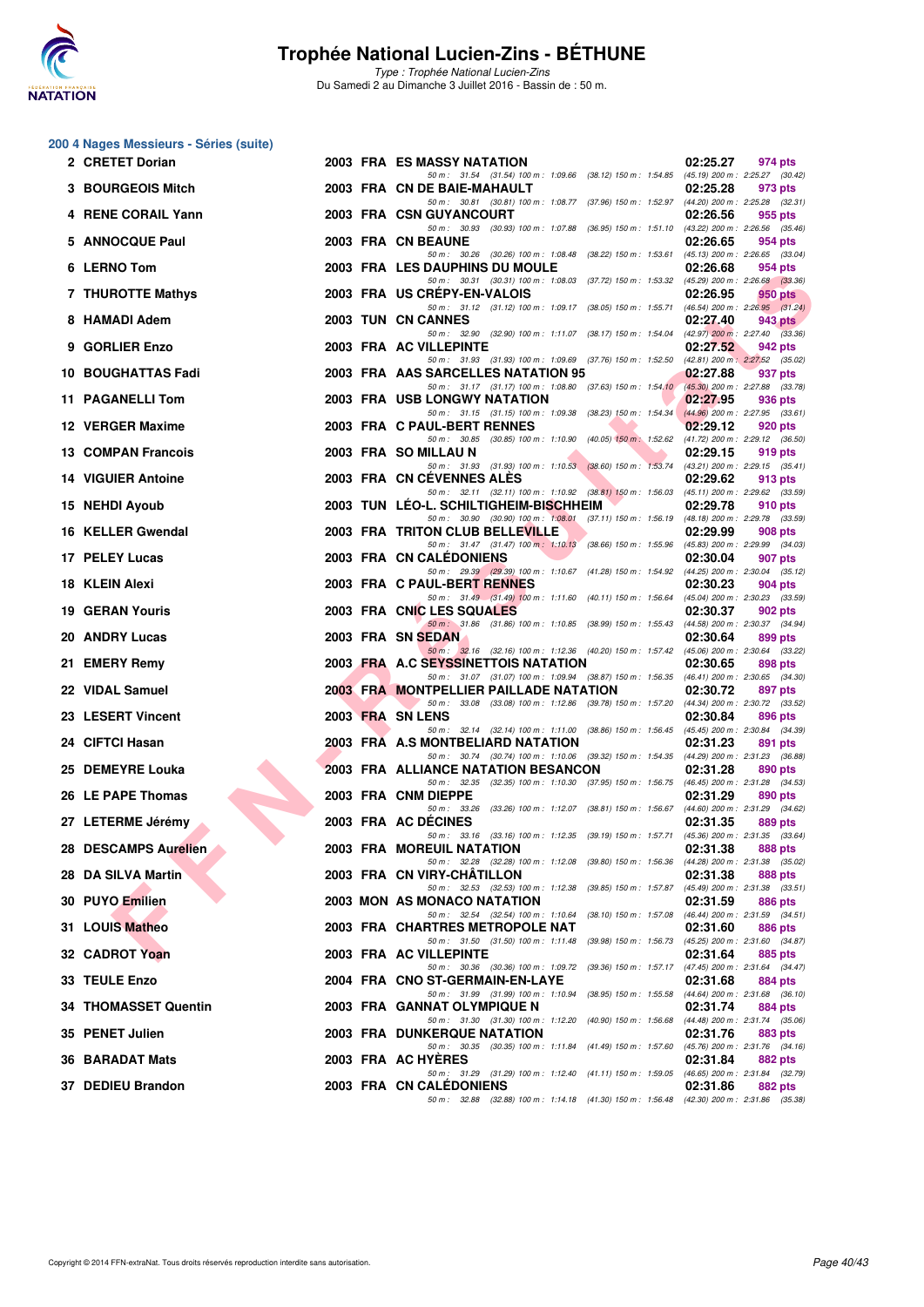

| 200 4 Nages Messieurs - Séries (suite) |
|----------------------------------------|
|----------------------------------------|

| 37 ELMALEH Sasha           |  | 2003 FRA MONTPELLIER METROPOLE NATATION                                                                                                | 02:31.86 | 882 pts                                        |
|----------------------------|--|----------------------------------------------------------------------------------------------------------------------------------------|----------|------------------------------------------------|
| 39 GRONDIN Raja            |  | 50 m: 34.00 (34.00) 100 m: 1:13.22 (39.22) 150 m: 1:57.69 (44.47) 200 m: 2:31.86 (34.17)<br>2003 FRA AQUATIC CLUB DE L'EST REUNION     | 02:31.96 | 881 pts                                        |
| 40 RATEL Esteban           |  | 50 m: 34.34 (34.34) 100 m: 1:14.03 (39.69) 150 m: 1:58.36 (44.33) 200 m: 2:31.96 (33.60)<br>2003 FRA USC CONFLANS-STE-HONORINE         | 02:32.08 | 879 pts                                        |
| 41 ROUGIER Tom             |  | 50 m: 30.98 (30.98) 100 m: 1:12.25 (41.27) 150 m: 1:58.67 (46.42) 200 m: 2:32.08 (33.41)<br>2003 FRA GRAND RODEZ NATATION              | 02:32.10 | 879 pts                                        |
| <b>42 VIGNETTES Lucas</b>  |  | 50 m: 31.53 (31.53) 100 m: 1:11.22 (39.69) 150 m: 2:00.54 (49.32) 200 m: 2:32.10 (31.56)<br>2003 FRA U.S CRETEIL NATATION              | 02:32.45 | 874 pts                                        |
| 43 GUIGON Maxence          |  | 50 m: 32.85 (32.85) 100 m: 1:11.51 (38.66) 150 m: 1:57.65 (46.14) 200 m: 2:32.45 (34.80)<br>2003 FRA CN CEVENNES ALES                  | 02:32.49 | 873 pts                                        |
| 44 ALLAL Nail              |  | 50 m: 32.60 (32.60) 100 m: 1:10.92 (38.32) 150 m: 1:56.23<br>2003 FRA ES NANTERRE                                                      |          | $(45.31)$ 200 m : 2:32.49 $(36.26)$            |
|                            |  | 50 m: 31.57 (31.57) 100 m: 1:11.32 (39.75) 150 m: 1:56.69                                                                              | 02:32.50 | 873 pts<br>$(45.37)$ 200 m : 2:32.50 $(35.81)$ |
| 45 PICHARD Matisse         |  | 2003 FRA CALAIS NATATION<br>50 m: 31.59 (31.59) 100 m: 1:12.40 (40.81) 150 m: 1:58.29                                                  | 02:32.60 | 872 pts<br>$(45.89)$ 200 m : 2:32.60 $(34.31)$ |
| 46 BREIJO Enzo             |  | 2003 FRA CANET 66 NATATION<br>50 m: 33.20 (33.20) 100 m: 1:13.62 (40.42) 150 m: 1:59.76                                                | 02:32.61 | 872 pts<br>$(46.14)$ 200 m : 2:32.61 $(32.85)$ |
| 47 MORAIS-SANTOS Julien    |  | 2003 FRA AS MONACO NATATION<br>50 m: 32.26 (32.26) 100 m: 1:10.79 (38.53) 150 m: 1:58.12 (47.33) 200 m: 2:32.63 (34.51)                | 02:32.63 | 872 pts                                        |
| <b>48 MOULIN Louis</b>     |  | 2003 FRA CN VILLENEUVE-SUR-LOT<br>50 m: 32.03 (32.03) 100 m: 1:11.91 (39.88) 150 m: 1:58.72 (46.81) 200 m: 2:32.66 (33.94)             | 02:32.66 | 871 pts                                        |
| 49 LOMBARDO Maxime         |  | 2003 FRA NATATION HOCHFELDEN                                                                                                           | 02:33.07 | 866 pts                                        |
| 50 LECOURTIER Mathys       |  | 50 m: 34.56 (34.56) 100 m: 1:13.80 (39.24) 150 m: 1:59.03 (45.23) 200 m: 2:33.07 (34.04)<br><b>2003 FRA MARTIGUES NATATION</b>         | 02:33.11 | 865 pts                                        |
| 51 FREROT Thomas           |  | 50 m: 33.78 (33.78) 100 m: 1:12.85 (39.07) 150 m: 1:58.22 (45.37) 200 m: 2:33.11 (34.89)<br>2003 FRA ALLIANCE DIJON NATATION           | 02:33.43 | 861 pts                                        |
| 52 DJAMA Axel              |  | 50 m: 33.88 (33.88) 100 m: 1:14.56 (40.68) 150 m: 1:57.85<br>2003 FRA CN ASNIERES                                                      | 02:33.49 | (43.29) 200 m : 2:33.43 (35.58)<br>860 pts     |
| 53 EZZINE Mohamed-Ali      |  | 50 m: 33.87 (33.87) 100 m: 1:12.22<br>(38.35) 150 m: 1:58.13 (45.91) 200 m: 2:33.49 (35.36)<br><b>2003 TUN LYON NATATION METROPOLE</b> | 02:33.50 | 860 pts                                        |
| 54 LAVISSE Manoé           |  | 50 m: 34.69 (34.69) 100 m: 1:14.47 (39.78) 150 m: 1:59.35 (44.88) 200 m: 2:33.50 (34.15)<br>2003 FRA ASCPA PESSAC NATATION             | 02:33.51 | 860 pts                                        |
|                            |  | 50 m: 31.48 (31.48) 100 m: 1:10.59 (39.11) 150 m: 1:57.80 (47.21) 200 m: 2:33.51 (35.71)                                               |          |                                                |
| 54 BENASLI Alexandre       |  | 2003 FRA NANTES NATATION<br>50 m: 33.05 (33.05) 100 m: 1:11.76 (38.71) 150 m: 1:57.90 (46.14) 200 m: 2:33.51 (35.61)                   | 02:33.51 | 860 pts                                        |
| <b>56 DUCHEMIN Pierre</b>  |  | 2003 FRA COTENTIN NATATION<br>50 m: 33.35 (33.35) 100 m: 1:12.38 (39.03) 150 m: 1:59.24 (46.86) 200 m: 2:33.54 (34.30)                 | 02:33.54 | 859 pts                                        |
| 57 AGIUS Robin             |  | 2003 FRA CN FONTAINEBLEAU-AVON<br>50 m: 33.33 (33.33) 100 m: 1:12.53 (39.20) 150 m: 1:57.28                                            | 02:33.58 | 859 pts<br>(44.75) 200 m : 2:33.58 (36.30)     |
| 57 GAYAUD Arthur-Tèo       |  | 2003 FRA CN GUERET<br>50 m: 31.76 (31.76) 100 m: 1:10.60 (38.84) 150 m: 1:58.05 (47.45) 200 m: 2:33.58 (35.53)                         | 02:33.58 | 859 pts                                        |
| 59 GUILLAUME Maxence       |  | <b>2003 FRA DUNKERQUE NATATION</b><br>50 m: 33.97 (33.97) 100 m: 1:14.09 (40.12) 150 m: 1:57.64 (43.55) 200 m: 2:33.89 (36.25)         | 02:33.89 | 855 pts                                        |
| <b>60 TRIOMPHE Achille</b> |  | 2003 FRA RACING CLUB DE FRANCE WP                                                                                                      | 02:33.94 | 854 pts                                        |
| 60 MULONGO Stephen         |  | 50 m: 33.84 (33.84) 100 m: 1:11.60 (37.76) 150 m: 1:58.47 (46.87) 200 m: 2:33.94 (35.47)<br>2004 FRA CN DE BAIE-MAHAULT                | 02:33.94 | 854 pts                                        |
| 60 LEFEVRE Pierre          |  | 50 m: 32.82 (32.82) 100 m: 1:14.87 (42.05) 150 m: 2:00.67 (45.80) 200 m: 2:33.94 (33.27)<br>2003 FRA P.V GRANDVILLIERS NATATION        | 02:33.94 | 854 pts                                        |
| <b>63 CHALENDAR Léo</b>    |  | 50 m: 33.30 (33.30) 100 m: 1:14.01 (40.71) 150 m: 1:56.64 (42.63) 200 m: 2:33.94 (37.30)<br>2003 FRA AC BOULOGNE-BILLANCOURT           | 02:34.17 | 851 pts                                        |
| 64 RIVIÈRE Clément         |  | 50 m: 33.85 (33.85) 100 m: 1:12.87 (39.02) 150 m: 1:57.23 (44.36) 200 m: 2:34.17 (36.94)<br>2003 FRA CAPRICORNE SUD N ST-PIERRE        | 02:34.23 | 850 pts                                        |
| 65 HENRY Theo              |  | 50 m: 30.35 (30.35) 100 m: 1:09.06<br>(38.71) 150 m : 1:59.92<br>2003 FRA AS PORCHEVILLE                                               | 02:34.26 | (50.86) 200 m : 2:34.23 (34.31)<br>850 pts     |
| 66 BERGES Etienne          |  | 50 m: 33.56 (33.56) 100 m: 1:14.81<br>(41.25) 150 m : 2:01.74 (46.93) 200 m : 2:34.26 (32.52)<br>2003 FRA BORDEAUX ETUDIANTS CLUB      | 02:34.36 | 848 pts                                        |
|                            |  | 50 m : 33.48 (33.48) 100 m : 1:14.76 (41.28) 150 m : 1:59.55 (44.79) 200 m : 2:34.36 (34.81)                                           |          |                                                |
| 67 KRPINA Ante-Nikola      |  | 2003 FRA AAS SARCELLES NATATION 95<br>50 m: 33.13 (33.13) 100 m: 1:13.15 (40.02) 150 m: 1:59.05 (45.90) 200 m: 2:34.53 (35.48)         | 02:34.53 | 846 pts                                        |
| 68 CANARELLI Baptiste      |  | 2003 FRA DAUPHINS AIXE-SUR-VIENNE<br>50 m: 32.45 (32.45) 100 m: 1:12.85<br>(40.40) 150 m : 2:01.24                                     | 02:34.61 | 845 pts<br>(48.39) 200 m : 2:34.61 (33.37)     |
| 69 BAILLY Paulemile        |  | 2003 FRA ENCAEN<br>50 m : 35.09 (35.09) 100 m : 1:15.66<br>(40.57) 150 m : 2:00.11                                                     | 02:34.80 | 843 pts<br>(44.45) 200 m : 2:34.80 (34.69)     |
| 70 LESEC'H Erwann          |  | 2003 FRA ASPTT MARSEILLE<br>50 m: 32.85 (32.85) 100 m: 1:13.21<br>(40.36) 150 m : 1:59.35                                              | 02:34.92 | 841 pts<br>(46.14) 200 m : 2:34.92 (35.57)     |
| 71 MASSCHELIER Robinson    |  | <b>2003 FRA DUNKERQUE NATATION</b><br>50 m : 32.86 (32.86) 100 m : 1:14.53 (41.67) 150 m : 2:00.34                                     | 02:34.97 | 840 pts<br>$(45.81)$ 200 m : 2:34.97 $(34.63)$ |
| 72 HERNANDEZ Jonathan      |  | 2003 FRA RACING CLUB DE FRANCE WP                                                                                                      | 02:35.27 | 836 pts                                        |
| 73 MALLEGOL Igor           |  | 50 m : 32.43 (32.43) 100 m : 1:11.89 (39.46) 150 m : 1:59.71 (47.82) 200 m : 2:35.27 (35.56)<br>2003 FRA DAUPHINS TOULOUSE OEC         | 02:35.38 | 835 pts                                        |
|                            |  | 50 m: 34.91 (34.91) 100 m: 1:15.56 (40.65) 150 m: 2:00.37 (44.81) 200 m: 2:35.38 (35.01)                                               |          |                                                |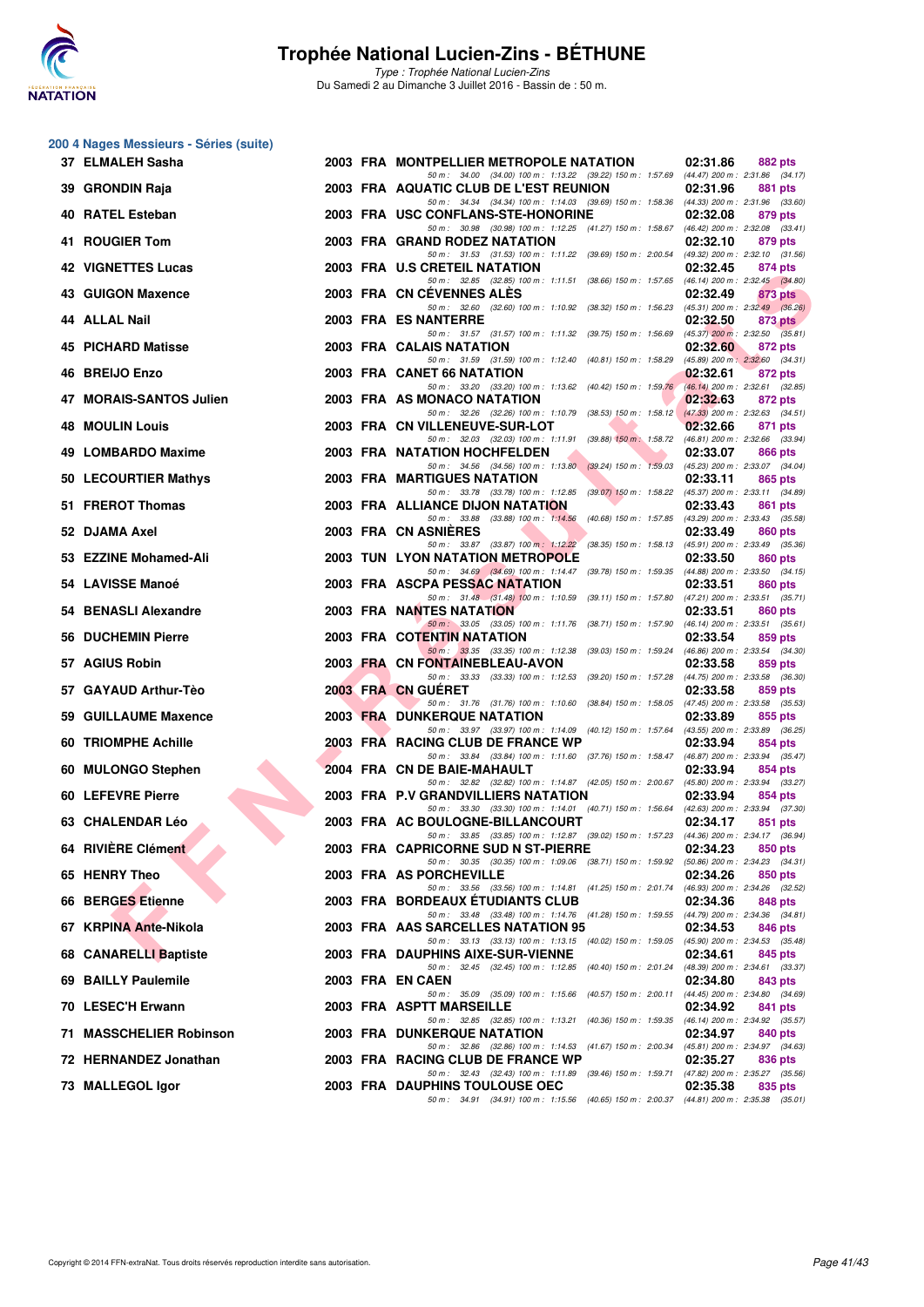

|    | 200 4 Nages Messieurs - Séries (suite) |  |                                                                                                                                     |          |                                                   |
|----|----------------------------------------|--|-------------------------------------------------------------------------------------------------------------------------------------|----------|---------------------------------------------------|
|    | 73 ROLLET Arthur                       |  | <b>2003 FRA DUNKERQUE NATATION</b><br>50 m: 34.51 (34.51) 100 m: 1:16.56 (42.05) 150 m: 2:02.24 (45.68) 200 m: 2:35.38 (33.14)      | 02:35.38 | 835 pts                                           |
|    | <b>75 DENCAUSSE Léo</b>                |  | 2003 FRA DAUPHINS BAGNERES-DE-BIGORRE                                                                                               | 02:35.47 | 834 pts                                           |
|    | 76 DE SMEDT Tom                        |  | 50 m: 33.00 (33.00) 100 m: 1:12.81 (39.81) 150 m: 1:59.93 (47.12) 200 m: 2:35.47 (35.54)<br>2003 FRA US ST-ANDRE                    | 02:35.58 | 832 pts                                           |
|    | <b>77 OUABDESSELAM Leo</b>             |  | 50 m: 34.37 (34.37) 100 m: 1:15.24 (40.87) 150 m: 2:01.35 (46.11) 200 m: 2:35.58 (34.23)<br>2003 FRA CN FONTAINEBLEAU-AVON          | 02:35.61 | 832 pts                                           |
|    | <b>78 LELONG Antonin</b>               |  | 50 m: 32.87 (32.87) 100 m: 1:13.40 (40.53) 150 m: 2:00.80 (47.40) 200 m: 2:35.61 (34.81)<br>2003 FRA TARBES NAUTIC CLUB             | 02:35.67 | 831 pts                                           |
|    | 79 ROUCHOUSE Martin                    |  | 50 m: 31.56 (31.56) 100 m: 1:13.25 (41.69) 150 m: 2:01.51 (48.26) 200 m: 2:35.67 (34.16)<br><b>2003 FRA ANGOULEME N CHARENTE</b>    | 02:35.76 | 830 pts                                           |
|    | <b>80 PIERRON Gauthier</b>             |  | 50 m: 33.40 (33.40) 100 m: 1:12.82 (39.42) 150 m: 2:00.23 (47.41) 200 m: 2:35.76 (35.53)<br>2004 FRA TCN CHAMPIGNEULLES             | 02:35.86 | 829 pts                                           |
|    | 81 CHELLIA Sami                        |  | 50 m: 33.55 (33.55) 100 m: 1:15.38 (41.83) 150 m: 2:00.69 (45.31) 200 m: 2:35.86 (35.17)<br>2003 FRA U.S CRETEIL NATATION           | 02:35.91 | 828 pts                                           |
|    | 82 HORNEZ Lenaik                       |  | 50 m: 32.41 (32.41) 100 m: 1:12.24 (39.83) 150 m: 2:00.14 (47.90) 200 m: 2:35.91 (35.77)<br>2003 FRA RACING CLUB ARRAS              | 02:36.02 | 826 pts                                           |
|    | 83 AMELOT Nathan                       |  | 50 m: 32.21 (32.21) 100 m: 1:10.97 (38.76) 150 m: 1:59.72 (48.75) 200 m: 2:36.02 (36.30)<br><b>2003 FRA ST-GEORGES ARGENTEUIL</b>   | 02:36.06 | 826 pts                                           |
|    | <b>84 JOUVE Nicolas</b>                |  | 50 m: 31.11 (31.11) 100 m: 1:13.12 (42.01) 150 m: 1:59.04<br>2003 FRA PAYS D'AIX NATATION                                           | 02:36.11 | $(45.92)$ 200 m : 2:36.06 (37.02)<br>825 pts      |
| 85 | <b>BESSON Antoine</b>                  |  | 50 m : 32.29 (32.29) 100 m : 1:10.63 (38.34) 150 m : 1:57.63<br>2003 FRA CN ANDRESY                                                 | 02:36.12 | $(47.00)$ 200 m : 2:36.11 $(38.48)$<br>825 pts    |
|    | <b>86 MAZELLIER Nans</b>               |  | 50 m: 32.25 (32.25) 100 m: 1:13.70 (41.45) 150 m: 2:01.49 (47.79) 200 m: 2:36.12 (34.63)<br>2004 FRA ASEC ST-PAUL LA REUNION        | 02:36.20 | 824 pts                                           |
|    | 87 CHRETIEN Stéphen                    |  | 50 m: 33.42 (33.42) 100 m: 1:15.01 (41.59) 150 m: 2:01.19 (46.18) 200 m: 2:36.20 (35.01)<br>2003 FRA CN CALEDONIENS                 | 02:36.24 | 824 pts                                           |
|    | 88 CLAQUIN Tristan                     |  | 50 m: 34.05 (34.05) 100 m: 1:15.45 (41.40) 150 m: 1:59.58 (44.13) 200 m: 2:36.24 (36.66)<br>2003 FRA NAUTIQUE ENTENTE CHALONS       | 02:36.33 | 822 pts                                           |
|    | <b>89 DUPRE Thomas</b>                 |  | 50 m: 32.77 (32.77) 100 m: 1:12.74 (39.97) 150 m: 2:01.50 (48.76) 200 m: 2:36.33 (34.83)<br>2003 FRA MARCQ NATATION                 | 02:36.49 | 820 pts                                           |
|    | 90 BOULARD Médérick                    |  | 50 m: 33.71 (33.71) 100 m: 1:13.84 (40.13) 150 m: 2:01.15 (47.31) 200 m: 2:36.49 (35.34)<br>2003 FRA AS TONNERRE                    | 02:36.51 | 820 pts                                           |
|    | 91 FERCHICHI Samy                      |  | 50 m: 35.39 (35.39) 100 m: 1:16.10 (40.71) 150 m: 2:01.85 (45.75) 200 m: 2:36.51 (34.66)<br>2004 FRA AAS SARCELLES NATATION 95      | 02:36.56 | 819 pts                                           |
|    |                                        |  | 50 m: 34.36 (34.36) 100 m: 1:15.88 (41.52) 150 m: 2:02.36 (46.48) 200 m: 2:36.56 (34.20)                                            |          |                                                   |
|    | 92 HERNANDEZ Dorian                    |  | 2003 FRA CN BRUNOY-ESSONNE<br>50 m: 35.82 (35.82) 100 m: 1:16.92 (41.10) 150 m: 2:01.22 (44.30) 200 m: 2:36.77 (35.55)              | 02:36.77 | 817 pts                                           |
|    | 93 TRUBERT Ronan                       |  | 2003 FRA USC CONFLANS-STE-HONORINE<br>50 m: 34.91 (34.91) 100 m: 1:18.05 (43.14) 150 m: 2:00.55 (42.50) 200 m: 2:36.83 (36.28)      | 02:36.83 | 816 pts                                           |
|    | 94 PARIS Idris                         |  | 2003 FRA CO ULIS NATATION<br>50 m: 32.98 (32.98) 100 m: 1:13.82 (40.84) 150 m: 2:00.60 (46.78) 200 m: 2:37.10 (36.50)               | 02:37.10 | 812 pts                                           |
|    | 95 CLUSMAN Simon                       |  | 2004 FRA US ST-ANDRE<br>50 m: 32.94 (32.94) 100 m: 1:12.12 (39.18) 150 m: 2:01.32 (49.20) 200 m: 2:37.19 (35.87)                    | 02:37.19 | 811 pts                                           |
|    | 96 MELIN Tobias                        |  | 2003 FRA CLUB NAUTIQUE DE L'ARPAJONNAIS<br>50 m: 33.63 (33.63) 100 m: 1:14.95 (41.32) 150 m: 2:01.15 (46.20) 200 m: 2:37.23 (36.08) | 02:37.23 | 811 pts                                           |
|    | 97 REGISTE Owen                        |  | 2003 FRA ST-DENIS REUNION<br>50 m: 32.44 (32.44) 100 m: 1:12.62 (40.18) 150 m: 2:01.05 (48.43) 200 m: 2:37.41 (36.36)               | 02:37.41 | 808 pts                                           |
|    | 98 KUBICA Clément                      |  | 2003 FRA DAUPHINS TOULOUSE OEC<br>50 m: 33.43 (33.43) 100 m: 1:14.47 (41.04) 150 m: 2:00.26 (45.79) 200 m: 2:37.43 (37.17)          | 02:37.43 | 808 pts                                           |
|    | 99 LE GOFF Yann                        |  | <b>2003 FRA UNION QUIMPER NATATION</b>                                                                                              | 02:37.49 | 807 pts                                           |
|    | 100 BEAUNOIR Louca                     |  | 50 m : 31.75 (31.75) 100 m : 1:14.39 (42.64) 150 m : 2:01.01 (46.62) 200 m : 2:37.49 (36.48)<br>2003 FRA CLUB AQUATIQUE CHOLETAIS   | 02:37.78 | 804 pts                                           |
|    | 100 KINGUE MOUSSINGA Theodore          |  | 50 m: 33.32 (33.32) 100 m: 1:14.43 (41.11) 150 m: 2:00.22 (45.79) 200 m: 2:37.78 (37.56)<br>2003 FRA CN ASNIERES                    | 02:37.78 | 804 pts                                           |
|    | 102 WAHL Julien                        |  | 50 m: 33.34 (33.34) 100 m: 1:13.28 (39.94) 150 m: 2:01.74<br>2003 FRA EN CAEN                                                       | 02:37.79 | (48.46) 200 m : 2:37.78 (36.04)<br>803 pts        |
|    | 103 LIN Julien                         |  | 50 m : 33.62 (33.62) 100 m : 1:13.07 (39.45) 150 m : 2:03.26<br>2003 FRA CN ASNIERES                                                | 02:37.85 | (50.19) 200 m : 2:37.79 (34.53)<br>803 pts        |
|    | 104 SALETES Jacques                    |  | 50 m: 33.17 (33.17) 100 m: 1:14.60 (41.43) 150 m: 2:01.64 (47.04) 200 m: 2:37.85 (36.21)<br>2003 FRA US COLOMIERS NATATION          | 02:38.06 | 800 pts                                           |
|    | <b>104 CLASADONTE Enzo</b>             |  | 50 m: 34.38 (34.38) 100 m: 1:15.25 (40.87) 150 m: 2:01.13<br>2003 FRA ASPTT NANCY                                                   | 02:38.06 | (45.88) 200 m : 2:38.06 (36.93)<br>800 pts        |
|    | 106 IBBERSON William                   |  | 50 m: 35.34 (35.34) 100 m: 1:13.96 (38.62) 150 m: 2:01.31<br>2003 BEL US ST-ANDRE                                                   | 02:38.08 | (47.35) 200 m : 2:38.06 (36.75)<br><b>800 pts</b> |
|    | 107 HUGOT Maximilien                   |  | 50 m: 33.06 (33.06) 100 m: 1:12.52 (39.46) 150 m: 2:01.24 (48.72) 200 m: 2:38.08 (36.84)<br>2003 FRA RACING CLUB DE FRANCE WP       | 02:38.27 | 797 pts                                           |
|    | 108 BEZARD Mel                         |  | 50 m: 34.69 (34.69) 100 m: 1:14.91 (40.22) 150 m: 2:02.43 (47.52) 200 m: 2:38.27 (35.84)<br>2003 FRA CN ANTIBES                     | 02:38.32 | 797 pts                                           |
|    | 108 LEPINAY Come                       |  | 50 m: 36.21 (36.21) 100 m: 1:17.64 (41.43) 150 m: 2:04.87 (47.23) 200 m: 2:38.32 (33.45)<br>2003 FRA RACING CLUB DE FRANCE WP       | 02:38.32 | 797 pts                                           |
|    |                                        |  | 50 m: 33.13 (33.13) 100 m: 1:13.14 (40.01) 150 m: 2:02.65 (49.51) 200 m: 2:38.32 (35.67)                                            |          |                                                   |